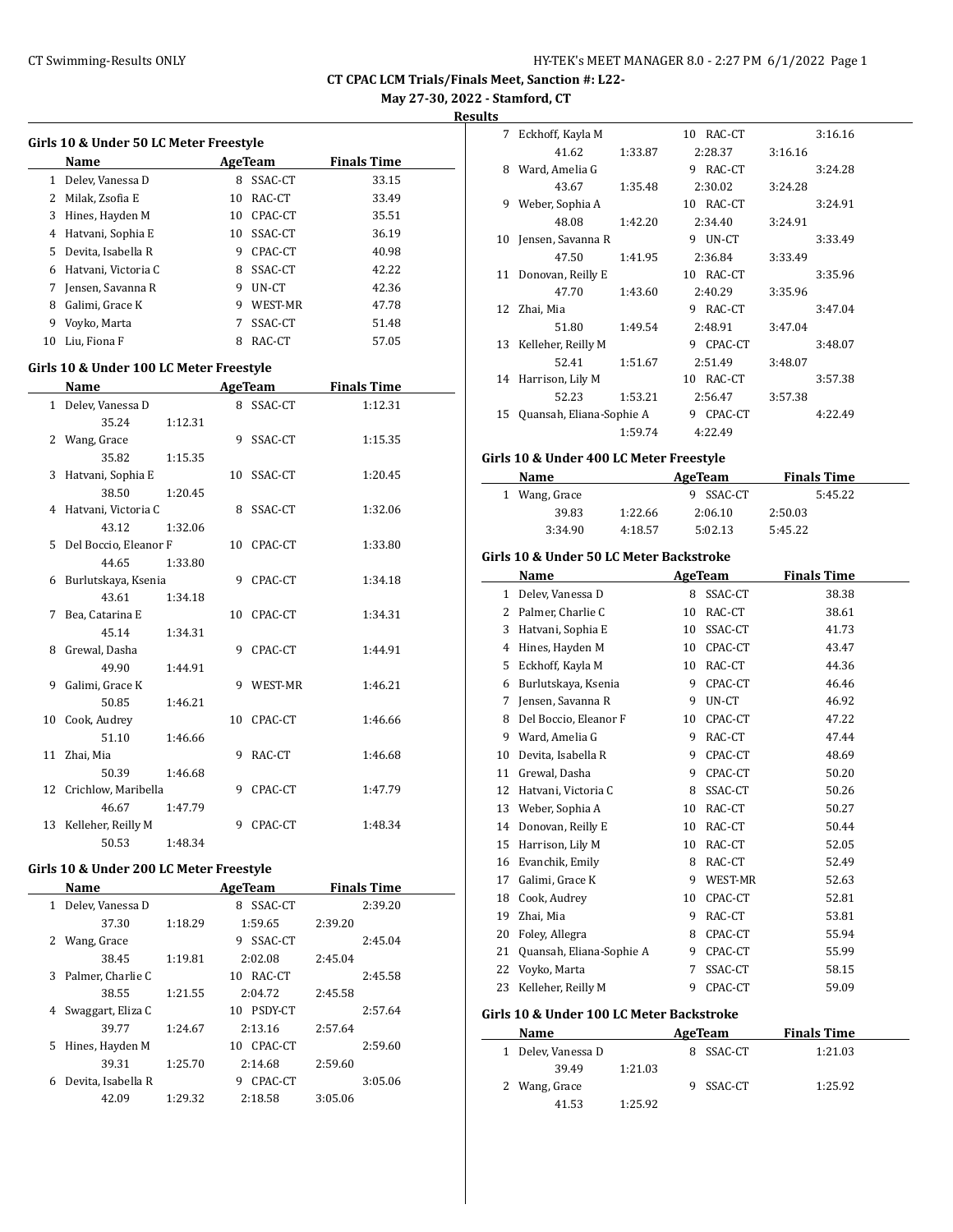**May 27-30, 2022 - Stamford, CT**

**Results**

| (Girls 10 & Under 100 LC Meter Backstroke) |                     |         |    |         |                    |  |
|--------------------------------------------|---------------------|---------|----|---------|--------------------|--|
|                                            | Name                |         |    | AgeTeam | <b>Finals Time</b> |  |
| 3                                          | Milak, Zsofia E     |         | 10 | RAC-CT  | 1:29.49            |  |
|                                            | 42.48               | 1:29.49 |    |         |                    |  |
| 4                                          | Hatvani, Sophia E   |         | 10 | SSAC-CT | 1:31.24            |  |
|                                            | 44.54               | 1:31.24 |    |         |                    |  |
| 5                                          | Jensen, Savanna R   |         | 9  | UN-CT   | 1:43.53            |  |
|                                            | 51.53               | 1:43.53 |    |         |                    |  |
| 6                                          | Devita, Isabella R  |         | 9  | CPAC-CT | 1:46.32            |  |
|                                            | 50.78               | 1:46.32 |    |         |                    |  |
| 7                                          | Hatvani, Victoria C |         | 8  | SSAC-CT | 1:47.71            |  |
|                                            | 51.32               | 1:47.71 |    |         |                    |  |
| 8                                          | Harrison, Lily M    |         | 10 | RAC-CT  | 1:50.82            |  |
|                                            | 56.16               | 1:50.82 |    |         |                    |  |
| 9                                          | Galimi, Grace K     |         | 9  | WEST-MR | 1:55.70            |  |
|                                            | 55.58               | 1:55.70 |    |         |                    |  |

## **Girls 10 & Under 50 LC Meter Breaststroke**

|     | <b>AgeTeam</b><br><b>Name</b> |    |         | <b>Finals Time</b> |  |
|-----|-------------------------------|----|---------|--------------------|--|
| 1   | Hatvani, Sophia E             | 10 | SSAC-CT | 45.07              |  |
| 2   | Delev, Vanessa D              | 8  | SSAC-CT | 45.56              |  |
| 3   | Palmer, Charlie C             | 10 | RAC-CT  | 46.19              |  |
| 4   | Hines, Hayden M               | 10 | CPAC-CT | 46.70              |  |
| 5   | Jensen, Savanna R             | 9  | UN-CT   | 48.48              |  |
| 6   | Milak, Zsofia E               | 10 | RAC-CT  | 50.52              |  |
| 7   | Swaggart, Eliza C             | 10 | PSDY-CT | 51.31              |  |
| 8   | Hatvani. Victoria C           | 8  | SSAC-CT | 53.58              |  |
| 9   | Devita, Isabella R            | 9  | CPAC-CT | 55.99              |  |
| 10  | Cook, Audrey                  | 10 | CPAC-CT | 56.41              |  |
| 11  | Ward, Margaret B              | 10 | CPAC-CT | 56.88              |  |
| 12  | Bea, Catarina E               | 10 | CPAC-CT | 57.17              |  |
| 13  | Donovan, Reilly E             | 10 | RAC-CT  | 57.54              |  |
| 14  | Foley, Allegra                | 8  | CPAC-CT | 1:00.19            |  |
| 15  | Burlutskaya, Ksenia           | 9  | CPAC-CT | 1:00.26            |  |
| 16  | Del Boccio, Eleanor F         | 10 | CPAC-CT | 1:00.75            |  |
| 17  | Harrison, Lily M              | 10 | RAC-CT  | 1:01.79            |  |
| 18  | Liu, Fiona F                  | 8  | RAC-CT  | 1:01.93            |  |
| 19  | Weber, Sophia A               | 10 | RAC-CT  | 1:01.94            |  |
| 20  | Kelleher, Reilly M            | 9  | CPAC-CT | 1:02.24            |  |
| 21  | Crichlow, Maribella           | 9  | CPAC-CT | 1:02.49            |  |
| 22  | Lin, Caroline                 | 8  | SSAC-CT | 1:03.80            |  |
| 23  | Elwart, Hanna M               | 8  | RAC-CT  | 1:05.95            |  |
| 24  | Galimi, Grace K               | 9  | WEST-MR | 1:08.74            |  |
| 25  | Evanchik, Emily               | 8  | RAC-CT  | 1:09.17            |  |
| 26  | Bonilla, Viv R                | 9  | RAC-CT  | 1:12.89            |  |
| 27  | O'Reilly, Abigail A           | 9  | RAC-CT  | 1:13.92            |  |
| --- | Grewal, Dasha                 | 9  | CPAC-CT | DQ                 |  |
| --- | Quansah, Eliana-Sophie A      | 9  | CPAC-CT | DQ                 |  |

#### **Girls 10 & Under 100 LC Meter Breaststroke**

| <b>Name</b>         |         |    | AgeTeam   | <b>Finals Time</b> |
|---------------------|---------|----|-----------|--------------------|
| 1 Hatvani, Sophia E |         | 10 | - SSAC-CT | 1:35.60            |
| 45.35               | 1:35.60 |    |           |                    |
| 2 Wang, Grace       |         |    | SSAC-CT   | 1:40.32            |
| 48.09               | 1:40.32 |    |           |                    |
| 3 Hines, Hayden M   |         | 10 | CPAC-CT   | 1:42.64            |
| 47.45               | 1:42.64 |    |           |                    |

| 4 | Delev, Vanessa D  |         | 8  | SSAC-CT | 1:44.58 |
|---|-------------------|---------|----|---------|---------|
|   | 49.71             | 1:44.58 |    |         |         |
| 5 | Jensen, Savanna R |         | 9  | UN-CT   | 1:45.97 |
|   | 51.21             | 1:45.97 |    |         |         |
| 6 | Milak, Zsofia E   |         | 10 | RAC-CT  | 1:52.54 |
|   | 52.80             | 1:52.54 |    |         |         |
| 7 | Harrison, Lily M  |         | 10 | RAC-CT  | 2:09.26 |
|   | 1:00.84           | 2:09.26 |    |         |         |
| 8 | Liu, Fiona F      |         | 8  | RAC-CT  | 2:14.89 |
|   | 1:06.65           | 2:14.89 |    |         |         |
| 9 | Galimi, Grace K   |         | 9  | WEST-MR | 2:29.16 |
|   | 1:11.61           | 2:29.16 |    |         |         |

#### **Girls 10 & Under 50 LC Meter Butterfly**

| Name                |                          |    | <b>AgeTeam</b> | <b>Finals Time</b> |
|---------------------|--------------------------|----|----------------|--------------------|
| 1                   | Delev, Vanessa D         | 8  | SSAC-CT        | 36.81              |
| 2                   | Wang, Grace              | 9  | SSAC-CT        | 37.86              |
| 3                   | Palmer, Charlie C        | 10 | RAC-CT         | 38.67              |
| 4                   | Hines, Hayden M          | 10 | CPAC-CT        | 39.46              |
| 5                   | Milak, Zsofia E          | 10 | RAC-CT         | 39.79              |
| 6                   | Swaggart, Eliza C        | 10 | PSDY-CT        | 39.97              |
| 7                   | Hatvani, Sophia E        | 10 | SSAC-CT        | 45.50              |
| 8                   | Ward, Margaret B         | 10 | CPAC-CT        | 46.77              |
| 9                   | Del Boccio, Eleanor F    | 10 | CPAC-CT        | 48.92              |
| 10                  | Jensen, Savanna R        | 9  | UN-CT          | 50.34              |
| 11                  | Burlutskaya, Ksenia      | 9  | CPAC-CT        | 52.52              |
| 12                  | Hatvani, Victoria C      | 8  | SSAC-CT        | 52.96              |
| 13                  | Cook, Audrey             | 10 | CPAC-CT        | 55.70              |
| 14                  | Bea, Catarina E          | 10 | CPAC-CT        | 58.17              |
| 15                  | Evanchik, Emily          | 8  | RAC-CT         | 58.88              |
| 16                  | Devita, Isabella R       | 9  | CPAC-CT        | 59.50              |
| 17                  | Galimi. Grace K          | 9  | WEST-MR        | 1:00.81            |
| 18                  | Grewal, Dasha            | 9  | CPAC-CT        | 1:01.64            |
| 19                  | Kelleher, Reilly M       | 9  | CPAC-CT        | 1:09.90            |
| 20                  | Liu, Fiona F             | 8  | RAC-CT         | 1:13.95            |
| ---                 | Foley, Allegra           | 8  | CPAC-CT        | DQ                 |
| ---                 | Bonilla, Viv R           | 9  | RAC-CT         | D <sub>0</sub>     |
| ---                 | O'Reilly, Abigail A      | 9  | RAC-CT         | D <sub>0</sub>     |
| $\qquad \qquad - -$ | Quansah, Eliana-Sophie A | 9  | CPAC-CT        | DQ                 |
| ---                 | Elwart, Hanna M          | 8  | RAC-CT         | DQ                 |
|                     | Crichlow, Maribella      | 9  | CPAC-CT        | DQ                 |

# **Girls 10 & Under 100 LC Meter Butterfly**

|   | <b>Name</b>           |         | AgeTeam |           | <b>Finals Time</b> |  |
|---|-----------------------|---------|---------|-----------|--------------------|--|
| 1 | Wang, Grace           |         | 9       | SSAC-CT   | 1:27.34            |  |
|   | 41.70                 | 1:27.34 |         |           |                    |  |
|   | 2 Palmer, Charlie C   |         |         | 10 RAC-CT | 1:36.08            |  |
|   | 45.12                 | 1:36.08 |         |           |                    |  |
|   | --- Swaggart, Eliza C |         | 10      | PSDY-CT   | DO                 |  |
|   | 46.04                 |         |         |           |                    |  |

#### **Girls 10 & Under 200 LC Meter IM**

| Name                |         | AgeTeam   | <b>Finals Time</b> |  |
|---------------------|---------|-----------|--------------------|--|
| Wang, Grace         |         | 9 SSAC-CT | 3:04.26            |  |
| 41.59               | 1:27.79 | 2:22.62   | 3:04.26            |  |
| 2 Palmer, Charlie C |         | 10 RAC-CT | 3:07.04            |  |
| 42.20               | 1:30.47 | 2:26.63   | 3:07.04            |  |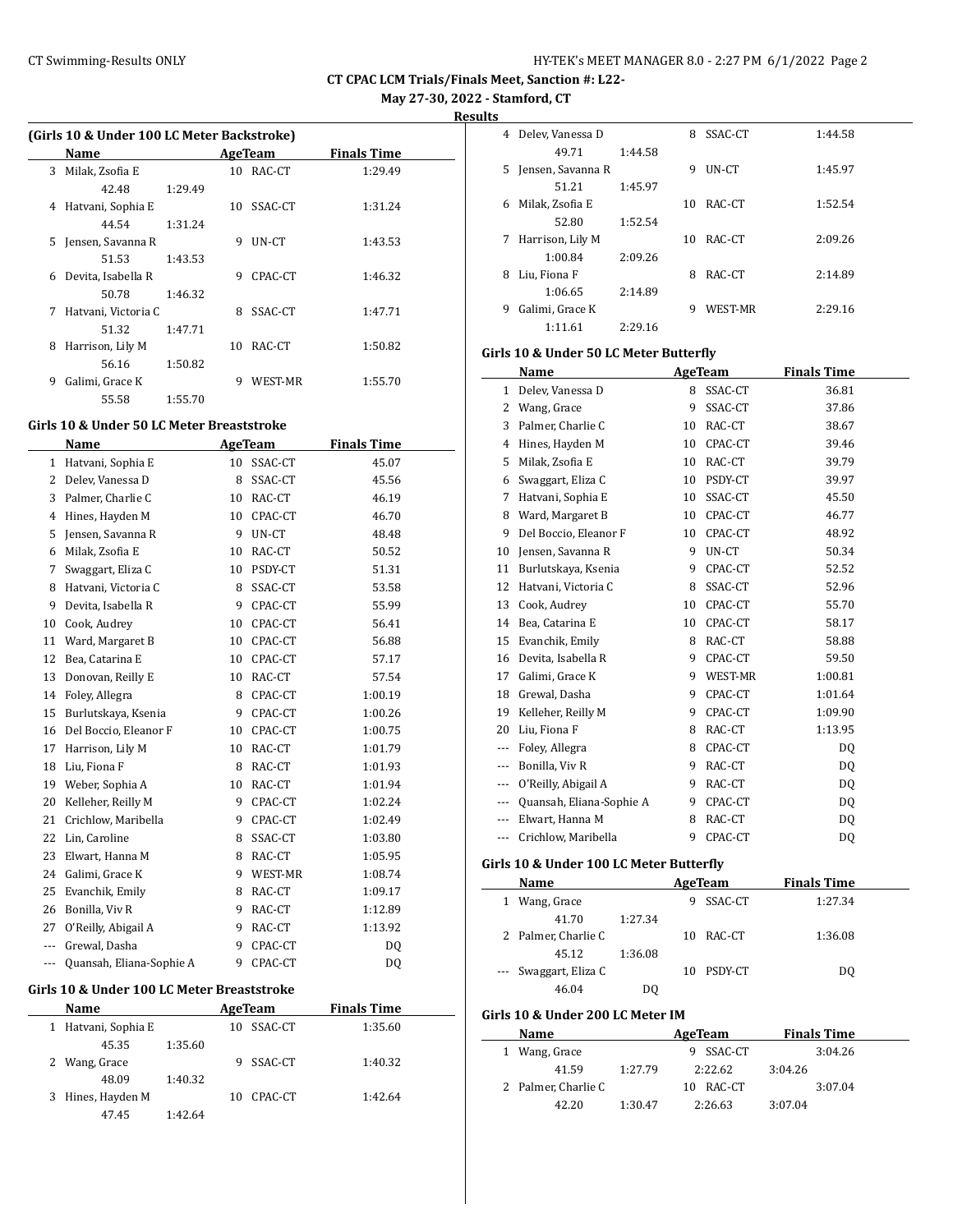**May 27-30, 2022 - Stamford, CT**

**Results**

| (Girls 10 & Under 200 LC Meter IM) |                                    |         |               |                    |  |  |  |  |
|------------------------------------|------------------------------------|---------|---------------|--------------------|--|--|--|--|
|                                    | Name                               |         | AgeTeam       | <b>Finals Time</b> |  |  |  |  |
| 3                                  | Hatvani, Sophia E                  |         | SSAC-CT<br>10 | 3:13.08            |  |  |  |  |
|                                    | 46.24                              |         | 2:29.80       | 3:13.08            |  |  |  |  |
| 4                                  | Milak, Zsofia E                    |         | 10 RAC-CT     | 3:27.20            |  |  |  |  |
|                                    | 46.35                              | 1:38.30 | 2:41.13       | 3:27.20            |  |  |  |  |
| 5.                                 | Swaggart, Eliza C                  |         | 10 PSDY-CT    | 3:28.51            |  |  |  |  |
|                                    | 45.61                              | 1:40.29 | 2:42.29       | 3:28.51            |  |  |  |  |
| 6                                  | Weber, Sophia A                    |         | RAC-CT<br>10  | 4:06.04            |  |  |  |  |
|                                    | 1:01.14                            | 2:05.08 | 3:13.76       | 4:06.04            |  |  |  |  |
| 7                                  | Harrison, Lily M                   |         | RAC-CT<br>10  | 4:09.84            |  |  |  |  |
|                                    | 58.34                              | 2:01.88 | 3:11.48       | 4:09.84            |  |  |  |  |
| 8                                  | Donovan, Reilly E                  |         | 10 RAC-CT     | 4:10.41            |  |  |  |  |
|                                    | 1:05.31                            | 2:06.14 | 3:15.20       | 4:10.41            |  |  |  |  |
|                                    | Cirle 11.12 50 I C Matar Fraactula |         |               |                    |  |  |  |  |

#### **Girls 11-12 50 LC Meter Freestyle**

|       | <b>Name</b>           | <b>AgeTeam</b> |         | <b>Finals Time</b> |
|-------|-----------------------|----------------|---------|--------------------|
| 1     | Kozma, Julia M        | 12             | SSAC-CT | 29.55              |
| 2     | Griffin, Ellie V      | 12             | RAC-CT  | 30.86              |
| 3     | Katra, Dalia          | 12             | RAC-CT  | 31.41              |
| 4     | Packard, Samantha S   | 11             | GYWD-CT | 31.88              |
| 5     | Behrend, Molly C      | 11             | WEST-MR | 32.04              |
| 6     | DeCasseres, Brianna O | 11             | WEST-MR | 32.72              |
| 7     | Voyko, Sophia         | 11             | SSAC-CT | 32.88              |
| 8     | Cennamo, Macie A      | 12             | CPAC-CT | 33.04              |
| 9     | Fasolino, Sofia       | 11             | WEST-MR | 33.23              |
| 10    | Likvornik, Leona M    | 11             | SSAC-CT | 33.34              |
| 11    | Galimi, Maeve O       | 11             | WEST-MR | 33.36              |
| 12    | McCauley, Kiernan A   | 11             | SSAC-CT | 33.66              |
| 13    | Bea, Marisol L        | 12             | CPAC-CT | 33.80              |
| 14    | Ward, Alana M         | 12             | RAC-CT  | 34.06              |
| 15    | Marcus, Hanna M       | 12             | PSDY-CT | 34.11              |
| 16    | Jalakas, Heili K      | 12             | PSDY-CT | 34.15              |
| 17    | Ganti, Sanjana S      | 12             | RAC-CT  | 34.50              |
| 18    | Cerrito, Gabby M      | 11             | CPAC-CT | 35.01              |
| *19   | Saidmuratov, Jada E   | 11             | SSAC-CT | 35.16              |
| *19   | Martin, Caitlin G     | 11             | PSDY-CT | 35.16              |
| 21    | Horel, Cassidy M      | 12             | RAC-CT  | 35.51              |
| 22    | Howarth, Lainey L     | 11             | RAC-CT  | 35.74              |
| 23    | Svezia, Sophia E      | 12             | CPAC-CT | 35.87              |
| 24    | Trepp, Morgan A       | 11             | GYWD-CT | 36.08              |
| 25    | Bender, Lily M        | 11             | RAC-CT  | 36.35              |
| 26    | DiBattista, Alexa M   | 11             | RAC-CT  | 36.45              |
| 27    | McCauley, Siobhan E   | 11             | SSAC-CT | 36.57              |
| 28    | Previdi, Pearson R    | 12             | RAC-CT  | 36.85              |
| 29    | Gagliardi, Mischa M   | 11             | PSDY-CT | 37.09              |
| 30    | Foley, Elettra M      | 12             | CPAC-CT | 37.13              |
| 31    | Goertel, Emily N      | 11             | CPAC-CT | 37.25              |
| 32    | Ivashevich, Varvara N | 11             | CPAC-CT | 37.30              |
| 33    | Paredes, Amilia S     | 12             | CPAC-CT | 37.50              |
| 34    | Caligiuri, Lillie G   | 12             | RAC-CT  | 37.86              |
| 35    | Kelly, Avery E        | 11             | RAC-CT  | 37.92              |
| 36    | Linehan, Olivia S     | 11             | GYWD-CT | 38.15              |
| 37    | Kiley, Louisa G       | 11             | PSDY-CT | 38.17              |
| 38    | Grewal, Verushka K    | 12             | CPAC-CT | 38.25              |
| 39    | Zalewski, Zofia K     | 11             | PSDY-CT | 38.32              |
| $*40$ | McLaughlin, Olivia M  | 12             | RAC-CT  | 38.34              |

| เเร   |                              |    |            |                |
|-------|------------------------------|----|------------|----------------|
| $*40$ | Bowron, Leah R               |    | 11 CPAC-CT | 38.34          |
| 42    | Liu, Natalie                 |    | 12 WEST-MR | 38.42          |
| 43    | O'Reilly, Isabella C         |    | 12 RAC-CT  | 38.60          |
|       | 44 Teijeiro Martin, Victoria | 11 | RAC-CT     | 40.10          |
| 45    | Longtemps, Kate A            |    | 12 RAC-CT  | 40.17          |
| 46    | Kornusova, Amra              |    | 12 RAC-CT  | 40.44          |
| 47    | Belloni, Taylor R            | 11 | RAC-CT     | 40.69          |
| 48    | Jackson, Reilly A            | 11 | RAC-CT     | 41.24          |
| 49    | Armstrong, Chloe R           |    | 12 CPAC-CT | 42.01          |
| 50    | Frever, Natalie J            | 11 | RAC-CT     | 44.32          |
| 51    | Amin, Aadhya C               | 11 | RAC-CT     | 46.78          |
|       | Goertel, Abigail E           | 12 | CPAC-CT    | D <sub>0</sub> |

## **Girls 11-12 100 LC Meter Freestyle**

|    | <b>Name</b>             |    | <b>AgeTeam</b> | <b>Finals Time</b> |  |
|----|-------------------------|----|----------------|--------------------|--|
|    | 1 Kozma, Julia M        |    | 12 SSAC-CT     | 1:03.44            |  |
|    | 31.00<br>1:03.44        |    |                |                    |  |
| 2  | Mancini, Dani O         |    | 12 GYWD-CT     | 1:08.36            |  |
|    | 32.81<br>1:08.36        |    |                |                    |  |
| 3  | Behrend, Molly C        |    | 11 WEST-MR     | 1:08.44            |  |
|    | 32.95<br>1:08.44        |    |                |                    |  |
|    | 4 DeCasseres, Brianna O |    | 11 WEST-MR     | 1:10.12            |  |
|    | 33.66<br>1:10.12        |    |                |                    |  |
|    | 5 Cennamo, Macie A      |    | 12 CPAC-CT     | 1:11.64            |  |
|    | 35.12<br>1:11.64        |    |                |                    |  |
|    | 6 Packard, Samantha S   | 11 | GYWD-CT        | 1:11.78            |  |
|    | 33.83<br>1:11.78        |    |                |                    |  |
| 7  | Likvornik, Leona M      | 11 | SSAC-CT        | 1:12.91            |  |
|    | 34.56<br>1:12.91        |    |                |                    |  |
|    | 8 Galimi, Maeve O       | 11 | WEST-MR        | 1:13.05            |  |
|    | 35.16<br>1:13.05        |    |                |                    |  |
| 9  | Tarifi, Tinsley R       | 12 | CPAC-CT        | 1:15.19            |  |
|    | 35.46<br>1:15.19        |    |                |                    |  |
|    | 10 Ward, Alana M        | 12 | RAC-CT         | 1:15.51            |  |
|    | 35.87<br>1:15.51        |    |                |                    |  |
|    | 11 Cerrito, Gabby M     | 11 | CPAC-CT        | 1:15.64            |  |
|    | 36.34<br>1:15.64        |    |                |                    |  |
|    | 12 Bea, Marisol L       | 12 | CPAC-CT        | 1:16.58            |  |
|    | 36.16<br>1:16.58        |    |                |                    |  |
| 13 | McCauley, Kiernan A     | 11 | SSAC-CT        | 1:17.56            |  |
|    | 36.82<br>1:17.56        |    |                |                    |  |
|    | 14 Previdi, Pearson R   |    | 12 RAC-CT      | 1:20.60            |  |
|    | 38.70<br>1:20.60        |    |                |                    |  |
| 15 | Ivashevich, Varvara N   |    | 11 CPAC-CT     | 1:21.55            |  |
|    | 38.16<br>1:21.55        |    |                |                    |  |
|    | 16 McCauley, Siobhan E  | 11 | SSAC-CT        | 1:21.91            |  |
|    | 39.01<br>1:21.91        |    |                |                    |  |
|    | 17 Grewal, Verushka K   | 12 | CPAC-CT        | 1:24.29            |  |
|    | 40.33<br>1:24.29        |    |                |                    |  |
|    | 18 Binder, Ella R       | 12 | RAC-CT         | 1:28.33            |  |
|    | 41.29<br>1:28.33        |    |                |                    |  |
| 19 | Amin, Aadhya C          | 11 | RAC-CT         | 1:49.06            |  |
|    | 51.59<br>1:49.06        |    |                |                    |  |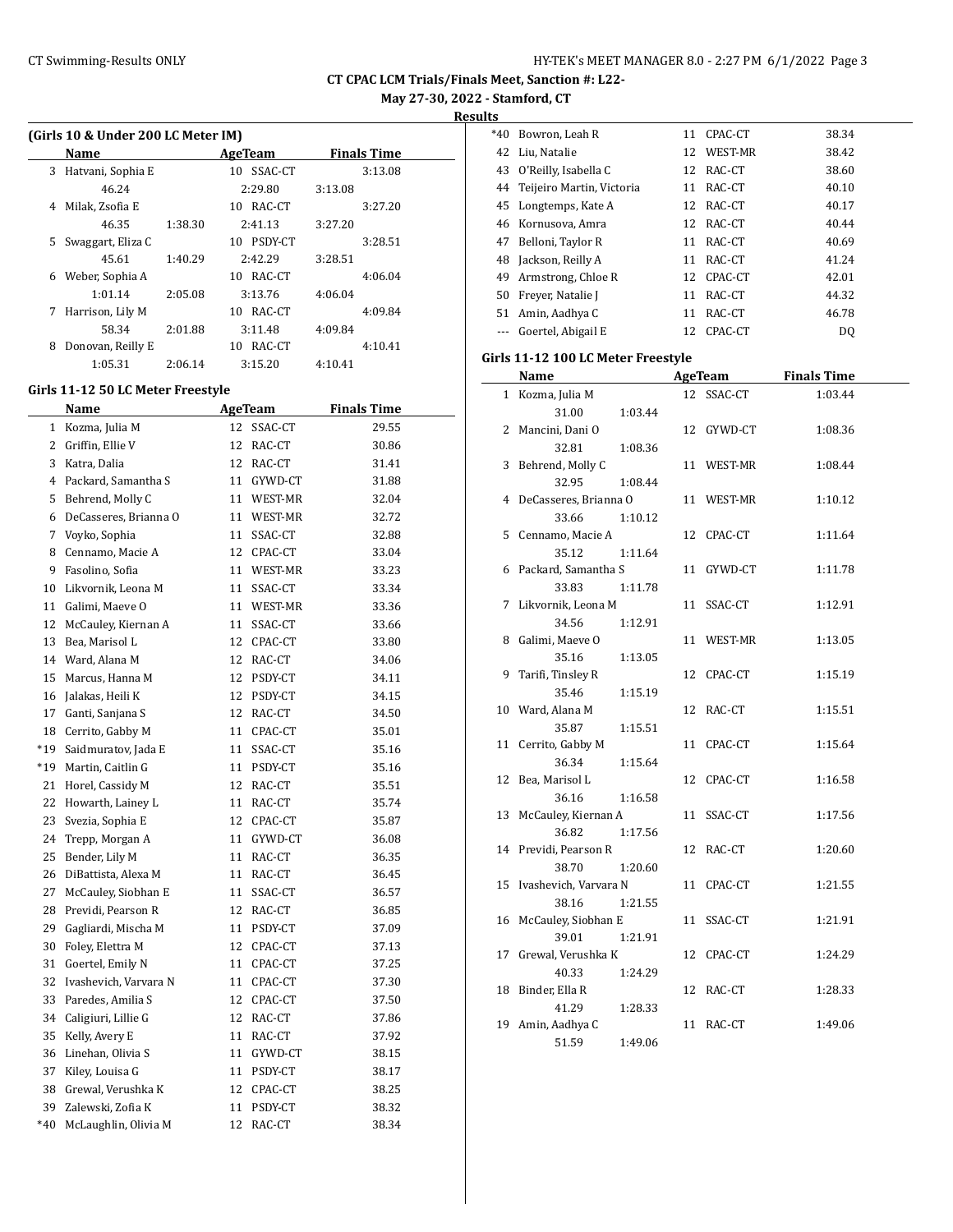$\overline{a}$ 

**CT CPAC LCM Trials/Finals Meet, Sanction #: L22-**

**May 27-30, 2022 - Stamford, CT**

**Results**

|    | Girls 11-12 200 LC Meter Freestyle |         |                     |         |         |  |  |  |
|----|------------------------------------|---------|---------------------|---------|---------|--|--|--|
|    | Name                               |         | AgeTeam Finals Time |         |         |  |  |  |
|    | 1 Kozma, Julia M                   |         | 12 SSAC-CT          |         | 2:19.85 |  |  |  |
|    | 31.93                              | 1:06.91 | 1:43.57             | 2:19.85 |         |  |  |  |
|    | 2 Archibald, Chloe E               |         | 12 RAC-CT           |         | 2:27.15 |  |  |  |
|    | 32.71                              | 1:10.44 | 1:49.62             | 2:27.15 |         |  |  |  |
| 3  | DeCasseres, Brianna O              |         | 11 WEST-MR          |         | 2:27.82 |  |  |  |
|    | 34.92                              | 1:12.87 | 1:50.49             | 2:27.82 |         |  |  |  |
|    | 4 Mancini, Dani O                  |         | 12 GYWD-CT          |         | 2:29.99 |  |  |  |
|    | 33.33                              | 1:11.34 | 1:50.78             | 2:29.99 |         |  |  |  |
| 5  | Lane, Caleigh G                    |         | 12 CPAC-CT          |         | 2:30.44 |  |  |  |
|    | 36.04                              | 1:14.24 | 1:53.19             | 2:30.44 |         |  |  |  |
|    | 6 Behrend, Molly C                 |         | 11 WEST-MR          |         | 2:32.93 |  |  |  |
|    | 35.80                              | 1:15.08 | 1:55.00             | 2:32.93 |         |  |  |  |
| 7  | Perevertaylo, Audrey C             |         | 11 CPAC-CT          |         | 2:32.95 |  |  |  |
|    | 34.43                              | 1:14.15 | 1:54.13             | 2:32.95 |         |  |  |  |
| 8  | Katra, Dalia                       |         | 12 RAC-CT           |         | 2:35.28 |  |  |  |
|    | 35.66                              | 1:15.95 | 1:56.54             | 2:35.28 |         |  |  |  |
| 9  | Galimi, Maeve O                    |         | 11 WEST-MR          |         | 2:35.82 |  |  |  |
|    | 36.66                              | 1:17.15 | 1:57.31             | 2:35.82 |         |  |  |  |
|    | 10 Cennamo, Macie A                |         | 12 CPAC-CT          |         | 2:40.09 |  |  |  |
|    | 37.12                              | 1:18.23 | 2:00.35             | 2:40.09 |         |  |  |  |
| 11 | Jalakas, Heili K                   |         | 12 PSDY-CT          |         | 2:40.56 |  |  |  |
|    | 36.87                              | 1:18.39 | 1:59.99             | 2:40.56 |         |  |  |  |
| 12 | Cerrito, Gabby M                   |         | 11 CPAC-CT          |         | 2:42.69 |  |  |  |
|    | 37.68                              | 1:19.50 | 2:02.25             | 2:42.69 |         |  |  |  |
|    | 13 Likvornik, Leona M              |         | 11 SSAC-CT          |         | 2:42.73 |  |  |  |
|    | 35.50                              | 1:18.36 | 2:01.30             | 2:42.73 |         |  |  |  |
|    | 14 Voyko, Sophia                   |         | 11 SSAC-CT          |         | 2:43.90 |  |  |  |
|    | 36.52                              | 1:18.57 | 2:01.86             | 2:43.90 |         |  |  |  |
| 15 | McCauley, Kiernan A                |         | 11 SSAC-CT          |         | 2:47.09 |  |  |  |
|    | 38.28                              | 1:21.81 | 2:05.94             | 2:47.09 |         |  |  |  |
|    | 16 Ward, Alana M                   |         | 12 RAC-CT           |         | 2:47.33 |  |  |  |
|    | 37.73                              | 1:22.53 | 2:06.21             | 2:47.33 |         |  |  |  |
|    | 17 Horel, Cassidy M                |         | 12 RAC-CT           |         | 2:52.02 |  |  |  |
|    | 38.85                              | 1:23.17 | 2:08.81             | 2:52.02 |         |  |  |  |
|    | 18 Marcus, Hanna M                 |         | 12 PSDY-CT          |         | 2:52.12 |  |  |  |
|    | 39.28                              | 1:24.58 | 2:10.83             | 2:52.12 |         |  |  |  |
|    | 19 O'Reilly, Isabella C            |         | 12 RAC-CT           |         | 2:55.47 |  |  |  |
|    | 39.16                              | 1:24.98 | 2:12.32             | 2:55.47 |         |  |  |  |
|    | 20 Goertel, Emily N                |         | 11 CPAC-CT          |         | 2:57.08 |  |  |  |
|    | 39.60                              | 1:24.67 | 2:11.30             | 2:57.08 |         |  |  |  |
| 21 | Martin, Caitlin G                  |         | 11 PSDY-CT          |         | 2:58.14 |  |  |  |
|    | 40.22                              | 1:27.53 | 2:14.56             | 2:58.14 |         |  |  |  |
| 22 | Howarth, Lainey L                  |         | 11 RAC-CT           |         | 2:58.74 |  |  |  |
|    | 39.19                              | 1:24.12 | 2:12.40             | 2:58.74 |         |  |  |  |
| 23 | McCauley, Siobhan E                |         | 11 SSAC-CT          |         | 2:59.64 |  |  |  |
|    | 40.51                              | 1:27.09 | 2:15.26             | 2:59.64 |         |  |  |  |
| 24 | Gagliardi, Mischa M                |         | 11 PSDY-CT          |         | 3:00.25 |  |  |  |
|    | 39.32                              | 1:27.25 | 2:16.10             | 3:00.25 |         |  |  |  |
| 25 | Bender, Lily M                     |         | 11 RAC-CT           |         | 3:00.68 |  |  |  |
|    | 42.25                              | 1:30.82 | 2:19.63             | 3:00.68 |         |  |  |  |
| 26 | Valluzzo, Sophia C                 |         | 12 RAC-CT           |         | 3:02.10 |  |  |  |
|    | 41.14                              | 1:27.65 | 2:16.37             | 3:02.10 |         |  |  |  |
| 27 | Crawford, Lauren L                 |         | 11 RAC-CT           |         | 3:03.89 |  |  |  |
|    | 40.67                              | 1:26.82 | 2:15.88             | 3:03.89 |         |  |  |  |

| 28 | Ivashevich, Varvara N     |         | 11 CPAC-CT |         | 3:08.15 |
|----|---------------------------|---------|------------|---------|---------|
|    | 40.23                     | 1:27.68 | 2:18.07    | 3:08.15 |         |
| 29 | Kelly, Avery E            |         | 11 RAC-CT  |         | 3:10.10 |
|    | 42.78                     | 1:33.02 | 2:25.95    | 3:10.10 |         |
| 30 | Caligiuri, Lillie G       |         | 12 RAC-CT  |         | 3:12.54 |
|    | 42.68                     | 1:33.88 | 2:25.04    | 3:12.54 |         |
| 31 | Longtemps, Kate A         |         | 12 RAC-CT  |         | 3:14.91 |
|    | 43.94                     | 1:33.50 | 2:25.83    | 3:14.91 |         |
| 32 | Binder, Ella R            |         | 12 RAC-CT  |         | 3:16.61 |
|    | 42.77                     | 1:33.86 | 2:27.89    | 3:16.61 |         |
| 33 | Kornusova, Amra           |         | 12 RAC-CT  |         | 3:17.46 |
|    | 42.11                     | 1:32.26 | 2:25.73    | 3:17.46 |         |
| 34 | Belloni, Taylor R         |         | 11 RAC-CT  |         | 3:21.52 |
|    | 43.93                     | 1:35.94 | 2:30.01    | 3:21.52 |         |
| 35 | Teijeiro Martin, Victoria |         | 11 RAC-CT  |         | 3:37.85 |
|    | 46.42                     | 1:43.45 | 2:42.07    | 3:37.85 |         |
| 36 | Freyer, Natalie J         |         | 11 RAC-CT  |         | 3:55.20 |
|    | 48.41                     | 1:47.95 | 2:52.88    | 3:55.20 |         |
|    |                           |         |            |         |         |

# **Girls 11-12 400 LC Meter Freestyle**

| <b>Name</b>             |         | <b>AgeTeam</b> | <b>Finals Time</b> |  |
|-------------------------|---------|----------------|--------------------|--|
| 1 Kang, Sunny           |         | 12 WEST-MR     | 4:53.38            |  |
| 33.67                   | 1:09.65 | 1:46.83        | 2:24.19            |  |
| 3:01.88                 | 3:39.47 | 4:17.45        | 4:53.38            |  |
| 2 Kozma, Julia M        |         | 12 SSAC-CT     | 5:01.60            |  |
| 33.58                   | 1:11.13 | 1:49.75        | 2:28.94            |  |
| 3:07.61                 | 3:46.44 | 4:24.89        | 5:01.60            |  |
| 3 DeCasseres, Brianna O |         | 11 WEST-MR     | 5:15.80            |  |
| 36.47                   | 1:16.01 | 1:55.89        | 2:35.28            |  |
| 3:15.53                 | 3:55.70 | 4:36.63        | 5:15.80            |  |
| 4 Archibald, Chloe E    |         | 12 RAC-CT      | 5:18.36            |  |
| 34.50                   | 1:13.96 | 1:55.71        | 2:36.46            |  |
| 3:17.74                 | 3:58.22 | 4:40.07        | 5:18.36            |  |
| 5 Lane, Caleigh G       |         | 12 CPAC-CT     | 5:18.63            |  |
| 36.83                   | 1:16.23 | 1:56.59        | 2:37.53            |  |
| 3:19.50                 | 4:00.14 | 4:40.77        | 5:18.63            |  |
| 6 Behrend, Molly C      |         | 11 WEST-MR     | 5:23.10            |  |
| 37.61                   | 1:19.23 | 2:00.77        | 2:41.87            |  |
| 3:22.11                 | 4:03.89 | 4:44.01        | 5:23.10            |  |
| 7 Galimi, Maeve O       |         | 11 WEST-MR     | 5:32.34            |  |
| 38.21                   | 1:19.37 | 2:02.25        | 2:44.16            |  |
| 3:26.35                 | 4:09.50 | 4:52.03        | 5:32.34            |  |
| 8 McCauley, Kiernan A   |         | 11 SSAC-CT     | 5:40.89            |  |
| 38.09                   | 1:19.76 | 2:03.12        | 2:47.43            |  |
| 3:31.01                 | 4:14.55 | 4:58.81        | 5:40.89            |  |
| 9 Cennamo, Macie A      |         | 12 CPAC-CT     | 5:42.65            |  |
| 38.26                   | 1:21.23 | 2:05.59        | 2:50.56            |  |
| 3:35.21                 | 4:19.45 | 5:02.74        | 5:42.65            |  |
| 10 Likvornik, Leona M   |         | 11 SSAC-CT     | 5:46.60            |  |
| 36.56                   | 1:19.58 | 2:04.29        | 2:49.02            |  |
| 3:33.59                 | 4:18.35 | 5:02.33        | 5:46.60            |  |
| 11 Cerrito, Gabby M     |         | 11 CPAC-CT     | 5:47.52            |  |
| 39.36                   | 1:23.07 | 2:07.93        | 2:52.15            |  |
| 3:37.56                 | 4:21.79 | 5:06.02        | 5:47.52            |  |
| 12 Ward, Alana M        |         | 12 RAC-CT      | 5:54.99            |  |
| 37.96                   | 1:20.53 | 2:05.73        | 2:53.22            |  |
| 3:38.12                 | 4:25.58 | 5:11.40        | 5:54.99            |  |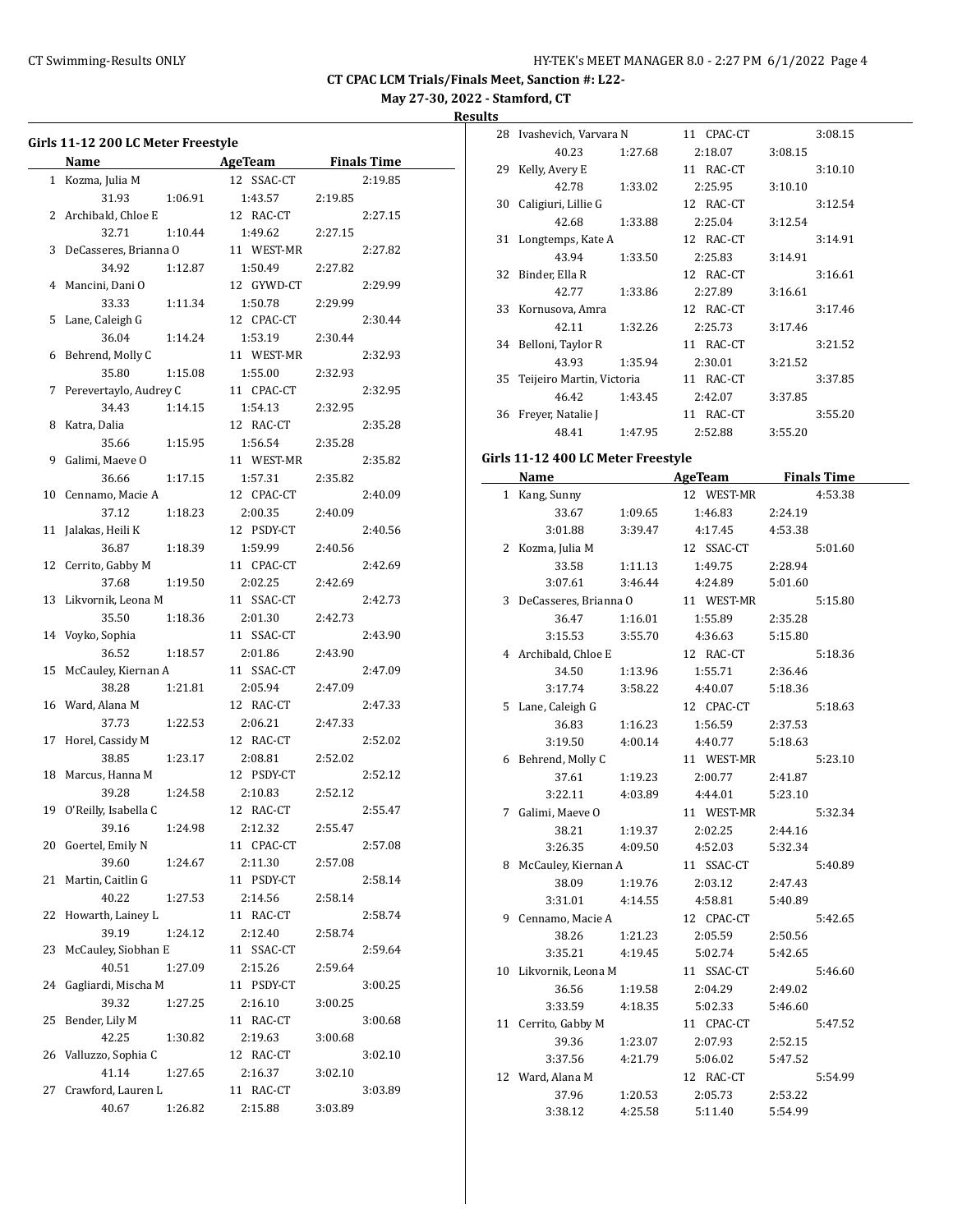**May 27-30, 2022 - Stamford, CT**

| (Girls 11-12 400 LC Meter Freestyle) |                                     |         |                |                    |  |
|--------------------------------------|-------------------------------------|---------|----------------|--------------------|--|
|                                      | Name                                |         | AgeTeam        | <b>Finals Time</b> |  |
| 13                                   | Belloni, Taylor R                   |         | 11 RAC-CT      | 7:08.42            |  |
|                                      | 1:38.46                             |         |                | 3:30.84            |  |
|                                      | 4:26.91                             | 5:21.85 | 7:08.42        |                    |  |
|                                      | Girls 11-12 50 LC Meter Backstroke  |         |                |                    |  |
|                                      | Name                                |         | <b>AgeTeam</b> | <b>Finals Time</b> |  |
|                                      | 1 Boutry, Kate L                    |         | 12 GYWD-CT     | 34.39              |  |
|                                      | 2 Kozma, Julia M                    | 12      | SSAC-CT        | 34.44              |  |
|                                      | 3 Mancini, Dani O                   |         | 12 GYWD-CT     | 36.13              |  |
|                                      | 4 Behrend, Molly C                  |         | 11 WEST-MR     | 36.84              |  |
|                                      | 5 Ward, Alana M                     |         | 12 RAC-CT      | 37.80              |  |
|                                      | 6 Packard, Samantha S               |         | 11 GYWD-CT     | 37.99              |  |
|                                      | 7 Galimi, Maeve O                   |         | 11 WEST-MR     | 38.15              |  |
|                                      | 8 DeCasseres, Brianna O             |         | 11 WEST-MR     | 38.24              |  |
|                                      | 9 Perevertaylo, Audrey C            |         | 11 CPAC-CT     | 38.81              |  |
|                                      | 10 Cennamo, Macie A                 |         | 12 CPAC-CT     | 39.38              |  |
|                                      | 11 Previdi, Pearson R               |         | 12 RAC-CT      | 39.46              |  |
|                                      | 12 Lane, Caleigh G                  |         | 12 CPAC-CT     | 40.35              |  |
|                                      | 13 Cerrito, Gabby M                 |         | 11 CPAC-CT     | 40.44              |  |
|                                      | 14 Ganti, Sanjana S                 |         | 12 RAC-CT      | 40.82              |  |
|                                      | 15 Voyko, Sophia                    |         | 11 SSAC-CT     | 41.16              |  |
|                                      | 16 Tarifi, Tinsley R                |         | 12 CPAC-CT     | 41.18              |  |
|                                      |                                     |         | 12 CPAC-CT     |                    |  |
|                                      | 17 Svezia, Sophia E                 |         |                | 42.47              |  |
|                                      | 18 Paredes, Amilia S                |         | 12 CPAC-CT     | 45.91              |  |
|                                      | 19 McCauley, Siobhan E              |         | 11 SSAC-CT     | 47.81              |  |
|                                      | 20 Bowron, Leah R                   |         | 11 CPAC-CT     | 50.54              |  |
| ---                                  | Belloni, Taylor R                   |         | 11 RAC-CT      | DQ                 |  |
|                                      | Girls 11-12 100 LC Meter Backstroke |         |                |                    |  |
|                                      | Name                                |         | AgeTeam        | <b>Finals Time</b> |  |
|                                      | 1 Kozma, Julia M                    |         | 12 SSAC-CT     | 1:13.46            |  |
|                                      | 35.72                               | 1:13.46 |                |                    |  |
|                                      | 2 Archibald, Chloe E                |         | 12 RAC-CT      | 1:15.18            |  |
|                                      | 36.52                               | 1:15.18 |                |                    |  |
| 3                                    | Mancini, Dani O                     | 12      | GYWD-CT        | 1:16.04            |  |
|                                      | 37.04<br>1:16.04                    |         |                |                    |  |
| 4                                    | Goertel, Abigail E                  | 12      | CPAC-CT        | 1:18.07            |  |
|                                      | 38.27<br>1:18.07                    |         |                |                    |  |
|                                      | 5 Jalakas, Heili K                  |         | 12 PSDY-CT     | 1:19.91            |  |
|                                      | 38.86                               | 1:19.91 |                |                    |  |
|                                      | 6 DeCasseres, Brianna O             |         | 11 WEST-MR     | 1:20.63            |  |
|                                      | 40.08<br>1:20.63                    |         |                |                    |  |
|                                      | 7 Behrend, Molly C                  |         | 11 WEST-MR     | 1:22.27            |  |
|                                      | 41.40                               | 1:22.27 |                |                    |  |
|                                      | 8 Cennamo, Macie A                  |         | 12 CPAC-CT     | 1:24.36            |  |
|                                      | 42.05                               | 1:24.36 |                |                    |  |
|                                      | 9 Ward, Alana M                     |         | 12 RAC-CT      | 1:24.49            |  |
|                                      | 40.85                               | 1:24.49 |                |                    |  |
|                                      | 10 Lane, Caleigh G                  |         | 12 CPAC-CT     | 1:24.59            |  |
|                                      | 42.32<br>1:24.59                    |         |                |                    |  |
| 11                                   | Katra, Dalia                        |         | 12 RAC-CT      | 1:25.42            |  |
|                                      | 42.24<br>1:25.42                    |         |                |                    |  |
| 12                                   | Galimi, Maeve O                     |         | 11 WEST-MR     | 1:25.66            |  |
|                                      | 42.30<br>1:25.66                    |         |                |                    |  |

| 13                       | Packard, Samantha S      |         |    | 11 GYWD-CT | 1:26.23 |
|--------------------------|--------------------------|---------|----|------------|---------|
|                          | 41.41                    | 1:26.23 |    |            |         |
| 14                       | Cerrito, Gabby M         |         | 11 | CPAC-CT    | 1:26.53 |
|                          | 42.64                    | 1:26.53 |    |            |         |
| 15                       | Martin, Caitlin G        |         | 11 | PSDY-CT    | 1:26.65 |
| 16                       | Saidmuratov, Jada E      |         | 11 | SSAC-CT    | 1:28.80 |
|                          | 44.04                    | 1:28.80 |    |            |         |
| 17                       | Horel, Cassidy M         |         |    | 12 RAC-CT  | 1:29.31 |
|                          | 42.80                    | 1:29.31 |    |            |         |
| 18                       | Previdi, Pearson R       |         |    | 12 RAC-CT  | 1:29.34 |
|                          | 43.81                    | 1:29.34 |    |            |         |
| 19                       | DiBattista, Alexa M      |         | 11 | RAC-CT     | 1:29.52 |
| 20                       | O'Reilly, Isabella C     |         | 12 | RAC-CT     | 1:29.92 |
|                          | 43.36                    | 1:29.92 |    |            |         |
| 21                       | Crawford, Lauren L       |         |    | 11 RAC-CT  | 1:31.19 |
|                          | 45.69                    | 1:31.19 |    |            |         |
| 22                       | Marcus, Hanna M          |         |    | 12 PSDY-CT | 1:31.77 |
|                          | 44.44                    | 1:31.77 |    |            |         |
| 23                       | Ivashevich, Varvara N    |         | 11 | CPAC-CT    | 1:33.51 |
|                          | 45.91                    | 1:33.51 |    |            |         |
| 24                       | Grewal, Verushka K       |         | 12 | CPAC-CT    | 1:33.52 |
|                          | 46.13                    | 1:33.52 |    |            |         |
| 25                       | Svezia, Sophia E         |         | 12 | CPAC-CT    | 1:33.55 |
|                          | 45.84                    | 1:33.55 |    |            |         |
| 26                       | Howarth, Lainey L        |         | 11 | RAC-CT     | 1:35.45 |
|                          | 46.32                    | 1:35.45 |    |            |         |
| 27                       | Valluzzo, Sophia C       |         | 12 | RAC-CT     | 1:35.80 |
|                          | 46.51                    | 1:35.80 |    |            |         |
| 28                       | Zalewski, Zofia K        |         | 11 | PSDY-CT    | 1:35.81 |
|                          | 45.86                    | 1:35.81 |    |            |         |
| 29                       | McCauley, Siobhan E      |         | 11 | SSAC-CT    |         |
|                          | 48.38                    | 1:36.80 |    |            | 1:36.80 |
| 30                       |                          |         | 11 | GYWD-CT    |         |
|                          | Trepp, Morgan A<br>47.06 |         |    |            | 1:37.22 |
|                          |                          | 1:37.22 |    |            |         |
| 31                       | Liu, Natalie<br>47.74    | 1:38.47 |    | 12 WEST-MR | 1:38.47 |
|                          |                          |         |    |            |         |
| 32                       | Bender, Lily M           |         | 11 | RAC-CT     | 1:38.58 |
|                          | 47.63                    | 1:38.58 |    |            |         |
| 33                       | Binder, Ella R           |         | 12 | RAC-CT     | 1:39.13 |
|                          | 48.68                    | 1:39.13 |    |            |         |
| 34                       | Longtemps, Kate A        |         | 12 | RAC-CT     | 1:40.23 |
|                          | 50.72                    | 1:40.23 |    |            |         |
| 35                       | Caligiuri, Lillie G      |         | 12 | RAC-CT     | 1:40.28 |
|                          | 49.63                    | 1:40.28 |    |            |         |
| 36                       | Belloni, Taylor R        |         | 11 | RAC-CT     | 1:42.26 |
|                          | 51.57                    | 1:42.26 |    |            |         |
| 37                       | Kornusova, Amra          |         | 12 | RAC-CT     | 1:42.45 |
| 38                       | Kelly, Avery E           |         | 11 | RAC-CT     | 1:42.96 |
| 39                       | Foley, Elettra M         |         | 12 | CPAC-CT    | 1:44.17 |
|                          | 51.67                    | 1:44.17 |    |            |         |
| 40                       | Gagliardi, Mischa M      |         | 11 | PSDY-CT    | 1:44.24 |
|                          | 50.67                    | 1:44.24 |    |            |         |
| 41                       | Jackson, Reilly A        |         | 11 | RAC-CT     | 1:58.25 |
| $\overline{\phantom{a}}$ | Freyer, Natalie J        |         | 11 | RAC-CT     | DQ      |
|                          | 55.17                    | DQ      |    |            |         |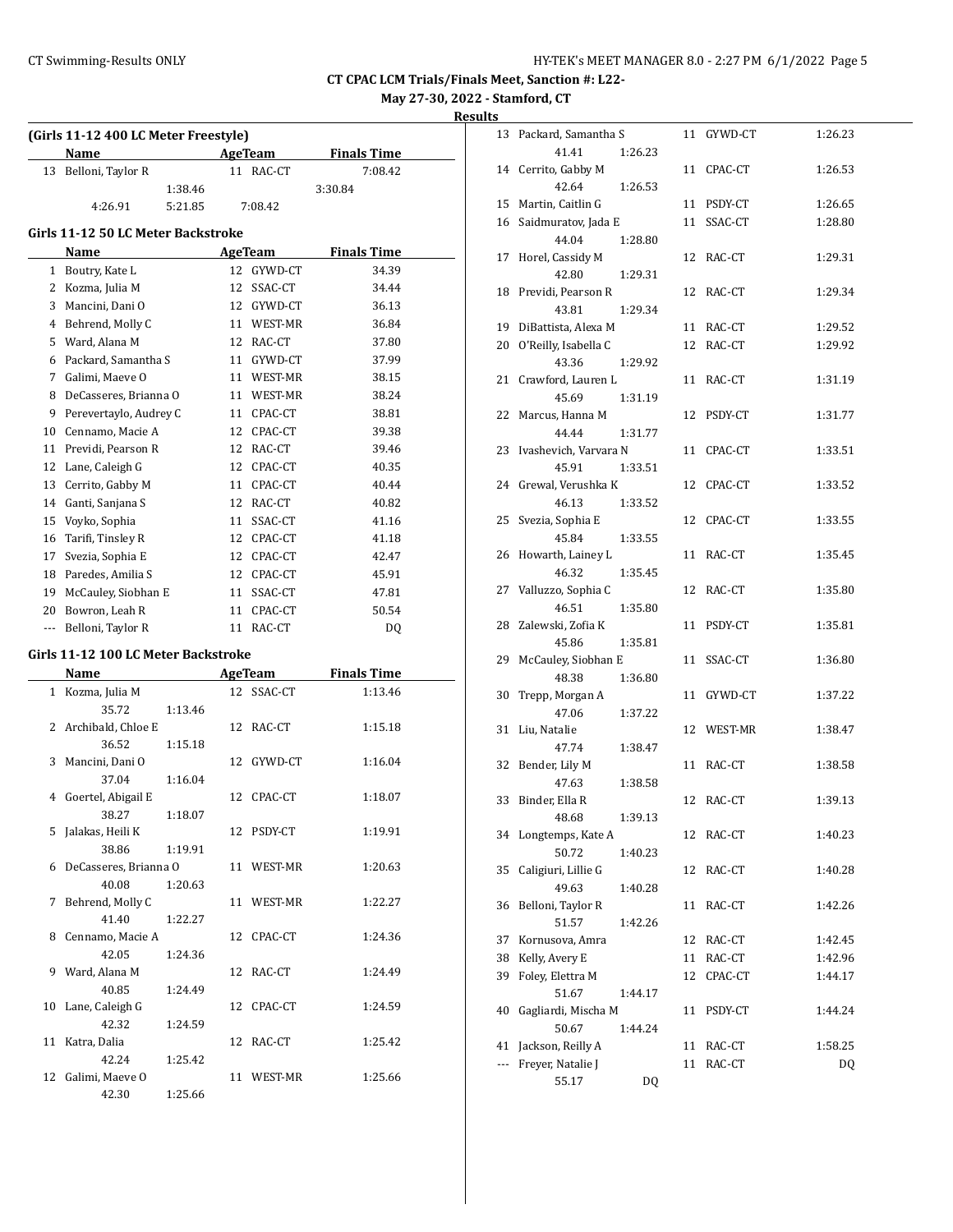**May 27-30, 2022 - Stamford, CT**

| Girls 11-12 50 LC Meter Breaststroke |                                       |         |    |            |                    |  |  |
|--------------------------------------|---------------------------------------|---------|----|------------|--------------------|--|--|
|                                      | Name                                  |         |    | AgeTeam    | <b>Finals Time</b> |  |  |
|                                      | 1 DeCasseres, Brianna O               |         |    | 11 WEST-MR | 41.51              |  |  |
|                                      | 2 Ganti, Sanjana S                    |         |    | 12 RAC-CT  | 41.59              |  |  |
|                                      | 3 Perevertaylo, Audrey C              |         |    | 11 CPAC-CT | 41.72              |  |  |
|                                      | 4 Mancini, Dani O                     |         |    | 12 GYWD-CT | 41.94              |  |  |
|                                      | 5 Tarifi, Tinsley R                   |         |    | 12 CPAC-CT | 42.03              |  |  |
|                                      | 6 Packard, Samantha S                 |         |    | 11 GYWD-CT | 43.38              |  |  |
|                                      | 7 Voyko, Sophia                       |         |    | 11 SSAC-CT | 43.70              |  |  |
|                                      | 8 Behrend, Molly C                    |         |    | 11 WEST-MR | 44.11              |  |  |
|                                      | 9 Archibald, Chloe E                  |         |    | 12 RAC-CT  | 44.65              |  |  |
|                                      | 10 Galimi, Maeve O                    |         |    | 11 WEST-MR | 44.77              |  |  |
|                                      | 11 Paredes, Amilia S                  |         |    | 12 CPAC-CT | 46.31              |  |  |
|                                      | 12 Boutry, Kate L                     |         |    | 12 GYWD-CT | 48.07              |  |  |
|                                      | 13 McCauley, Kiernan A                |         |    | 11 SSAC-CT | 48.61              |  |  |
|                                      | 14 Svezia, Sophia E                   |         |    | 12 CPAC-CT | 48.81              |  |  |
|                                      | 15 Likvornik, Leona M                 |         |    | 11 SSAC-CT | 49.31              |  |  |
|                                      | 16 Previdi, Pearson R                 |         |    | 12 RAC-CT  | 51.37              |  |  |
|                                      | 17 Belloni, Taylor R                  |         |    | 11 RAC-CT  | 53.97              |  |  |
|                                      | 18 Bowron, Leah R                     |         |    | 11 CPAC-CT | 1:01.32            |  |  |
|                                      |                                       |         |    |            |                    |  |  |
|                                      | Girls 11-12 100 LC Meter Breaststroke |         |    |            |                    |  |  |
|                                      | Name                                  |         |    | AgeTeam    | <b>Finals Time</b> |  |  |
|                                      | 1 Kozma, Julia M                      |         |    | 12 SSAC-CT | 1:26.76            |  |  |
|                                      | 41.38                                 | 1:26.76 |    |            |                    |  |  |
| 2                                    | DeCasseres, Brianna O                 |         |    | 11 WEST-MR | 1:28.06            |  |  |
|                                      | 43.44                                 | 1:28.06 |    |            |                    |  |  |
| 3                                    | Katra, Dalia                          |         |    | 12 RAC-CT  | 1:29.92            |  |  |
|                                      | 45.28                                 | 1:29.92 |    |            |                    |  |  |
|                                      | 4 Ganti, Sanjana S                    |         |    | 12 RAC-CT  | 1:29.93            |  |  |
|                                      | 42.52                                 | 1:29.93 |    |            |                    |  |  |
| 5.                                   | Mancini, Dani O                       |         | 12 | GYWD-CT    | 1:31.51            |  |  |
|                                      | 42.87                                 | 1:31.51 |    |            |                    |  |  |
| 6                                    | Fasolino, Sofia                       |         |    | 11 WEST-MR | 1:32.34            |  |  |
|                                      | 44.63                                 | 1:32.34 |    |            |                    |  |  |
|                                      | 7 Perevertaylo, Audrey C              |         |    | 11 CPAC-CT | 1:35.30            |  |  |
|                                      | 45.20                                 | 1:35.30 |    |            |                    |  |  |
| 8                                    | Behrend, Molly C                      |         |    | 11 WEST-MR | 1:36.37            |  |  |
|                                      | 46.19                                 | 1:36.37 |    |            |                    |  |  |
| 9.                                   | Griffin, Ellie V                      |         |    | 12 RAC-CT  | 1:39.44            |  |  |
|                                      | 46.62                                 | 1:39.44 |    |            |                    |  |  |
| 10                                   | Cennamo, Macie A                      |         |    | 12 CPAC-CT | 1:39.52            |  |  |
|                                      | 48.74                                 | 1:39.52 |    |            |                    |  |  |
|                                      | 11 Goertel, Abigail E                 |         |    | 12 CPAC-CT | 1:39.53            |  |  |
|                                      | 48.59                                 | 1:39.53 |    |            |                    |  |  |
| 12                                   | Paredes, Amilia S                     |         | 12 | CPAC-CT    | 1:40.43            |  |  |
|                                      | 47.90                                 | 1:40.43 |    |            |                    |  |  |
| 13                                   | Galimi, Maeve O                       |         |    | 11 WEST-MR | 1:41.96            |  |  |
|                                      | 49.12                                 | 1:41.96 |    |            |                    |  |  |
| 14                                   | Svezia, Sophia E                      |         |    | 12 CPAC-CT | 1:43.47            |  |  |
|                                      | 50.42                                 | 1:43.47 |    |            |                    |  |  |
| 15                                   | Goertel, Emily N                      |         | 11 | CPAC-CT    | 1:44.71            |  |  |
|                                      | 49.43                                 | 1:44.71 |    |            |                    |  |  |
| 16                                   | Zalewski, Zofia K                     |         |    | 11 PSDY-CT | 1:45.72            |  |  |
|                                      | 49.89                                 | 1:45.72 |    |            |                    |  |  |

|    | 17 Bender, Lily M         |         |    | 11 RAC-CT  | 1:45.78 |
|----|---------------------------|---------|----|------------|---------|
|    | 51.71                     | 1:45.78 |    |            |         |
|    | 18 Cerrito, Gabby M       |         |    | 11 CPAC-CT | 1:47.53 |
|    | 51.49                     | 1:47.53 |    |            |         |
|    | 19 Likvornik, Leona M     |         |    | 11 SSAC-CT | 1:48.11 |
|    | 50.76                     | 1:48.11 |    |            |         |
|    | 20 Martin, Caitlin G      |         |    | 11 PSDY-CT | 1:48.36 |
|    | 51.87                     | 1:48.36 |    |            |         |
|    | 21 DiBattista, Alexa M    |         |    | 11 RAC-CT  | 1:49.32 |
|    | 51.90                     | 1:49.32 |    |            |         |
|    | 22 McCauley, Siobhan E    |         |    | 11 SSAC-CT | 1:49.39 |
|    | 53.12                     | 1:49.39 |    |            |         |
|    | 23 Bea, Marisol L         |         |    | 12 CPAC-CT | 1:50.04 |
|    | 51.46                     | 1:50.04 |    |            |         |
| 24 | Gagliardi, Mischa M       |         |    | 11 PSDY-CT | 1:50.73 |
|    | 54.37                     | 1:50.73 |    |            |         |
|    | 25 Ward, Alana M          |         |    | 12 RAC-CT  | 1:52.53 |
|    | 53.68                     | 1:52.53 |    |            |         |
|    | 26 Caligiuri, Lillie G    |         |    | 12 RAC-CT  | 1:52.81 |
|    | 53.43                     | 1:52.81 |    |            |         |
|    | 27 Linehan, Olivia S      |         |    | 11 GYWD-CT | 1:53.32 |
|    | 55.38                     | 1:53.32 |    |            |         |
|    | 28 Kornusova, Amra        |         |    | 12 RAC-CT  | 1:53.63 |
|    | 53.12                     | 1:53.63 |    |            |         |
|    | 29 McLaughlin, Olivia M   |         |    | 12 RAC-CT  | 1:55.07 |
|    | 55.71                     | 1:55.07 |    |            |         |
|    | 30 Grewal, Verushka K     |         | 12 | CPAC-CT    | 1:55.73 |
|    | 56.07                     | 1:55.73 |    |            |         |
| 31 | Belloni, Taylor R         |         |    | 11 RAC-CT  | 1:57.22 |
|    | 56.18                     | 1:57.22 |    |            |         |
| 32 | Kiley, Louisa G           |         |    | 11 PSDY-CT | 1:57.43 |
|    | 55.47                     | 1:57.43 |    |            |         |
| 33 | Liu, Natalie              |         |    | 12 WEST-MR | 1:57.79 |
|    | 53.90                     | 1:57.79 |    |            |         |
|    | 34 Horel, Cassidy M       |         |    | 12 RAC-CT  | 1:58.26 |
|    | 55.54                     | 1:58.26 |    |            |         |
|    | 35 Howarth, Lainey L      |         |    | 11 RAC-CT  | 1:59.62 |
|    | 56.78                     | 1:59.62 |    |            |         |
|    | 36 Ivashevich, Varvara N  |         |    | 11 CPAC-CT | 2:00.50 |
|    | 56.23                     | 2:00.50 |    |            |         |
| 37 | Jackson, Reilly A         |         | 11 | RAC-CT     | 2:01.33 |
|    | 57.11                     | 2:01.33 |    |            |         |
| 38 | Kelly, Avery E            |         | 11 | RAC-CT     | 2:03.82 |
|    | 59.01                     | 2:03.82 |    |            |         |
| 39 | O'Reilly, Isabella C      |         | 12 | RAC-CT     | 2:04.74 |
|    | 57.52                     | 2:04.74 |    |            |         |
| 40 | Teijeiro Martin, Victoria |         | 11 | RAC-CT     | 2:06.84 |
|    | 1:00.55                   | 2:06.84 |    |            |         |
| 41 | Amin, Aadhya C            |         | 11 | RAC-CT     | 2:06.86 |
|    | 1:02.29                   | 2:06.86 |    |            |         |
| 42 | Bowron, Leah R            |         | 11 | CPAC-CT    | 2:14.09 |
|    | 1:03.63                   | 2:14.09 |    |            |         |
| 43 | Longtemps, Kate A         |         | 12 | RAC-CT     | 2:14.66 |
|    | 1:03.05                   | 2:14.66 |    |            |         |
| 44 | Freyer, Natalie J         |         | 11 | RAC-CT     | 2:45.85 |
|    | 1:20.29                   | 2:45.85 |    |            |         |
|    |                           |         |    |            |         |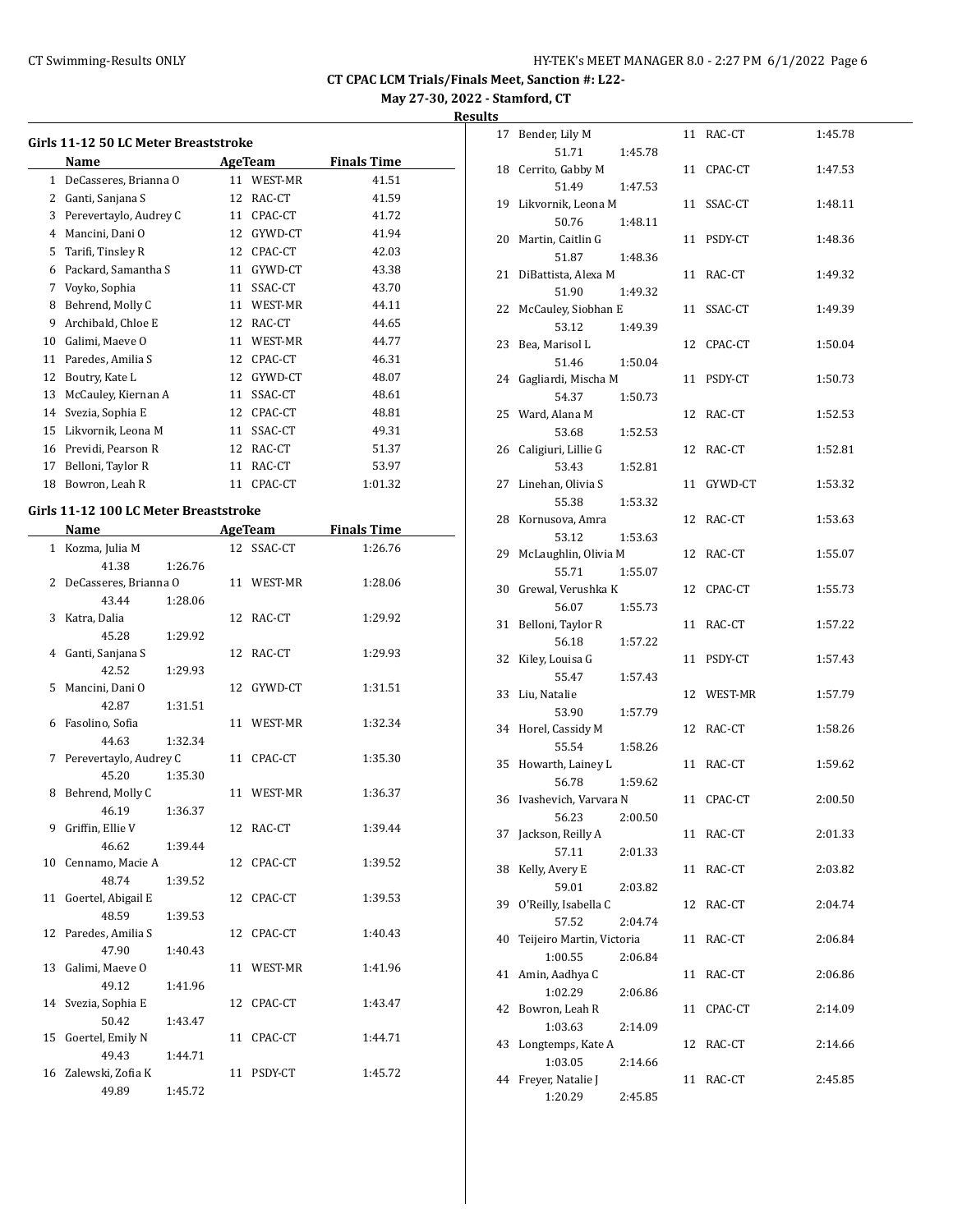# **May 27-30, 2022 - Stamford, CT**

**Results**

|              | (Girls 11-12 100 LC Meter Breaststroke) |    |    |            |                    |  |  |  |
|--------------|-----------------------------------------|----|----|------------|--------------------|--|--|--|
|              | Name                                    |    |    | AgeTeam    | <b>Finals Time</b> |  |  |  |
|              | Foley, Elettra M                        |    |    | 12 CPAC-CT | DQ                 |  |  |  |
|              | 49.58                                   | DQ |    |            |                    |  |  |  |
|              | Girls 11-12 50 LC Meter Butterfly       |    |    |            |                    |  |  |  |
|              | Name                                    |    |    | AgeTeam    | <b>Finals Time</b> |  |  |  |
| $\mathbf{1}$ | Perevertaylo, Audrey C                  |    |    | 11 CPAC-CT | 33.03              |  |  |  |
| 2            | Katra, Dalia                            |    |    | 12 RAC-CT  | 33.85              |  |  |  |
| 3            | Behrend, Molly C                        |    |    | 11 WEST-MR | 34.14              |  |  |  |
| 4            | Packard, Samantha S                     |    |    | 11 GYWD-CT | 34.22              |  |  |  |
| 5            | DeCasseres, Brianna O                   |    |    | 11 WEST-MR | 36.07              |  |  |  |
| 6            | Previdi, Pearson R                      |    |    | 12 RAC-CT  | 36.53              |  |  |  |
| 7            | Marcus, Hanna M                         |    |    | 12 PSDY-CT | 36.67              |  |  |  |
| 8            | Goertel, Abigail E                      |    |    | 12 CPAC-CT | 37.02              |  |  |  |
| 9            | Galimi, Maeve O                         |    |    | 11 WEST-MR | 37.47              |  |  |  |
| 10           | Lane, Caleigh G                         |    |    | 12 CPAC-CT | 37.53              |  |  |  |
| 11           | Svezia, Sophia E                        |    |    | 12 CPAC-CT | 38.22              |  |  |  |
| 12           | McCauley, Kiernan A                     |    |    | 11 SSAC-CT | 38.57              |  |  |  |
| 13           | Voyko, Sophia                           |    |    | 11 SSAC-CT | 39.10              |  |  |  |
| 14           | Saidmuratov, Jada E                     |    |    | 11 SSAC-CT | 39.78              |  |  |  |
| 15           | Jalakas, Heili K                        |    |    | 12 PSDY-CT | 40.01              |  |  |  |
| 16           | Kelly, Avery E                          |    |    | 11 RAC-CT  | 40.06              |  |  |  |
| 17           | DiBattista, Alexa M                     |    |    | 11 RAC-CT  | 41.09              |  |  |  |
| 18           | Martin, Caitlin G                       |    |    | 11 PSDY-CT | 41.93              |  |  |  |
| 19           | Ward, Alana M                           |    |    | 12 RAC-CT  | 42.02              |  |  |  |
| 20           | Trepp, Morgan A                         |    |    | 11 GYWD-CT | 42.42              |  |  |  |
| 21           | Crawford, Lauren L                      |    |    | 11 RAC-CT  | 43.02              |  |  |  |
| 22           | O'Reilly, Isabella C                    |    |    | 12 RAC-CT  | 43.28              |  |  |  |
| 23           | Binder, Ella R                          |    |    | 12 RAC-CT  | 43.56              |  |  |  |
| 24           | Goertel, Emily N                        |    |    | 11 CPAC-CT | 43.74              |  |  |  |
| 25           | Zalewski, Zofia K                       |    |    | 11 PSDY-CT | 44.75              |  |  |  |
| 26           | Bender, Lily M                          |    |    | 11 RAC-CT  | 44.89              |  |  |  |
| 27           | Howarth, Lainey L                       |    |    | 11 RAC-CT  | 45.68              |  |  |  |
| 28           | Paredes, Amilia S                       |    |    | 12 CPAC-CT | 46.50              |  |  |  |
| 29           | Horel, Cassidy M                        |    |    | 12 RAC-CT  | 46.52              |  |  |  |
| 30           | Jackson, Reilly A                       |    |    | 11 RAC-CT  | 47.94              |  |  |  |
| 31           | Valluzzo, Sophia C                      |    |    | 12 RAC-CT  | 48.33              |  |  |  |
| 32           | Belloni, Taylor R                       |    | 11 | RAC-CT     | 50.15              |  |  |  |
| 33           | Foley, Elettra M                        |    |    | 12 CPAC-CT | 51.92              |  |  |  |
| 34           | Caligiuri, Lillie G                     |    |    | 12 RAC-CT  | 52.60              |  |  |  |
| 35           | Longtemps, Kate A                       |    |    | 12 RAC-CT  | 52.79              |  |  |  |
| 36           | Kornusova, Amra                         |    |    | 12 RAC-CT  | 54.95              |  |  |  |
| 37           | Teijeiro Martin, Victoria               |    | 11 | RAC-CT     | 56.47              |  |  |  |
| ---          | Liu, Natalie                            |    | 12 | WEST-MR    | DQ                 |  |  |  |
|              |                                         |    |    |            |                    |  |  |  |

# **Girls 11-12 100 LC Meter Butterfly**

|    | Name                     |         |    | AgeTeam    | <b>Finals Time</b> |  |
|----|--------------------------|---------|----|------------|--------------------|--|
|    | Katra, Dalia             |         |    | 12 RAC-CT  | 1:17.94            |  |
|    | 37.39                    | 1:17.94 |    |            |                    |  |
|    | 2 Perevertaylo, Audrey C |         |    | 11 CPAC-CT | 1:18.81            |  |
|    | 35.79                    | 1:18.81 |    |            |                    |  |
| 3. | DeCasseres, Brianna O    |         | 11 | WEST-MR    | 1:19.02            |  |
|    | 37.73                    | 1:19.02 |    |            |                    |  |
|    | 4 Packard, Samantha S    |         |    | 11 GYWD-CT | 1:19.05            |  |
|    | 36.20                    | 1:19.05 |    |            |                    |  |
| 5  | Behrend, Molly C         |         |    | WEST-MR    | 1:19.72            |  |

|     | 6 Galimi, Maeve O    |         | 11 WEST-MR | 1:24.99 |
|-----|----------------------|---------|------------|---------|
|     | 40.38                | 1:24.99 |            |         |
| 7   | Fasolino, Sofia      |         | 11 WEST-MR | 1:25.27 |
|     | 39.57                | 1:25.27 |            |         |
| 8   | Jalakas, Heili K     |         | 12 PSDY-CT | 1:30.06 |
|     | 41.50                | 1:30.06 |            |         |
| 9.  | Previdi, Pearson R   |         | 12 RAC-CT  | 1:30.92 |
|     | 41.39                | 1:30.92 |            |         |
| 10  | Saidmuratov, Jada E  |         | 11 SSAC-CT | 1:34.05 |
|     | 43.82                | 1:34.05 |            |         |
| 11  | Voyko, Sophia        |         | 11 SSAC-CT | 1:34.15 |
|     | 42.39                | 1:34.15 |            |         |
|     | 12 Ward, Alana M     |         | 12 RAC-CT  | 1:34.68 |
|     | 43.65                | 1:34.68 |            |         |
| 13  | McCauley, Kiernan A  |         | 11 SSAC-CT | 1:34.99 |
|     | 44.95                | 1:34.99 |            |         |
|     | 14 Marcus, Hanna M   |         | 12 PSDY-CT | 1:35.14 |
|     | 44.50                | 1:35.14 |            |         |
| 15  | McLaughlin, Olivia M |         | 12 RAC-CT  | 1:35.98 |
|     | 43.88                | 1:35.98 |            |         |
| 16  | Griffin, Ellie V     |         | 12 RAC-CT  | 1:37.06 |
|     | 45.01                | 1:37.06 |            |         |
| 17  | DiBattista, Alexa M  |         | 11 RAC-CT  | 1:38.38 |
|     | 41.13                | 1:38.38 |            |         |
| 18  | Kelly, Avery E       |         | 11 RAC-CT  | 1:39.65 |
|     | 46.05                | 1:39.65 |            |         |
| 19  | O'Reilly, Isabella C |         | 12 RAC-CT  | 1:44.22 |
|     | 46.02                | 1:44.22 |            |         |
| 20  | Longtemps, Kate A    |         | 12 RAC-CT  | 1:53.67 |
|     | 52.41                | 1:53.67 |            |         |
| --- | Howarth, Lainey L    |         | 11 RAC-CT  | DQ      |
|     | 48.52                | DQ      |            |         |
|     | Horel, Cassidy M     |         | 12 RAC-CT  | DQ      |
|     | 49.74                | DQ      |            |         |

## **Girls 11-12 200 LC Meter IM**

|    | Name                     |         | AgeTeam    |         | <b>Finals Time</b> |
|----|--------------------------|---------|------------|---------|--------------------|
| 1  | Kozma, Julia M           |         | 12 SSAC-CT |         | 2:40.40            |
|    | 34.96                    | 1:15.28 | 2:04.19    | 2:40.40 |                    |
|    | 2 DeCasseres, Brianna O  |         | 11 WEST-MR |         | 2:47.24            |
|    | 38.23                    | 1:21.66 | 2:08.95    | 2:47.24 |                    |
|    | 3 Mancini, Dani O        |         | 12 GYWD-CT |         | 2:50.03            |
|    | 39.77                    | 1:20.91 | 2:12.59    | 2:50.03 |                    |
|    | 4 Packard, Samantha S    |         | 11 GYWD-CT |         | 2:50.90            |
|    | 37.50                    | 1:24.62 | 2:14.05    | 2:50.90 |                    |
|    | 5 Behrend, Molly C       |         | 11 WEST-MR |         | 2:51.34            |
|    | 37.51                    | 1:22.93 | 2:14.61    | 2:51.34 |                    |
|    | 6 Perevertaylo, Audrey C |         | 11 CPAC-CT |         | 2:53.89            |
|    | 36.60                    | 1:24.55 | 2:15.91    | 2:53.89 |                    |
| 7  | Galimi, Maeve O          |         | 11 WEST-MR |         | 3:03.79            |
|    | 42.55                    | 1:27.40 | 2:23.62    | 3:03.79 |                    |
| 8  | Tarifi, Tinsley R        |         | 12 CPAC-CT |         | 3:06.32            |
|    | 40.73                    | 1:31.26 | 2:22.89    | 3:06.32 |                    |
| 9  | Voyko, Sophia            |         | 11 SSAC-CT |         | 3:07.59            |
|    | 39.47                    | 1:31.39 | 2:25.72    | 3:07.59 |                    |
| 10 | Ward, Alana M            |         | 12 RAC-CT  |         | 3:10.80            |
|    | 43.53                    | 1:30.84 | 2:31.45    | 3:10.80 |                    |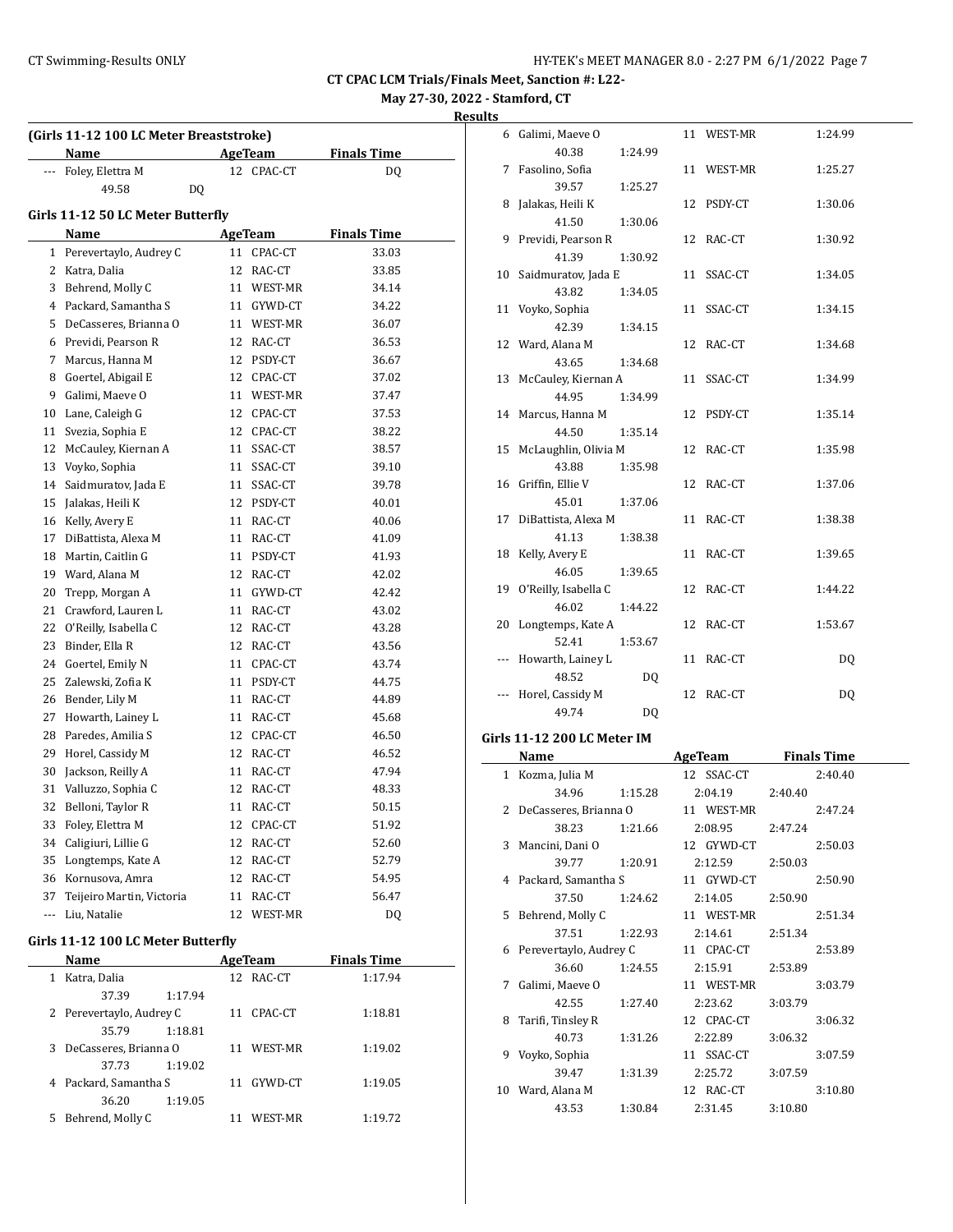**May 27-30, 2022 - Stamford, CT**

|                  | (Girls 11-12 200 LC Meter IM)           |    |                       |         |                               |   |
|------------------|-----------------------------------------|----|-----------------------|---------|-------------------------------|---|
|                  | Name                                    |    | AgeTeam<br>11 SSAC-CT |         | <b>Finals Time</b><br>3:11.49 |   |
|                  | 11 McCauley, Kiernan A                  |    |                       |         |                               |   |
| 12               | 46.00<br>1:33.12<br>Previdi, Pearson R  |    | 2:28.86               | 3:11.49 |                               |   |
|                  | 41.58                                   |    | 12 RAC-CT             |         | 3:11.51                       |   |
|                  | 1:31.82                                 |    | 2:30.63               | 3:11.51 |                               |   |
| 13               | Cennamo, Macie A                        |    | 12 CPAC-CT            |         | 3:13.45                       |   |
| 14               | 45.73<br>1:33.82<br>McCauley, Siobhan E |    | 2:33.28<br>11 SSAC-CT | 3:13.45 |                               |   |
|                  |                                         |    |                       |         | 3:27.96                       |   |
| 15               | 47.25<br>1:41.00<br>Binder, Ella R      |    | 2:41.11<br>12 RAC-CT  | 3:27.96 | 3:42.54                       |   |
|                  | 45.85<br>1:39.77                        |    | 2:51.79               | 3:42.54 |                               |   |
|                  | Amin, Aadhya C                          |    | 11 RAC-CT             |         | DQ                            |   |
|                  | 1:01.54<br>2:08.20                      |    | 3:17.67               | DQ      |                               |   |
|                  |                                         |    |                       |         |                               |   |
|                  | Girls 50 LC Meter Freestyle             |    |                       |         |                               |   |
|                  | Name                                    |    | <b>AgeTeam</b>        |         | <b>Finals Time</b>            |   |
| A - Final        |                                         |    |                       |         |                               |   |
| $\mathbf{1}$     | Olasewere, Annam A                      |    | 14 CPAC-CT            |         | 26.26                         |   |
|                  | 2 Olasewere, Ayaan A                    |    | 14 CPAC-CT            |         | 28.03                         |   |
|                  | 3 Kelly, Bridget                        |    | 15 RAC-CT             |         | 28.37                         |   |
|                  | 4 Weissler, Michelle L                  |    | 14 SSAC-CT            |         | 29.08                         |   |
|                  | 5 Muncy, Maddie J                       |    | 14 RAC-CT             |         | 29.09                         |   |
|                  | 6 Jalakas, Liisa H                      |    | 15 CPAC-CT            |         | 29.44                         |   |
|                  | 7 Kwee, Elizabeth W                     |    | 16 SSAC-CT            |         | 29.94                         |   |
|                  | 8 Robredo, Emma                         |    | 16 SSAC-CT            |         | 30.05                         |   |
| <b>B</b> - Final |                                         |    |                       |         |                               |   |
| 9                | McCormick, Claire E                     |    | 13 CPAC-CT            |         | 30.16                         |   |
|                  | 10 Ableman, Chloe H                     |    | 13 CPAC-CT            |         | 30.41                         |   |
|                  | 11 Jourdy, Serene S                     |    | 12 WEST-MR            |         | 30.48                         |   |
|                  | 12 Stehmann, Emma                       |    | 14 CPAC-CT            |         | 30.53                         |   |
|                  | 13 Horner, Maddie H                     |    | 14 WEST-MR            |         | 30.80                         |   |
|                  | 14 Christiansen, Siena S                |    | 13 CPAC-CT            |         | 30.97                         |   |
|                  | 15 Wang, Cindy Y                        |    | 16 WEST-MR            |         | 30.98                         |   |
|                  | 16 Martorello, Gianna M                 |    | 13 WEST-MR            |         | 31.00                         |   |
| C - Final        |                                         |    |                       |         |                               |   |
|                  | 17 Fedoronko, Ilse O                    |    | 13 GYWD-CT            |         | 30.57                         |   |
| 18               | Haley, Samantha M                       |    | 15 CPAC-CT            |         | 30.69                         |   |
| 19               | Nguyen, Lizzie                          |    | 13 RAC-CT             |         | 30.72                         |   |
| 20               | Geiger, Melissa L                       |    | 13 GYWD-CT            |         | 30.78                         |   |
| 21               | Palmer, Katarina B                      | 13 | CPAC-CT               |         | 30.82                         |   |
| 22               | van der Weijden, Madeleine K            |    | 13 CPAC-CT            |         | 31.36                         |   |
| 23               | Euyoque, Nicole A                       |    | 15 WEST-MR            |         | 31.54                         |   |
| 24               | Estay, Sarah                            | 13 | CPAC-CT               |         | 31.80                         |   |
| D - Final        |                                         |    |                       |         |                               |   |
|                  | 25 Lane, Caleigh G                      |    | 12 CPAC-CT            |         | 31.70                         |   |
|                  |                                         |    |                       |         |                               |   |
|                  | Girls 50 LC Meter Freestyle             |    |                       |         |                               |   |
|                  | Name                                    |    | <b>AgeTeam</b>        |         | <b>Prelim Time</b>            |   |
|                  | <b>Preliminaries</b>                    |    |                       |         |                               |   |
| $\mathbf{1}$     | Olasewere, Annam A                      | 14 | CPAC-CT               |         | 26.71                         | q |
|                  | 2 Deierlein, Brianna N                  | 15 | RAC-CT                |         | 27.55                         | q |
|                  | 3 Kelly, Bridget                        | 15 | RAC-CT                |         | 28.53                         | q |
|                  | 4 Piacentino, Ashley S                  | 17 | RAC-CT                |         | 28.64                         | q |
|                  | 5 Ward, Ava R                           | 14 | RAC-CT                |         | 28.73                         | q |
| 6                | Foster, Payton A                        | 16 | CPAC-CT               |         | 28.97                         | q |
|                  |                                         |    |                       |         |                               |   |

| 7        | Edwards, Annie E                     | 16 | CPAC-CT           | 29.01 | q |
|----------|--------------------------------------|----|-------------------|-------|---|
| 8        | King, Abby D                         | 14 | WEST-MR           | 29.03 | q |
| 9        | Olasewere, Ayaan A                   | 14 | CPAC-CT           | 29.29 | q |
| 10       | Pelusio, Mazie L                     | 15 | RAC-CT            | 29.30 | q |
| 11       | Li, Caterina S                       | 18 | CPAC-CT           | 29.46 | q |
| 12       | Jalakas, Liisa H                     | 15 | CPAC-CT           | 29.48 | q |
| 13       | Muncy, Maddie J                      | 14 | RAC-CT            | 29.52 | q |
| 14       | Klein, Neala J                       | 14 | UN-FL             | 29.61 | q |
| 15       | Kelly, Caroline E                    | 16 | RAC-CT            | 29.90 | q |
| 16       | Weissler, Michelle L                 | 14 | SSAC-CT           | 29.99 | q |
| 17       | Kwee, Elizabeth W                    | 16 | SSAC-CT           | 30.00 | q |
| 18       | Robredo, Emma                        | 16 | SSAC-CT           | 30.09 | q |
| 19       | Henson, Emma V                       | 14 | RAC-CT            | 30.11 | q |
| 20       | Ujkaj, Jasmina                       | 15 | CPAC-CT           | 30.50 | q |
| 21       | McCauley, Lauren L                   | 14 | SSAC-CT           | 30.56 | q |
| 22       | Jourdy, Serene S                     | 12 | WEST-MR           | 30.58 | q |
| 23       | Scherer, Tahlia M                    | 15 | CPAC-CT           | 30.60 | q |
| 24       | McCormick, Claire E                  | 13 | CPAC-CT           | 30.65 | q |
| 25       | Ableman, Chloe H                     | 13 | CPAC-CT           | 30.82 | q |
| 26       | Wang, Cindy Y                        | 16 | WEST-MR           | 30.83 | q |
| 27       | Kang, Joy                            | 14 | WEST-MR           | 30.84 | q |
| 28       | Bradbury, Lily S                     | 16 | CPAC-CT           | 30.89 | q |
| 29       | Horner, Maddie H                     | 14 | WEST-MR           | 30.90 | q |
| 30       | Martorello, Gianna M                 | 13 | WEST-MR           | 30.98 | q |
| 31       | Luecke, Erin T                       | 16 | CPAC-CT           | 31.02 | q |
| 32       | Stehmann, Emma                       | 14 | CPAC-CT           | 31.06 | q |
| *33      | Lyons, Lily A                        | 14 | CPAC-CT           | 31.18 |   |
|          |                                      |    |                   |       |   |
| *33      | Christiansen, Siena S                | 13 | CPAC-CT           | 31.18 |   |
|          | <b>Swim-Off Required</b>             |    |                   |       |   |
| *35      | Palmer, Katarina B                   | 13 | CPAC-CT           | 31.23 |   |
| *35      | Fedoronko, Ilse O                    | 13 | GYWD-CT           | 31.23 |   |
| 37       | Geiger, Melissa L                    | 13 | GYWD-CT           | 31.29 |   |
| 38       | Hasko, Lexi E                        | 15 | RAC-CT            | 31.44 |   |
| 39       | Arencibia, Juliette L                | 13 | RAC-CT            | 31.45 |   |
| 40       | Sichtnik, Sophia*                    | 18 | GYWD-CT           | 31.56 |   |
| 41       | Haley, Samantha M                    | 15 | CPAC-CT           | 31.59 |   |
| 42       | Robredo, Irene                       | 14 | GYWD-CT           | 31.64 |   |
| 43       | Estay, Sarah                         | 13 | CPAC-CT           | 31.70 |   |
| 44       | Ward, Shea J                         | 14 | CPAC-CT           | 31.79 |   |
| 45       | Nguyen, Lizzie                       | 13 | RAC-CT            | 31.82 |   |
| 46       | Rawat, Teji                          | 15 | CPAC-CT           | 32.37 |   |
| $*47$    | van der Weijden, Madeleine K         | 13 | CPAC-CT           | 32.51 |   |
| $*47$    | Euyoque, Nicole A                    | 15 | WEST-MR           | 32.51 |   |
| 49       | Costello, Julia M                    | 16 | CPAC-CT           | 32.58 |   |
| 50       | Williams, Emma A                     | 15 | CPAC-CT           | 32.62 |   |
| 51       | Lane, Caleigh G                      | 12 | CPAC-CT           | 33.02 |   |
| 52       | Conroy, Rebecca K                    | 14 | CPAC-CT           | 33.09 |   |
| 53       | Carrasco, Natalia                    | 13 | CPAC-CT           | 33.42 |   |
| 54       | Burnstine, Ava E                     | 13 | CPAC-CT           | 33.44 |   |
| 55       | Mancini, Matilda M                   | 16 | GYWD-CT           | 33.78 |   |
| 56       | Zemite, Beate                        | 14 | CPAC-CT           | 34.45 |   |
| 57       | Hassan, Emma H                       | 13 | SSAC-CT           | 36.61 |   |
| 58<br>59 | Linehan, Olivia S<br>D'Amico, Alia L | 11 | GYWD-CT<br>RAC-CT | 37.13 |   |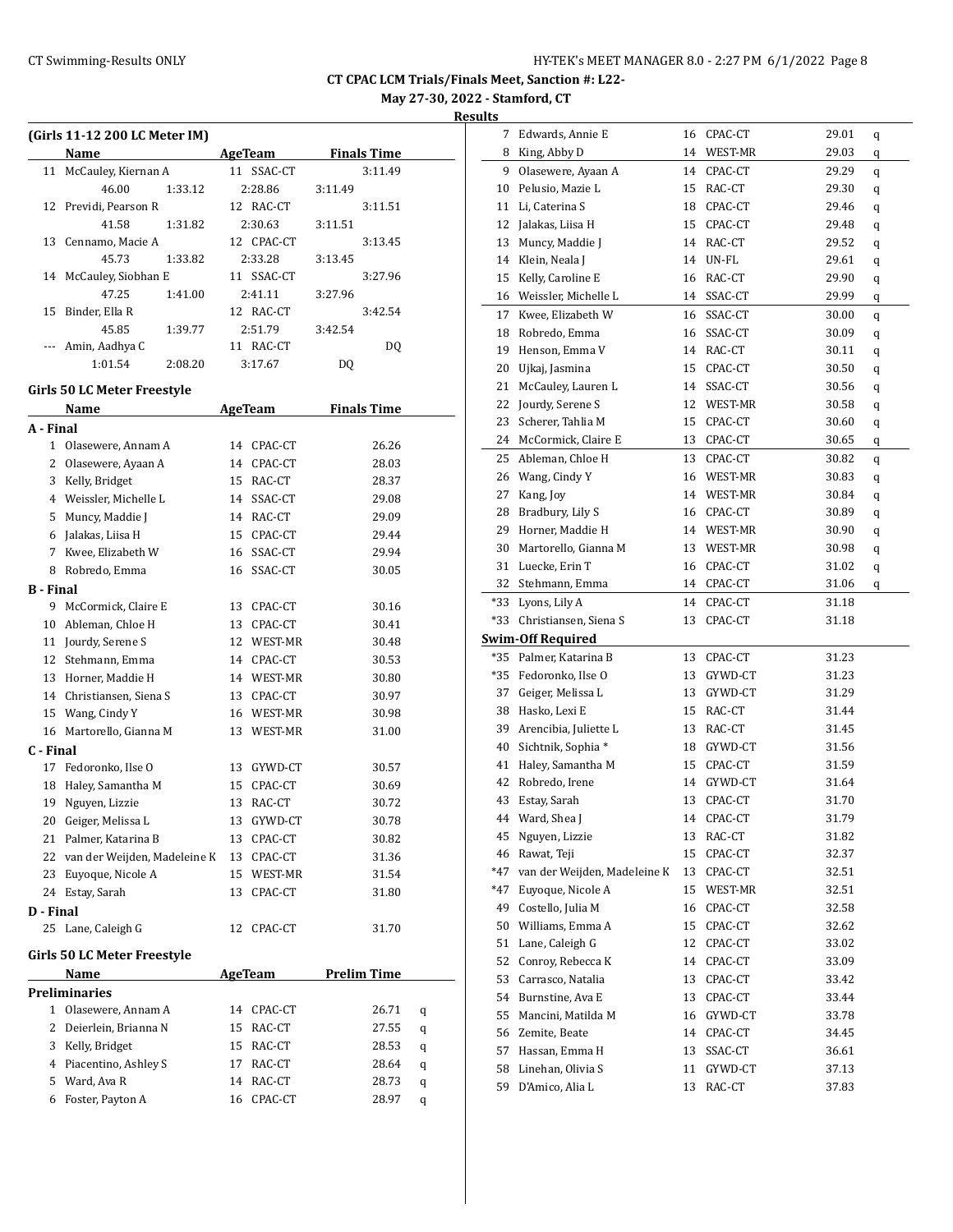25 Horner, Maddie H 14 WEST-MR 1:05.64

**CT CPAC LCM Trials/Finals Meet, Sanction #: L22-**

**May 27-30, 2022 - Stamford, CT**

## **Results**

**D - Final**

|           | Girls 100 LC Meter Freestyle |            |         |
|-----------|------------------------------|------------|---------|
|           | Name AgeTeam Finals Time     |            |         |
| A - Final |                              |            |         |
|           | 1 Deierlein, Brianna N       | 15 RAC-CT  | 57.89   |
|           | 28.06<br>57.89               |            |         |
|           | 2 Olasewere, Annam A         | 14 CPAC-CT | 57.92   |
|           | 28.20<br>57.92               |            |         |
| 3         | Archibald, Lily M            | 15 RAC-CT  | 59.04   |
|           | 28.37<br>59.04               |            |         |
|           | 4 Bozkurt, Sena D            | 14 SSAC-CT | 1:00.76 |
|           | 29.03<br>1:00.76             |            |         |
| 5         | King, Abby D                 | 14 WEST-MR | 1:01.23 |
|           | 29.72<br>1:01.23             |            |         |
|           | 6 Ward, Ava R                | 14 RAC-CT  | 1:01.59 |
|           | 29.79<br>1:01.59             |            |         |
| 7         | Kelly, Bridget               | 15 RAC-CT  | 1:02.23 |
|           | 29.92<br>1:02.23             |            |         |
|           | 8 Maierle, Lauren E          | 14 WEST-MR | 1:04.47 |
|           | 30.66<br>1:04.47             |            |         |
| B - Final |                              |            |         |
| 9         | Olasewere, Ayaan A           | 14 CPAC-CT | 1:01.80 |
|           | 29.73<br>1:01.80             |            |         |
| 10        | Edwards, Annie E             | 16 CPAC-CT | 1:02.54 |
|           | 30.23<br>1:02.54             |            |         |
|           | 11 Ward, Miller A            | 15 CPAC-CT | 1:02.87 |
|           | 30.47<br>1:02.87             |            |         |
|           | 12 Kelly, Caroline E         | 16 RAC-CT  | 1:03.09 |
|           | 30.73<br>1:03.09             |            |         |
|           | 13 Hobert, Sabrina M         | 16 CPAC-CT | 1:03.25 |
|           | 30.25<br>1:03.25             |            |         |
|           | 14 Jourdy, Serene S          | 12 WEST-MR | 1:04.41 |
|           | 31.48<br>1:04.41             |            |         |
| 15        | Dunn, Lily M                 | 15 CPAC-CT | 1:04.62 |
|           | 31.00<br>1:04.62             |            |         |
|           | 16 Robredo, Emma             | 16 SSAC-CT | 1:05.39 |
|           | 30.72<br>1:05.39             |            |         |
| C - Final |                              |            |         |
|           | 17 Henson, Emma V            | 14 RAC-CT  | 1:03.52 |
|           | 30.13<br>1:03.52             |            |         |
|           | 18 Iyer, Anya I              | 17 CPAC-CT | 1:04.10 |
|           | 30.72<br>1:04.10             |            |         |
| 19        | Weissler, Michelle L         | 14 SSAC-CT | 1:04.25 |
|           | 30.85<br>1:04.25             |            |         |
| 20        | McCormick, Claire E          | 13 CPAC-CT | 1:05.22 |
|           | 31.26<br>1:05.22             |            |         |
| 21        | Pelusio, Mazie L             | 15 RAC-CT  | 1:05.85 |
|           | 31.22<br>1:05.85             |            |         |
| 22        | Euyoque, Nicole A            | 15 WEST-MR | 1:05.92 |
|           | 32.47<br>1:05.92             |            |         |
| 23        | McCauley, Lauren L           | 14 SSAC-CT | 1:06.33 |
|           | 31.23<br>1:06.33             |            |         |
| 24        | Christiansen, Siena S        | 13 CPAC-CT | 1:07.75 |
|           | 32.68<br>1:07.75             |            |         |

|    | 32.18                               | 1:05.64 |    |            |                     |   |
|----|-------------------------------------|---------|----|------------|---------------------|---|
|    | 26 Fedoronko, Ilse O                |         |    | 13 GYWD-CT | 1:05.66             |   |
|    | 31.49                               | 1:05.66 |    |            |                     |   |
| 27 | Ableman, Chloe H                    |         |    | 13 CPAC-CT | 1:06.08             |   |
|    | 31.79                               | 1:06.08 |    |            |                     |   |
|    | 28 Geiger, Melissa L                |         |    | 13 GYWD-CT | 1:06.09             |   |
|    | 31.35                               | 1:06.09 |    |            |                     |   |
| 29 | Archibald, Chloe E                  |         |    | 12 RAC-CT  | 1:06.94             |   |
|    | 31.83                               | 1:06.94 |    |            |                     |   |
| 30 | Lyons, Lily A                       |         |    | 14 CPAC-CT | 1:07.04             |   |
|    | 31.91                               | 1:07.04 |    |            |                     |   |
| 31 | Robredo, Irene                      |         |    | 14 GYWD-CT | 1:07.16             |   |
|    | 32.60                               | 1:07.16 |    |            |                     |   |
|    | 32 Moore, Savanna R                 |         |    | 14 CPAC-CT | 1:07.53             |   |
|    | 32.83                               | 1:07.53 |    |            |                     |   |
|    |                                     |         |    |            |                     |   |
|    | <b>Girls 100 LC Meter Freestyle</b> |         |    |            |                     |   |
|    | Name                                |         |    |            | AgeTeam Prelim Time |   |
|    | <b>Preliminaries</b>                |         |    |            |                     |   |
|    | 1 Olasewere, Annam A                |         |    | 14 CPAC-CT | 58.55               | q |
|    | 28.09                               | 58.55   |    |            |                     |   |
|    | 2 Deierlein, Brianna N              |         |    | 15 RAC-CT  | 58.59               | q |
|    | 28.36                               | 58.59   |    |            |                     |   |
|    | 3 Archibald, Lily M                 |         |    | 15 RAC-CT  | 58.80               | q |
|    | 28.33                               | 58.80   |    |            |                     |   |
|    | 4 Foster, Payton A                  |         |    | 16 CPAC-CT | 1:00.77             | q |
|    | 29.17                               | 1:00.77 |    |            |                     |   |
|    | 5 King, Abby D                      |         |    | 14 WEST-MR | 1:01.31             | q |
|    | 29.83                               | 1:01.31 |    |            |                     |   |
| 6  | Kelly, Bridget                      |         |    | 15 RAC-CT  | 1:01.77             | q |
|    | 29.64                               | 1:01.77 |    |            |                     |   |
| 7  | Ward, Ava R                         |         |    | 14 RAC-CT  | 1:01.98             | q |
|    | 29.83                               | 1:01.98 |    |            |                     |   |
|    | 8 Bozkurt, Sena D                   |         |    | 14 SSAC-CT | 1:02.08             | q |
|    | 30.15                               | 1:02.08 |    |            |                     |   |
| 9  | Maierle, Lauren E                   |         |    | 14 WEST-MR | 1:02.57             | q |
|    | 30.37                               | 1:02.57 |    |            |                     |   |
|    | 10 Geelen, Lente                    |         |    | 17 CPAC-CT | 1:03.13             | q |
|    | 30.07                               | 1:03.13 |    |            |                     |   |
|    | 11 Ward, Miller A                   |         |    | 15 CPAC-CT | 1:03.50             | q |
|    | 31.14                               | 1:03.50 |    |            |                     |   |
|    | 12 Edwards, Annie E                 |         |    | 16 CPAC-CT | 1:03.63             | q |
|    | 30.78                               | 1:03.63 |    |            |                     |   |
| 13 | Hobert, Sabrina M                   |         | 16 | CPAC-CT    | 1:03.77             | q |
|    | 30.37                               | 1:03.77 |    |            |                     |   |
| 14 | Kalvaitis, Emily G                  |         | 17 | CPAC-CT    | 1:04.30             | q |
|    | 31.32                               | 1:04.30 |    |            |                     |   |
| 15 | Olasewere, Ayaan A                  |         |    | 14 CPAC-CT | 1:04.44             | q |
|    | 30.70                               | 1:04.44 |    |            |                     |   |
| 16 | Jourdy, Serene S                    |         | 12 | WEST-MR    | 1:04.69             | q |
|    | 31.75                               | 1:04.69 |    |            |                     |   |
| 17 | Dunn, Lily M                        |         | 15 | CPAC-CT    | 1:04.77             | q |
|    | 30.88                               | 1:04.77 |    |            |                     |   |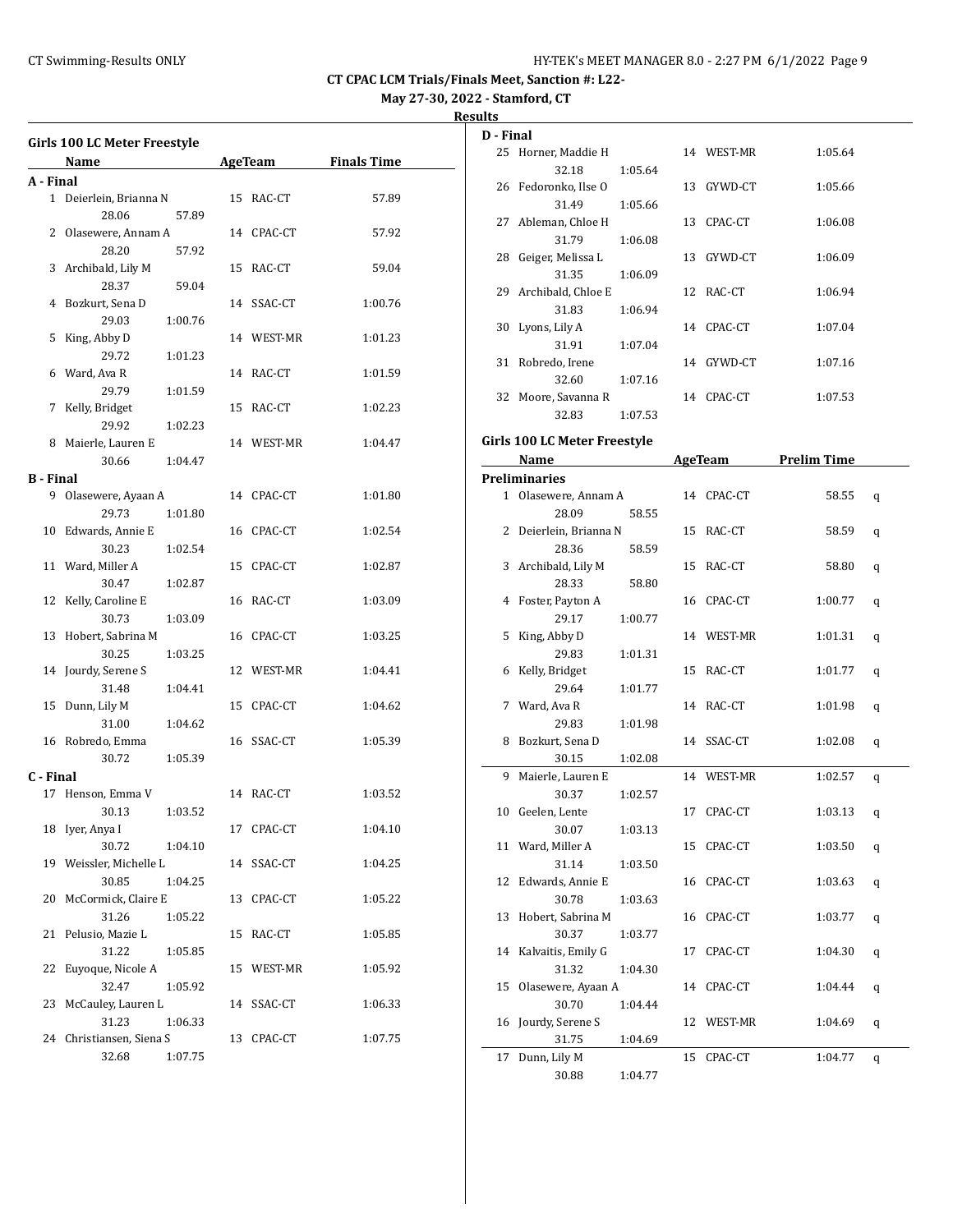**May 27-30, 2022 - Stamford, CT Results**

|    | Preliminaries  (Girls 100 LC Meter Freestyle) |         |            |                    |   |
|----|-----------------------------------------------|---------|------------|--------------------|---|
|    | Name                                          |         | AgeTeam    | <b>Prelim Time</b> |   |
|    | 18 Kelly, Caroline E                          |         | 16 RAC-CT  | 1:04.82            | q |
|    | 31.29                                         | 1:04.82 |            |                    |   |
|    | 19 Robredo, Emma                              |         | 16 SSAC-CT | 1:05.24            | q |
|    | 30.96                                         | 1:05.24 |            |                    |   |
| 20 | Henson, Emma V                                |         | 14 RAC-CT  | 1:05.34            | q |
|    | 31.15                                         | 1:05.34 |            |                    |   |
|    | 21 Weissler, Michelle L                       |         | 14 SSAC-CT | 1:05.46            | q |
|    | 30.79                                         | 1:05.46 |            |                    |   |
| 22 | Gjervold, Anna G                              |         | 16 CPAC-CT | 1:05.52            | q |
|    | 31.39                                         | 1:05.52 |            |                    |   |
|    | 23 Luecke, Erin T                             |         | 16 CPAC-CT | 1:05.65            | q |
|    | 31.54                                         | 1:05.65 |            |                    |   |
|    | 24 McCauley, Lauren L                         |         | 14 SSAC-CT | 1:05.66            | q |
|    | 31.05                                         | 1:05.66 |            |                    |   |
|    | 25 Pelusio, Mazie L                           |         | 15 RAC-CT  | 1:05.84            | q |
|    | 31.34                                         | 1:05.84 |            |                    |   |
|    | 26 Iyer, Anya I                               |         | 17 CPAC-CT | 1:06.19            | q |
|    | 31.73                                         | 1:06.19 |            |                    |   |
|    | 27 Christiansen, Siena S                      |         | 13 CPAC-CT | 1:06.25            | q |
|    | 32.08                                         | 1:06.25 |            |                    |   |
|    | 28 McCormick, Claire E                        |         | 13 CPAC-CT | 1:06.28            | q |
|    | 31.59                                         | 1:06.28 |            |                    |   |
| 29 | Euyoque, Nicole A                             |         | 15 WEST-MR | 1:06.30            | q |
|    | 32.08                                         | 1:06.30 |            |                    |   |
| 30 | Horner, Maddie H                              |         | 14 WEST-MR | 1:06.43            | q |
|    | 31.50                                         | 1:06.43 |            |                    |   |
| 31 | Geiger, Melissa L                             |         | 13 GYWD-CT | 1:06.64            | q |
|    | 31.61                                         | 1:06.64 |            |                    |   |
|    | 32 Archibald, Chloe E                         |         | 12 RAC-CT  | 1:06.84            | q |
|    | 32.00                                         | 1:06.84 |            |                    |   |
| 33 | Kwee, Elizabeth W                             |         | 16 SSAC-CT | 1:06.98            |   |
|    | 31.85                                         | 1:06.98 |            |                    |   |
|    | 34 Fedoronko, Ilse O                          |         | 13 GYWD-CT | 1:07.30            |   |
|    |                                               |         |            |                    |   |
|    | 32.48                                         | 1:07.30 |            |                    |   |
| 35 | Silvey, Mey L                                 |         | 15 SSAC-CT | 1:07.31            |   |
|    | 31.10                                         | 1:07.31 | 16 CPAC-CT |                    |   |
|    | 36 Bradbury, Lily S                           |         |            | 1:07.38            |   |
|    | 32.34                                         | 1:07.38 |            |                    |   |
|    | 37 Lyons, Lily A                              |         | 14 CPAC-CT | 1:07.51            |   |
|    | 32.24                                         | 1:07.51 |            |                    |   |
| 38 | Robredo, Irene                                |         | 14 GYWD-CT | 1:07.56            |   |
|    | 32.21                                         | 1:07.56 |            |                    |   |
| 39 | Ableman, Chloe H                              |         | 13 CPAC-CT | 1:07.62            |   |
|    | 32.80                                         | 1:07.62 |            |                    |   |
| 40 | Taylor, Samantha T                            |         | 16 CPAC-CT | 1:07.69            |   |
|    | 31.95                                         | 1:07.69 |            |                    |   |
| 41 | Jalakas, Liisa H                              |         | 15 CPAC-CT | 1:07.94            |   |
|    | 31.79                                         | 1:07.94 |            |                    |   |
| 42 | Moore, Savanna R                              |         | 14 CPAC-CT | 1:08.02            |   |
|    | 32.92                                         | 1:08.02 |            |                    |   |
|    |                                               |         | 16 PSDY-CT | 1:08.13            |   |
| 43 | Hitlin, Carolina I                            |         |            |                    |   |

| 44 | Ujkaj, Jasmina               |         | 15 | CPAC-CT    | 1:08.20 |
|----|------------------------------|---------|----|------------|---------|
|    | 33.05                        | 1:08.20 |    |            |         |
| 45 | Wang, Cindy Y                |         |    | 16 WEST-MR | 1:08.46 |
|    | 32.03                        | 1:08.46 |    |            |         |
| 46 | Sichtnik, Sophia*            |         |    | 18 GYWD-CT | 1:08.55 |
|    | 32.50                        | 1:08.55 |    |            |         |
| 47 | Scherer, Tahlia M            |         |    | 15 CPAC-CT | 1:09.23 |
|    | 33.62                        | 1:09.23 |    |            |         |
| 48 | Ward, Caroline P             |         |    | 14 CPAC-CT | 1:09.61 |
|    | 33.34                        | 1:09.61 |    |            |         |
| 49 | Palmer, Katarina B           |         | 13 | CPAC-CT    | 1:10.35 |
|    | 33.42                        | 1:10.35 |    |            |         |
| 50 | Bens, Sophia M               |         | 12 | GYWD-CT    | 1:10.39 |
|    | 32.69                        | 1:10.39 |    |            |         |
| 51 | Hasko, Lexi E                |         | 15 | RAC-CT     | 1:10.66 |
|    | 32.37                        | 1:10.66 |    |            |         |
| 52 | van der Weijden, Madeleine K |         | 13 | CPAC-CT    | 1:11.12 |
|    | 34.15                        | 1:11.12 |    |            |         |
| 53 | Williams, Emma A             |         |    | 15 CPAC-CT | 1:11.23 |
|    | 34.72                        | 1:11.23 |    |            |         |
| 54 | Jonathan-Trakht, Gaby S      |         |    | 14 WEST-MR | 1:11.34 |
|    | 32.91                        | 1:11.34 |    |            |         |
| 55 | Rawat, Teji                  |         |    | 15 CPAC-CT | 1:11.53 |
|    | 34.19                        | 1:11.53 |    |            |         |
| 56 | Arencibia, Juliette L        |         | 13 | RAC-CT     | 1:11.62 |
|    | 33.69                        | 1:11.62 |    |            |         |
| 57 | Kwee, Hannah W               |         | 18 | SSAC-CT    | 1:13.09 |
|    | 35.18                        | 1:13.09 |    |            |         |
| 58 | Ward, Shea J                 |         | 14 | CPAC-CT    | 1:13.25 |
|    | 35.08                        | 1:13.25 |    |            |         |
| 59 | Estay, Sarah                 |         | 13 | CPAC-CT    | 1:13.28 |
|    | 36.74                        | 1:13.28 |    |            |         |
| 60 | Martinez, Emilia L           |         | 14 | CPAC-CT    | 1:13.34 |
|    | 35.30                        | 1:13.34 |    |            |         |
| 61 | Burnstine, Ava E             |         |    | 13 CPAC-CT | 1:13.54 |
|    | 35.92                        | 1:13.54 |    |            |         |
| 62 | Sigtryggsson, Emmy C         |         |    | 17 CPAC-CT | 1:13.57 |
|    | 34.79                        | 1:13.57 |    |            |         |
| 63 | Conroy, Rebecca K            |         |    | 14 CPAC-CT | 1:13.59 |
|    | 34.40                        | 1:13.59 |    |            |         |
| 64 | Reyes, Montserrat *          |         |    | 13 CPAC-CT | 1:14.17 |
|    | 36.04                        | 1:14.17 |    |            |         |
| 65 | Moss, Isabella F             |         | 15 | CPAC-CT    | 1:14.66 |
|    | 36.41                        | 1:14.66 |    |            |         |
| 66 | De La Cruz, Mia I            |         | 13 | CPAC-CT    | 1:15.15 |
|    | 34.87                        | 1:15.15 |    |            |         |
| 67 | Ward, Charlotte B            |         | 17 | CPAC-CT    | 1:15.20 |
|    | 36.25                        | 1:15.20 |    |            |         |
| 68 | Ross, Aitana C               |         | 14 | CPAC-CT    | 1:15.46 |
|    | 36.49                        | 1:15.46 |    |            |         |
| 69 | Valji, Caitlin N             |         | 14 | PSDY-CT    | 1:16.39 |
|    | 37.17                        | 1:16.39 |    |            |         |
| 70 | Mancini, Gabriella A         |         |    | 14 GYWD-CT | 1:17.57 |
|    | 35.61                        | 1:17.57 |    |            |         |
| 71 | Zemite, Beate                |         | 14 | CPAC-CT    | 1:17.99 |
|    | 36.26                        | 1:17.99 |    |            |         |
|    |                              |         |    |            |         |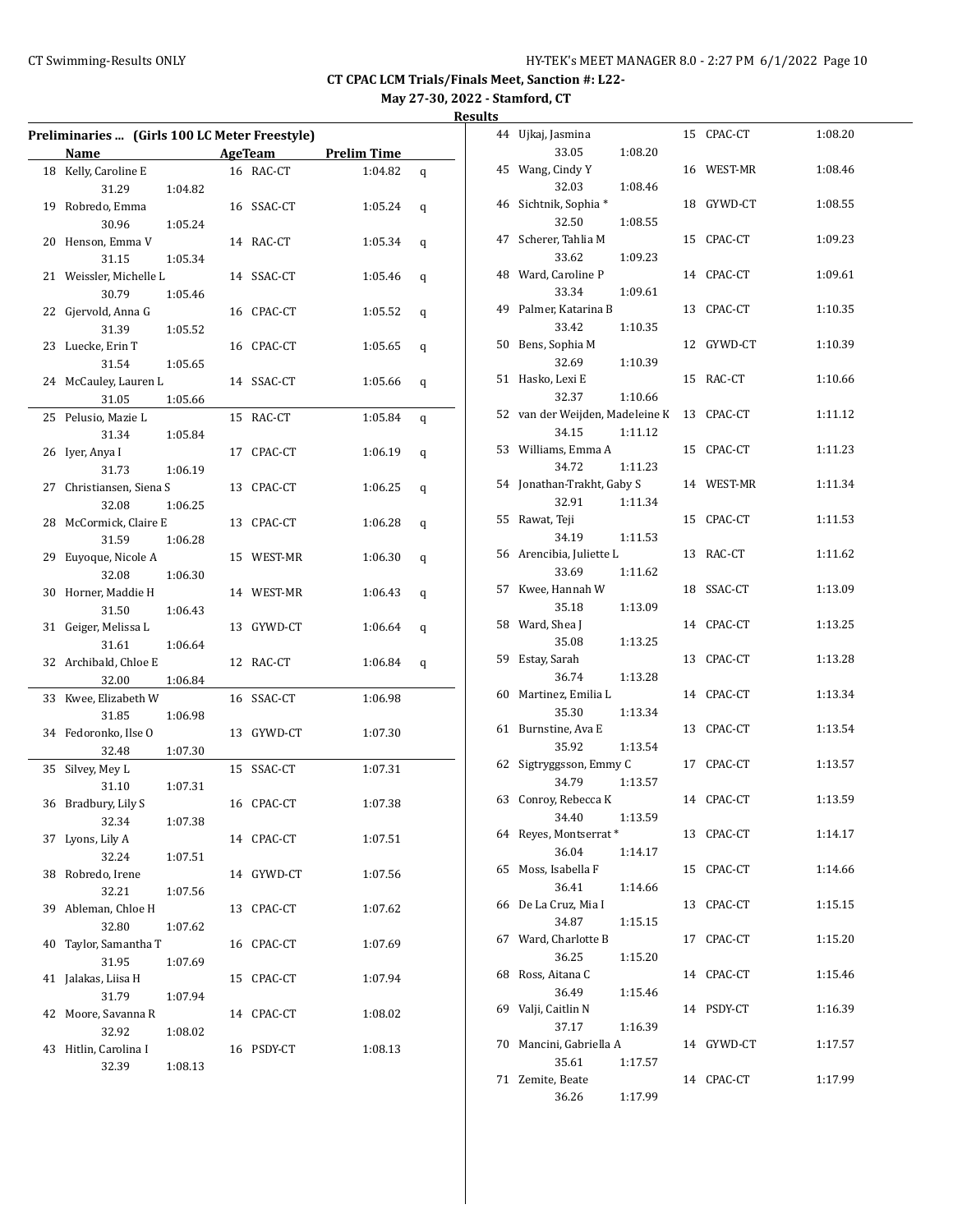21 Kwee, Elizabeth W 16 SSAC-CT 2:32.96

**CT CPAC LCM Trials/Finals Meet, Sanction #: L22-**

**May 27-30, 2022 - Stamford, CT**

**Results**

|                  | Preliminaries  (Girls 100 LC Meter Freestyle)            |         |                 |         |  |
|------------------|----------------------------------------------------------|---------|-----------------|---------|--|
|                  | Name AgeTeam Prelim Time                                 |         |                 |         |  |
|                  | 72 Carrasco, Natalia                                     |         | 13 CPAC-CT      | 1:18.12 |  |
|                  | 36.29                                                    | 1:18.12 |                 |         |  |
|                  | 73 MacLochlainn, Alison M                                |         | 13 CPAC-CT      | 1:19.55 |  |
|                  | 37.71                                                    | 1:19.55 |                 |         |  |
|                  | 74 Hassan, Emma H                                        |         | 13 SSAC-CT      | 1:21.21 |  |
|                  | 38.71                                                    | 1:21.21 |                 |         |  |
|                  | Stehmann, Emma                                           |         | 14 CPAC-CT      | DQ      |  |
|                  | 33.46                                                    | DQ      |                 |         |  |
|                  |                                                          |         |                 |         |  |
|                  | Girls 200 LC Meter Freestyle<br>Name AgeTeam Finals Time |         |                 |         |  |
| A - Final        |                                                          |         |                 |         |  |
|                  |                                                          |         | 14 CPAC-CT      | 2:09.76 |  |
|                  | 1 Olasewere, Annam A<br>30.08                            | 1:02.60 | 1:36.51 2:09.76 |         |  |
|                  | 2 King, Abby D                                           |         | 14 WEST-MR      | 2:10.67 |  |
|                  | 31.09                                                    |         | 1:38.91         | 2:10.67 |  |
|                  | 3 Byrne, Kelly P                                         | 1:04.86 | 16 WEST-MR      | 2:11.58 |  |
|                  | 30.91                                                    | 1:04.47 | 1:39.05         | 2:11.58 |  |
|                  | 4 Liu, Victoria J                                        |         | 17 CPAC-CT      | 2:12.96 |  |
|                  | 31.16                                                    | 1:04.79 | 1:39.05         | 2:12.96 |  |
|                  | 5 Martorello, Gianna M                                   |         | 13 WEST-MR      | 2:14.11 |  |
|                  | 32.08                                                    | 1:06.14 | 1:40.37         | 2:14.11 |  |
|                  | 6 Erickson, Meg N                                        |         | 16 CPAC-CT      | 2:17.43 |  |
|                  | 32.23                                                    | 1:06.82 | 1:42.35         | 2:17.43 |  |
|                  | 7 McCauley, Lauren L                                     |         | 14 SSAC-CT      | 2:19.52 |  |
|                  | 30.84 1:05.49                                            |         | 1:42.90         | 2:19.52 |  |
|                  | 8 Geelen, Lente                                          |         | 17 CPAC-CT      | 2:19.68 |  |
|                  | 32.10 1:07.69                                            |         | 1:43.13         | 2:19.68 |  |
| <b>B</b> - Final |                                                          |         |                 |         |  |
|                  | 9 Weissler, Michelle L                                   |         | 14 SSAC-CT      | 2:17.69 |  |
|                  | 32.04                                                    | 1:07.14 | 1:43.33         | 2:17.69 |  |
|                  | 10 Cary, Jane E                                          |         | 16 GYWD-CT      | 2:18.68 |  |
|                  | 32.90                                                    | 1:08.43 | 1:43.73         | 2:18.68 |  |
|                  | 11 Gjervold, Anna G                                      |         | 16 CPAC-CT      | 2:19.72 |  |
|                  | 32.42                                                    | 1:07.72 | 1:44.07         | 2:19.72 |  |
|                  | 12 Robredo, Irene                                        |         | 14 GYWD-CT      | 2:20.26 |  |
|                  | 32.04                                                    | 1:07.37 | 1:43.87         | 2:20.26 |  |
|                  | 13 Olasewere, Ayaan A                                    |         | 14 CPAC-CT      | 2:20.27 |  |
|                  | 32.04                                                    | 1:07.89 | 1:44.64         | 2:20.27 |  |
|                  | 14 Geiger, Melissa L                                     |         | 13 GYWD-CT      | 2:22.62 |  |
|                  | 32.27                                                    | 1:08.26 | 1:45.47         | 2:22.62 |  |
|                  | 15 Robredo, Emma                                         |         | 16 SSAC-CT      | 2:22.80 |  |
|                  | 31.85                                                    | 1:07.44 | 1:45.14         | 2:22.80 |  |
|                  | 16 Jourdy, Serene S                                      |         | 12 WEST-MR      | 2:25.23 |  |
|                  | 33.56                                                    | 1:10.55 | 1:48.27         | 2:25.23 |  |
| C - Final        |                                                          |         |                 |         |  |
| 17               | Henson, Emma V                                           |         | 14 RAC-CT       | 2:24.76 |  |
|                  | 32.24                                                    | 1:08.71 | 1:47.40         | 2:24.76 |  |
| 18               | Fedoronko, Ilse O                                        |         | 13 GYWD-CT      | 2:28.55 |  |
|                  | 34.17                                                    | 1:12.02 | 1:51.20         | 2:28.55 |  |
|                  | 19 Arencibia, Juliette L                                 |         | 13 RAC-CT       | 2:30.41 |  |
|                  | 33.55                                                    | 1:11.74 | 1:51.82         | 2:30.41 |  |
| 20               | Moore, Savanna R                                         |         | 14 CPAC-CT      | 2:32.14 |  |
|                  | 35.18                                                    | 1:13.98 | 1:53.96         | 2:32.14 |  |

|           | 35.22                            | 1:14.63 | 1:54.46             | 2:32.96 |         |   |
|-----------|----------------------------------|---------|---------------------|---------|---------|---|
|           | 22 Jonathan-Trakht, Gaby S       |         | 14 WEST-MR          |         | 2:39.93 |   |
|           | 34.68                            | 1:15.67 | 1:59.44             | 2:39.93 |         |   |
|           | 23 Kwee, Hannah W                |         | 18 SSAC-CT          |         | 2:40.75 |   |
|           | 36.49                            | 1:17.54 | 1:59.80             | 2:40.75 |         |   |
|           | 24 Conroy, Rebecca K             |         | 14 CPAC-CT          |         | 2:46.16 |   |
|           | 36.49                            | 1:19.11 | 2:03.48             | 2:46.16 |         |   |
| D - Final |                                  |         |                     |         |         |   |
|           | 25 Burnstine, Ava E              |         | 13 CPAC-CT          |         | 2:41.71 |   |
|           | 36.61                            | 1:18.50 | 2:01.79             | 2:41.71 |         |   |
|           | 26 Zemite, Beate                 |         | 14 CPAC-CT          |         | 2:54.45 |   |
|           | 38.34                            | 1:22.61 | 2:09.33             | 2:54.45 |         |   |
| 27        | Hassan, Emma H                   |         | 13 SSAC-CT          |         | 2:59.51 |   |
|           | 40.04                            | 1:26.42 | 2:13.84             | 2:59.51 |         |   |
|           |                                  |         |                     |         |         |   |
|           | Girls 200 LC Meter Freestyle     |         |                     |         |         |   |
|           | Name                             |         | AgeTeam Prelim Time |         |         |   |
|           | <b>Preliminaries</b>             |         |                     |         |         |   |
|           | 1 King, Abby D                   |         | 14 WEST-MR          |         | 2:13.23 | q |
|           | 31.60                            | 1:05.74 | 1:40.66             | 2:13.23 |         |   |
| 2         | Byrne, Kelly P                   |         | 16 WEST-MR          |         | 2:13.55 | q |
|           | 31.56                            | 1:05.16 | 1:40.02             | 2:13.55 |         |   |
| 3         | Olasewere, Annam A               |         | 14 CPAC-CT          |         | 2:14.39 | q |
|           | 31.41                            | 1:05.88 | 1:40.94             | 2:14.39 |         |   |
|           | 4 Martorello, Gianna M           |         | 13 WEST-MR          |         | 2:15.76 | q |
|           | 33.09                            | 1:07.86 | 1:42.10             | 2:15.76 |         |   |
|           | 5 Ward, Miller A                 |         | 15 CPAC-CT          |         | 2:17.33 | q |
|           | 32.03                            | 1:06.81 | 1:42.34             | 2:17.33 |         |   |
|           | 6 Liu, Victoria J                |         | 17 CPAC-CT          |         | 2:17.88 | q |
|           | 32.35                            | 1:07.33 | 1:43.13             | 2:17.88 |         |   |
| 7         | Geelen, Lente                    |         | 17 CPAC-CT          |         | 2:18.86 | q |
|           | 32.77                            | 1:08.97 | 1:44.92             | 2:18.86 |         |   |
| 8         | McCauley, Lauren L               |         | 14 SSAC-CT          |         | 2:18.88 | q |
|           | 31.79                            | 1:06.81 | 1:42.58             | 2:18.88 |         |   |
| 9         | Erickson, Meg N                  |         | 16 CPAC-CT          |         | 2:19.17 | q |
|           | 32.57                            | 1:07.72 | 1:43.81             | 2:19.17 |         |   |
| 10        | Gjervold, Anna G                 |         | 16 CPAC-CT          |         | 2:19.97 |   |
|           | 32.91                            | 1:08.29 | 1:44.20             | 2:19.97 |         | q |
|           | 11 Sweeney, Kait A               |         | 16 WEST-MR          |         | 2:21.55 |   |
|           | 33.29                            | 1:09.65 | 1:46.50             | 2:21.55 |         | q |
|           |                                  |         | 14 SSAC-CT          |         | 2:21.96 |   |
|           | 12 Weissler, Michelle L<br>31.55 | 1:07.35 | 1:44.96             |         |         | q |
| 13        | Carv, Jane E                     |         | 16 GYWD-CT          | 2:21.96 | 2:22.32 |   |
|           |                                  |         |                     |         |         | q |
|           | 33.33                            | 1:09.35 | 1:45.96             | 2:22.32 |         |   |
| 14        | Geiger, Melissa L                |         | 13 GYWD-CT          |         | 2:24.25 | q |
|           | 33.05                            | 1:09.70 | 1:47.55             | 2:24.25 |         |   |
| 15        | Robredo, Emma                    |         | 16 SSAC-CT          |         | 2:24.29 | q |
|           | 32.29                            | 1:07.95 | 1:46.31             | 2:24.29 |         |   |
| 16        | Edwards, Annie E                 |         | 16 CPAC-CT          |         | 2:24.59 | q |
|           | 33.08                            | 1:09.11 | 1:46.90             | 2:24.59 |         |   |
| 17        | Robredo, Irene                   |         | 14 GYWD-CT          |         | 2:25.46 | q |
|           | 33.71                            | 1:11.07 | 1:48.21             | 2:25.46 |         |   |
|           | 18 Iyer, Anya I                  |         | 17 CPAC-CT          |         | 2:25.51 | q |
|           | 33.30                            | 1:09.73 | 1:48.44             | 2:25.51 |         |   |
|           |                                  |         |                     |         |         |   |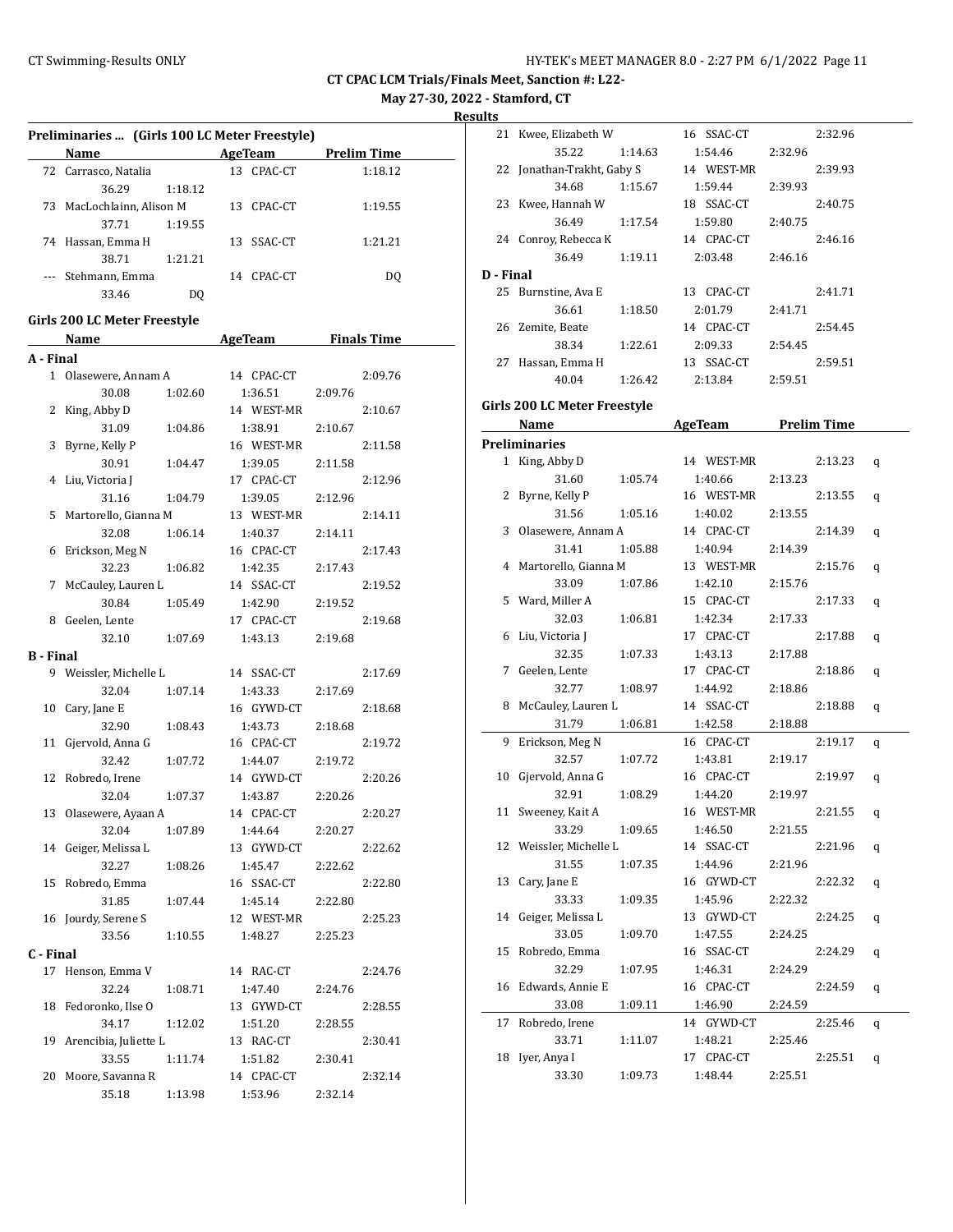**May 27-30, 2022 - Stamford, CT**

**Results**

| Preliminaries  (Girls 200 LC Meter Freestyle) |                              |         |            |         |                    |   |  |
|-----------------------------------------------|------------------------------|---------|------------|---------|--------------------|---|--|
|                                               | Name                         |         | AgeTeam    |         | <b>Prelim Time</b> |   |  |
|                                               | 19 Olasewere, Ayaan A        |         | 14 CPAC-CT |         | 2:25.55            | q |  |
|                                               | 33.22                        | 1:10.11 | 1:48.25    | 2:25.55 |                    |   |  |
|                                               | 20 Jourdy, Serene S          |         | 12 WEST-MR |         | 2:26.62            | q |  |
|                                               | 34.45                        | 1:12.07 | 1:50.46    | 2:26.62 |                    |   |  |
| 21                                            | McCormick, Claire E          |         | 13 CPAC-CT |         | 2:28.59            | q |  |
|                                               | 34.32                        | 1:12.37 | 1:51.72    | 2:28.59 |                    |   |  |
|                                               | 22 Fedoronko, Ilse O         |         | 13 GYWD-CT |         | 2:28.87            | q |  |
|                                               | 34.87                        | 1:12.80 | 1:51.95    | 2:28.87 |                    |   |  |
|                                               | 23 Henson, Emma V            |         | 14 RAC-CT  |         | 2:30.69            | q |  |
|                                               | 34.06                        | 1:12.04 | 1:52.04    | 2:30.69 |                    |   |  |
|                                               | 24 Kwee, Elizabeth W         |         | 16 SSAC-CT |         | 2:30.77            | q |  |
|                                               | 34.43                        | 1:11.94 | 1:51.28    | 2:30.77 |                    |   |  |
| 25                                            | Williams, Emma A             |         | 15 CPAC-CT |         | 2:32.75            | q |  |
|                                               | 36.40                        | 1:15.07 | 1:54.19    | 2:32.75 |                    |   |  |
| 26                                            | Haley, Samantha M            |         | 15 CPAC-CT |         | 2:33.45            | q |  |
|                                               | 35.68                        | 1:16.27 | 1:55.46    | 2:33.45 |                    |   |  |
| 27                                            | Arencibia, Juliette L        |         | 13 RAC-CT  |         | 2:35.93            | q |  |
|                                               | 34.61                        | 1:14.38 | 1:55.82    | 2:35.93 |                    |   |  |
| 28                                            | Moore, Savanna R             |         | 14 CPAC-CT |         | 2:37.19            | q |  |
|                                               | 35.57                        | 1:15.40 | 1:57.00    | 2:37.19 |                    |   |  |
|                                               | 29 Jonathan-Trakht, Gaby S   |         | 14 WEST-MR |         | 2:38.95            | q |  |
|                                               | 34.83                        | 1:14.72 | 1:56.90    | 2:38.95 |                    |   |  |
|                                               | 30 Kwee, Hannah W            |         | 18 SSAC-CT |         | 2:39.09            | q |  |
|                                               | 36.60                        | 1:17.08 | 1:59.13    | 2:39.09 |                    |   |  |
| 31                                            | Conroy, Rebecca K            |         | 14 CPAC-CT |         | 2:46.53            | q |  |
|                                               |                              | 1:19.27 | 2:03.33    | 2:46.53 |                    |   |  |
|                                               | 32 Burnstine, Ava E          |         | 13 CPAC-CT |         | 2:49.63            | q |  |
|                                               | 37.42                        | 1:21.66 | 2:07.75    | 2:49.63 |                    |   |  |
| 33                                            | Zemite, Beate                |         | 14 CPAC-CT |         | 2:57.62            |   |  |
|                                               | 40.52                        | 1:25.04 | 2:12.00    | 2:57.62 |                    |   |  |
|                                               | 34 Hassan, Emma H            |         | 13 SSAC-CT |         | 3:00.27            |   |  |
|                                               | 39.68                        | 1:25.95 | 2:14.27    | 3:00.27 |                    |   |  |
|                                               |                              |         |            |         |                    |   |  |
|                                               | Girls 400 LC Meter Freestyle |         | AgeTeam    |         | <b>Finals Time</b> |   |  |
|                                               | Name                         |         |            |         |                    |   |  |
| A - Final                                     | 1 Deierlein, Brianna N       |         | 15 RAC-CT  |         | 4:29.17            |   |  |
|                                               | 30.10                        | 1:03.79 | 1:37.63    | 2:12.11 |                    |   |  |
|                                               | 2:46.65                      | 3:21.37 | 3:55.65    | 4:29.17 |                    |   |  |
|                                               | 2 Archibald, Lily M          |         | 15 RAC-CT  |         | 4:31.49            |   |  |
|                                               | 30.11                        | 1:03.98 | 1:38.54    | 2:13.24 |                    |   |  |
|                                               | 2:48.56                      | 3:23.77 | 3:58.44    | 4:31.49 |                    |   |  |
| 3                                             | Klein, Neala J               |         | 14 UN-FL   |         | 4:34.83            |   |  |
|                                               | 30.93                        | 1:04.60 | 1:39.36    | 2:14.37 |                    |   |  |
|                                               | 2:49.62                      | 3:25.04 | 4:00.44    | 4:34.83 |                    |   |  |
|                                               | 4 Byrne, Kelly P             |         |            |         |                    |   |  |
|                                               | 31.34                        |         | 16 WEST-MR |         | 4:36.43            |   |  |
|                                               |                              | 1:05.34 | 1:40.66    | 2:16.21 |                    |   |  |
|                                               | 2:52.23                      | 3:28.35 | 4:03.75    | 4:36.43 |                    |   |  |
| 5                                             | Olasewere, Annam A           |         | 14 CPAC-CT |         | 4:36.57            |   |  |
|                                               | 31.03                        | 1:05.45 | 1:40.84    | 2:16.85 |                    |   |  |
|                                               | 2:52.73                      | 3:28.60 | 4:03.72    | 4:36.57 |                    |   |  |
| 6                                             | Piacentino, Ashley S         |         | 17 RAC-CT  |         | 4:39.46            |   |  |
|                                               | 31.89                        | 1:07.06 | 1:41.14    | 2:16.61 |                    |   |  |
|                                               | 2:53.05                      | 3:28.83 | 4:04.62    | 4:39.46 |                    |   |  |

|                  | 7 Kelly, Bridget             |         | 15 RAC-CT    |         | 4:39.57            |   |
|------------------|------------------------------|---------|--------------|---------|--------------------|---|
|                  | 30.93                        | 1:05.07 | 1:41.01      | 2:16.58 |                    |   |
|                  | 2:52.99                      | 3:28.77 | 4:05.13      | 4:39.57 |                    |   |
|                  | 8 Martorello, Gianna M       |         | 13 WEST-MR   |         | 4:40.20            |   |
|                  | 33.10                        | 1:08.35 | 1:43.76      | 2:19.39 |                    |   |
|                  | 2:55.26                      | 3:31.09 | 4:06.60      | 4:40.20 |                    |   |
| <b>B</b> - Final |                              |         |              |         |                    |   |
|                  | 9 Kelly, Caroline E          |         | 16 RAC-CT    |         | 4:37.16            |   |
|                  | 31.75                        | 1:05.93 | 1:41.61      | 2:16.65 |                    |   |
|                  | 2:52.61                      | 3:27.48 | 4:03.46      | 4:37.16 |                    |   |
|                  | 10 Liu, Victoria J           |         | 17 CPAC-CT   |         | 4:41.76            |   |
|                  | 32.71                        | 1:08.16 | 1:44.33      | 2:20.87 |                    |   |
|                  | 2:56.81                      | 3:32.57 | 4:07.81      | 4:41.76 |                    |   |
|                  | 11 Ward, Miller A            |         | 15 CPAC-CT   |         | 4:42.19            |   |
|                  | 32.13                        | 1:07.63 | 1:43.89      | 2:20.39 |                    |   |
|                  | 2:56.64                      | 3:32.32 | 4:07.92      | 4:42.19 |                    |   |
|                  | 12 Robredo, Irene            |         | 14 GYWD-CT   |         | 4:43.53            |   |
|                  | 32.16                        | 1:06.91 | 1:42.62      | 2:19.06 |                    |   |
|                  | 2:55.43                      | 3:31.72 | 4:07.97      | 4:43.53 |                    |   |
|                  | 13 Erickson, Meg N           |         | 16 CPAC-CT   |         | 4:46.76            |   |
|                  | 33.30                        | 1:09.35 | 1:45.66      | 2:22.17 |                    |   |
|                  | 2:58.38                      | 3:34.77 | 4:11.10      | 4:46.76 |                    |   |
|                  | 14 Kang, Sunny               |         | 12 WEST-MR   |         | 4:47.15            |   |
|                  | 33.27                        | 1:08.77 | 1:45.26      | 2:21.64 |                    |   |
|                  | 2:58.05                      | 3:34.99 | 4:11.66      | 4:47.15 |                    |   |
|                  | 15 Euyoque, Nicole A         |         | 15 WEST-MR   |         | 4:47.23            |   |
|                  | 33.52                        | 1:09.71 | 1:46.48      | 2:23.19 |                    |   |
|                  | 2:59.97                      | 3:36.15 | 4:12.41      | 4:47.23 |                    |   |
|                  | 16 Kang, Joy                 |         | 14 WEST-MR   |         | 4:47.94            |   |
|                  | 33.47                        | 1:08.87 | 1:45.36      | 2:21.84 |                    |   |
|                  | 2:58.50                      | 3:35.97 | 4:12.90      | 4:47.94 |                    |   |
| C - Final        |                              |         |              |         |                    |   |
|                  | 17 Geiger, Melissa L         |         | 13 GYWD-CT   |         | 5:00.91            |   |
|                  | 32.60                        | 1:09.58 | 1:48.17      | 2:27.09 |                    |   |
|                  | 3:05.78                      | 3:44.66 | 4:23.36      | 5:00.91 |                    |   |
|                  | 18 Henson, Emma V            |         | 14 RAC-CT    |         | 5:03.61            |   |
|                  | 32.94                        | 1:10.13 | 1:48.76      | 2:28.04 |                    |   |
|                  | 3:07.16                      | 3:46.75 | 4:25.86      | 5:03.61 |                    |   |
|                  | 19 Reyes, Montserrat*        |         | 13 CPAC-CT   |         | 5:58.01            |   |
|                  | 40.42                        | 1:24.23 | 2:09.72      | 2:55.21 |                    |   |
|                  | 3:41.97                      | 4:29.10 | 5:15.33      | 5:58.01 |                    |   |
|                  |                              |         |              |         |                    |   |
|                  | Girls 400 LC Meter Freestyle |         |              |         |                    |   |
|                  | Name                         |         | AgeTeam      |         | <b>Prelim Time</b> |   |
|                  | Preliminaries                |         |              |         |                    |   |
| $\mathbf{1}$     | Deierlein, Brianna N         |         | RAC-CT<br>15 |         | 4:33.52            | q |
|                  | 30.99                        | 1:05.72 | 1:40.22      | 2:14.73 |                    |   |
|                  | 2:49.43                      | 3:24.61 | 3:59.95      | 4:33.52 |                    |   |
|                  | 2 Archibald, Lily M          |         | 15 RAC-CT    |         | 4:35.03            | q |
|                  | 30.68                        | 1:05.32 | 1:41.27      | 2:16.92 |                    |   |

2:52.26 3:27.56 4:02.57 4:35.03 3 Kelly, Bridget 15 RAC-CT 4:39.55 q 31.15 1:05.42 1:40.74 2:16.45 2:53.15 3:29.46 4:05.60 4:39.55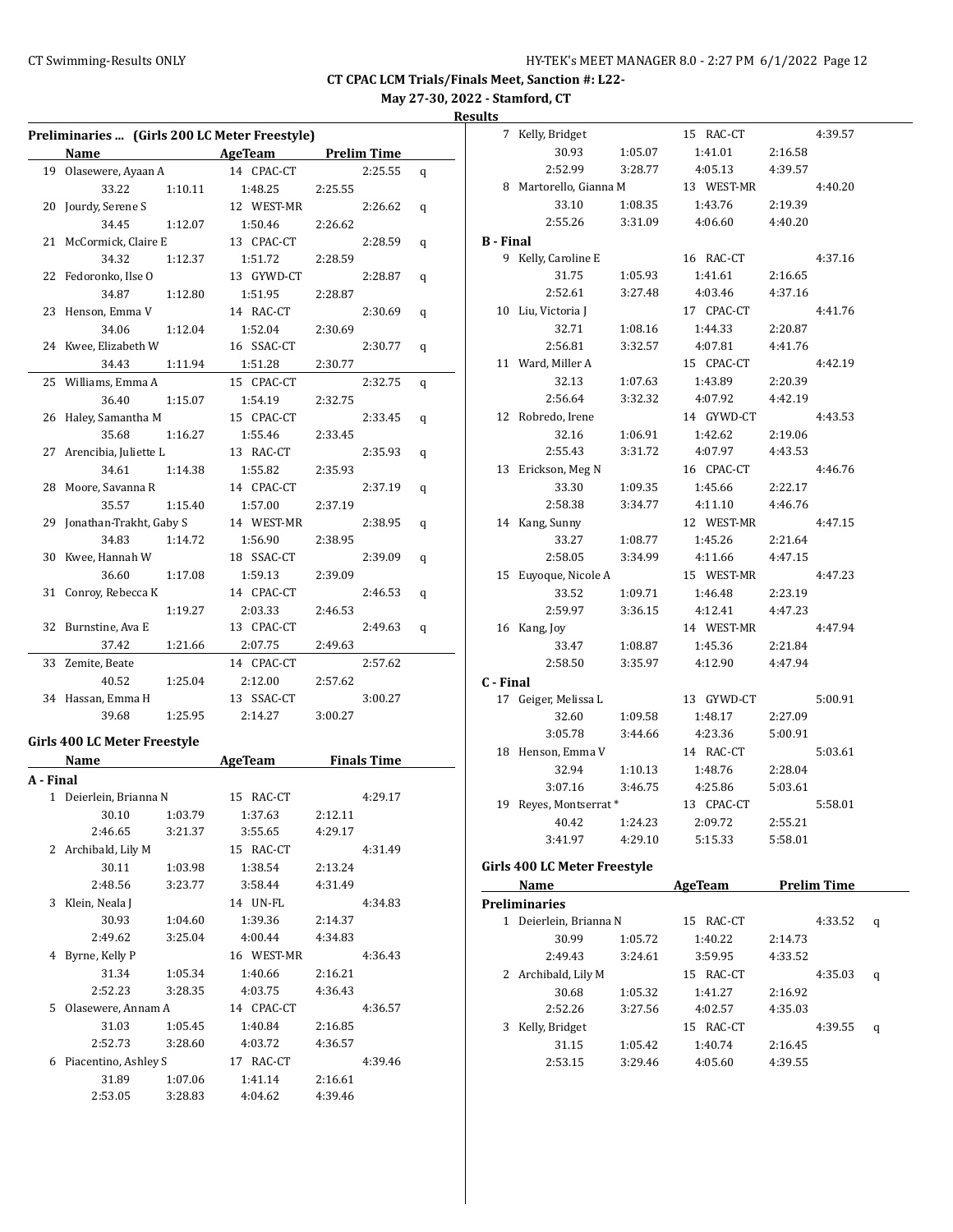**May 27-30, 2022 - Stamford, CT**

**Results**

 $\overline{\phantom{0}}$ 

| Preliminaries  (Girls 400 LC Meter Freestyle) |                            |                    |                             |                    |                    |   |  |
|-----------------------------------------------|----------------------------|--------------------|-----------------------------|--------------------|--------------------|---|--|
|                                               | Name                       |                    | <b>Example 2018</b> AgeTeam |                    | <b>Prelim Time</b> |   |  |
|                                               | 4 Klein, Neala J           |                    | 14 UN-FL                    |                    | 4:40.34            | q |  |
|                                               | 31.97                      | 1:07.23            | 1:42.57                     | 2:18.33            |                    |   |  |
|                                               | 2:54.00                    | 3:29.63            | 4:05.34                     | 4:40.34            |                    |   |  |
|                                               | 5 Olasewere, Annam A       |                    | 14 CPAC-CT                  |                    | 4:40.62            | q |  |
|                                               | 31.49                      | 1:06.56            | 1:41.82                     | 2:17.49            |                    |   |  |
|                                               | 2:53.58                    | 3:30.43            | 4:06.42                     | 4:40.62            |                    |   |  |
|                                               | 6 Piacentino, Ashley S     |                    | 17 RAC-CT                   |                    | 4:43.63            | q |  |
|                                               | 31.21                      | 1:05.94            | 1:40.63                     | 2:16.00            |                    |   |  |
|                                               | 2:52.26                    | 3:29.77            | 4:07.77                     | 4:43.63            |                    |   |  |
| 7                                             | Byrne, Kelly P             |                    | 16 WEST-MR                  |                    | 4:43.77            | q |  |
|                                               | 31.97                      | 1:07.38            | 1:43.78                     | 2:19.79            |                    |   |  |
|                                               | 2:56.41                    | 3:33.16            | 4:09.88                     | 4:43.77            |                    |   |  |
| 8                                             | Lazar, Penny A             |                    | 15 CPAC-CT                  |                    | 4:44.50            | q |  |
|                                               | 31.66                      | 1:07.03            | 1:43.47                     | 2:18.84            |                    |   |  |
|                                               | 2:54.80                    | 3:30.99            | 4:08.31                     | 4:44.50            |                    |   |  |
| 9                                             | Martorello, Gianna M       |                    | 13 WEST-MR                  |                    | 4:45.82            | q |  |
|                                               | 33.39                      | 1:09.58            | 1:46.20                     | 2:22.47            |                    |   |  |
|                                               | 2:58.41                    | 3:34.45            | 4:10.60                     | 4:45.82            |                    |   |  |
|                                               | 10 Robredo, Irene          |                    | 14 GYWD-CT                  |                    | 4:46.83            | q |  |
|                                               | 32.77                      | 1:08.46            | 1:44.58                     | 2:21.32            |                    |   |  |
|                                               | 2:57.35                    | 3:34.39            | 4:10.66                     | 4:46.83            |                    |   |  |
|                                               | 11 Ward, Miller A          |                    | 15 CPAC-CT                  |                    | 4:48.76            | q |  |
|                                               | 33.25                      | 1:09.31            | 1:46.47                     | 2:23.01            |                    |   |  |
|                                               | 3:00.08                    | 3:36.44            | 4:13.29                     | 4:48.76            |                    |   |  |
|                                               | 12 Erickson, Meg N         |                    | 16 CPAC-CT                  |                    | 4:50.45            | q |  |
|                                               | 33.99                      | 1:10.45            | 1:46.94                     | 2:23.84            |                    |   |  |
|                                               | 3:00.44                    | 3:37.67            | 4:14.38                     | 4:50.45            |                    |   |  |
|                                               | 13 Ward, Ava R             |                    | 14 RAC-CT                   |                    | 4:50.92            | q |  |
|                                               | 32.87                      | 1:08.97            | 1:46.32                     | 2:24.28            |                    |   |  |
|                                               | 3:02.21                    | 3:39.52            | 4:16.50                     | 4:50.92            |                    |   |  |
|                                               | 14 Liu, Victoria J         |                    | 17 CPAC-CT                  |                    | 4:51.94            | q |  |
|                                               | 33.14                      | 1:09.45            | 1:46.87                     | 2:24.31            |                    |   |  |
|                                               | 3:01.65                    | 3:39.05            | 4:16.34                     | 4:51.94            |                    |   |  |
| 15                                            | Kelly, Caroline E          |                    | 16 RAC-CT                   |                    | 4:52.31            | q |  |
|                                               | 32.46                      | 1:08.54            | 1:45.84                     | 2:23.79            |                    |   |  |
|                                               | 3:02.02                    | 3:39.33            | 4:17.09                     | 4:52.31            |                    |   |  |
|                                               | 16 Kang, Joy               |                    | 14 WEST-MR                  |                    | 4:52.43            | q |  |
|                                               | 33.13                      | 1:10.23            | 1:48.16                     | 2:26.17            |                    |   |  |
|                                               | 3:03.52                    | 3:41.06            | 4:17.81                     | 4:52.43            |                    |   |  |
| 17                                            | Euyoque, Nicole A<br>34.46 |                    | 15 WEST-MR                  |                    | 4:55.72            | q |  |
|                                               | 3:04.62                    | 1:11.74<br>3:42.10 | 1:49.62<br>4:19.19          | 2:27.05<br>4:55.72 |                    |   |  |
|                                               | 18 O'Malley, Eden G        |                    | 15 RAC-CT                   |                    | 4:55.85            |   |  |
|                                               | 32.77                      | 1:09.13            | 1:46.53                     | 2:24.71            |                    | q |  |
|                                               | 3:02.62                    | 3:40.76            | 4:18.78                     | 4:55.85            |                    |   |  |
| 19                                            | Luecke, Erin T             |                    | 16 CPAC-CT                  |                    | 4:59.19            |   |  |
|                                               | 34.28                      | 1:11.79            | 1:49.98                     | 2:28.39            |                    | q |  |
|                                               | 3:06.38                    | 3:44.69            | 4:22.47                     | 4:59.19            |                    |   |  |
| 20                                            | Kang, Sunny                |                    | 12 WEST-MR                  |                    | 5:01.19            |   |  |
|                                               | 34.14                      | 1:11.31            | 1:50.43                     | 2:29.15            |                    | q |  |
|                                               | 3:07.68                    | 3:46.08            | 4:24.34                     | 5:01.19            |                    |   |  |
| 21                                            | Edwards, Annie E           |                    | 16 CPAC-CT                  |                    | 5:02.94            | q |  |
|                                               | 33.49                      | 1:10.48            | 1:48.27                     | 2:26.18            |                    |   |  |
|                                               | 3:05.24                    | 3:44.38            | 4:24.18                     | 5:02.94            |                    |   |  |

| 22 | Hobert, Sabrina M               |         | 16 CPAC-CT |         | 5:04.01 | q |
|----|---------------------------------|---------|------------|---------|---------|---|
|    | 33.64                           | 1:11.45 | 1:50.61    | 2:29.21 |         |   |
|    | 3:07.81                         | 3:46.49 | 4:25.93    | 5:04.01 |         |   |
| 23 | Geiger, Melissa L               |         | 13 GYWD-CT |         | 5:05.73 | q |
|    | 32.92                           | 1:10.63 | 1:49.56    | 2:28.98 |         |   |
|    | 3:08.46                         | 3:48.12 | 4:27.28    | 5:05.73 |         |   |
|    | 24 McCormick, Claire E          |         | 13 CPAC-CT |         | 5:08.90 | q |
|    | 35.96                           | 1:14.55 | 1:53.64    | 2:33.85 |         |   |
|    | 3:13.99                         | 3:53.13 | 4:32.43    | 5:08.90 |         |   |
| 25 | Jalakas, Liisa H                |         | 15 CPAC-CT |         | 5:12.45 |   |
|    | 33.87                           | 1:12.05 | 1:51.96    | 2:32.34 |         |   |
|    | 3:12.75                         | 3:53.57 | 4:34.01    | 5:12.45 |         |   |
|    | 26 Dunn, Lily M                 |         | 15 CPAC-CT |         | 5:13.37 |   |
|    | 34.62                           | 1:13.39 | 1:53.57    | 2:33.17 |         |   |
|    | 3:12.63                         | 3:52.86 | 4:34.22    | 5:13.37 |         |   |
| 27 | Hitlin, Carolina I              |         | 16 PSDY-CT |         | 5:14.35 |   |
|    | 35.48                           | 1:14.82 | 1:54.65    | 2:34.69 |         |   |
|    | 3:15.19                         | 3:55.11 | 4:35.20    | 5:14.35 |         |   |
| 28 | Henson, Emma V                  |         | 14 RAC-CT  |         | 5:15.65 |   |
|    | 32.89                           | 1:10.61 | 1:50.75    | 2:31.88 |         |   |
|    | 3:13.67                         | 3:55.71 | 4:36.61    | 5:15.65 |         |   |
| 29 | Pelusio, Mazie L                |         | 15 RAC-CT  |         | 5:15.66 |   |
|    | 34.46                           | 1:13.37 | 1:54.03    | 2:34.46 |         |   |
|    | 3:15.24                         | 3:55.89 | 4:36.60    | 5:15.66 |         |   |
| 30 | Haley, Samantha M               |         | 15 CPAC-CT |         | 5:21.32 |   |
|    | 36.46                           | 1:18.51 | 1:59.43    | 2:42.01 |         |   |
|    | 3:21.61                         | 4:03.30 | 4:42.89    | 5:21.32 |         |   |
|    | 31 Ableman, Chloe H             |         | 13 CPAC-CT |         | 5:31.07 |   |
|    | 36.16                           | 1:15.39 | 1:57.24    | 2:39.91 |         |   |
|    | 3:23.61                         | 4:06.71 | 4:50.01    | 5:31.07 |         |   |
|    | 32 Costello, Julia M            |         | 16 CPAC-CT |         | 5:33.29 |   |
|    | 35.97                           | 1:16.62 | 1:58.88    | 2:41.65 |         |   |
|    | 3:23.73                         | 4:06.82 | 4:50.50    | 5:33.29 |         |   |
|    | 33 Ward, Caroline P             |         | 14 CPAC-CT |         | 5:33.86 |   |
|    | 37.59                           | 1:19.85 | 2:03.27    | 2:46.32 |         |   |
|    | 3:28.69                         | 4:11.72 | 4:54.25    | 5:33.86 |         |   |
|    | 34 Ujkaj, Jasmina               |         | 15 CPAC-CT |         | 5:46.55 |   |
|    | 41.05                           | 1:26.52 | 2:11.57    | 2:57.27 |         |   |
|    | 3:41.26                         | 4:25.88 | 5:06.75    | 5:46.55 |         |   |
|    | 35 Palmer, Katarina B           |         | 13 CPAC-CT |         | 5:49.26 |   |
|    | 39.59                           | 1:24.19 | 2:10.35    | 2:56.29 |         |   |
|    | 3:42.35                         | 4:27.57 | 5:10.68    | 5:49.26 |         |   |
|    | 36 van der Weijden, Madeleine K |         | 13 CPAC-CT |         | 5:49.36 |   |
|    | 39.63                           | 1:24.09 | 2:10.55    | 2:56.82 |         |   |
|    | 3:42.65                         | 4:27.60 | 5:10.89    | 5:49.36 |         |   |
| 37 | Reyes, Montserrat*              |         | 13 CPAC-CT |         | 6:06.38 |   |
|    | 42.16                           | 1:28.15 | 2:14.66    | 3:01.35 |         |   |
|    | 3:48.99                         | 4:36.63 | 5:23.47    | 6:06.38 |         |   |
|    |                                 |         |            |         |         |   |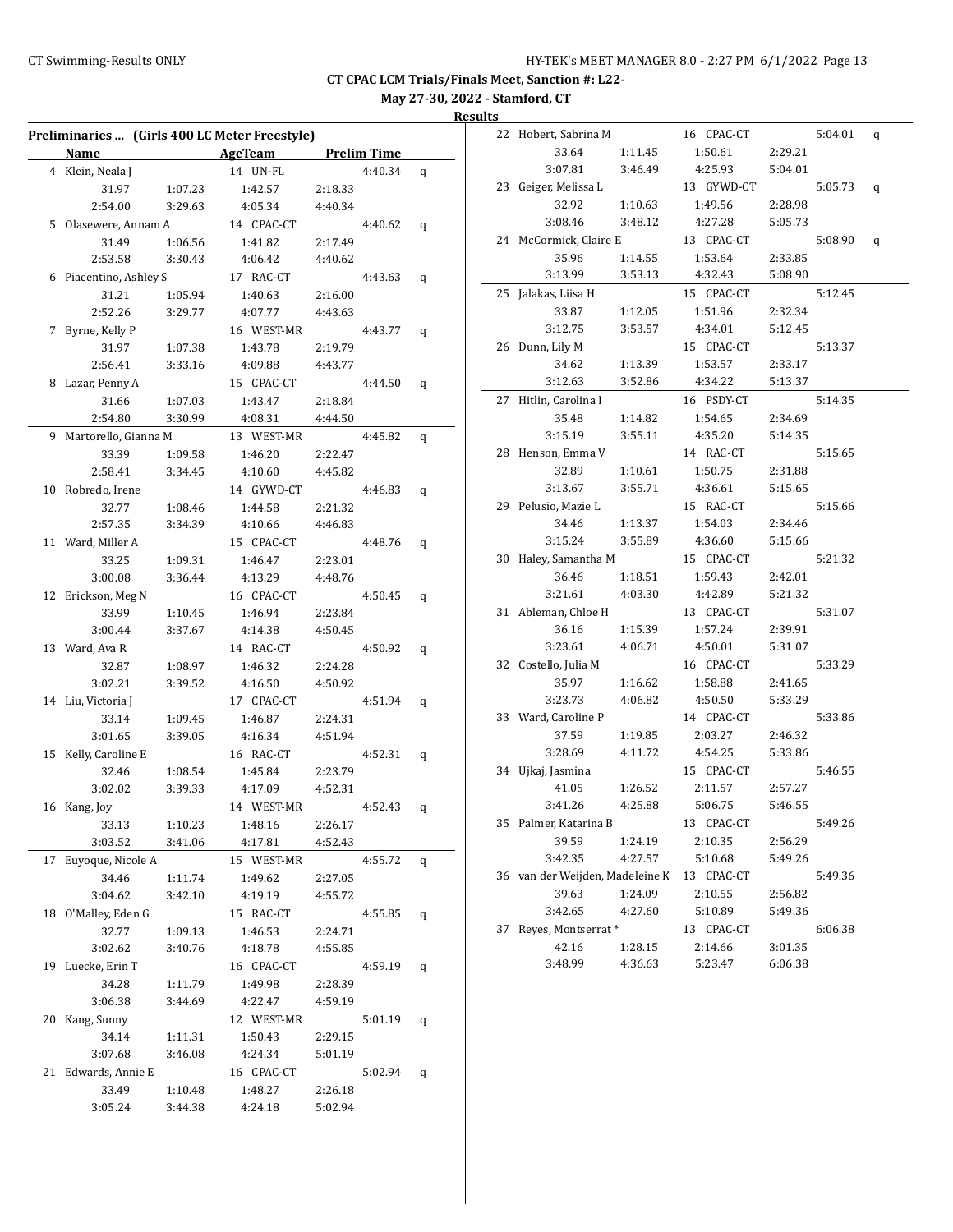**May 27-30, 2022 - Stamford, CT Results**

| Girls 1500 LC Meter Freestyle |          |                |                      | 7 Maierle, Lauren E |          | 14 WEST-MR | 18:56.14 |
|-------------------------------|----------|----------------|----------------------|---------------------|----------|------------|----------|
| Name                          |          | <b>AgeTeam</b> | <b>Finals Time</b>   | 33.93               | 1:11.39  | 1:48.99    | 2:26.97  |
|                               |          |                |                      | 3:04.56             | 3:42.18  | 4:19.98    | 4:57.37  |
| 1 Klein, Neala J              |          | 14 UN-FL       | 17:47.59             | 5:34.98             | 6:13.07  | 6:50.68    | 7:28.87  |
| 32.27                         | 1:07.24  | 1:43.15        | 2:19.19              | 8:06.90             | 8:45.00  | 9:23.04    | 10:01.21 |
| 2:55.17                       | 3:31.10  | 4:07.00        | 4:42.72              | 10:39.27            | 11:17.41 | 11:55.87   | 12:34.16 |
| 5:18.56                       | 5:54.04  | 6:29.75        | 7:05.22              | 13:12.85            | 13:51.15 | 14:29.80   | 15:08.11 |
| 7:40.94                       | 8:16.26  | 8:52.02        | 9:27.44              | 15:46.61            | 16:25.27 | 17:03.59   | 17:41.85 |
| 10:03.06                      | 10:38.49 | 11:14.33       | 11:50.08             | 18:19.68            | 18:56.14 |            |          |
| 12:25.62                      | 13:01.43 | 13:37.46       | 14:13.36             | 8 Robredo, Irene    |          | 14 GYWD-CT | 18:57.77 |
| 14:49.33                      | 15:25.23 | 16:01.32       | 16:37.03             | 32.48               | 1:11.09  | 1:49.54    | 2:26.96  |
| 17:12.66                      | 17:47.59 |                |                      | 3:04.77             | 3:42.80  | 4:21.24    | 4:59.11  |
| 2 Kelly, Caroline E           |          | 16 RAC-CT      | 18:19.01             | 5:36.97             | 6:14.88  | 6:53.02    | 7:31.01  |
| 32.65                         | 1:07.86  | 1:44.38        | 2:20.44              | 8:09.50             | 8:47.33  | 9:26.20    | 10:04.38 |
| 2:56.92                       | 3:32.97  | 4:09.88        | 4:46.43              | 10:42.86            | 11:21.31 | 11:59.66   | 12:37.98 |
| 5:23.42                       | 6:00.25  | 6:37.39        | 7:14.88              | 13:16.78            | 13:54.77 | 14:32.90   | 15:10.34 |
| 7:52.50                       | 8:30.07  | 9:01.49        | 9:45.23              | 15:48.30            | 16:25.92 | 17:03.82   | 17:41.76 |
| 10:22.43                      | 10:59.98 | 11:37.95       | 12:15.50             | 18:20.21            | 18:57.77 |            |          |
| 12:53.12                      | 13:30.81 | 14:08.08       | 14:44.32             | 9 Kang, Joy         |          | 14 WEST-MR | 19:02.82 |
| 15:20.32                      | 15:56.01 | 16:31.63       | 17:07.78             | 34.15               | 1:11.14  | 1:49.41    | 2:27.00  |
| 17:44.18                      | 18:19.01 |                |                      |                     | 3:43.57  |            |          |
| 3 Lazar, Penny A              |          | 15 CPAC-CT     | 18:26.63             | 3:05.50             |          | 4:21.60    | 5:00.06  |
| 32.86                         | 1:08.04  | 1:44.24        | 2:20.51              | 5:38.20             | 6:16.34  | 6:54.72    | 7:33.02  |
| 2:56.93                       | 3:33.29  | 4:09.75        | 4:46.77              | 8:11.53             | 8:49.61  | 9:28.02    | 10:06.39 |
| 5:23.65                       | 6:01.14  | 6:38.21        | 7:15.53              | 10:44.70            | 11:22.95 | 12:01.61   | 12:40.26 |
| 7:52.76                       | 8:30.13  | 9:07.27        | 9:43.91              | 13:19.00            | 13:57.42 | 14:36.14   | 15:15.06 |
| 10:20.96                      | 10:58.51 | 11:35.88       | 12:13.25             | 15:54.14            | 16:32.64 | 17:11.21   | 17:49.38 |
| 12:50.37                      | 13:28.01 | 14:05.51       | 14:43.44             | 18:27.71            | 19:02.82 |            |          |
| 15:20.00                      | 15:57.87 | 16:35.20       | 17:12.61             | 10 Kang, Sunny      |          | 12 WEST-MR | 19:07.98 |
| 17:49.84                      | 18:26.63 |                |                      | 35.53               | 1:13.34  | 1:52.18    | 2:30.69  |
| 4 Martorello, Gianna M        |          | 13 WEST-MR     | 18:33.33             | 3:09.71             | 3:48.35  | 4:27.29    | 5:05.56  |
| 34.12                         | 1:11.74  | 1:49.16        | 2:26.71              | 5:44.69             | 6:22.95  | 7:01.74    | 7:40.35  |
| 3:04.33                       | 3:41.58  | 4:19.11        | 4:56.59              | 8:18.63             | 8:56.84  | 9:35.86    | 10:14.50 |
| 5:33.85                       | 6:11.47  | 6:48.55        | 7:25.85              | 10:53.23            | 11:30.59 | 12:09.03   | 12:47.23 |
| 8:03.22                       | 8:40.59  | 9:17.96        | 9:55.14              | 13:25.76            | 14:03.09 | 14:42.02   | 15:20.22 |
| 10:32.32                      | 11:09.73 | 11:47.18       | 12:24.57             | 15:59.25            | 16:37.58 | 17:15.91   | 17:54.43 |
|                               |          |                |                      | 18:31.98            | 19:07.98 |            |          |
| 13:02.03                      | 13:39.29 | 14:16.59       | 14:53.31<br>17:21.58 | 11 O'Malley, Eden G |          | 15 RAC-CT  | 19:53.84 |
| 15:30.59                      | 16:07.37 | 16:44.54       |                      | 35.14               | 1:13.05  | 1:52.31    | 2:31.52  |
| 17:57.83                      | 18:33.33 |                |                      | 3:11.18             | 3:51.06  | 4:31.55    | 5:11.54  |
| 5 Sheridan, Rory N            |          | 16 WEST-MR     | 18:44.76             | 5:48.95             | 6:31.71  | 7:11.89    | 7:52.75  |
| 33.40                         | 1:09.51  | 1:46.59        | 2:23.24              | 8:32.82             | 9:12.86  | 9:53.47    | 10:34.32 |
| 3:00.06                       | 3:36.81  | 4:13.72        | 4:49.94              | 11:15.19            | 11:55.61 | 12:36.43   | 13:16.68 |
| 5:26.71                       | 6:03.57  | 6:40.99        | 7:18.49              | 13:54.00            | 14:37.79 | 15:17.75   | 15:58.18 |
| 7:55.98                       | 8:33.05  | 9:10.74        | 9:48.50              | 16:34.08            | 17:19.00 | 17:58.72   | 18:39.22 |
| 10:26.45                      | 11:04.59 | 11:42.63       | 12:20.92             | 19:18.66            | 19:53.84 |            |          |
| 12:59.70                      | 13:38.07 | 14:15.99       | 14:54.28             | 12 Moss, Isabella F |          | 15 CPAC-CT | 21:51.08 |
| 15:33.65                      | 16:11.97 | 16:50.89       | 17:28.60             | 38.15               | 1:19.87  | 2:03.44    | 2:46.81  |
| 18:07.46                      | 18:44.76 |                |                      | 3:30.99             | 4:14.43  | 4:59.21    | 5:42.33  |
| 6 Kelly, Bridget              |          | 15 RAC-CT      | 18:52.81             | 6:26.28             | 7:09.84  | 7:53.57    | 8:38.45  |
| 32.12                         | 1:07.41  | 1:43.99        | 2:19.89              | 9:23.28             | 10:07.28 | 10:51.99   | 11:36.30 |
| 2:56.87                       | 3:33.90  | 4:11.96        | 4:50.23              | 12:21.10            | 13:05.74 | 13:50.41   | 14:34.97 |
| 5:28.23                       | 6:05.69  | 6:44.30        | 7:21.98              | 15:19.15            | 16:03.33 | 16:48.14   |          |
| 8:00.95                       | 8:39.44  | 9:18.49        | 9:56.83              |                     |          |            | 17:32.86 |
| 10:35.32                      | 11:13.68 | 11:52.47       | 12:30.66             | 18:16.85            | 19:02.61 | 19:45.59   | 20:28.35 |
| 13:08.46                      | 13:46.72 | 14:24.61       | 15:03.30             | 21:10.78            | 21:51.08 |            |          |
| 15:42.26                      | 16:20.42 | 16:59.14       | 17:37.85             |                     |          |            |          |
| 18:13.35                      | 18:52.81 |                |                      |                     |          |            |          |
|                               |          |                |                      |                     |          |            |          |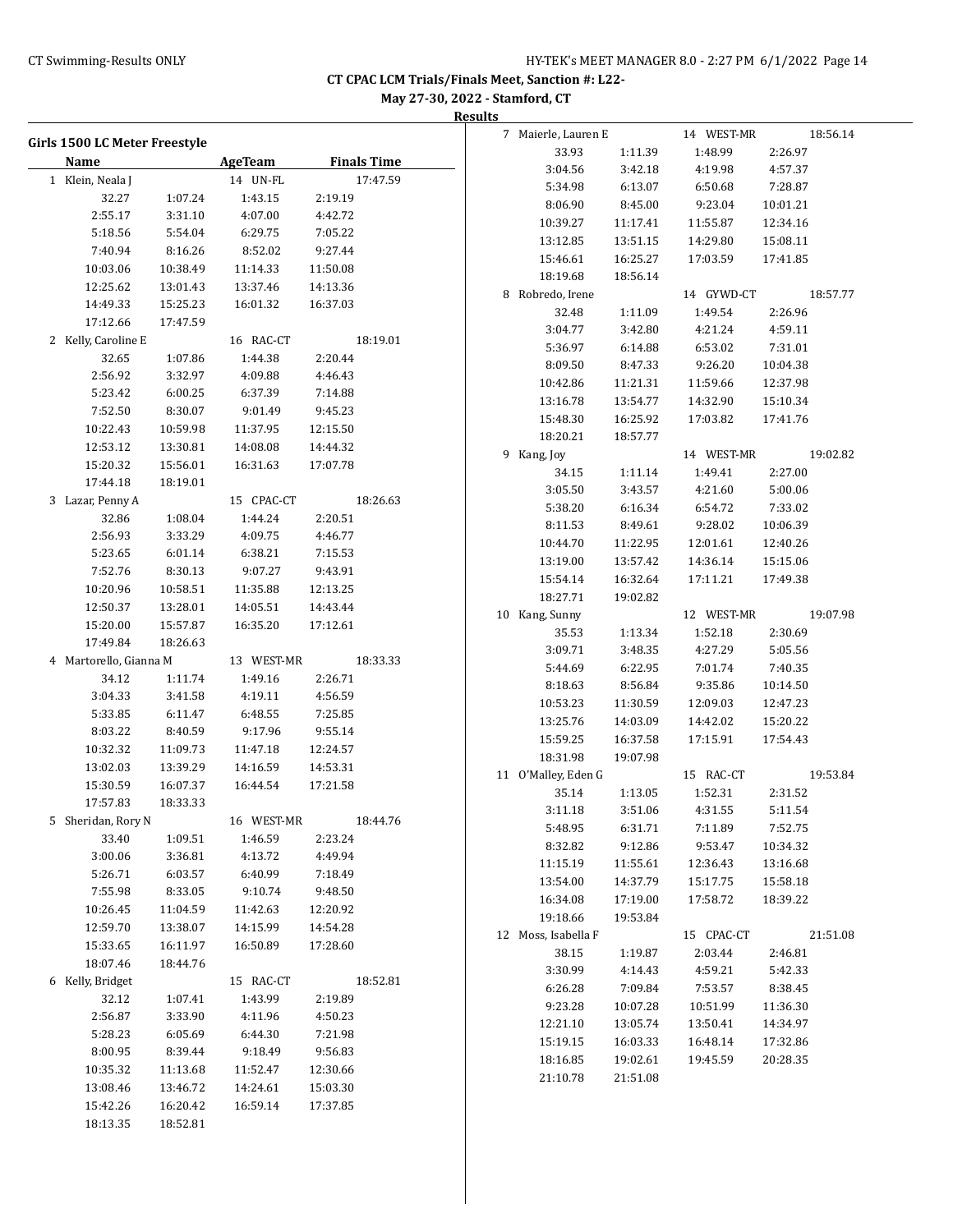**May 27-30, 2022 - Stamford, CT**

| <b>Girls 50 LC Meter Backstroke</b> |                                     |    |                |                    |   |  |  |
|-------------------------------------|-------------------------------------|----|----------------|--------------------|---|--|--|
|                                     | Name                                |    | AgeTeam        | <b>Finals Time</b> |   |  |  |
| A - Final                           |                                     |    |                |                    |   |  |  |
|                                     | 1 Olasewere, Annam A                |    | 14 CPAC-CT     | 32.17              |   |  |  |
|                                     | 2 Scherer, Tahlia M                 |    | 15 CPAC-CT     | 33.66              |   |  |  |
|                                     | 3 Haley, Samantha M                 |    | 15 CPAC-CT     | 33.74              |   |  |  |
|                                     | 4 Dunn, Lily M                      |    | 15 CPAC-CT     | 34.27              |   |  |  |
|                                     | 5 Geiger, Melissa L                 |    | 13 GYWD-CT     | 35.54              |   |  |  |
|                                     | 6 Olasewere, Ayaan A                |    | 14 CPAC-CT     | 35.97              |   |  |  |
|                                     | 7 van der Weijden, Madeleine K      |    | 13 CPAC-CT     | 36.80              |   |  |  |
|                                     | 8 Conroy, Rebecca K                 |    | 14 CPAC-CT     | 38.03              |   |  |  |
| <b>B</b> - Final                    |                                     |    |                |                    |   |  |  |
| 9                                   | Palmer, Katarina B                  |    | 13 CPAC-CT     | 39.25              |   |  |  |
| 10                                  | MacLochlainn, Alison M              |    | 13 CPAC-CT     | 39.32              |   |  |  |
|                                     | 11 Estay, Sarah                     |    | 13 CPAC-CT     | 39.84              |   |  |  |
|                                     | 12 Reyes, Montserrat*               |    | 13 CPAC-CT     | 40.22              |   |  |  |
|                                     | 13 Burnstine, Ava E                 |    | 13 CPAC-CT     | 42.22              |   |  |  |
|                                     | 14 Zemite, Beate                    |    | 14 CPAC-CT     | 42.50              |   |  |  |
|                                     | 15 Iwai, Mayumi U                   |    | 13 CPAC-CT     | 43.57              |   |  |  |
|                                     |                                     |    |                |                    |   |  |  |
|                                     | <b>Girls 50 LC Meter Backstroke</b> |    |                |                    |   |  |  |
|                                     | Name                                |    | <b>AgeTeam</b> | <b>Prelim Time</b> |   |  |  |
|                                     | <b>Preliminaries</b>                |    |                |                    |   |  |  |
|                                     | 1 Olasewere, Annam A                |    | 14 CPAC-CT     | 31.95              | q |  |  |
|                                     | 2 Scherer, Tahlia M                 |    | 15 CPAC-CT     | 34.05              | q |  |  |
|                                     | 3 Haley, Samantha M                 |    | 15 CPAC-CT     | 34.37              | q |  |  |
|                                     | 4 Dunn, Lily M                      |    | 15 CPAC-CT     | 34.70              | q |  |  |
|                                     | 5 Geiger, Melissa L                 |    | 13 GYWD-CT     | 34.94              | q |  |  |
|                                     | 6 McCormick, Claire E               |    | 13 CPAC-CT     | 36.38              | q |  |  |
|                                     | 7 Edwards, Annie E                  |    | 16 CPAC-CT     | 36.68              | q |  |  |
|                                     | 8 Ujkaj, Jasmina                    |    | 15 CPAC-CT     | 36.89              | q |  |  |
| 9                                   | Olasewere, Ayaan A                  |    | 14 CPAC-CT     | 37.09              | q |  |  |
|                                     | 10 van der Weijden, Madeleine K     |    | 13 CPAC-CT     | 37.39              | q |  |  |
| 11                                  | Williams, Emma A                    |    | 15 CPAC-CT     | 37.77              | q |  |  |
|                                     | 12 Martinez, Emilia L               |    | 14 CPAC-CT     | 37.95              | q |  |  |
|                                     | 13 Rawat, Teji                      |    | 15 CPAC-CT     | 38.06              | q |  |  |
| 14                                  | Sigtryggsson, Emmy C                |    | 17 CPAC-CT     | 38.47              | q |  |  |
| 15                                  | Conroy, Rebecca K                   |    | 14 CPAC-CT     | 38.49              | q |  |  |
|                                     | 16 De La Cruz, Mia I                | 13 | CPAC-CT        | 38.68              | q |  |  |
| 17                                  | Stehmann, Emma                      | 14 | CPAC-CT        | 39.34              | q |  |  |
| 18                                  | Reyes, Montserrat*                  | 13 | CPAC-CT        | 40.11              | q |  |  |
| 19                                  | Palmer, Katarina B                  | 13 | CPAC-CT        | 40.52              | q |  |  |
| 20                                  | MacLochlainn, Alison M              | 13 | CPAC-CT        | 41.33              | q |  |  |
| 21                                  | Zemite, Beate                       | 14 | CPAC-CT        | 41.79              | q |  |  |
| 22                                  | Estay, Sarah                        | 13 | CPAC-CT        | 41.80              | q |  |  |
| 23                                  | Iwai, Mayumi U                      | 13 | CPAC-CT        | 42.06              | q |  |  |
| 24                                  | Burnstine, Ava E                    | 13 | CPAC-CT        | 42.45              | q |  |  |
| 25                                  | Carrasco, Natalia                   | 13 | CPAC-CT        | 42.80              | q |  |  |
| 26                                  | D'Amico, Alia L                     | 13 | RAC-CT         | 44.77              | q |  |  |
| 27                                  | Ward, Charlotte B                   | 17 | CPAC-CT        | 45.22              | q |  |  |

| <b>Girls 100 LC Meter Backstroke</b> |                                   |         |    |            |         |  |
|--------------------------------------|-----------------------------------|---------|----|------------|---------|--|
|                                      | Name AgeTeam Finals Time          |         |    |            |         |  |
| A - Final                            |                                   |         |    |            |         |  |
|                                      | 1 Bozkurt, Sena D                 |         |    | 14 SSAC-CT | 1:07.69 |  |
|                                      | 32.81                             | 1:07.69 |    |            |         |  |
|                                      | 2 Olasewere, Annam A              |         |    | 14 CPAC-CT | 1:08.90 |  |
|                                      | 33.60                             | 1:08.90 |    |            |         |  |
|                                      | 3 Martorello, Gianna M            |         |    | 13 WEST-MR | 1:09.70 |  |
|                                      | 34.12                             | 1:09.70 |    |            |         |  |
|                                      | 4 Jourdy, Serene S                |         |    | 12 WEST-MR | 1:10.79 |  |
|                                      | 34.49                             | 1:10.79 |    |            |         |  |
|                                      | 5 Gjervold, Anna G                |         |    | 16 CPAC-CT | 1:11.83 |  |
|                                      | 34.72                             | 1:11.83 |    |            |         |  |
|                                      | 6 Haley, Samantha M               |         |    | 15 CPAC-CT | 1:11.96 |  |
|                                      | 34.57                             | 1:11.96 |    |            |         |  |
|                                      | 7 Ward, Ava R                     |         |    | 14 RAC-CT  | 1:11.99 |  |
|                                      | 35.35                             | 1:11.99 |    |            |         |  |
|                                      | 8 Kwee, Elizabeth W               |         |    | 16 SSAC-CT | 1:14.71 |  |
|                                      | 36.34                             | 1:14.71 |    |            |         |  |
| <b>B</b> - Final                     |                                   |         |    |            |         |  |
|                                      | 9 Pelusio, Mazie L                |         |    | 15 RAC-CT  | 1:12.44 |  |
|                                      | 35.58                             | 1:12.44 |    |            |         |  |
|                                      | 10 Henson, Emma V                 |         |    | 14 RAC-CT  | 1:13.01 |  |
|                                      | 35.47                             | 1:13.01 |    |            |         |  |
|                                      | 11 McCauley, Lauren L             |         |    | 14 SSAC-CT | 1:13.26 |  |
|                                      | 35.12                             | 1:13.26 |    |            |         |  |
|                                      | 12 Iyer, Anya I                   |         |    | 17 CPAC-CT | 1:14.12 |  |
|                                      | 35.70                             | 1:14.12 |    |            |         |  |
|                                      | 13 Geiger, Melissa L              |         |    | 13 GYWD-CT | 1:14.53 |  |
|                                      | 35.79                             | 1:14.53 |    |            |         |  |
|                                      | 14 Dunn, Lily M                   |         | 15 | CPAC-CT    | 1:14.54 |  |
|                                      | 35.57                             | 1:14.54 |    |            |         |  |
|                                      | 15 Cary, Jane E                   |         |    | 16 GYWD-CT | 1:14.74 |  |
|                                      | 35.94                             | 1:14.74 |    |            |         |  |
|                                      | 16 McCormick, Claire E            |         |    | 13 CPAC-CT | 1:15.70 |  |
|                                      | 36.43                             | 1:15.70 |    |            |         |  |
| C - Final                            |                                   |         |    |            |         |  |
|                                      | 17 Jalakas, Liisa H               |         |    | 15 CPAC-CT | 1:14.06 |  |
|                                      | 35.69                             | 1:14.06 |    |            |         |  |
|                                      | 18 Wang, Cindy Y                  |         |    | 16 WEST-MR | 1:14.16 |  |
|                                      | 35.55                             | 1:14.16 |    | 13 RAC-CT  |         |  |
|                                      | 19 Arencibia, Juliette L<br>36.01 |         |    |            | 1:14.71 |  |
|                                      | 20 Robredo, Irene                 | 1:14.71 |    | 14 GYWD-CT | 1:16.47 |  |
|                                      |                                   |         |    |            |         |  |
| 21                                   | 36.32<br>Nguyen, Lizzie           | 1:16.47 |    | 13 RAC-CT  | 1:17.13 |  |
|                                      | 37.18                             | 1:17.13 |    |            |         |  |
| 22                                   | Robredo, Emma                     |         |    | 16 SSAC-CT | 1:17.73 |  |
|                                      | 36.92                             | 1:17.73 |    |            |         |  |
| 23                                   | Moore, Savanna R                  |         |    | 14 CPAC-CT | 1:20.77 |  |
|                                      | 37.86                             | 1:20.77 |    |            |         |  |
|                                      | 24 Kwee, Hannah W                 |         |    | 18 SSAC-CT | 1:20.86 |  |
|                                      | 39.07                             | 1:20.86 |    |            |         |  |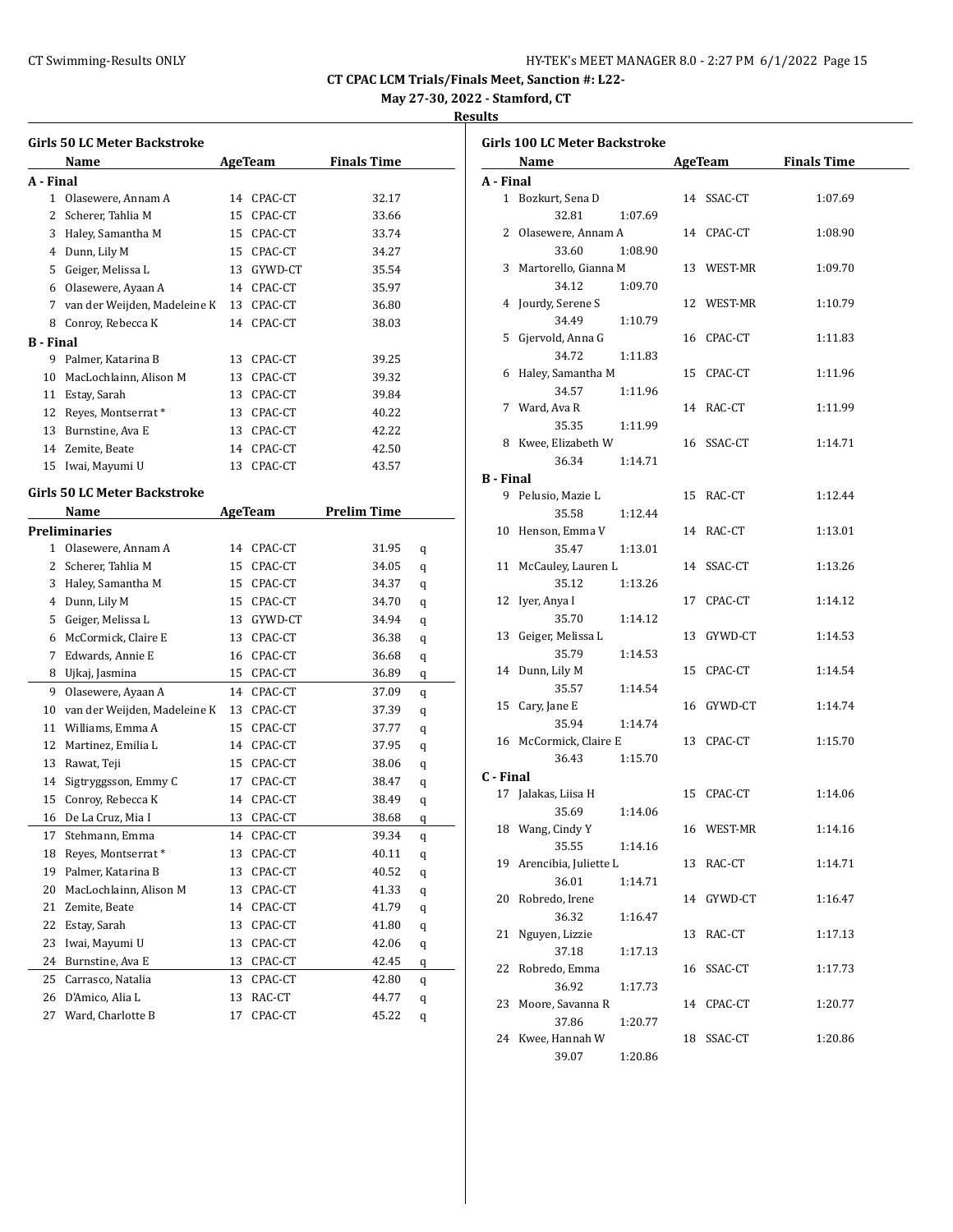**May 27-30, 2022 - Stamford, CT**

**Results**

| D - Final  (Girls 100 LC Meter Backstroke) |                                                                                                                                                                                                                                |         |    |            |                    |   |
|--------------------------------------------|--------------------------------------------------------------------------------------------------------------------------------------------------------------------------------------------------------------------------------|---------|----|------------|--------------------|---|
|                                            | Name and the state of the state of the state of the state of the state of the state of the state of the state of the state of the state of the state of the state of the state of the state of the state of the state of the s |         |    | AgeTeam    | <b>Finals Time</b> |   |
| D - Final                                  |                                                                                                                                                                                                                                |         |    |            |                    |   |
|                                            | 25 Ward, Shea J                                                                                                                                                                                                                |         |    | 14 CPAC-CT | 1:22.43            |   |
|                                            | 39.68                                                                                                                                                                                                                          | 1:22.43 |    |            |                    |   |
|                                            | 26 Conroy, Rebecca K                                                                                                                                                                                                           |         |    | 14 CPAC-CT | 1:23.81            |   |
|                                            | 40.14                                                                                                                                                                                                                          | 1:23.81 |    |            |                    |   |
|                                            | 27 MacLochlainn, Alison M                                                                                                                                                                                                      |         |    | 13 CPAC-CT | 1:28.85            |   |
|                                            | 43.71                                                                                                                                                                                                                          | 1:28.85 |    |            |                    |   |
|                                            | 28 Burnstine, Ava E                                                                                                                                                                                                            |         |    | 13 CPAC-CT | 1:28.86            |   |
|                                            | 43.14                                                                                                                                                                                                                          | 1:28.86 |    |            |                    |   |
|                                            | 29 Zemite, Beate                                                                                                                                                                                                               |         |    | 14 CPAC-CT | 1:29.93            |   |
|                                            | 43.94                                                                                                                                                                                                                          | 1:29.93 |    |            |                    |   |
|                                            | 30 Hassan, Emma H                                                                                                                                                                                                              |         |    | 13 SSAC-CT | 1:31.41            |   |
|                                            | <b>Girls 100 LC Meter Backstroke</b>                                                                                                                                                                                           |         |    |            |                    |   |
|                                            |                                                                                                                                                                                                                                |         |    |            | <b>Prelim Time</b> |   |
|                                            | Name                                                                                                                                                                                                                           |         |    | AgeTeam    |                    |   |
|                                            | <b>Preliminaries</b><br>1 Bozkurt, Sena D                                                                                                                                                                                      |         |    |            |                    |   |
|                                            |                                                                                                                                                                                                                                |         |    | 14 SSAC-CT | 1:08.03            | q |
|                                            | 32.87                                                                                                                                                                                                                          | 1:08.03 |    | 16 WEST-MR |                    |   |
|                                            | 2 Pfeiffer, Ally T<br>33.56                                                                                                                                                                                                    |         |    |            | 1:09.34            | q |
|                                            | 3 Martorello, Gianna M                                                                                                                                                                                                         | 1:09.34 |    | 13 WEST-MR |                    |   |
|                                            | 33.98                                                                                                                                                                                                                          | 1:09.59 |    |            | 1:09.59            | q |
|                                            | 4 Sweeney, Kait A                                                                                                                                                                                                              |         |    | 16 WEST-MR | 1:11.01            |   |
|                                            | 35.53                                                                                                                                                                                                                          | 1:11.01 |    |            |                    | q |
|                                            | 5 Geelen, Lente                                                                                                                                                                                                                |         |    | 17 CPAC-CT | 1:11.57            |   |
|                                            | 34.43                                                                                                                                                                                                                          | 1:11.57 |    |            |                    | q |
|                                            | 6 Olasewere, Annam A                                                                                                                                                                                                           |         |    | 14 CPAC-CT | 1:11.71            | q |
|                                            | 34.45                                                                                                                                                                                                                          | 1:11.71 |    |            |                    |   |
| 7                                          | Gjervold, Anna G                                                                                                                                                                                                               |         |    | 16 CPAC-CT | 1:11.78            | q |
|                                            | 34.70                                                                                                                                                                                                                          | 1:11.78 |    |            |                    |   |
| 8                                          | Haley, Samantha M                                                                                                                                                                                                              |         |    | 15 CPAC-CT | 1:13.08            | q |
|                                            | 35.23                                                                                                                                                                                                                          | 1:13.08 |    |            |                    |   |
| 9                                          | Jourdy, Serene S                                                                                                                                                                                                               |         |    | 12 WEST-MR | 1:13.10            | q |
|                                            | 36.03                                                                                                                                                                                                                          | 1:13.10 |    |            |                    |   |
|                                            | 10 Ward, Ava R                                                                                                                                                                                                                 |         |    | 14 RAC-CT  | 1:13.54            | q |
|                                            | 35.92                                                                                                                                                                                                                          | 1:13.54 |    |            |                    |   |
|                                            | 11 Kwee, Elizabeth W                                                                                                                                                                                                           |         |    | 16 SSAC-CT | 1:14.49            | q |
|                                            | 36.06                                                                                                                                                                                                                          | 1:14.49 |    |            |                    |   |
|                                            | 12 McCauley, Lauren L                                                                                                                                                                                                          |         |    | 14 SSAC-CT | 1:14.71            | q |
|                                            | 36.32                                                                                                                                                                                                                          | 1:14.71 |    |            |                    |   |
| 13                                         | Iyer, Anya I                                                                                                                                                                                                                   |         | 17 | CPAC-CT    | 1:14.73            | q |
|                                            | 35.90                                                                                                                                                                                                                          | 1:14.73 |    |            |                    |   |
|                                            | 14 Dunn, Lily M                                                                                                                                                                                                                |         |    | 15 CPAC-CT | 1:15.24            | q |
|                                            | 36.48                                                                                                                                                                                                                          | 1:15.24 |    |            |                    |   |
| 15                                         | Henson, Emma V                                                                                                                                                                                                                 |         |    | 14 RAC-CT  | 1:15.31            | q |
|                                            | 36.62                                                                                                                                                                                                                          | 1:15.31 |    |            |                    |   |
|                                            | 16 Pelusio, Mazie L                                                                                                                                                                                                            |         |    | 15 RAC-CT  | 1:15.47            | q |
|                                            | 36.49                                                                                                                                                                                                                          | 1:15.47 |    |            |                    |   |
| 17                                         | Geiger, Melissa L                                                                                                                                                                                                              |         | 13 | GYWD-CT    | 1:15.71            | q |
|                                            | 36.21                                                                                                                                                                                                                          | 1:15.71 |    |            |                    |   |
| 18                                         | McCormick, Claire E                                                                                                                                                                                                            |         |    | 13 CPAC-CT | 1:15.76            | q |
|                                            | 36.43                                                                                                                                                                                                                          | 1:15.76 |    |            |                    |   |
| 19                                         | Cary, Jane E                                                                                                                                                                                                                   |         |    | 16 GYWD-CT | 1:15.91            | q |
|                                            | 37.05                                                                                                                                                                                                                          | 1:15.91 |    |            |                    |   |

| <u>uns</u>                                           |                                                                                                                                                                                                                               |         |  |                                                              |         |   |  |
|------------------------------------------------------|-------------------------------------------------------------------------------------------------------------------------------------------------------------------------------------------------------------------------------|---------|--|--------------------------------------------------------------|---------|---|--|
| 20                                                   | Wang, Cindy Y                                                                                                                                                                                                                 |         |  | 16 WEST-MR                                                   | 1:16.40 | q |  |
|                                                      | 36.70                                                                                                                                                                                                                         | 1:16.40 |  |                                                              |         |   |  |
|                                                      | 21 Arencibia, Juliette L                                                                                                                                                                                                      |         |  | 13 RAC-CT                                                    | 1:16.54 | q |  |
|                                                      | 36.86                                                                                                                                                                                                                         | 1:16.54 |  |                                                              |         |   |  |
| 22                                                   | Nguyen, Lizzie                                                                                                                                                                                                                |         |  | 13 RAC-CT                                                    | 1:17.68 | q |  |
|                                                      | 38.13                                                                                                                                                                                                                         | 1:17.68 |  |                                                              |         |   |  |
|                                                      | 23 Kalvaitis, Emily G                                                                                                                                                                                                         |         |  | 17 CPAC-CT                                                   | 1:17.77 | q |  |
|                                                      | 36.94                                                                                                                                                                                                                         | 1:17.77 |  |                                                              |         |   |  |
|                                                      | 24 Jalakas, Liisa H                                                                                                                                                                                                           |         |  | 15 CPAC-CT                                                   | 1:18.23 | q |  |
|                                                      | 38.13                                                                                                                                                                                                                         | 1:18.23 |  |                                                              |         |   |  |
|                                                      | 25 Robredo, Emma                                                                                                                                                                                                              |         |  | 16 SSAC-CT                                                   | 1:18.66 | q |  |
|                                                      | 37.38                                                                                                                                                                                                                         | 1:18.66 |  |                                                              |         |   |  |
|                                                      | 26 Kwee, Hannah W                                                                                                                                                                                                             |         |  | 18 SSAC-CT                                                   | 1:19.67 | q |  |
|                                                      | 39.21                                                                                                                                                                                                                         | 1:19.67 |  |                                                              |         |   |  |
|                                                      | 27 Robredo, Irene                                                                                                                                                                                                             |         |  | 14 GYWD-CT                                                   | 1:19.83 | q |  |
|                                                      | 38.30                                                                                                                                                                                                                         | 1:19.83 |  |                                                              |         |   |  |
|                                                      | 28 Edwards, Annie E                                                                                                                                                                                                           |         |  | 16 CPAC-CT                                                   | 1:20.10 | q |  |
|                                                      | 38.84                                                                                                                                                                                                                         | 1:20.10 |  |                                                              |         |   |  |
|                                                      | 29 Moore, Savanna R                                                                                                                                                                                                           |         |  | 14 CPAC-CT                                                   | 1:20.94 | q |  |
|                                                      | 38.86                                                                                                                                                                                                                         | 1:20.94 |  |                                                              |         |   |  |
|                                                      | 30 Costello, Julia M<br>39.43                                                                                                                                                                                                 |         |  | 16 CPAC-CT                                                   | 1:20.98 | q |  |
|                                                      | 31 Ward, Shea J                                                                                                                                                                                                               | 1:20.98 |  | 14 CPAC-CT                                                   | 1:22.56 |   |  |
|                                                      | 39.93                                                                                                                                                                                                                         | 1:22.56 |  |                                                              |         | q |  |
|                                                      | 32 Williams, Emma A                                                                                                                                                                                                           |         |  | 15 CPAC-CT                                                   | 1:22.93 |   |  |
|                                                      | 41.68                                                                                                                                                                                                                         | 1:22.93 |  |                                                              |         | q |  |
| 33                                                   | Conroy, Rebecca K                                                                                                                                                                                                             |         |  | 14 CPAC-CT                                                   | 1:23.00 |   |  |
|                                                      | 39.77                                                                                                                                                                                                                         | 1:23.00 |  |                                                              |         |   |  |
|                                                      | 34 Ujkaj, Jasmina                                                                                                                                                                                                             |         |  | 15 CPAC-CT                                                   | 1:24.15 |   |  |
|                                                      | 40.11                                                                                                                                                                                                                         | 1:24.15 |  |                                                              |         |   |  |
| 35                                                   | Burnstine, Ava E                                                                                                                                                                                                              |         |  | 13 CPAC-CT                                                   | 1:26.54 |   |  |
|                                                      | 40.82                                                                                                                                                                                                                         | 1:26.54 |  |                                                              |         |   |  |
|                                                      | 36 De La Cruz, Mia I                                                                                                                                                                                                          |         |  | 13 CPAC-CT                                                   | 1:27.23 |   |  |
|                                                      | 37 MacLochlainn, Alison M                                                                                                                                                                                                     |         |  | 13 CPAC-CT                                                   | 1:29.51 |   |  |
|                                                      | 43.19                                                                                                                                                                                                                         | 1:29.51 |  |                                                              |         |   |  |
|                                                      | 38 Zemite, Beate                                                                                                                                                                                                              |         |  | 14 CPAC-CT                                                   | 1:29.83 |   |  |
|                                                      | 44.06                                                                                                                                                                                                                         | 1:29.83 |  |                                                              |         |   |  |
| 39                                                   | Estay, Sarah                                                                                                                                                                                                                  |         |  | 13 CPAC-CT                                                   | 1:30.50 |   |  |
|                                                      | 44.29                                                                                                                                                                                                                         | 1:30.50 |  |                                                              |         |   |  |
|                                                      | 40 Iwai, Mayumi U                                                                                                                                                                                                             |         |  | 13 CPAC-CT                                                   | 1:31.73 |   |  |
|                                                      | 46.67                                                                                                                                                                                                                         | 1:31.73 |  |                                                              |         |   |  |
|                                                      | 41 Hassan, Emma H                                                                                                                                                                                                             |         |  | 13 SSAC-CT                                                   | 1:31.87 |   |  |
|                                                      |                                                                                                                                                                                                                               |         |  |                                                              |         |   |  |
| Girls 200 LC Meter Backstroke<br>AgeTeam Finals Time |                                                                                                                                                                                                                               |         |  |                                                              |         |   |  |
|                                                      | Name Manual Manual Manual Manual Manual Manual Manual Manual Manual Manual Manual Manual Manual Manual Manual Manual Manual Manual Manual Manual Manual Manual Manual Manual Manual Manual Manual Manual Manual Manual Manual |         |  |                                                              |         |   |  |
| A - Final                                            | 1. Rozlaut Sona D                                                                                                                                                                                                             |         |  | $14 \, \text{C}$ $\text{C}$ $\text{A}$ $\text{C}$ $\text{T}$ | 2.2205  |   |  |

| - Final |                      |         |               |         |         |
|---------|----------------------|---------|---------------|---------|---------|
| 1       | Bozkurt, Sena D      |         | 14 SSAC-CT    |         | 2:23.05 |
|         | 33.60                | 1:09.66 | 1:47.14       | 2:23.05 |         |
| 2       | Moore, Alexandra G   |         | 15 CPAC-CT    |         | 2:23.16 |
|         | 34.16                | 1:10.63 | 1:47.40       | 2:23.16 |         |
| 3       | Martorello, Gianna M |         | WEST-MR<br>13 |         | 2:28.35 |
|         | 35.06                | 1:12.42 | 1:50.87       | 2:28.35 |         |
|         | Byrne, Kelly P       |         | 16 WEST-MR    |         | 2:29.41 |
|         | 35.57                | 1:13.42 | 1:52.45       | 2:29.41 |         |
| 5.      | Archibald, Lily M    |         | RAC-CT<br>15. |         | 2:31.27 |
|         | 35.64                | 1:14.79 | 1:53.58       | 2:31.27 |         |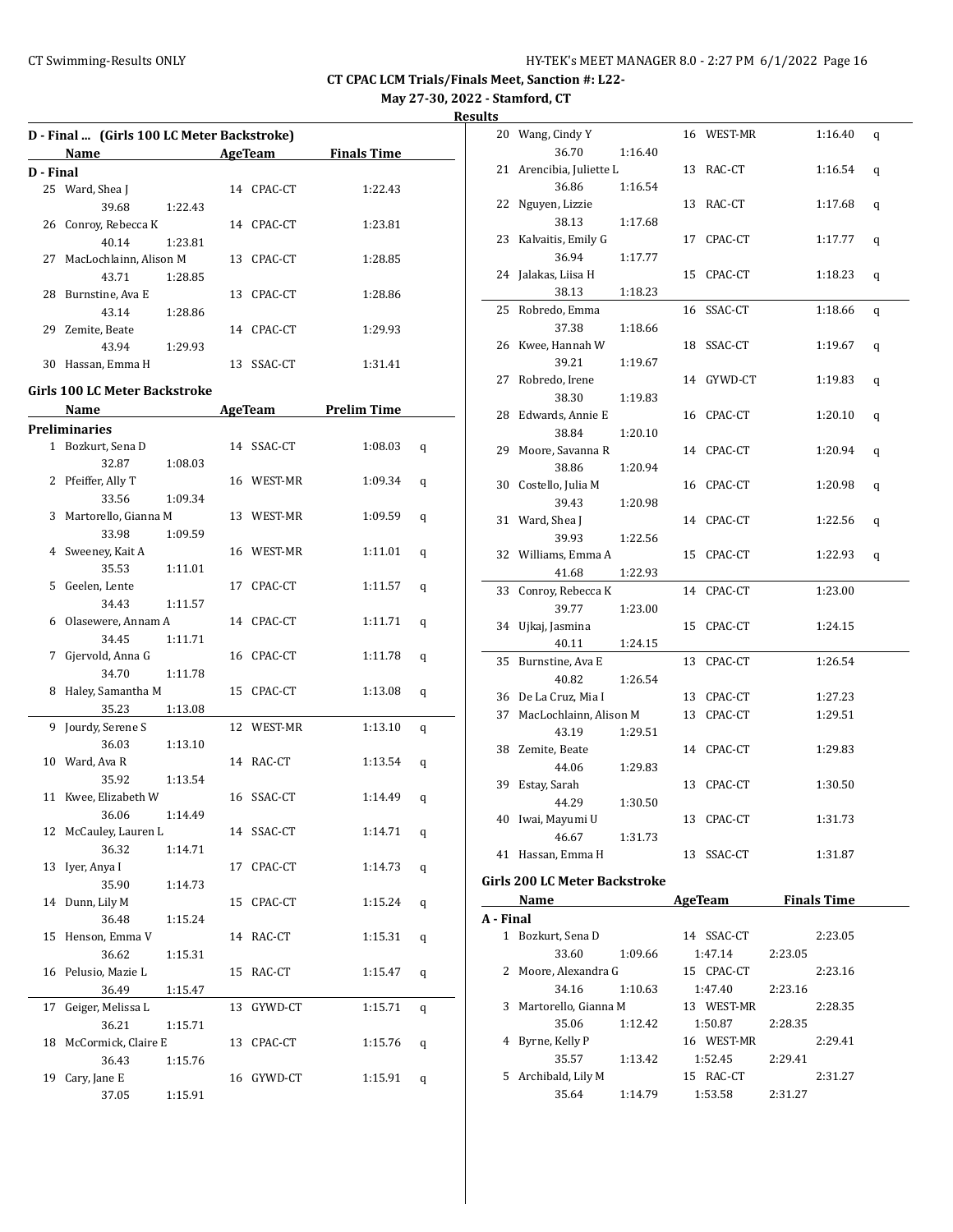**May 27-30, 2022 - Stamford, CT**

|                  | A - Final  (Girls 200 LC Meter Backstroke) |         |            |         |                    |  |  |
|------------------|--------------------------------------------|---------|------------|---------|--------------------|--|--|
|                  | Name                                       |         | AgeTeam    |         | <b>Finals Time</b> |  |  |
| 6                | Olasewere, Annam A                         |         | 14 CPAC-CT |         | 2:32.60            |  |  |
|                  | 35.54                                      | 1:14.78 | 1:54.75    | 2:32.60 |                    |  |  |
| 7                | Kang, Joy                                  |         | 14 WEST-MR |         | 2:32.70            |  |  |
|                  | 37.04                                      | 1:15.91 | 1:55.24    | 2:32.70 |                    |  |  |
| 8                | Geelen, Lente                              |         | 17 CPAC-CT |         | 2:35.13            |  |  |
|                  | 35.23                                      | 1:14.48 | 1:54.71    | 2:35.13 |                    |  |  |
| <b>B</b> - Final |                                            |         |            |         |                    |  |  |
| 9                | Liu, Victoria J                            |         | 17 CPAC-CT |         | 2:28.76            |  |  |
|                  | 36.01                                      | 1:14.17 | 1:51.82    | 2:28.76 |                    |  |  |
| 10               | Gjervold, Anna G                           |         | 16 CPAC-CT |         | 2:30.83            |  |  |
|                  | 35.04                                      | 1:12.51 | 1:51.67    | 2:30.83 |                    |  |  |
| 11               | Erickson, Meg N                            |         | 16 CPAC-CT |         | 2:32.03            |  |  |
|                  | 35.76                                      | 1:13.82 | 1:52.88    | 2:32.03 |                    |  |  |
| 12               | Haley, Samantha M                          |         | 15 CPAC-CT |         | 2:32.42            |  |  |
|                  | 36.07                                      | 1:14.47 | 1:53.96    | 2:32.42 |                    |  |  |
| 13               | Jourdy, Serene S                           |         | 12 WEST-MR |         | 2:33.04            |  |  |
|                  | 36.21                                      | 1:14.25 | 1:54.18    | 2:33.04 |                    |  |  |
| 14               | Geiger, Melissa L                          |         | 13 GYWD-CT |         | 2:36.70            |  |  |
|                  | 35.82                                      | 1:15.50 | 1:56.45    | 2:36.70 |                    |  |  |
| 15               | Ward, Ava R                                |         | 14 RAC-CT  |         | 2:37.06            |  |  |
|                  | 36.90                                      | 1:16.65 | 1:57.43    | 2:37.06 |                    |  |  |
| 16               | Kang, Sunny                                |         | 12 WEST-MR |         | 2:37.28            |  |  |
|                  | 37.49                                      | 1:17.22 | 1:57.78    | 2:37.28 |                    |  |  |
| C - Final        |                                            |         |            |         |                    |  |  |
|                  | 17 Iyer, Anya I                            |         | 17 CPAC-CT |         | 2:35.20            |  |  |
|                  | 36.51                                      | 1:15.90 | 1:55.54    | 2:35.20 |                    |  |  |
| 18               | Henson, Emma V                             |         | 14 RAC-CT  |         | 2:38.79            |  |  |
|                  | 36.64                                      | 1:16.69 | 1:58.43    | 2:38.79 |                    |  |  |
| 19               | Wang, Cindy Y                              |         | 16 WEST-MR |         | 2:39.24            |  |  |
|                  | 36.76                                      | 1:16.59 | 1:58.45    | 2:39.24 |                    |  |  |
| 20               | Jalakas, Liisa H                           |         | 15 CPAC-CT |         | 2:40.19            |  |  |
|                  | 37.09                                      | 1:17.51 | 1:59.30    | 2:40.19 |                    |  |  |
| 21               | Pelusio, Mazie L                           |         | 15 RAC-CT  |         | 2:40.68            |  |  |
|                  | 36.72                                      | 1:17.61 | 1:59.46    | 2:40.68 |                    |  |  |
| 22               | Kwee, Elizabeth W                          |         | 16 SSAC-CT |         | 2:40.85            |  |  |
|                  | 37.06                                      | 1:16.99 | 1:58.97    | 2:40.85 |                    |  |  |
| 23               | Mancini, Dani O                            |         | 12 GYWD-CT |         | 2:41.19            |  |  |
|                  | 38.10                                      | 1:18.75 | 2:00.56    | 2:41.19 |                    |  |  |
|                  | 24 Archibald, Chloe E                      |         | 12 RAC-CT  |         | 2:47.89            |  |  |
|                  | 39.50                                      | 1:22.07 | 2:05.83    | 2:47.89 |                    |  |  |
| D - Final        |                                            |         |            |         |                    |  |  |
| 25               | Nguyen, Lizzie                             |         | 13 RAC-CT  |         |                    |  |  |
|                  | 36.96                                      |         |            |         | 2:42.80            |  |  |
| 26               |                                            | 1:17.83 | 2:00.94    | 2:42.80 |                    |  |  |
|                  | Fedoronko, Ilse O                          |         | 13 GYWD-CT |         | 2:46.04            |  |  |
|                  | 38.91                                      | 1:20.73 | 2:03.83    | 2:46.04 |                    |  |  |
| 27               | Conroy, Rebecca K                          |         | 14 CPAC-CT |         | 3:01.33            |  |  |
|                  | 42.47                                      | 1:28.38 | 2:15.98    | 3:01.33 |                    |  |  |
| 28               | Palmer, Katarina B                         |         | 13 CPAC-CT |         | 3:06.61            |  |  |
|                  | 43.29                                      | 1:31.59 | 2:21.67    | 3:06.61 |                    |  |  |
| 29               | Burnstine, Ava E                           |         | 13 CPAC-CT |         | 3:09.34            |  |  |
|                  | 44.23                                      | 1:34.10 | 2:22.52    | 3:09.34 |                    |  |  |
| 30               | Hassan, Emma H                             |         | 13 SSAC-CT |         | 3:11.95            |  |  |
|                  | 44.02                                      | 1:33.12 | 2:22.80    | 3:11.95 |                    |  |  |

|    | 31 Zemite, Beate                     |         | 14 CPAC-CT<br>3:12.78 |         |             |   |  |
|----|--------------------------------------|---------|-----------------------|---------|-------------|---|--|
|    | 45.46                                | 1:35.05 | 2:24.60               | 3:12.78 |             |   |  |
|    |                                      |         |                       |         |             |   |  |
|    | <b>Girls 200 LC Meter Backstroke</b> |         |                       |         |             |   |  |
|    | Name                                 |         | AgeTeam               |         | Prelim Time |   |  |
|    | <b>Preliminaries</b>                 |         |                       |         |             |   |  |
|    | 1 Deierlein, Brianna N               |         | 15 RAC-CT             |         | 2:25.96     | q |  |
|    | 34.14                                | 1:10.76 | 1:48.68               | 2:25.96 |             |   |  |
|    | 2 Bozkurt, Sena D                    |         | 14 SSAC-CT            |         | 2:27.37     | q |  |
|    | 35.01                                | 1:11.90 | 1:49.86               | 2:27.37 |             |   |  |
|    | 3 Martorello, Gianna M               |         | 13 WEST-MR            |         | 2:28.12     | q |  |
|    | 35.43                                | 1:12.83 | 1:50.88               | 2:28.12 |             |   |  |
|    | 4 Kang, Joy                          |         | 14 WEST-MR            |         | 2:30.57     | q |  |
|    | 37.11                                | 1:15.93 | 1:54.40               | 2:30.57 |             |   |  |
|    | 5 Moore, Alexandra G                 |         | 15 CPAC-CT            |         | 2:30.80     | q |  |
|    | 36.47                                | 1:15.11 | 1:53.72               | 2:30.80 |             |   |  |
|    | 6 Archibald, Lily M                  |         | 15 RAC-CT             |         | 2:31.73     | q |  |
|    | 35.34                                | 1:13.96 | 1:54.05               | 2:31.73 |             |   |  |
|    | 7 Byrne, Kelly P                     |         | 16 WEST-MR            |         | 2:31.87     | q |  |
|    | 36.78                                | 1:16.16 | 1:55.03               | 2:31.87 |             |   |  |
|    | 8 Olasewere, Annam A                 |         | 14 CPAC-CT            |         | 2:34.25     | q |  |
|    | 36.77                                | 1:16.08 | 1:56.01               | 2:34.25 |             |   |  |
|    | 9 Geelen, Lente                      |         | 17 CPAC-CT            |         | 2:34.59     | q |  |
|    | 37.14                                | 1:16.12 | 1:55.28               | 2:34.59 |             |   |  |
|    | 10 Erickson, Meg N                   |         | 16 CPAC-CT            |         | 2:34.77     |   |  |
|    | 36.39                                | 1:15.14 | 1:55.18               |         |             | q |  |
|    |                                      |         |                       | 2:34.77 |             |   |  |
| 11 | Gjervold, Anna G                     |         | 16 CPAC-CT            |         | 2:35.39     | q |  |
|    | 36.04                                | 1:14.90 | 1:55.22               | 2:35.39 |             |   |  |
|    | 12 Jourdy, Serene S                  |         | 12 WEST-MR            |         | 2:35.66     | q |  |
|    | 37.48                                | 1:17.62 | 1:57.57               | 2:35.66 |             |   |  |
|    | 13 Haley, Samantha M                 |         | 15 CPAC-CT            |         | 2:36.85     | q |  |
|    | 37.03                                | 1:16.90 | 1:57.60               | 2:36.85 |             |   |  |
|    | 14 Liu, Victoria J                   |         | 17 CPAC-CT            |         | 2:37.07     | q |  |
|    | 37.58                                | 1:17.65 | 1:57.92               | 2:37.07 |             |   |  |
|    | 15 Geiger, Melissa L                 |         | 13 GYWD-CT            |         | 2:37.51     | q |  |
|    | 36.43                                | 1:16.85 | 1:57.56               | 2:37.51 |             |   |  |
|    | 16 Ward, Ava R                       |         | 14 RAC-CT             |         | 2:39.09     | q |  |
|    | 37.91                                | 1:18.79 | 2:00.21               | 2:39.09 |             |   |  |
| 17 | Kang, Sunny                          |         | 12 WEST-MR            |         | 2:39.93     | q |  |
|    | 38.20                                | 1:19.19 | 2:00.21               | 2:39.93 |             |   |  |
|    | 18 Iyer, Anya I                      |         | 17 CPAC-CT            |         | 2:41.16     | q |  |
|    | 37.63                                | 1:18.07 | 1:59.99               | 2:41.16 |             |   |  |
| 19 | Kwee, Elizabeth W                    |         | 16 SSAC-CT            |         | 2:41.42     | q |  |
|    | 37.92                                | 1:18.78 | 2:00.87               | 2:41.42 |             |   |  |
| 20 | Henson, Emma V                       |         | 14 RAC-CT             |         | 2:42.32     | q |  |
|    | 38.06                                | 1:19.14 | 2:01.66               | 2:42.32 |             |   |  |
| 21 | Pelusio, Mazie L                     |         | 15 RAC-CT             |         | 2:42.45     | q |  |
|    | 37.92                                | 1:18.93 | 2:01.12               | 2:42.45 |             |   |  |
| 22 | Jalakas, Liisa H                     |         | 15 CPAC-CT            |         | 2:42.49     | q |  |
|    | 38.43                                | 1:20.02 | 2:02.42               | 2:42.49 |             |   |  |
| 23 | Archibald, Chloe E                   |         | 12 RAC-CT             |         | 2:43.92     | q |  |
|    | 38.87                                | 1:20.40 | 2:02.72               | 2:43.92 |             |   |  |
| 24 | Mancini, Dani O                      |         | 12 GYWD-CT            |         | 2:44.54     | q |  |
|    | 38.80                                | 1:20.84 | 2:03.69               | 2:44.54 |             |   |  |
| 25 | Wang, Cindy Y                        |         | 16 WEST-MR            |         | 2:44.56     |   |  |
|    | 38.18                                | 1:20.11 | 2:03.16               | 2:44.56 |             | q |  |
|    |                                      |         |                       |         |             |   |  |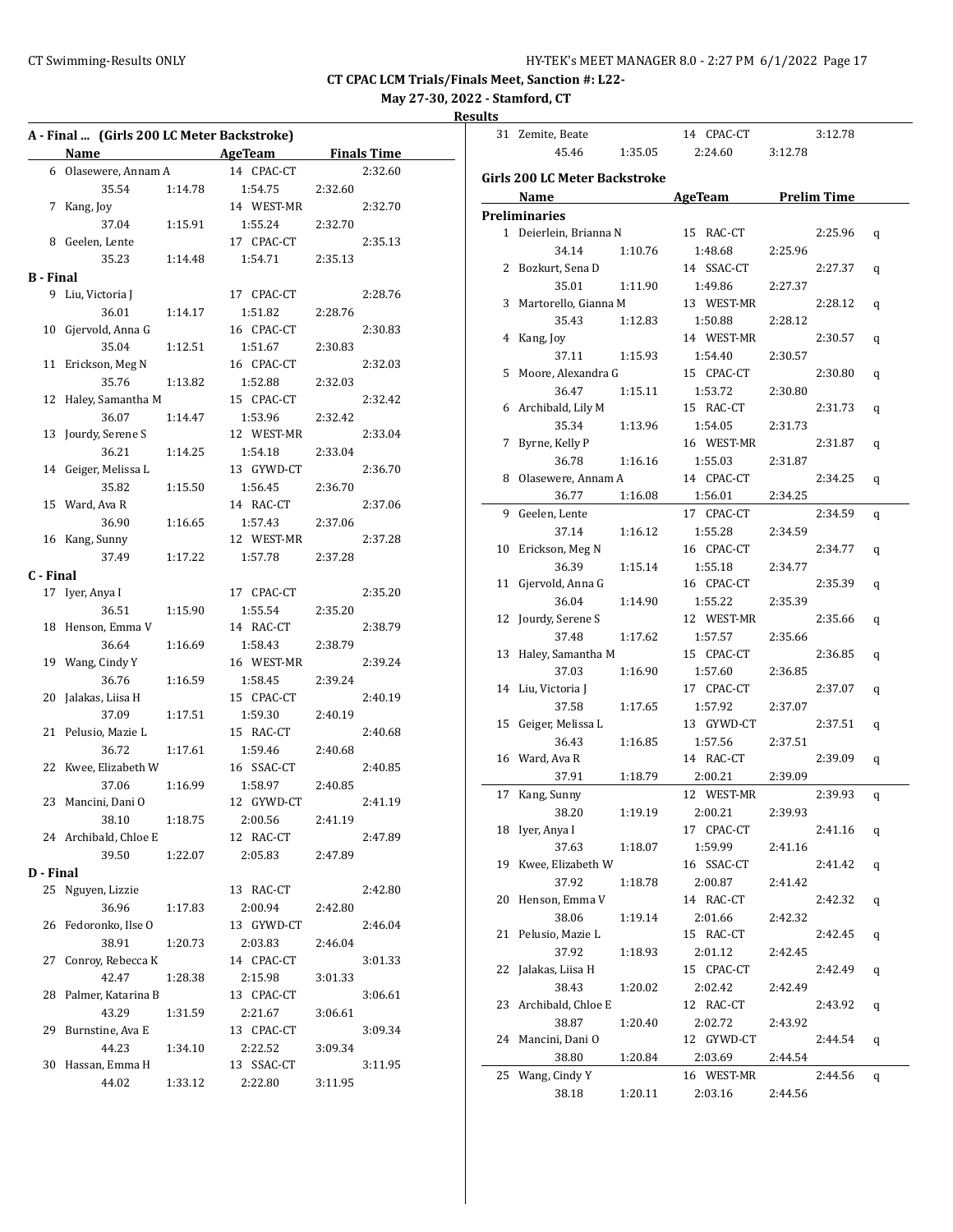**May 27-30, 2022 - Stamford, CT**

| Preliminaries  (Girls 200 LC Meter Backstroke) |                                 |         |                           |         |                    |   |
|------------------------------------------------|---------------------------------|---------|---------------------------|---------|--------------------|---|
|                                                | <b>Name</b>                     |         | <b>Example 21 AgeTeam</b> |         | <b>Prelim Time</b> |   |
|                                                | 26 Lyons, Lily A                |         | 14 CPAC-CT                |         | 2:44.57            | q |
|                                                | 38.88                           | 1:19.87 | 2:02.18                   | 2:44.57 |                    |   |
| 27                                             | Sichtnik, Sophia*               |         | 18 GYWD-CT                |         | 2:44.63            | q |
|                                                | 37.87                           | 1:19.43 | 2:02.65                   | 2:44.63 |                    |   |
| 28                                             | Nguyen, Lizzie                  |         | 13 RAC-CT                 |         | 2:45.32            | q |
|                                                | 39.69                           | 1:21.01 | 2:04.08                   | 2:45.32 |                    |   |
|                                                | 29 Weissler, Michelle L         |         | 14 SSAC-CT                |         | 2:45.35            | q |
|                                                | 38.27                           | 1:20.04 | 2:03.08                   | 2:45.35 |                    |   |
| 30                                             | Taylor, Samantha T              |         | 16 CPAC-CT                |         | 2:45.52            | q |
|                                                | 40.64                           | 1:22.62 | 2:05.42                   | 2:45.52 |                    |   |
|                                                | 31 Fedoronko, Ilse O            |         | 13 GYWD-CT                |         | 2:46.98            | q |
|                                                | 39.98                           | 1:22.79 | 2:06.01                   | 2:46.98 |                    |   |
| 32                                             | Robredo, Emma                   |         | 16 SSAC-CT                |         | 2:48.89            | q |
|                                                | 38.27                           | 1:20.41 | 2:04.54                   | 2:48.89 |                    |   |
| 33                                             | Olasewere, Ayaan A              |         | 14 CPAC-CT                |         | 2:49.86            |   |
|                                                | 40.04                           | 1:22.90 | 2:06.78                   |         |                    |   |
|                                                | Scherer, Tahlia M               |         | 15 CPAC-CT                | 2:49.86 |                    |   |
| 34                                             |                                 |         |                           |         | 2:50.38            |   |
|                                                | 40.53                           | 1:24.00 | 2:08.01                   | 2:50.38 |                    |   |
| 35                                             | McCracken, Lachlan C            |         | 16 SSAC-CT                |         | 2:50.93            |   |
|                                                | 39.81                           | 1:22.41 | 2:06.71                   | 2:50.93 |                    |   |
|                                                | 36 McCormick, Claire E          |         | 13 CPAC-CT                |         | 2:51.00            |   |
|                                                | 39.53                           | 1:22.87 | 2:07.39                   | 2:51.00 |                    |   |
| 37                                             | Martinez, Emilia L              |         | 14 CPAC-CT                |         | 2:53.67            |   |
|                                                | 42.37                           | 1:25.70 | 2:10.41                   | 2:53.67 |                    |   |
| 38                                             | Ujkaj, Jasmina                  |         | 15 CPAC-CT                |         | 2:55.57            |   |
|                                                | 42.47                           | 1:28.75 | 2:16.06                   | 2:55.57 |                    |   |
|                                                | 39 Kwee, Hannah W               |         | 18 SSAC-CT                |         | 2:55.59            |   |
|                                                | 41.66                           | 1:27.04 | 2:12.50                   | 2:55.59 |                    |   |
| 40                                             | Bens, Sophia M                  |         | 12 GYWD-CT                |         | 2:56.17            |   |
|                                                | 40.97                           | 1:26.32 | 2:12.06                   | 2:56.17 |                    |   |
|                                                | 41 van der Weijden, Madeleine K |         | 13 CPAC-CT                |         | 2:56.72            |   |
|                                                | 42.26                           | 1:26.54 | 2:12.55                   | 2:56.72 |                    |   |
|                                                | 42 Williams, Emma A             |         | 15 CPAC-CT                |         | 2:56.94            |   |
|                                                | 44.02                           | 1:28.44 | 2:13.59                   | 2:56.94 |                    |   |
| 43                                             | Sigtryggsson, Emmy C            |         | 17 CPAC-CT                |         | 2:58.02            |   |
|                                                | 42.74                           | 1:26.62 | 2:13.04                   | 2:58.02 |                    |   |
| 44                                             | Moore, Savanna R                |         | 14 CPAC-CT                |         | 2:59.49            |   |
|                                                | 41.55 1:26.80                   |         | 2:13.49                   | 2:59.49 |                    |   |
|                                                | 45 Ward, Caroline P             |         | 14 CPAC-CT                |         | 3:01.09            |   |
|                                                | 44.66                           | 1:31.74 | 2:17.68                   | 3:01.09 |                    |   |
| 46                                             | Conroy, Rebecca K               |         | 14 CPAC-CT                |         | 3:02.92            |   |
|                                                | 42.25                           | 1:28.78 | 2:16.57                   | 3:02.92 |                    |   |
| 47                                             | Ross, Aitana C                  |         | 14 CPAC-CT                |         | 3:04.41            |   |
|                                                | 44.51                           | 1:30.60 | 2:17.65                   | 3:04.41 |                    |   |
| 48                                             | Rawat, Teji                     |         | 15 CPAC-CT                |         | 3:05.82            |   |
|                                                | 44.81                           | 1:31.74 | 2:18.88                   | 3:05.82 |                    |   |
| 49                                             | Reyes, Montserrat*              |         | 13 CPAC-CT                |         | 3:08.10            |   |
|                                                | 46.22                           | 1:35.00 | 2:23.64                   | 3:08.10 |                    |   |
| 50                                             | Valji, Caitlin N                |         | 14 PSDY-CT                |         | 3:09.18            |   |
|                                                | 43.47                           | 1:32.12 | 2:21.46                   | 3:09.18 |                    |   |
| 51                                             | MacLochlainn, Alison M          |         | 13 CPAC-CT                |         | 3:09.82            |   |
|                                                | 45.21                           | 1:34.78 | 2:23.99                   | 3:09.82 |                    |   |
| 52                                             | Burnstine, Ava E                |         | 13 CPAC-CT                |         | 3:10.70            |   |
|                                                | 44.92                           | 1:34.52 | 2:24.85                   | 3:10.70 |                    |   |
|                                                |                                 |         |                           |         |                    |   |

|                  | 53 Palmer, Katarina B                                                                                                                                                                                                         |         | 13 CPAC-CT          |         | 3:13.09            |   |
|------------------|-------------------------------------------------------------------------------------------------------------------------------------------------------------------------------------------------------------------------------|---------|---------------------|---------|--------------------|---|
|                  | 45.46                                                                                                                                                                                                                         | 1:35.06 | 2:26.16             | 3:13.09 |                    |   |
|                  | 54 Estay, Sarah                                                                                                                                                                                                               |         | 13 CPAC-CT          |         | 3:15.26            |   |
|                  | 49.47                                                                                                                                                                                                                         | 1:40.43 | 2:29.90             | 3:15.26 |                    |   |
|                  | 55 Zemite, Beate                                                                                                                                                                                                              |         | 14 CPAC-CT          |         | 3:17.09            |   |
|                  | 46.76                                                                                                                                                                                                                         | 1:37.24 | 2:28.93             | 3:17.09 |                    |   |
|                  | 56 Hassan, Emma H                                                                                                                                                                                                             |         | 13 SSAC-CT          |         | 3:17.95            |   |
|                  | 47.00                                                                                                                                                                                                                         | 1:36.38 | 2:28.29             | 3:17.95 |                    |   |
|                  | 57 Ward, Charlotte B                                                                                                                                                                                                          |         | 17 CPAC-CT          |         | 3:22.30            |   |
|                  | 50.38                                                                                                                                                                                                                         | 1:41.32 | 2:31.03             | 3:22.30 |                    |   |
|                  |                                                                                                                                                                                                                               |         |                     |         |                    |   |
|                  | Girls 50 LC Meter Breaststroke<br>Name                                                                                                                                                                                        |         | AgeTeam             |         | <b>Finals Time</b> |   |
|                  |                                                                                                                                                                                                                               |         |                     |         |                    |   |
| A - Final        |                                                                                                                                                                                                                               |         |                     |         |                    |   |
|                  | 1 Olasewere, Ayaan A                                                                                                                                                                                                          |         | 14 CPAC-CT          |         | 37.49              |   |
|                  | 2 Nguyen, Lizzie                                                                                                                                                                                                              |         | 13 RAC-CT           |         | 38.93              |   |
|                  | 3 Costello, Julia M                                                                                                                                                                                                           |         | 16 CPAC-CT          |         | 40.96              |   |
|                  | 4 Burnstine, Ava E                                                                                                                                                                                                            |         | 13 CPAC-CT          |         | 44.08              |   |
|                  | 5 Estay, Sarah                                                                                                                                                                                                                |         | 13 CPAC-CT          |         | 44.17              |   |
|                  | <b>Girls 50 LC Meter Breaststroke</b>                                                                                                                                                                                         |         |                     |         |                    |   |
|                  | <b>Name</b>                                                                                                                                                                                                                   |         | AgeTeam Prelim Time |         |                    |   |
|                  | <b>Preliminaries</b>                                                                                                                                                                                                          |         |                     |         |                    |   |
|                  | 1 Olasewere, Ayaan A                                                                                                                                                                                                          |         | 14 CPAC-CT          |         | 39.43              | q |
|                  | 2 Nguyen, Lizzie                                                                                                                                                                                                              |         | 13 RAC-CT           |         | 40.13              | q |
|                  | 3 Costello, Julia M                                                                                                                                                                                                           |         | 16 CPAC-CT          |         | 42.30              | q |
|                  | 4 Dunn, Lily M                                                                                                                                                                                                                |         | 15 CPAC-CT          |         | 42.85              | q |
|                  | 5 Estay, Sarah                                                                                                                                                                                                                |         | 13 CPAC-CT          |         | 45.15              | q |
|                  | 6 Burnstine, Ava E                                                                                                                                                                                                            |         | 13 CPAC-CT          |         | 45.78              | q |
|                  | 7 Moore, Savanna R                                                                                                                                                                                                            |         | 14 CPAC-CT          |         | 49.76              |   |
|                  | 8 De La Cruz, Mia I                                                                                                                                                                                                           |         | 13 CPAC-CT          |         | 51.51              | q |
|                  |                                                                                                                                                                                                                               |         |                     |         |                    | q |
|                  | <b>Girls 100 LC Meter Breaststroke</b>                                                                                                                                                                                        |         |                     |         |                    |   |
|                  | Name and the same state of the state of the state of the state of the state of the state of the state of the state of the state of the state of the state of the state of the state of the state of the state of the state of |         | <b>AgeTeam</b>      |         | <b>Finals Time</b> |   |
| A - Final        |                                                                                                                                                                                                                               |         |                     |         |                    |   |
|                  | 1 King, Abby D                                                                                                                                                                                                                |         | 14 WEST-MR          |         | 1:14.24            |   |
|                  | 35.29                                                                                                                                                                                                                         | 1:14.24 |                     |         |                    |   |
|                  | 2 Gold, Bryce A                                                                                                                                                                                                               |         | 14 SSAC-CT          |         | 1:17.43            |   |
|                  | 35.79                                                                                                                                                                                                                         | 1:17.43 |                     |         |                    |   |
|                  | 3 Weissler, Michelle L                                                                                                                                                                                                        |         | 14 SSAC-CT          |         | 1:17.83            |   |
|                  | 37.05                                                                                                                                                                                                                         | 1:17.83 |                     |         |                    |   |
|                  | 4 Sichtnik, Sophia *                                                                                                                                                                                                          |         | 18 GYWD-CT          |         | 1:19.58            |   |
|                  | 37.65                                                                                                                                                                                                                         | 1:19.58 |                     |         |                    |   |
|                  | 5 Byrne, Kelly P                                                                                                                                                                                                              |         | 16 WEST-MR          |         | 1:20.40            |   |
|                  | 38.15                                                                                                                                                                                                                         | 1:20.40 |                     |         |                    |   |
|                  | 6 Snelwar, Ariya                                                                                                                                                                                                              |         | 15 SSAC-CT          |         | 1:21.10            |   |
|                  | 37.92                                                                                                                                                                                                                         | 1:21.10 |                     |         |                    |   |
| 7                | Muncy, Maddie J                                                                                                                                                                                                               |         | 14 RAC-CT           |         | 1:21.46            |   |
|                  | 37.47                                                                                                                                                                                                                         | 1:21.46 |                     |         |                    |   |
|                  | 8 Horner, Maddie H                                                                                                                                                                                                            |         | 14 WEST-MR          |         | 1:21.78            |   |
|                  | 39.08                                                                                                                                                                                                                         | 1:21.78 |                     |         |                    |   |
| <b>B</b> - Final |                                                                                                                                                                                                                               |         |                     |         |                    |   |
|                  | 9 Wang, Cindy Y                                                                                                                                                                                                               |         | 16 WEST-MR          |         | 1:22.34            |   |
|                  | 39.14                                                                                                                                                                                                                         | 1:22.34 |                     |         |                    |   |
|                  | 10 Stehmann, Emma                                                                                                                                                                                                             |         | 14 CPAC-CT          |         | 1:23.48            |   |
|                  | 39.04                                                                                                                                                                                                                         | 1:23.48 |                     |         |                    |   |
|                  |                                                                                                                                                                                                                               |         |                     |         |                    |   |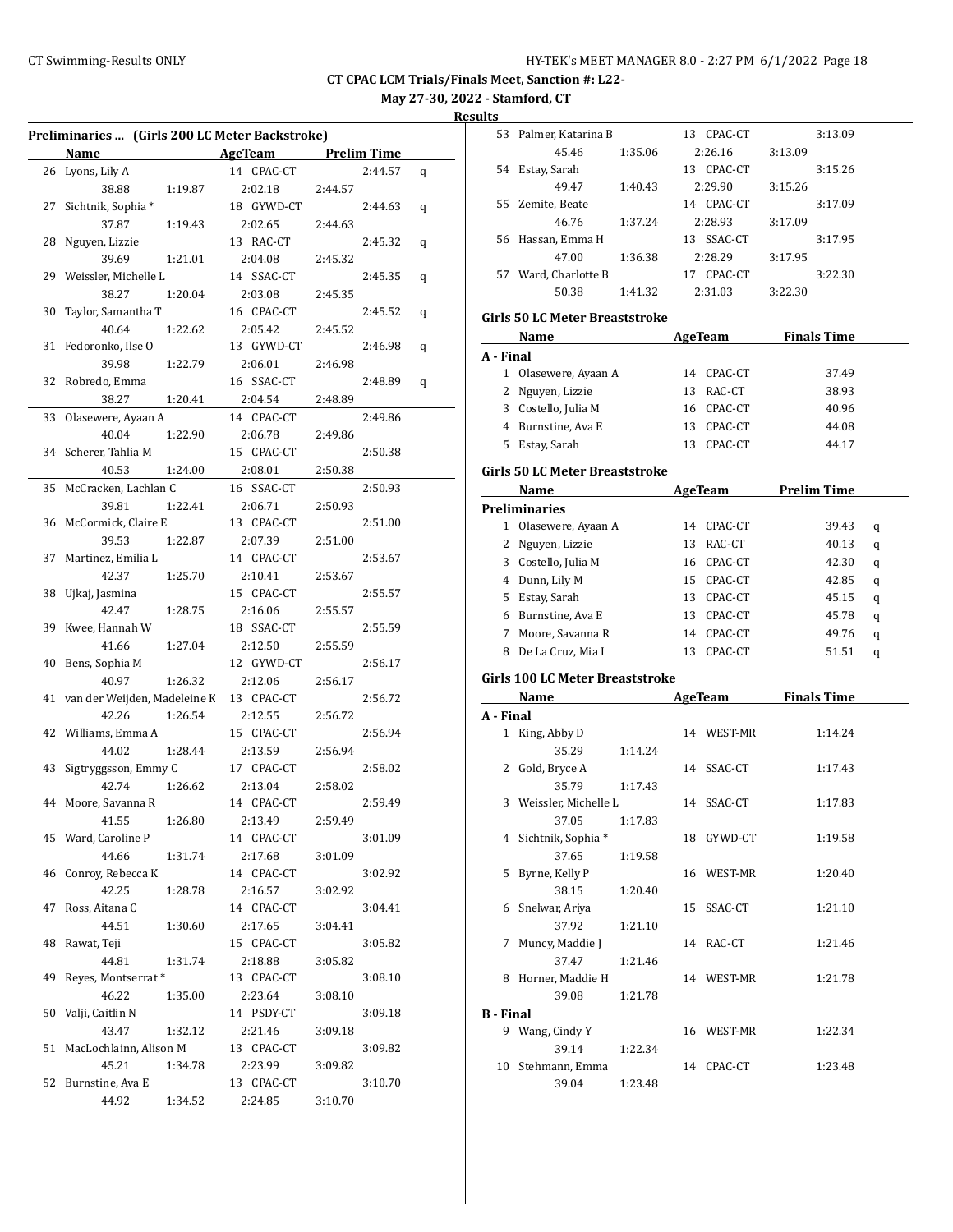3 Gold, Bryce A 14 SSAC-CT 1:18.36 q

36.96 1:18.36

**CT CPAC LCM Trials/Finals Meet, Sanction #: L22-**

**May 27-30, 2022 - Stamford, CT Results**

|           | B - Final  (Girls 100 LC Meter Breaststroke) |         |  |                |                     |  |
|-----------|----------------------------------------------|---------|--|----------------|---------------------|--|
|           | Name                                         |         |  | <b>AgeTeam</b> | <b>Finals Time</b>  |  |
|           | 11 Kelly, Bridget                            |         |  | 15 RAC-CT      | 1:24.31             |  |
|           | 39.93                                        | 1:24.31 |  |                |                     |  |
| 12        | Nguyen, Lizzie                               |         |  | 13 RAC-CT      | 1:24.40             |  |
|           | 39.84                                        | 1:24.40 |  |                |                     |  |
|           | 13 McCracken, Lachlan C                      |         |  | 16 SSAC-CT     | 1:25.43             |  |
|           | 41.25                                        | 1:25.43 |  |                |                     |  |
|           | 14 Olasewere, Ayaan A                        |         |  | 14 CPAC-CT     | 1:26.56             |  |
|           | 40.40                                        | 1:26.56 |  |                |                     |  |
|           | 15 McCauley, Lauren L                        |         |  | 14 SSAC-CT     | 1:28.05             |  |
|           | 41.10                                        | 1:28.05 |  |                |                     |  |
|           | 16 Reyes, Montserrat*                        |         |  | 13 CPAC-CT     | 1:40.04             |  |
|           | 48.01                                        | 1:40.04 |  |                |                     |  |
| C - Final |                                              |         |  |                |                     |  |
|           | 17 Liu, Victoria J                           |         |  | 17 CPAC-CT     | 1:26.51             |  |
|           | 41.62                                        | 1:26.51 |  |                |                     |  |
|           | 18 Euyoque, Nicole A                         |         |  | 15 WEST-MR     | 1:27.66             |  |
|           | 42.79                                        | 1:27.66 |  |                |                     |  |
| 19        | Henson, Emma V                               |         |  | 14 RAC-CT      | 1:28.89             |  |
|           | 42.39                                        | 1:28.89 |  |                |                     |  |
| 20        | Dunn, Lily M                                 |         |  | 15 CPAC-CT     | 1:29.09             |  |
|           | 42.26                                        | 1:29.09 |  |                |                     |  |
| 21        | Kang, Sunny                                  |         |  | 12 WEST-MR     | 1:29.66             |  |
|           | 42.82                                        | 1:29.66 |  |                |                     |  |
|           | 22 Archibald, Lily M                         |         |  | 15 RAC-CT      | 1:29.92             |  |
|           | 43.40                                        | 1:29.92 |  |                |                     |  |
|           | 23 Bens, Sophia M                            |         |  | 12 GYWD-CT     | 1:33.64             |  |
|           | 43.48                                        | 1:33.64 |  |                |                     |  |
|           | 24 Burnstine, Ava E                          |         |  | 13 CPAC-CT     | 1:35.82             |  |
|           | 45.42                                        | 1:35.82 |  |                |                     |  |
| D - Final |                                              |         |  |                |                     |  |
|           | 25 Ward, Shea J                              |         |  | 14 CPAC-CT     | 1:33.09             |  |
|           | 43.47                                        | 1:33.09 |  |                |                     |  |
|           | 26 Fedoronko, Ilse O                         |         |  | 13 GYWD-CT     | 1:35.14             |  |
|           | 44.96                                        | 1:35.14 |  |                |                     |  |
|           | 27 Ableman, Chloe H                          |         |  | 13 CPAC-CT     | 1:35.51             |  |
|           | 45.11                                        | 1:35.51 |  |                |                     |  |
|           | 28 van der Weijden, Madeleine K              |         |  | 13 CPAC-CT     | 1:35.73             |  |
|           | 45.62                                        | 1:35.73 |  |                |                     |  |
|           | 29 Lyons, Lily A                             |         |  | 14 CPAC-CT     | 1:36.72             |  |
|           | 45.68                                        | 1:36.72 |  |                |                     |  |
|           | 30 Conroy, Rebecca K                         |         |  | 14 CPAC-CT     | 1:37.72             |  |
|           | 46.26                                        | 1:37.72 |  |                |                     |  |
|           | 31 Zemite, Beate                             |         |  | 14 CPAC-CT     | 1:40.13             |  |
|           | 48.37                                        | 1:40.13 |  |                |                     |  |
|           | 32 Iwai, Mayumi U                            |         |  | 13 CPAC-CT     | 1:45.87             |  |
|           | 51.17                                        | 1:45.87 |  |                |                     |  |
|           |                                              |         |  |                |                     |  |
|           | <b>Girls 100 LC Meter Breaststroke</b>       |         |  |                |                     |  |
|           | Name                                         |         |  |                | AgeTeam Prelim Time |  |
|           | <b>Preliminaries</b>                         |         |  |                |                     |  |

1 King, Abby D 14 WEST-MR 1:14.30 q

2 Holmes, Kaitlyn A 18 CPAC-CT 1:17.82 q

35.43 1:14.30

36.59 1:17.82

|    | 4 Weissler, Michelle L     |         |    | 14 SSAC-CT | 1:19.45 | q |
|----|----------------------------|---------|----|------------|---------|---|
|    | 36.62                      | 1:19.45 |    |            |         |   |
|    | 5 Muncy, Maddie J          |         |    | 14 RAC-CT  | 1:21.41 | q |
|    | 38.19                      | 1:21.41 |    |            |         |   |
|    | 6 Snelwar, Ariya           |         |    | 15 SSAC-CT | 1:21.52 | q |
|    | 37.88                      | 1:21.52 |    |            |         |   |
| 7  | Byrne, Kelly P             |         |    | 16 WEST-MR | 1:22.01 | q |
|    | 38.82                      | 1:22.01 |    |            |         |   |
|    | 8 Sichtnik, Sophia *       |         |    | 18 GYWD-CT | 1:22.78 | q |
|    | 39.00                      | 1:22.78 |    |            |         |   |
|    | 9 Horner, Maddie H         |         |    | 14 WEST-MR | 1:23.28 | q |
|    | 39.21                      | 1:23.28 |    |            |         |   |
|    | 10 Foster, Payton A        |         |    | 16 CPAC-CT | 1:23.51 | q |
|    | 39.14                      | 1:23.51 |    |            |         |   |
|    | 11 Wang, Cindy Y           |         |    | 16 WEST-MR | 1:23.99 | q |
|    | 39.72                      | 1:23.99 |    |            |         |   |
|    | 12 Kelly, Bridget          |         |    | 15 RAC-CT  | 1:25.15 | q |
|    | 41.59                      | 1:25.15 |    |            |         |   |
|    | 13 Moore, Alexandra G      |         |    | 15 CPAC-CT | 1:25.55 | q |
|    | 40.04                      | 1:25.55 |    |            |         |   |
|    | 14 Gjervold, Anna G        |         |    | 16 CPAC-CT | 1:25.68 | q |
|    | 40.24                      | 1:25.68 |    |            |         |   |
|    | 15 Stehmann, Emma          |         |    | 14 CPAC-CT | 1:26.19 | q |
|    | 40.07                      | 1:26.19 |    |            |         |   |
|    | 16 Luecke, Erin T          |         |    | 16 CPAC-CT | 1:26.89 | q |
|    | 40.85                      | 1:26.89 |    |            |         |   |
|    |                            |         |    |            |         |   |
|    |                            |         |    |            |         |   |
| 17 | Olasewere, Ayaan A         |         |    | 14 CPAC-CT | 1:27.35 | q |
|    | 40.56                      | 1:27.35 |    |            |         |   |
| 18 | McCracken, Lachlan C       |         |    | 16 SSAC-CT | 1:27.45 | q |
|    | 41.88                      | 1:27.45 |    |            |         |   |
| 19 | Taylor, Samantha T         |         |    | 16 CPAC-CT | 1:28.80 | q |
|    | 42.31                      | 1:28.80 |    |            |         |   |
| 20 | Kalvaitis, Emily G         |         | 17 | CPAC-CT    | 1:29.19 | q |
|    | 42.06                      | 1:29.19 |    |            |         |   |
| 21 | Nguyen, Lizzie             |         |    | 13 RAC-CT  | 1:29.39 | q |
|    | 42.75                      | 1:29.39 |    |            |         |   |
|    | 22 Costello, Julia M       |         |    | 16 CPAC-CT | 1:29.54 | q |
|    | 42.44                      | 1:29.54 |    |            |         |   |
| 23 | McCauley, Lauren L         |         |    | 14 SSAC-CT | 1:29.83 | q |
|    | 41.89                      | 1:29.83 |    |            |         |   |
|    | 24 Likvornik, Sofia*       |         |    | 16 GYWD-CT | 1:29.84 | q |
|    | 42.70                      | 1:29.84 |    |            |         |   |
| 25 | Liu, Victoria J            |         | 17 | CPAC-CT    | 1:30.58 | q |
|    | 43.17                      | 1:30.58 |    |            |         |   |
| 26 | Archibald, Lily M          |         |    | 15 RAC-CT  | 1:30.85 | q |
|    | 43.03                      | 1:30.85 |    |            |         |   |
| 27 | Jalakas, Liisa H           |         | 15 | CPAC-CT    | 1:31.26 | q |
|    | 43.33                      | 1:31.26 |    |            |         |   |
| 28 | Dunn, Lily M               |         | 15 | CPAC-CT    | 1:31.39 | q |
|    | 43.49                      | 1:31.39 |    |            |         |   |
| 29 | Euyoque, Nicole A<br>44.30 | 1:31.45 |    | 15 WEST-MR | 1:31.45 | q |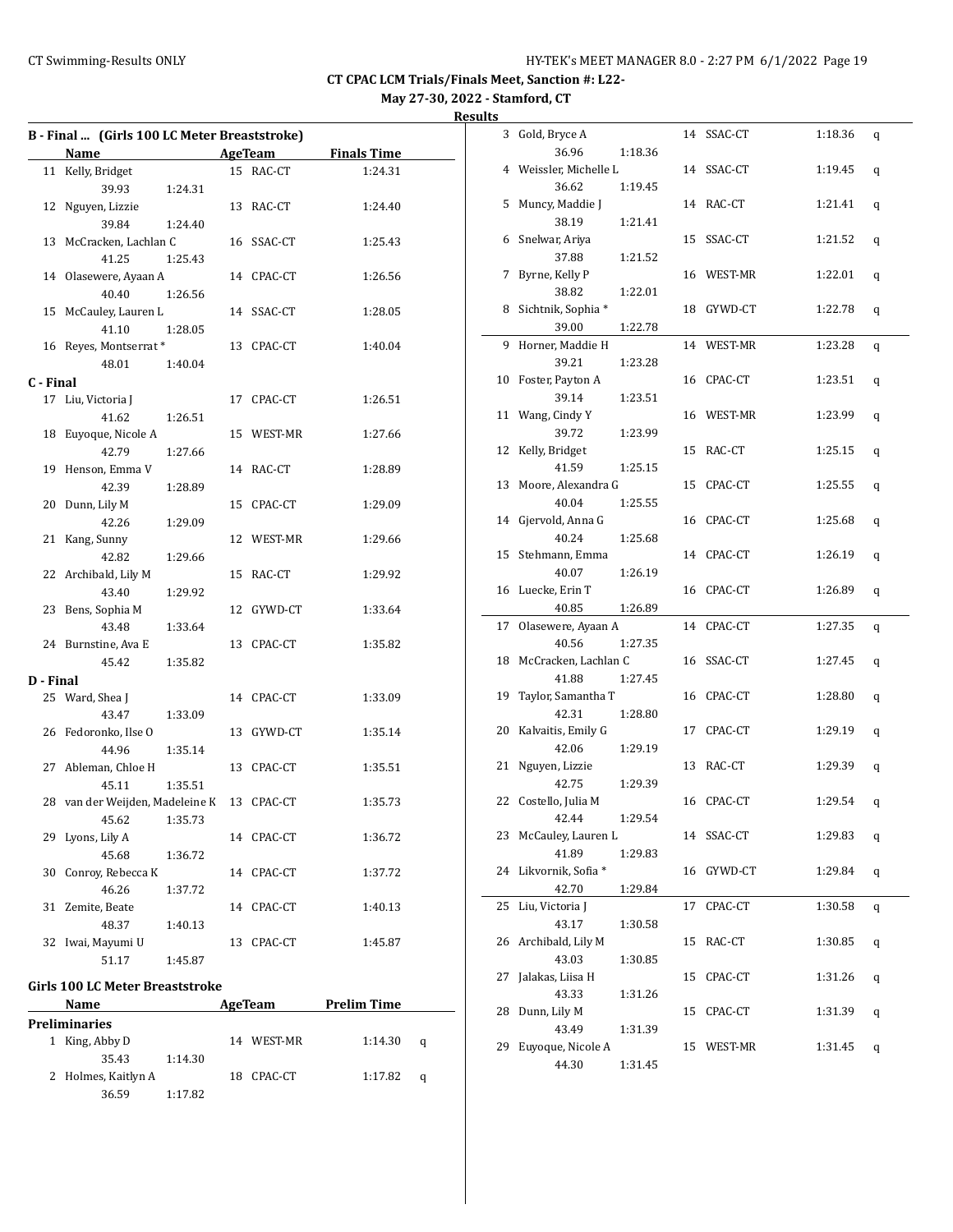**May 27-30, 2022 - Stamford, CT**

| Preliminaries  (Girls 100 LC Meter Breaststroke) |                                 |         |    |            |                    |   |
|--------------------------------------------------|---------------------------------|---------|----|------------|--------------------|---|
|                                                  | Name                            |         |    | AgeTeam    | <b>Prelim Time</b> |   |
|                                                  | 30 Henson, Emma V               |         |    | 14 RAC-CT  | 1:31.80            | q |
|                                                  | 43.23                           | 1:31.80 |    |            |                    |   |
| 31                                               | Kang, Sunny                     |         |    | 12 WEST-MR | 1:32.60            | q |
|                                                  | 44.96                           | 1:32.60 |    |            |                    |   |
|                                                  | 32 Jonathan-Trakht, Gaby S      |         |    | 14 WEST-MR | 1:33.12            | q |
|                                                  | 43.95                           | 1:33.12 |    |            |                    |   |
| 33                                               | Bens, Sophia M                  |         |    | 12 GYWD-CT | 1:33.79            |   |
|                                                  | 43.15                           | 1:33.79 |    |            |                    |   |
|                                                  | 34 Burnstine, Ava E             |         |    | 13 CPAC-CT | 1:35.09            |   |
|                                                  | 45.37                           | 1:35.09 |    |            |                    |   |
|                                                  | 35 Ward, Shea J                 |         |    | 14 CPAC-CT | 1:35.11            |   |
|                                                  | 44.67                           | 1:35.11 |    |            |                    |   |
|                                                  | 36 Ward, Caroline P             |         |    | 14 CPAC-CT | 1:35.69            |   |
| 37                                               | Robredo, Emma                   |         |    | 16 SSAC-CT | 1:35.78            |   |
|                                                  | 44.65                           |         |    |            |                    |   |
|                                                  |                                 | 1:35.78 |    |            |                    |   |
| 38                                               | Lyons, Lily A                   |         |    | 14 CPAC-CT | 1:37.12            |   |
|                                                  | 46.71                           | 1:37.12 |    |            |                    |   |
| 39                                               | Ableman, Chloe H                |         |    | 13 CPAC-CT | 1:37.65            |   |
|                                                  | 45.79                           | 1:37.65 |    |            |                    |   |
|                                                  | 40 Conroy, Rebecca K            |         |    | 14 CPAC-CT | 1:39.02            |   |
|                                                  | 45.69                           | 1:39.02 |    |            |                    |   |
|                                                  | 41 van der Weijden, Madeleine K |         |    | 13 CPAC-CT | 1:39.50            |   |
|                                                  | 46.49                           | 1:39.50 |    |            |                    |   |
| 42                                               | Arencibia, Juliette L           |         |    | 13 RAC-CT  | 1:40.46            |   |
|                                                  | 46.12                           | 1:40.46 |    |            |                    |   |
| 43                                               | Fedoronko, Ilse O               |         |    | 13 GYWD-CT | 1:41.70            |   |
|                                                  | 48.19                           | 1:41.70 |    |            |                    |   |
|                                                  | 44 Mancini, Gabriella A         |         |    | 14 GYWD-CT | 1:42.73            |   |
|                                                  | 47.25                           | 1:42.73 |    |            |                    |   |
|                                                  | 45 Ward, Charlotte B            |         |    | 17 CPAC-CT | 1:42.92            |   |
|                                                  | 49.12                           | 1:42.92 |    |            |                    |   |
| 46                                               | Estay, Sarah                    |         |    | 13 CPAC-CT | 1:43.40            |   |
|                                                  | 47.62                           | 1:43.40 |    |            |                    |   |
| 47                                               | Zemite, Beate                   |         |    | 14 CPAC-CT | 1:43.91            |   |
|                                                  | 49.92                           | 1:43.91 |    |            |                    |   |
| 48                                               | Hassan, Emma H                  |         |    | 13 SSAC-CT | 1:44.89            |   |
|                                                  | 48.76                           | 1:44.89 |    |            |                    |   |
| 49                                               | Mancini, Matilda M              |         |    | 16 GYWD-CT | 1:44.93            |   |
|                                                  | 49.12                           | 1:44.93 |    |            |                    |   |
| 50                                               | Iwai, Mayumi U                  |         |    | 13 CPAC-CT | 1:45.63            |   |
|                                                  | 52.72                           | 1:45.63 |    |            |                    |   |
| 51                                               | Reyes, Montserrat*              |         |    | 13 CPAC-CT | 1:46.22            |   |
|                                                  | 51.28                           | 1:46.22 |    |            |                    |   |
| 52                                               | Carrasco, Natalia               |         | 13 | CPAC-CT    | 1:47.83            |   |
|                                                  | 49.20                           | 1:47.83 |    |            |                    |   |
| 53                                               | Ruszczyk, Maya                  |         | 13 | PSDY-CT    | 1:49.32            |   |
|                                                  | 51.31                           | 1:49.32 |    |            |                    |   |
|                                                  | 54 Valji, Caitlin N             |         |    | 14 PSDY-CT | 1:50.22            |   |
|                                                  | 53.16                           | 1:50.22 |    |            |                    |   |
| 55                                               | D'Amico, Alia L                 |         |    | 13 RAC-CT  | 1:53.14            |   |
|                                                  | 54.29                           | 1:53.14 |    |            |                    |   |
|                                                  |                                 |         |    |            |                    |   |

|                  | <b>Girls 200 LC Meter Breaststroke</b> |                                      |              |  |  |
|------------------|----------------------------------------|--------------------------------------|--------------|--|--|
|                  | Name                                   | <b>Example 2 AgeTeam</b> Finals Time |              |  |  |
| A - Final        |                                        |                                      |              |  |  |
|                  | 1 King, Abby D                         | 14 WEST-MR                           | 2:36.97      |  |  |
|                  | 36.93<br>1:16.07                       | 1:56.72                              | 2:36.97      |  |  |
|                  | 2 Horner, Maddie H                     | 14 WEST-MR                           | 2:52.00      |  |  |
|                  | 1:22.72<br>39.68                       | 2:07.61                              | 2:52.00      |  |  |
|                  | 3 Wang, Cindy Y                        | 16 WEST-MR                           | 2:56.39      |  |  |
|                  | 40.78<br>1:26.21                       | 2:11.65                              | 2:56.39      |  |  |
|                  | 4 McCracken, Lachlan C                 | 16 SSAC-CT                           | 2:59.87      |  |  |
|                  | 41.25<br>1:27.82                       | 2:13.44                              | 2:59.87      |  |  |
|                  | 5 Muncy, Maddie J                      | 14 RAC-CT                            | 3:00.56      |  |  |
|                  | $40.72$ 1:27.26                        | 2:14.47                              | 3:00.56      |  |  |
|                  | 6 Nguyen, Lizzie                       | 13 RAC-CT                            | 3:07.85      |  |  |
|                  | 1:28.39<br>42.72                       | 2:18.38                              | 3:07.85      |  |  |
| 7                | Euyoque, Nicole A                      | 15 WEST-MR                           | 3:09.03      |  |  |
|                  | 45.01<br>1:33.14                       | 2:22.29                              | 3:09.03      |  |  |
|                  | 8 Kwee, Elizabeth W                    | 16 SSAC-CT                           | 3:15.45      |  |  |
|                  | 43.90 1:33.39                          | 2:24.23                              | 3:15.45      |  |  |
| <b>B</b> - Final |                                        |                                      |              |  |  |
|                  | 9 Burnstine, Ava E                     | 13 CPAC-CT                           | 3:28.28      |  |  |
|                  | 47.72 1:39.71                          | 2:35.74                              | 3:28.28      |  |  |
|                  | 10 Zemite, Beate                       | 14 CPAC-CT                           | 3:39.47      |  |  |
|                  | 49.15 1:44.16                          | 2:40.98                              | 3:39.47      |  |  |
|                  |                                        |                                      |              |  |  |
|                  | Girls 200 LC Meter Breaststroke        |                                      |              |  |  |
|                  | Name AgeTeam Prelim Time               |                                      |              |  |  |
|                  | <b>Preliminaries</b>                   |                                      |              |  |  |
|                  | 1 King, Abby D                         | 14 WEST-MR                           | 2:39.47<br>q |  |  |
|                  | 37.02<br>1:17.01                       | 1:59.63 2:39.47                      |              |  |  |
|                  | 2 Weissler, Michelle L                 | 14 SSAC-CT                           | 2:54.99<br>q |  |  |
|                  | 39.98<br>1:25.16                       | 2:10.66 2:54.99                      |              |  |  |
|                  | 3 Horner, Maddie H                     | 14 WEST-MR                           | 2:57.57<br>q |  |  |
|                  | 1:25.47<br>40.77                       | 2:11.87                              | 2:57.57      |  |  |
|                  | 4 Kang, Joy                            | 14 WEST-MR                           | 2:59.01<br>q |  |  |
|                  | 42.27 1:27.72                          | 2:13.86                              | 2:59.01      |  |  |
|                  | 5 Wang, Cindy Y                        | 16 WEST-MR                           | 3:00.23<br>q |  |  |
|                  | 42.77 1:28.34                          | 2:15.63                              | 3:00.23      |  |  |
| 6                | Hobert, Sabrina M                      | 16 CPAC-CT                           | 3:01.45<br>q |  |  |
|                  | 41.30<br>1:27.93                       | 2:15.03                              | 3:01.45      |  |  |
| 7                | McCracken, Lachlan C                   | 16 SSAC-CT                           | 3:02.35<br>q |  |  |
|                  | 42.79<br>1:29.52                       | 2:16.19                              | 3:02.35      |  |  |
| 8                | Deierlein, Brianna N                   | 15 RAC-CT                            | 3:03.74<br>q |  |  |
|                  | 43.27<br>1:29.29                       | 2:17.36                              | 3:03.74      |  |  |
| 9                | Sichtnik, Sophia*                      | 18 GYWD-CT                           | 3:04.54<br>q |  |  |
|                  | 41.99<br>1:28.91                       | 2:17.10                              | 3:04.54      |  |  |
| 10               | Muncy, Maddie J                        | 14 RAC-CT                            | 3:04.82<br>q |  |  |
|                  | 42.30<br>1:30.30                       | 2:18.36                              | 3:04.82      |  |  |
| 11               | Stehmann, Emma                         | 14 CPAC-CT                           | 3:13.53<br>q |  |  |
|                  | 43.64<br>1:34.13                       | 2:24.50                              | 3:13.53      |  |  |
| 12               | Nguyen, Lizzie                         | 13 RAC-CT                            | 3:14.28<br>q |  |  |
|                  | 43.35<br>1:31.95                       | 2:24.32                              | 3:14.28      |  |  |
| 13               | Kwee, Elizabeth W                      | 16 SSAC-CT                           | 3:14.80<br>q |  |  |
|                  | 43.62<br>1:32.49                       | 2:23.42                              | 3:14.80      |  |  |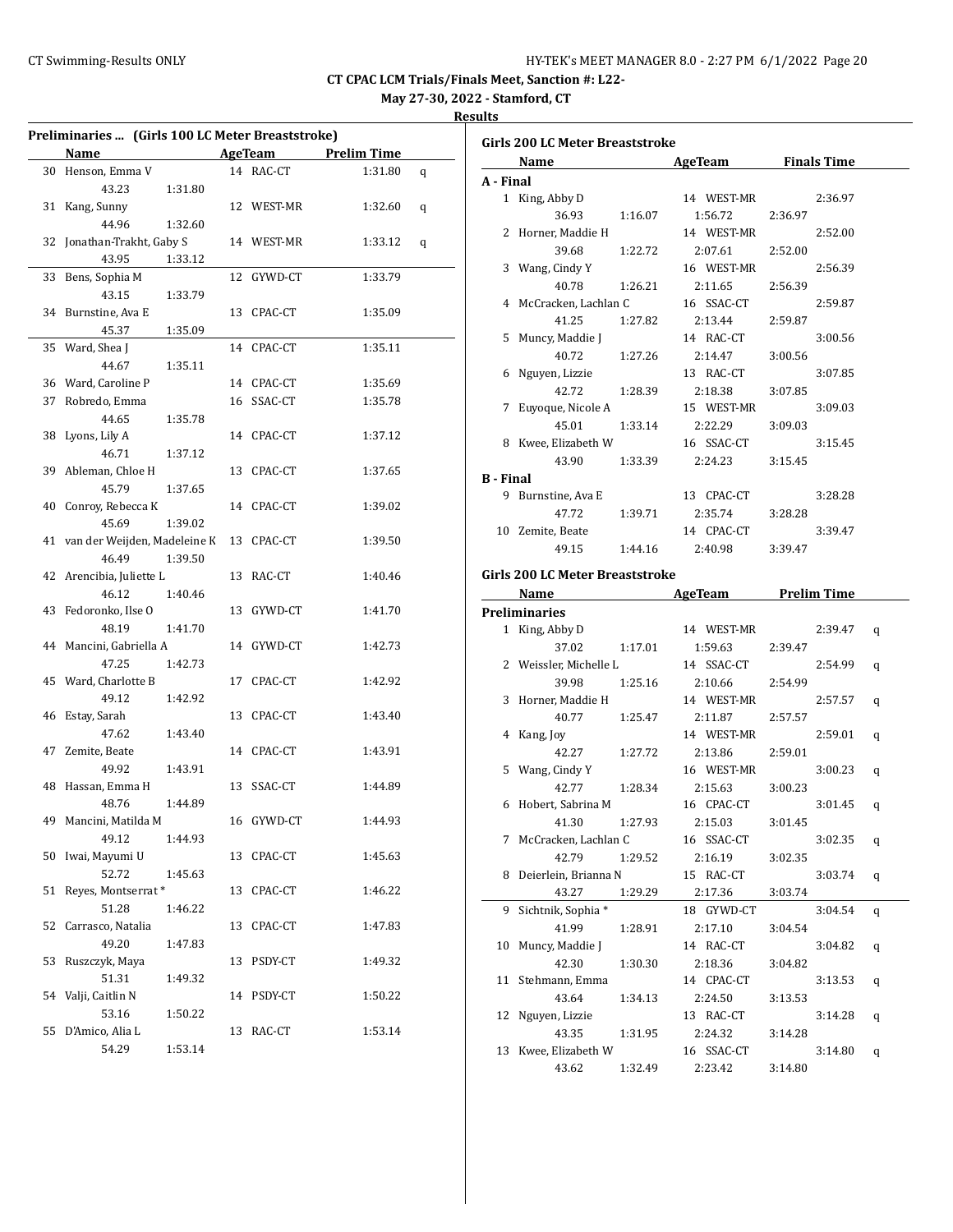**May 27-30, 2022 - Stamford, CT**

**Results**

|                  | Preliminaries  (Girls 200 LC Meter Breaststroke) |         |                |                     |         |                    |   |
|------------------|--------------------------------------------------|---------|----------------|---------------------|---------|--------------------|---|
|                  | Name                                             |         |                | AgeTeam Prelim Time |         |                    |   |
|                  | 14 Costello, Julia M                             |         |                | 16 CPAC-CT          |         | 3:15.56            | q |
|                  | 45.21                                            | 1:34.94 |                | 2:25.49             | 3:15.56 |                    |   |
| 15               | Euyoque, Nicole A                                |         |                | 15 WEST-MR          |         | 3:17.51            | q |
|                  | 46.87                                            | 1:36.88 |                | 2:28.62             | 3:17.51 |                    |   |
| 16               | Olasewere, Ayaan A                               |         |                | 14 CPAC-CT          |         | 3:18.79            | q |
|                  | 43.32                                            | 1:33.72 |                | 2:26.39             | 3:18.79 |                    |   |
| 17               | Hasko, Lexi E                                    |         |                | 15 RAC-CT           |         | 3:27.24            | q |
|                  | 45.42                                            | 1:36.62 |                | 2:30.67             | 3:27.24 |                    |   |
|                  | 18 Robredo, Emma                                 |         |                | 16 SSAC-CT          |         | 3:27.69            | q |
|                  | 45.59                                            | 1:37.97 |                | 2:32.45             | 3:27.69 |                    |   |
|                  | 19 van der Weijden, Madeleine K                  |         |                | 13 CPAC-CT          |         | 3:31.44            | q |
|                  | 49.31                                            | 1:43.11 |                | 2:39.01             | 3:31.44 |                    |   |
| 20               | Burnstine, Ava E                                 |         |                | 13 CPAC-CT          |         | 3:32.86            | q |
|                  | 48.32                                            | 1:42.71 |                | 2:40.02             | 3:32.86 |                    |   |
| 21               | Conroy, Rebecca K                                |         |                | 14 CPAC-CT          |         | 3:32.89            | q |
|                  | 47.77                                            | 1:42.18 |                | 2:37.81             | 3:32.89 |                    |   |
| 22               | Mancini, Matilda M                               |         |                | 16 GYWD-CT          |         | 3:44.12            | q |
|                  | 51.09                                            | 1:48.75 |                | 2:47.52             | 3:44.12 |                    |   |
| 23               | Hassan, Emma H                                   |         |                | 13 SSAC-CT          |         | 3:45.97            | q |
|                  | 51.11                                            | 1:49.07 |                | 2:48.36             | 3:45.97 |                    |   |
| 24               | Zemite, Beate                                    |         |                | 14 CPAC-CT          |         | 3:46.36            | q |
|                  | 49.89                                            | 1:46.56 |                | 2:46.51             | 3:46.36 |                    |   |
| 25               | D'Amico, Alia L                                  |         |                | 13 RAC-CT           |         | 4:04.66            | q |
|                  | 57.19                                            | 1:59.57 |                | 3:04.58             | 4:04.66 |                    |   |
|                  | <b>Girls 50 LC Meter Butterfly</b>               |         |                |                     |         |                    |   |
|                  | Name                                             |         |                | AgeTeam             |         | <b>Finals Time</b> |   |
| A - Final        |                                                  |         |                |                     |         |                    |   |
|                  | 1 Olasewere, Annam A                             |         |                | 14 CPAC-CT          |         | 28.90              |   |
|                  | 2 Haley, Samantha M                              |         |                | 15 CPAC-CT          |         | 31.30              |   |
|                  | 3 Olasewere, Ayaan A                             |         |                | 14 CPAC-CT          |         | 31.38              |   |
|                  | 4 Geiger, Melissa L                              |         |                | 13 GYWD-CT          |         | 32.00              |   |
|                  | 5 Fedoronko, Ilse O                              |         |                | 13 GYWD-CT          |         | 32.20              |   |
| 6                | Ujkaj, Jasmina                                   |         |                | 15 CPAC-CT          |         | 32.45              |   |
|                  | 7 Jalakas, Liisa H                               |         |                | 15 CPAC-CT          |         | 34.94              |   |
| <b>B</b> - Final |                                                  |         |                |                     |         |                    |   |
|                  | 9 Estay, Sarah                                   |         |                | 13 CPAC-CT          |         | 35.58              |   |
|                  | 10 Palmer, Katarina B                            |         |                | 13 CPAC-CT          |         | 35.70              |   |
|                  | 11 Burnstine, Ava E                              |         | 13             | CPAC-CT             |         | 37.76              |   |
| 12               | van der Weijden, Madeleine K                     |         | 13             | CPAC-CT             |         | 38.02              |   |
|                  |                                                  |         |                |                     |         |                    |   |
|                  | <b>Girls 50 LC Meter Butterfly</b>               |         |                |                     |         |                    |   |
|                  | Name                                             |         | <b>AgeTeam</b> |                     |         | <b>Prelim Time</b> |   |
|                  | <b>Preliminaries</b>                             |         |                |                     |         |                    |   |
| 1                | Olasewere, Annam A                               |         | 14             | CPAC-CT             |         | 29.76              | q |
| 2                | Edwards, Annie E                                 |         | 16             | CPAC-CT             |         | 31.52              | q |
| 3                | Scherer, Tahlia M                                |         | 15             | CPAC-CT             |         | 31.82              | q |
|                  | 4 Haley, Samantha M                              |         |                | 15 CPAC-CT          |         | 32.28              | q |
| 5                | Geiger, Melissa L                                |         |                | 13 GYWD-CT          |         | 32.36              | q |
| 6                | Ujkaj, Jasmina                                   |         |                | 15 CPAC-CT          |         | 32.49              | q |
| 7                | Olasewere, Ayaan A                               |         | 14             | CPAC-CT             |         | 32.58              | q |
| 8                | Luecke, Erin T                                   |         |                | 16 CPAC-CT          |         | 33.45              | q |
| 9                | Fedoronko, Ilse O                                |         | 13             | GYWD-CT             |         | 33.58              | q |
| 10               | Rawat, Teji                                      |         | 15             | CPAC-CT             |         | 34.03              | q |
|                  |                                                  |         |                |                     |         |                    |   |

|                  | 11 Ward, Shea J                     | 14 | CPAC-CT    | 34.27              | q |
|------------------|-------------------------------------|----|------------|--------------------|---|
|                  | 12 Jalakas, Liisa H                 |    | 15 CPAC-CT | 35.26              | q |
|                  | 13 Williams, Emma A                 |    | 15 CPAC-CT | 35.63              | q |
|                  | 14 Palmer, Katarina B               |    | 13 CPAC-CT | 35.85              | q |
|                  | 15 Estay, Sarah                     |    | 13 CPAC-CT | 36.06              | q |
|                  | 16 Costello, Julia M                |    | 16 CPAC-CT | 36.08              | q |
|                  | 17 Stehmann, Emma                   |    | 14 CPAC-CT | 36.45              | q |
|                  | 18 Conroy, Rebecca K                |    | 14 CPAC-CT | 37.62              | q |
|                  | 19 Burnstine, Ava E                 |    | 13 CPAC-CT | 37.72              | q |
|                  | 20 van der Weijden, Madeleine K     |    | 13 CPAC-CT | 38.68              | q |
|                  | 21 D'Amico, Alia L                  |    | 13 RAC-CT  | 51.14              | q |
|                  |                                     |    |            |                    |   |
|                  | <b>Girls 100 LC Meter Butterfly</b> |    |            |                    |   |
|                  | Name                                |    | AgeTeam    | <b>Finals Time</b> |   |
| A - Final        |                                     |    |            |                    |   |
|                  | 1 Bozkurt, Sena D                   | 14 | SSAC-CT    | 1:04.11            |   |
|                  | 29.99<br>1:04.11                    |    |            |                    |   |
|                  | 2 Snelwar, Ariya                    | 15 | SSAC-CT    | 1:04.84            |   |
|                  | 30.51<br>1:04.84                    |    |            |                    |   |
|                  | 3 Olasewere, Annam A                | 14 | CPAC-CT    | 1:05.65            |   |
|                  | 30.45<br>1:05.65                    |    |            |                    |   |
|                  | 4 Gold, Bryce A                     |    | 14 SSAC-CT | 1:06.21            |   |
|                  | 29.92<br>1:06.21                    |    |            |                    |   |
| 5                | Klein, Neala J                      |    | 14 UN-FL   | 1:07.04            |   |
|                  | 31.62<br>1:07.04                    |    |            |                    |   |
|                  | 6 Erickson, Meg N                   | 16 | CPAC-CT    | 1:08.03            |   |
|                  | 32.36<br>1:08.03                    |    |            |                    |   |
| 7                | Iyer, Anya I                        | 17 | CPAC-CT    | 1:08.98            |   |
|                  | 31.95<br>1:08.98                    |    |            |                    |   |
| 8                | Kelly, Bridget                      |    | 15 RAC-CT  | 1:12.00            |   |
|                  | 32.83<br>1:12.00                    |    |            |                    |   |
| <b>B</b> - Final |                                     |    |            |                    |   |
|                  | 9 Ward, Ava R                       |    | 14 RAC-CT  | 1:08.49            |   |
|                  | 32.55<br>1:08.49                    |    |            |                    |   |
| 10               | McCauley, Lauren L                  | 14 | SSAC-CT    | 1:08.53            |   |
|                  | 32.05<br>1:08.53                    |    |            |                    |   |
| 11               | Haley, Samantha M                   | 15 | CPAC-CT    | 1:10.00            |   |
|                  | 32.29<br>1:10.00                    |    |            |                    |   |
| 12               | Kang, Joy                           |    | 14 WEST-MR | 1:10.44            |   |
|                  | 33.68<br>1:10.44                    |    |            |                    |   |
|                  | 13 Horner, Maddie H                 |    | 14 WEST-MR | 1:10.84            |   |
|                  | 33.86<br>1:10.84                    |    |            |                    |   |
|                  | 14 Martorello, Gianna M             |    | 13 WEST-MR | 1:11.38            |   |
|                  | 33.87<br>1:11.38                    |    |            |                    |   |
|                  | 15 Scherer, Tahlia M                |    | 15 CPAC-CT | 1:11.43            |   |
|                  | 33.35<br>1:11.43                    |    |            |                    |   |
|                  | 16 Christiansen, Siena S            |    | 13 CPAC-CT | 1:12.76            |   |
|                  | 34.30<br>1:12.76                    |    |            |                    |   |
| C - Final        |                                     |    |            |                    |   |
|                  | 17 Kelly, Caroline E                |    | 16 RAC-CT  | 1:10.92            |   |
|                  | 33.30<br>1:10.92                    |    |            |                    |   |
| 18               | Geiger, Melissa L                   |    | 13 GYWD-CT | 1:11.49            |   |
|                  | 33.02<br>1:11.49                    |    |            |                    |   |
|                  | 19 Olasewere, Ayaan A               |    | 14 CPAC-CT | 1:11.77            |   |
|                  | 33.08<br>1:11.77                    |    |            |                    |   |
|                  |                                     |    |            |                    |   |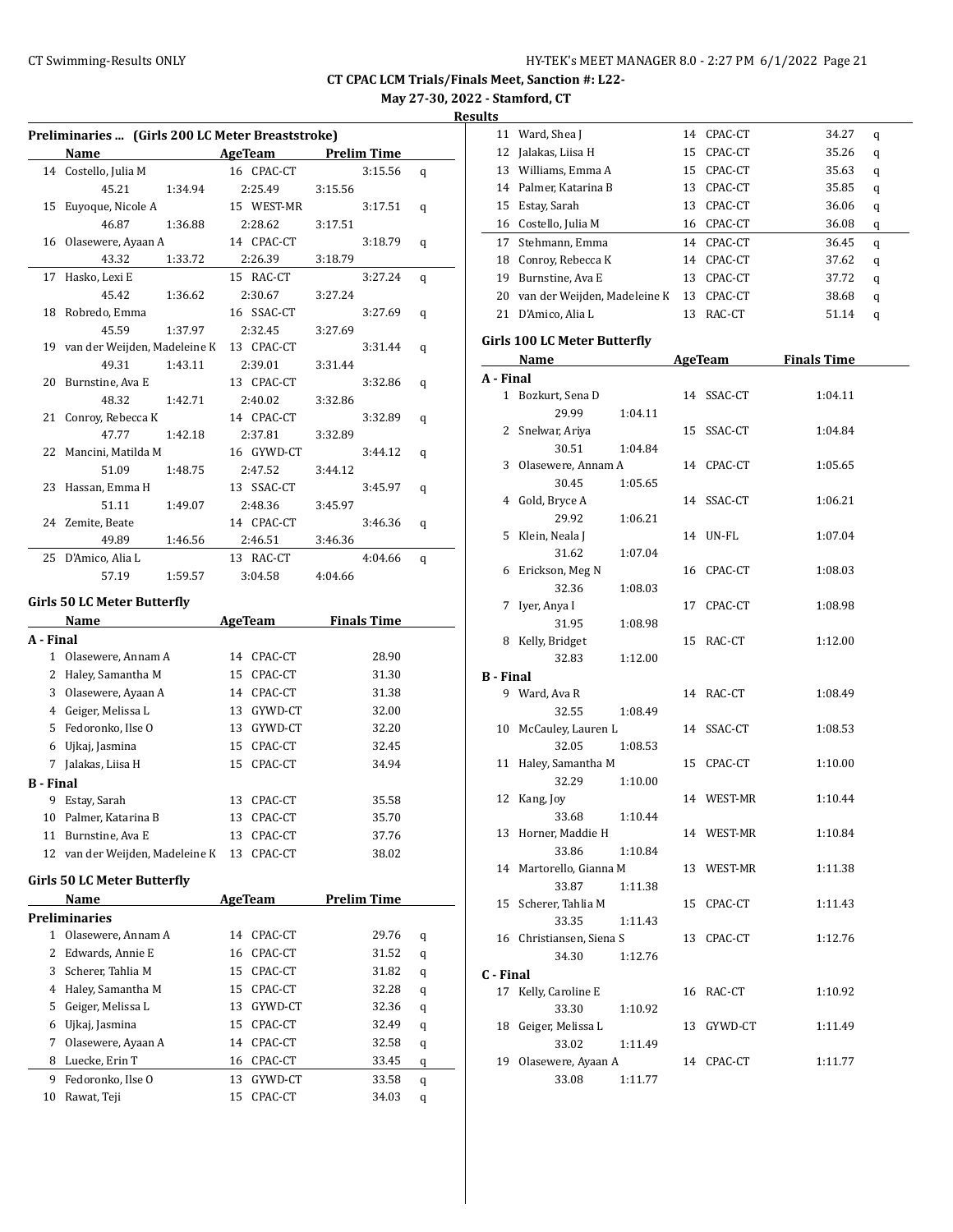**May 27-30, 2022 - Stamford, CT Results**

|           | Name                                |         |    | AgeTeam    | <b>Finals Time</b>  |   |
|-----------|-------------------------------------|---------|----|------------|---------------------|---|
|           | 20 Fedoronko, Ilse O                |         |    | 13 GYWD-CT | 1:11.85             |   |
|           | 33.99                               | 1:11.85 |    |            |                     |   |
|           | 21 Edwards, Annie E                 |         |    | 16 CPAC-CT | 1:12.62             |   |
|           | 33.49                               | 1:12.62 |    |            |                     |   |
|           | 22 Muncy, Maddie J                  |         |    | 14 RAC-CT  | 1:13.12             |   |
|           | 33.64                               |         |    |            |                     |   |
|           |                                     | 1:13.12 |    |            |                     |   |
|           | 23 Kang, Sunny                      |         |    | 12 WEST-MR | 1:13.58             |   |
|           | 34.83                               | 1:13.58 |    |            |                     |   |
|           | 24 Wang, Cindy Y                    |         |    | 16 WEST-MR | 1:14.98             |   |
|           | 34.34                               | 1:14.98 |    |            |                     |   |
| D - Final |                                     |         |    |            |                     |   |
|           | 25 Ward, Shea J                     |         |    | 14 CPAC-CT | 1:15.24             |   |
|           | 36.28                               | 1:15.24 |    |            |                     |   |
|           | 26 Bens, Sophia M                   |         |    | 12 GYWD-CT | 1:16.08             |   |
|           | 34.72                               | 1:16.08 |    |            |                     |   |
| 27        | Lyons, Lily A                       |         |    | 14 CPAC-CT | 1:16.71             |   |
|           | 36.75                               | 1:16.71 |    |            |                     |   |
|           | 28 Ableman, Chloe H                 |         |    | 13 CPAC-CT | 1:17.37             |   |
|           | 35.25                               | 1:17.37 |    |            |                     |   |
|           | 29 Nguyen, Lizzie                   |         |    | 13 RAC-CT  | 1:20.20             |   |
|           | 36.87                               | 1:20.20 |    |            |                     |   |
|           | 30 Palmer, Katarina B               |         |    | 13 CPAC-CT | 1:23.61             |   |
|           | 37.52                               | 1:23.61 |    |            |                     |   |
|           | 31 Burnstine, Ava E                 |         |    | 13 CPAC-CT | 1:26.92             |   |
|           | 39.45                               | 1:26.92 |    |            |                     |   |
|           | 32 Hassan, Emma H                   |         |    | 13 SSAC-CT | 1:41.05             |   |
|           | 44.23                               | 1:41.05 |    |            |                     |   |
|           |                                     |         |    |            |                     |   |
|           | <b>Girls 100 LC Meter Butterfly</b> |         |    |            |                     |   |
|           | Name                                |         |    |            | AgeTeam Prelim Time |   |
|           | <b>Preliminaries</b>                |         |    |            |                     |   |
|           | 1 Bozkurt, Sena D                   |         |    | 14 SSAC-CT | 1:04.24             | q |
|           | 30.15                               | 1:04.24 |    |            |                     |   |
|           | 2 Snelwar, Ariya                    |         |    | 15 SSAC-CT | 1:05.68             | q |
|           | 30.55                               | 1:05.68 |    |            |                     |   |
|           | 3 Ward, Miller A                    |         |    | 15 CPAC-CT | 1:06.50             | q |
|           | 31.38                               | 1:06.50 |    |            |                     |   |
|           | 4 Olasewere, Annam A                |         |    | 14 CPAC-CT | 1:06.83             | q |
|           | 31.46                               | 1:06.83 |    |            |                     |   |
| 5.        | Gold, Bryce A                       |         |    | 14 SSAC-CT | 1:07.22             | q |
|           | 31.54                               | 1:07.22 |    |            |                     |   |
| 6         | King, Abby D                        |         |    | 14 WEST-MR | 1:07.58             |   |
|           |                                     |         |    |            |                     | q |
|           | 31.21                               | 1:07.58 |    |            |                     |   |
| 7         | Klein, Neala J                      |         | 14 | UN-FL      | 1:08.54             | q |
|           | 32.22                               | 1:08.54 |    |            |                     |   |
| 8         | Foster, Payton A                    |         | 16 | CPAC-CT    | 1:08.59             | q |
|           | 32.26                               | 1:08.59 |    |            |                     |   |
| 9         | Erickson, Meg N                     |         | 16 | CPAC-CT    | 1:09.59             | q |
|           | 32.84                               | 1:09.59 |    |            |                     |   |
|           | 10 Hobert, Sabrina M                |         |    | 16 CPAC-CT | 1:09.70             | q |

31.81 1:09.70

31.84 1:09.84

11 Kalvaitis, Emily G 17 CPAC-CT 1:09.84 q

| սււթ |                                       |    |            |         |   |
|------|---------------------------------------|----|------------|---------|---|
|      | 12 Iyer, Anya I                       |    | 17 CPAC-CT | 1:10.48 | q |
|      | 33.11<br>1:10.48                      |    |            |         |   |
| 13   | Kelly, Bridget                        |    | 15 RAC-CT  | 1:10.98 | q |
|      | 33.00<br>1:10.98                      |    |            |         |   |
|      | 14 Kang, Joy                          |    | 14 WEST-MR | 1:11.20 | q |
|      | 33.92<br>1:11.20                      |    |            |         |   |
|      | 15 Ward, Ava R                        |    | 14 RAC-CT  | 1:11.23 | q |
|      | 33.00<br>1:11.23                      |    |            |         |   |
|      | 16 Horner, Maddie H                   |    | 14 WEST-MR | 1:11.38 | q |
|      | 34.56<br>1:11.38                      |    |            |         |   |
| 17   | Martorello, Gianna M                  |    | 13 WEST-MR | 1:11.73 | q |
|      | 33.35<br>1:11.73                      |    |            |         |   |
|      | 18 McCauley, Lauren L                 |    | 14 SSAC-CT | 1:12.18 | q |
|      | 33.31<br>1:12.18                      |    |            |         |   |
|      | 19 Scherer, Tahlia M                  |    | 15 CPAC-CT | 1:12.23 | q |
|      | 34.28<br>1:12.23                      |    |            |         |   |
|      | 20 Christiansen, Siena S              |    | 13 CPAC-CT | 1:12.68 | q |
|      | 34.33<br>1:12.68                      |    |            |         |   |
|      | 21 Haley, Samantha M                  |    | 15 CPAC-CT | 1:12.80 | q |
|      | 33.60<br>1:12.80                      |    |            |         |   |
| 22   | Muncy, Maddie J                       |    | 14 RAC-CT  | 1:13.30 | q |
| 23   | 33.38<br>1:13.30<br>Geiger, Melissa L |    |            |         |   |
|      | 34.06<br>1:13.55                      |    | 13 GYWD-CT | 1:13.55 | q |
|      | 24 Fedoronko, Ilse O                  |    | 13 GYWD-CT | 1:13.69 |   |
|      | 34.24<br>1:13.69                      |    |            |         | q |
|      | 25 Moore, Alexandra G                 |    | 15 CPAC-CT | 1:13.76 | q |
|      | 33.58<br>1:13.76                      |    |            |         |   |
|      | 26 McCormick, Claire E                |    | 13 CPAC-CT | 1:13.92 | q |
|      | 34.97<br>1:13.92                      |    |            |         |   |
|      | 27 Olasewere, Ayaan A                 |    | 14 CPAC-CT | 1:14.07 | q |
|      | 33.66<br>1:14.07                      |    |            |         |   |
|      | 28 Weissler, Michelle L               |    | 14 SSAC-CT | 1:15.02 | q |
|      | 33.58<br>1:15.02                      |    |            |         |   |
|      | 29 Wang, Cindy Y                      |    | 16 WEST-MR | 1:15.13 | q |
|      | 34.28<br>1:15.13                      |    |            |         |   |
|      | 30 Kelly, Caroline E                  |    | 16 RAC-CT  | 1:15.19 | q |
|      | 34.62<br>1:15.19                      |    |            |         |   |
|      | 31 Hitlin, Carolina I                 |    | 16 PSDY-CT | 1:15.74 | q |
|      | 35.16<br>1:15.74                      |    |            |         |   |
|      | 32 Edwards, Annie E                   |    | 16 CPAC-CT | 1:15.96 | q |
|      | 33.94<br>1:15.96                      |    |            |         |   |
| 33   | Ujkaj, Jasmina                        | 15 | CPAC-CT    | 1:16.02 |   |
|      | 36.38<br>1:16.02                      |    |            |         |   |
| 34   | Taylor, Samantha T                    | 16 | CPAC-CT    | 1:16.06 |   |
|      | 36.55<br>1:16.06                      |    |            |         |   |
| 35   | Kang, Sunny                           | 12 | WEST-MR    | 1:16.11 |   |
|      | 36.97<br>1:16.11                      |    |            |         |   |
| 36   | Robredo, Emma                         | 16 | SSAC-CT    | 1:16.95 |   |
|      | 33.93<br>1:16.95                      |    |            |         |   |
| 37   | Sichtnik, Sophia*                     | 18 | GYWD-CT    | 1:17.07 |   |
|      | 34.81<br>1:17.07                      |    |            |         |   |
| 38   | Euyoque, Nicole A                     | 15 | WEST-MR    | 1:17.47 |   |
|      | 36.83<br>1:17.47                      |    |            |         |   |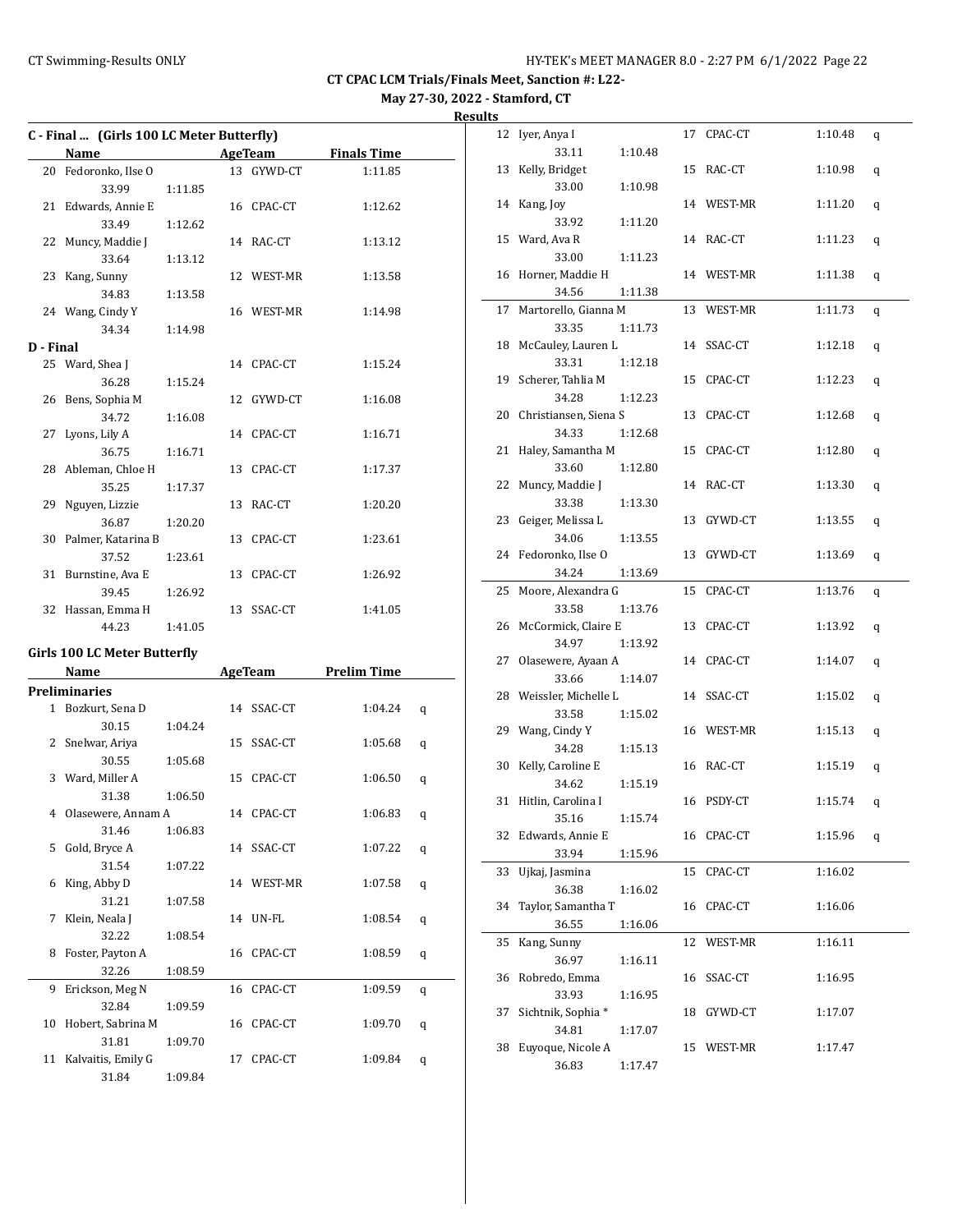**May 27-30, 2022 - Stamford, CT**

**Result** 

| Preliminaries  (Girls 100 LC Meter Butterfly) |                                     |         |                |            |                    |
|-----------------------------------------------|-------------------------------------|---------|----------------|------------|--------------------|
|                                               | Name                                |         |                | AgeTeam    | <b>Prelim Time</b> |
| 39                                            | Ward, Shea J                        |         | 14             | CPAC-CT    | 1:18.87            |
|                                               | 36.46                               | 1:18.87 |                |            |                    |
| 40                                            | Silvey, Mey L                       |         | 15             | SSAC-CT    | 1:19.14            |
|                                               | 34.02                               | 1:19.14 |                |            |                    |
| 41                                            | Ableman, Chloe H                    |         |                | 13 CPAC-CT | 1:19.30            |
|                                               | 35.98                               | 1:19.30 |                |            |                    |
| 42                                            | Lyons, Lily A                       |         |                | 14 CPAC-CT | 1:19.33            |
|                                               | 36.36                               | 1:19.33 |                |            |                    |
| $*43$                                         | Sigtryggsson, Emmy C                |         | 17             | CPAC-CT    | 1:19.59            |
|                                               | 36.20                               | 1:19.59 |                |            |                    |
| $*43$                                         | Williams, Emma A                    |         |                | 15 CPAC-CT | 1:19.59            |
|                                               | 38.11                               | 1:19.59 |                |            |                    |
| 45                                            | Rawat, Teji                         |         | 15             | CPAC-CT    | 1:19.75            |
|                                               | 37.16                               | 1:19.75 |                |            |                    |
| 46                                            | Bens, Sophia M                      |         |                | 12 GYWD-CT | 1:20.70            |
|                                               | 35.50                               | 1:20.70 |                |            |                    |
| 47                                            | Arencibia, Juliette L               |         |                | 13 RAC-CT  | 1:21.74            |
|                                               | 35.66                               | 1:21.74 |                |            |                    |
| 48                                            | Martinez, Emilia L                  |         |                | 14 CPAC-CT | 1:22.29            |
|                                               | 38.98                               | 1:22.29 |                |            |                    |
| 49                                            | Nguyen, Lizzie                      |         |                | 13 RAC-CT  | 1:23.14            |
|                                               | 36.34                               | 1:23.14 |                |            |                    |
| 50                                            | Likvornik, Sofia *                  |         |                | 16 GYWD-CT | 1:24.00            |
|                                               | 36.77                               | 1:24.00 |                |            |                    |
| 51                                            | Palmer, Katarina B                  |         | 13             | CPAC-CT    | 1:25.09            |
|                                               | 37.76                               | 1:25.09 |                |            |                    |
| 52                                            | Mancini, Matilda M                  |         |                | 16 GYWD-CT | 1:25.63            |
|                                               | 39.32                               | 1:25.63 |                |            |                    |
| 53                                            | Ward, Charlotte B                   |         | 17             | CPAC-CT    | 1:28.78            |
|                                               | 40.92                               | 1:28.78 |                |            |                    |
| 54                                            | Burnstine, Ava E                    |         |                | 13 CPAC-CT | 1:30.73            |
|                                               | 41.48                               | 1:30.73 |                |            |                    |
| 55                                            | Valji, Caitlin N                    |         |                | 14 PSDY-CT | 1:35.62            |
|                                               | 43.81                               | 1:35.62 |                |            |                    |
| 56                                            | Hassan, Emma H                      |         | 13             | SSAC-CT    | 1:38.77            |
|                                               | 44.94                               | 1:38.77 |                |            |                    |
| 57                                            | MacLochlainn, Alison M              |         |                | 13 CPAC-CT | 1:41.28            |
|                                               | 44.71                               | 1:41.28 |                |            |                    |
| 58                                            | Ruszczyk, Maya                      |         |                | 13 PSDY-CT | 1:45.50            |
|                                               | 46.68                               | 1:45.50 |                |            |                    |
|                                               | <b>Girls 200 LC Meter Butterfly</b> |         |                |            |                    |
|                                               | Name                                |         | <b>AgeTeam</b> |            | <b>Finals Time</b> |
|                                               |                                     |         |                |            |                    |

|           | name                 |         | nguluan       |         | .       |
|-----------|----------------------|---------|---------------|---------|---------|
| A - Final |                      |         |               |         |         |
| 1         | Klein, Neala J       |         | UN-FL<br>14   |         | 2:25.16 |
|           | 32.27                | 1:08.47 | 1:47.87       | 2:25.16 |         |
| 2         | Haley, Samantha M    |         | 15 CPAC-CT    |         | 2:36.54 |
|           | 34.14                | 1:13.61 | 1:55.07       | 2:36.54 |         |
| 3         | Martorello, Gianna M |         | WEST-MR<br>13 |         | 2:37.79 |
|           | 34.76                | 1:14.32 | 1:55.75       | 2:37.79 |         |
| 4         | Kelly, Bridget       |         | 15 RAC-CT     |         | 2:39.64 |
|           | 35.11                | 1:16.16 | 1:58.57       | 2:39.64 |         |
| 5.        | Jourdy, Serene S     |         | WEST-MR<br>12 |         | 2:39.80 |
|           | 33.91                | 1:13.75 | 1:56.02       | 2:39.80 |         |

| ults  |                                     |         |                     |         |         |   |
|-------|-------------------------------------|---------|---------------------|---------|---------|---|
|       | 6 Horner, Maddie H                  |         | 14 WEST-MR          |         | 2:41.81 |   |
|       | 35.59                               | 1:16.59 | 2:00.32             | 2:41.81 |         |   |
| 7     | Geiger, Melissa L                   |         | 13 GYWD-CT          |         | 2:41.89 |   |
|       | 34.25                               | 1:14.03 | 1:57.08             | 2:41.89 |         |   |
|       | 8 Euyoque, Nicole A                 |         | 15 WEST-MR          |         | 2:47.19 |   |
|       | 37.38                               | 1:19.59 | 2:04.71             | 2:47.19 |         |   |
|       | <b>Girls 200 LC Meter Butterfly</b> |         |                     |         |         |   |
|       | Name                                |         | AgeTeam Prelim Time |         |         |   |
|       | <b>Preliminaries</b>                |         |                     |         |         |   |
|       | 1 Ward, Miller A                    |         | 15 CPAC-CT          |         | 2:25.73 |   |
|       | 32.64                               | 1:09.88 | 1:47.54             | 2:25.73 |         | q |
|       | 2 Klein, Neala J                    |         | 14 UN-FL            |         | 2:28.01 |   |
|       | 33.83                               | 1:10.31 | 1:49.59             | 2:28.01 |         | q |
|       | 3 Snelwar, Ariya                    |         | 15 SSAC-CT          |         | 2:28.79 |   |
|       | 33.27                               | 1:10.04 | 1:49.03             | 2:28.79 |         | q |
|       | 4 Erickson, Meg N                   |         | 16 CPAC-CT          |         | 2:29.93 |   |
|       | 34.31                               | 1:12.22 | 1:51.35             |         |         | q |
|       |                                     |         | 14 WEST-MR          | 2:29.93 |         |   |
| 5     | Kang, Joy<br>35.35                  |         |                     |         | 2:36.12 | q |
|       |                                     | 1:15.48 | 1:56.58             | 2:36.12 |         |   |
|       | 6 Martorello, Gianna M              |         | 13 WEST-MR          |         | 2:38.81 | q |
|       | 35.06                               | 1:14.75 | 1:57.12             | 2:38.81 |         |   |
| 7     | McCauley, Lauren L                  |         | 14 SSAC-CT          |         | 2:40.04 | q |
|       | 34.82                               | 1:13.58 | 1:56.59             | 2:40.04 |         |   |
|       | 8 Jourdy, Serene S                  |         | 12 WEST-MR          |         | 2:40.13 | q |
|       | 37.07                               | 1:19.05 | 1:59.81             | 2:40.13 |         |   |
| 9     | Kang, Sunny                         |         | 12 WEST-MR          |         | 2:40.20 | q |
|       | 37.00                               | 1:18.59 | 1:59.91             | 2:40.20 |         |   |
|       | 10 Olasewere, Annam A               |         | 14 CPAC-CT          |         | 2:40.82 | q |
|       | 34.12                               | 1:15.63 | 1:58.01             | 2:40.82 |         |   |
|       | 11 Haley, Samantha M                |         | 15 CPAC-CT          |         | 2:42.60 | q |
|       | 35.74                               | 1:18.57 | 2:00.57             | 2:42.60 |         |   |
| 12    | Kelly, Caroline E                   |         | 16 RAC-CT           |         | 2:42.76 | q |
|       | 35.04                               | 1:16.12 | 1:59.52             | 2:42.76 |         |   |
| 13    | Geiger, Melissa L                   |         | 13 GYWD-CT          |         | 2:43.11 | q |
|       | 35.15                               | 1:15.22 | 1:58.96             | 2:43.11 |         |   |
|       | 14 Kelly, Bridget                   |         | 15 RAC-CT           |         | 2:47.73 | q |
|       | 35.65                               | 1:17.56 | 2:02.47             | 2:47.73 |         |   |
|       | 15 Euyoque, Nicole A                |         | 15 WEST-MR          |         | 2:49.72 | q |
|       | 38.29 1:21.08                       |         | 2:05.87             | 2:49.72 |         |   |
|       | 16 Fedoronko, Ilse O                |         | 13 GYWD-CT          |         | 2:50.21 | q |
|       | 36.14                               | 1:19.54 | 2:04.61             | 2:50.21 |         |   |
| 17    | McCormick, Claire E                 |         | 13 CPAC-CT          |         | 2:50.44 | q |
|       | 37.42                               | 1:20.17 | 2:05.78             | 2:50.44 |         |   |
| 18    | Horner, Maddie H                    |         | 14 WEST-MR          |         | 2:53.46 | q |
|       | 36.85                               | 1:20.43 | 2:06.38             | 2:53.46 |         |   |
| 19    | Robredo, Irene                      |         | 14 GYWD-CT          |         | 3:15.91 | q |
|       | 39.33                               | 1:29.88 | 2:22.72             | 3:15.91 |         |   |
| $---$ | Lane, Caleigh G                     |         | 12 CPAC-CT          |         | DNF     |   |
|       | 43.97                               | 1:32.08 | 2:23.90             |         |         |   |
|       | Girls 200 LC Meter IM               |         |                     |         |         |   |
|       | Name                                |         | AgeTeam Finals Time |         |         |   |
|       |                                     |         |                     |         |         |   |

| Name           |         | Age ream   | rinais lime |  |
|----------------|---------|------------|-------------|--|
| A - Final      |         |            |             |  |
| 1 King, Abby D |         | 14 WEST-MR | 2:23.63     |  |
| 31.64          | 1:11.68 | 1:52.00    | 2:23.63     |  |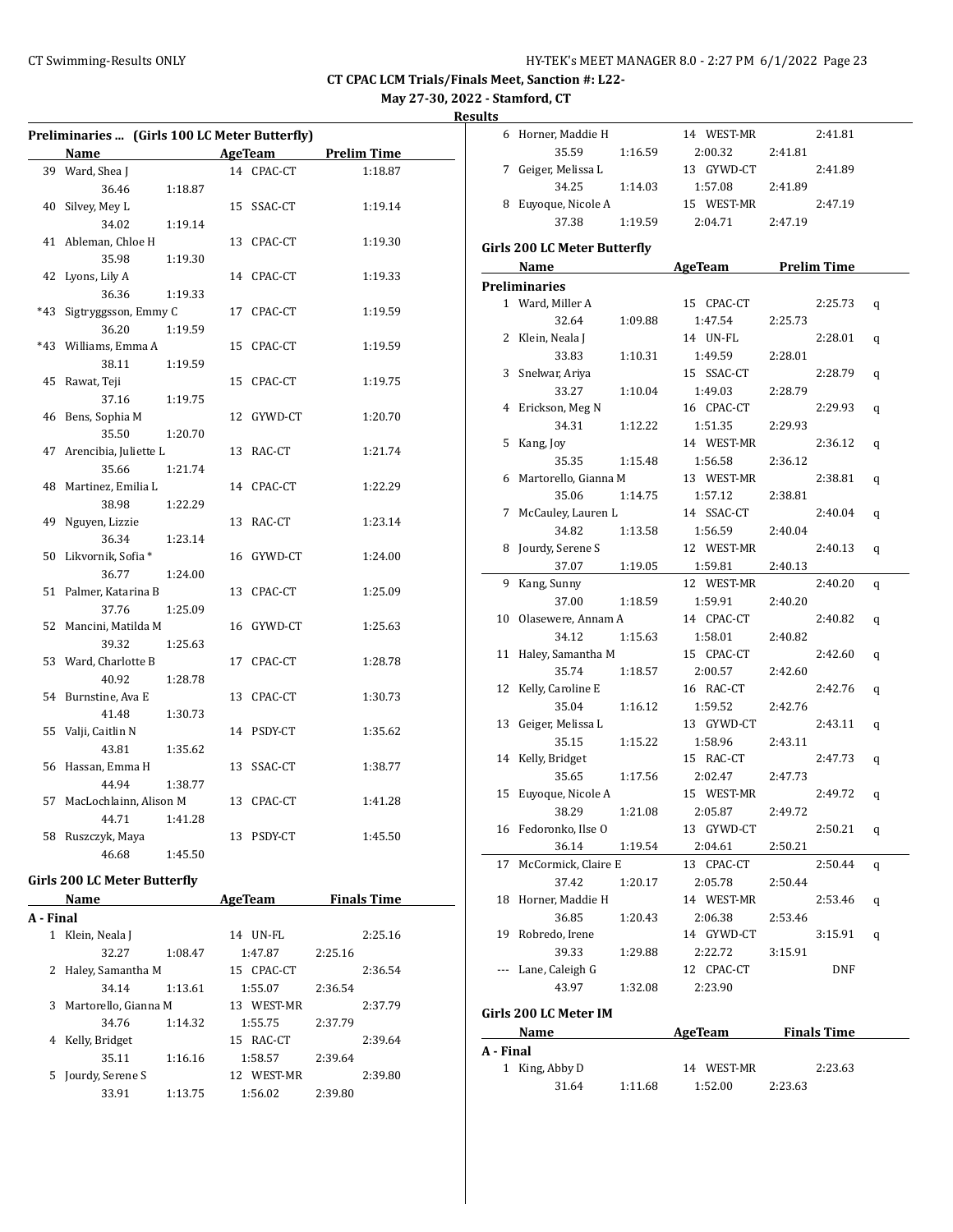**May 27-30, 2022 - Stamford, CT**

## **Results**

| A - Final  (Girls 200 LC Meter IM) |                            |         |                     |         |                    |   |  |
|------------------------------------|----------------------------|---------|---------------------|---------|--------------------|---|--|
|                                    | <b>Name</b>                |         | AgeTeam Finals Time |         |                    |   |  |
|                                    | 2 Byrne, Kelly P           |         | 16 WEST-MR          |         | 2:27.01            |   |  |
|                                    | 32.54                      | 1:11.03 | 1:53.76             | 2:27.01 |                    |   |  |
|                                    | 3 Liu, Victoria J          |         | 17 CPAC-CT          |         | 2:29.70            |   |  |
|                                    | 31.87                      | 1:10.02 | 1:55.58             | 2:29.70 |                    |   |  |
|                                    | 4 Bozkurt, Sena D          |         | 14 SSAC-CT          |         | 2:31.23            |   |  |
|                                    | 32.11                      | 1:09.48 | 1:56.59             | 2:31.23 |                    |   |  |
|                                    | 5 Weissler, Michelle L     |         | 14 SSAC-CT          |         | 2:32.40            |   |  |
|                                    | 33.66                      | 1:14.21 | 1:57.46             | 2:32.40 |                    |   |  |
|                                    | 6 Holmes, Kaitlyn A        |         | 18 CPAC-CT          |         | 2:32.57            |   |  |
|                                    | 33.48                      | 1:14.39 | 1:55.89             | 2:32.57 |                    |   |  |
| 7                                  | Snelwar, Ariya             |         | 15 SSAC-CT          |         | 2:33.19            |   |  |
|                                    | 31.84                      | 1:12.06 | 1:57.23             | 2:33.19 |                    |   |  |
| <b>B</b> - Final                   |                            |         |                     |         |                    |   |  |
| 9                                  | Erickson, Meg N            |         | 16 CPAC-CT          |         | 2:33.60            |   |  |
|                                    |                            | 1:11.64 | 1:58.86             | 2:33.60 |                    |   |  |
| 10                                 | Muncy, Maddie J            |         | 14 RAC-CT           |         | 2:35.08            |   |  |
|                                    | 32.96                      | 1:16.10 | 1:59.82             | 2:35.08 |                    |   |  |
| 11                                 | Wang, Cindy Y              |         | 16 WEST-MR          |         | 2:36.81            |   |  |
|                                    | 34.36                      | 1:16.56 | 2:00.83             | 2:36.81 |                    |   |  |
| 12                                 | Haley, Samantha M          |         | 15 CPAC-CT          |         | 2:37.27            |   |  |
|                                    | 33.26                      | 1:12.12 | 2:00.68             | 2:37.27 |                    |   |  |
|                                    | 13 Ward, Ava R             |         | 14 RAC-CT           |         | 2:37.40            |   |  |
|                                    | 33.15                      | 1:13.92 | 2:04.28             | 2:37.40 |                    |   |  |
|                                    | 14 Olasewere, Ayaan A      |         | 14 CPAC-CT          |         | 2:37.83            |   |  |
|                                    | 32.80                      | 1:15.98 | 2:03.61             | 2:37.83 |                    |   |  |
|                                    | 15 Nguyen, Lizzie          |         | 13 RAC-CT           |         | 2:45.75            |   |  |
|                                    | 35.98                      | 1:17.91 | 2:07.57             | 2:45.75 |                    |   |  |
|                                    | 16 Fedoronko, Ilse O       |         | 13 GYWD-CT          |         | 2:47.83            |   |  |
|                                    | 34.67                      | 1:18.51 | 2:09.94             | 2:47.83 |                    |   |  |
| C - Final                          |                            |         |                     |         |                    |   |  |
|                                    | 17 Ujkaj, Jasmina          |         | 15 CPAC-CT          |         | 2:51.91            |   |  |
|                                    | 36.25                      | 1:20.90 | 2:14.66             | 2:51.91 |                    |   |  |
|                                    | 18 Ward, Shea J            |         | 14 CPAC-CT          |         | 2:58.35            |   |  |
|                                    | 36.51                      | 1:24.69 | 2:19.35             | 2:58.35 |                    |   |  |
|                                    | 19 Jonathan-Trakht, Gaby S |         | 14 WEST-MR          |         | 3:01.32            |   |  |
|                                    | 40.86                      | 1:30.98 | 2:22.44             | 3:01.32 |                    |   |  |
|                                    |                            |         |                     |         |                    |   |  |
|                                    | Girls 200 LC Meter IM      |         |                     |         |                    |   |  |
|                                    | <b>Name</b>                |         | <b>AgeTeam</b>      |         | <b>Prelim Time</b> |   |  |
|                                    | <b>Preliminaries</b>       |         |                     |         |                    |   |  |
| $\mathbf{1}$                       | King, Abby D               |         | 14 WEST-MR          |         | 2:25.98            | q |  |
|                                    | 31.69                      | 1:11.84 | 1:53.30             | 2:25.98 |                    |   |  |
| 2                                  | Byrne, Kelly P             |         | 16 WEST-MR          |         | 2:29.90            | q |  |
|                                    | 32.82                      | 1:11.62 | 1:55.50             | 2:29.90 |                    |   |  |
| 3                                  | Bozkurt, Sena D            |         | 14 SSAC-CT          |         | 2:30.90            | q |  |
|                                    | 32.44                      | 1:10.39 | 1:57.07             | 2:30.90 |                    |   |  |
| 4                                  | Snelwar, Ariya             |         | 15 SSAC-CT          |         | 2:32.12            | q |  |
|                                    | 31.30                      | 1:11.13 | 1:56.61             | 2:32.12 |                    |   |  |
| 5                                  | Ward, Miller A             |         | 15 CPAC-CT          |         | 2:32.27            | q |  |
|                                    | 31.94                      | 1:12.17 | 1:57.30             | 2:32.27 |                    |   |  |
| 6                                  | Holmes, Kaitlyn A          |         | 18 CPAC-CT          |         | 2:33.28            | q |  |
|                                    | 33.83                      | 1:14.19 | 1:56.90             | 2:33.28 |                    |   |  |
| 7                                  | Weissler, Michelle L       |         | 14 SSAC-CT          |         | 2:33.52            | q |  |
|                                    | 33.82                      | 1:14.54 | 1:57.42             | 2:33.52 |                    |   |  |

| 8  | Liu, Victoria J         |         | 17 CPAC-CT |         | 2:33.96 | q |  |
|----|-------------------------|---------|------------|---------|---------|---|--|
|    | 33.11                   | 1:12.89 | 1:59.26    | 2:33.96 |         |   |  |
| 9  | Erickson, Meg N         |         | 16 CPAC-CT |         | 2:34.80 | q |  |
|    | 33.24                   | 1:13.13 | 1:59.58    | 2:34.80 |         |   |  |
| 10 | Pfeiffer, Ally T        |         | 16 WEST-MR |         | 2:35.51 | q |  |
|    | 33.53                   | 1:13.49 | 2:01.21    | 2:35.51 |         |   |  |
| 11 | Muncy, Maddie J         |         | 14 RAC-CT  |         | 2:36.05 | q |  |
|    | 32.41                   | 1:14.36 | 1:59.67    | 2:36.05 |         |   |  |
|    | 12 Wang, Cindy Y        |         | 16 WEST-MR |         | 2:40.31 | q |  |
|    | 35.13                   | 1:15.00 | 2:02.46    | 2:40.31 |         |   |  |
| 13 | Olasewere, Ayaan A      |         | 14 CPAC-CT |         | 2:43.96 | q |  |
|    | 34.35                   | 1:19.29 | 2:07.25    | 2:43.96 |         |   |  |
| 14 | Haley, Samantha M       |         | 15 CPAC-CT |         | 2:44.05 | q |  |
|    | 34.45                   | 1:14.86 | 2:05.17    | 2:44.05 |         |   |  |
|    | 15 Ward, Ava R          |         | 14 RAC-CT  |         | 2:45.05 | q |  |
|    | 33.85                   | 1:17.09 | 2:08.11    | 2:45.05 |         |   |  |
| 16 | Nguyen, Lizzie          |         | 13 RAC-CT  |         | 2:45.24 | q |  |
|    | 39.24                   | 1:20.49 | 2:08.67    | 2:45.24 |         |   |  |
| 17 | Kalvaitis, Emily G      |         | 17 CPAC-CT |         | 2:46.11 | q |  |
|    | 33.81                   | 1:16.72 | 2:07.81    | 2:46.11 |         |   |  |
| 18 | Edwards, Annie E        |         | 16 CPAC-CT |         | 2:46.74 | q |  |
|    | 34.95                   | 1:19.71 | 2:09.35    | 2:46.74 |         |   |  |
| 19 | Fedoronko, Ilse O       |         | 13 GYWD-CT |         | 2:50.81 | q |  |
|    | 34.88                   | 1:19.73 | 2:14.32    | 2:50.81 |         |   |  |
|    | 20 Henson, Emma V       |         | 14 RAC-CT  |         | 2:51.53 | q |  |
|    | 36.91                   | 1:21.57 | 2:13.43    | 2:51.53 |         |   |  |
| 21 | Ujkaj, Jasmina          |         | 15 CPAC-CT |         | 2:52.11 | q |  |
|    | 35.94                   | 1:21.49 | 2:14.97    | 2:52.11 |         |   |  |
| 22 | McCormick, Claire E     |         | 13 CPAC-CT |         | 2:52.16 | q |  |
|    | 37.25                   | 1:21.12 | 2:15.50    | 2:52.16 |         |   |  |
| 23 | Costello, Julia M       |         | 16 CPAC-CT |         | 2:52.26 | q |  |
|    | 38.06                   | 1:21.00 | 2:12.04    | 2:52.26 |         |   |  |
|    | 24 Ward, Shea J         |         | 14 CPAC-CT |         | 2:53.58 | q |  |
|    | 36.08                   | 1:21.67 | 2:14.76    | 2:53.58 |         |   |  |
| 25 | Williams, Emma A        |         | 15 CPAC-CT |         | 2:53.80 | q |  |
|    | 37.00                   | 1:23.31 | 2:15.07    | 2:53.80 |         |   |  |
| 26 | Likvornik, Sofia *      |         | 16 GYWD-CT |         | 2:55.05 | q |  |
|    | 37.24                   | 1:22.44 | 2:13.66    | 2:55.05 |         |   |  |
| 27 | Jonathan-Trakht, Gaby S |         | 14 WEST-MR |         | 3:04.26 | q |  |
|    | 40.34                   | 1:29.68 | 2:22.38    | 3:04.26 |         |   |  |
|    | 28 Zemite, Beate        |         | 14 CPAC-CT |         | 3:23.09 | q |  |
|    | 50.33                   | 1:41.54 | 2:38.09    | 3:23.09 |         |   |  |
|    |                         |         |            |         |         |   |  |

## **Girls 400 LC Meter IM**

|           | Name            |         | AgeTeam       |         | <b>Finals Time</b> |
|-----------|-----------------|---------|---------------|---------|--------------------|
| A - Final |                 |         |               |         |                    |
| 1         | King, Abby D    |         | WEST-MR<br>14 |         | 5:02.00            |
|           | 33.08           | 1:09.93 | 1:51.28       | 2:32.00 |                    |
|           | 3:12.48         | 3:54.01 | 4:29.12       | 5:02.00 |                    |
| 2         | Byrne, Kelly P  |         | 16 WEST-MR    |         | 5:13.00            |
|           | 33.43           | 1:12.40 | 1:53.15       | 2:32.15 |                    |
|           | 3:16.82         | 4:01.74 | 4:38.63       | 5:13.00 |                    |
| 3         | Liu, Victoria I |         | CPAC-CT<br>17 |         | 5:17.63            |
|           | 33.37           | 1:11.72 | 1:52.16       | 2:32.18 |                    |
|           | 3:18.60         | 4:06.46 | 4:42.94       | 5:17.63 |                    |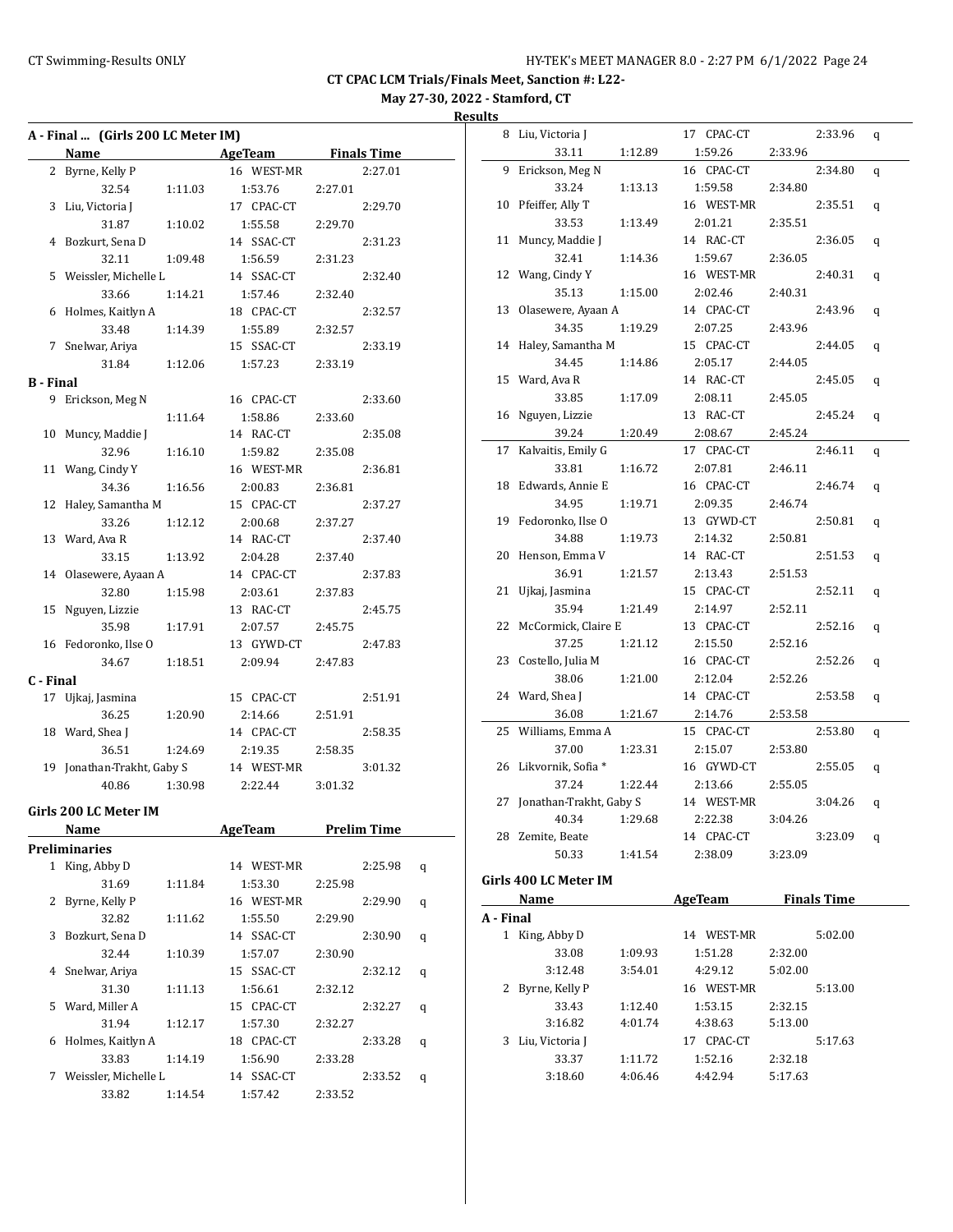**May 27-30, 2022 - Stamford, CT**

**Results**

|           | A - Final  (Girls 400 LC Meter IM) |         |                                      |         |         |   |
|-----------|------------------------------------|---------|--------------------------------------|---------|---------|---|
|           | <b>Name</b>                        |         | <b>Example 2 AgeTeam</b> Finals Time |         |         |   |
|           | 4 Kang, Joy                        |         | 14 WEST-MR                           |         | 5:22.49 |   |
|           | 34.98                              | 1:14.87 | 1:55.96                              | 2:35.54 |         |   |
|           | 3:22.16                            | 4:09.41 | 4:46.99                              | 5:22.49 |         |   |
|           | 5 Kang, Sunny                      |         | 12 WEST-MR                           |         | 5:22.58 |   |
|           | 35.87                              | 1:16.74 | 1:56.82                              | 2:37.38 |         |   |
|           | 3:24.17                            | 4:13.07 | 4:48.25                              | 5:22.58 |         |   |
|           | 6 Horner, Maddie H                 |         | 14 WEST-MR                           |         | 5:33.61 |   |
|           | 35.56                              | 1:17.94 | 2:01.67                              | 2:45.42 |         |   |
|           | 3:30.35                            | 4:17.27 | 4:55.70                              | 5:33.61 |         |   |
|           | 7 Euyoque, Nicole A                |         | 15 WEST-MR                           |         | 5:37.04 |   |
|           | 37.51                              | 1:17.83 | 2:01.36                              | 2:46.01 |         |   |
|           | 3:35.60                            | 4:25.78 | 5:01.64                              | 5:37.04 |         |   |
|           | 8 Maierle, Lauren E                |         | 14 WEST-MR                           |         | 5:38.69 |   |
|           | 36.30                              | 1:19.89 | 2:03.96                              | 2:46.88 |         |   |
|           | 3:35.35                            | 4:25.88 | 5:02.37                              | 5:38.69 |         |   |
| B - Final |                                    |         |                                      |         |         |   |
|           | 9 Haley, Samantha M                |         | 15 CPAC-CT                           |         | 5:29.93 |   |
|           | 33.52                              | 1:13.01 | 1:54.64                              | 2:35.25 |         |   |
|           | 3:24.29                            | 4:13.81 | 4:52.18                              | 5:29.93 |         |   |
|           | 10 McCauley, Lauren L              |         | 14 SSAC-CT                           |         | 5:32.91 |   |
|           | 33.12                              | 1:12.15 | 1:54.76                              | 2:36.52 |         |   |
|           | 3:25.25                            | 4:16.55 |                                      | 5:32.91 |         |   |
|           |                                    |         | 4:56.59                              |         |         |   |
|           | 11 Muncy, Maddie J                 |         | 14 RAC-CT                            |         | 5:33.19 |   |
|           | 33.76                              | 1:14.84 | 1:59.02                              | 2:42.45 |         |   |
|           | 3:28.56                            | 4:17.12 | 4:56.38                              | 5:33.19 |         |   |
|           | 12 Gold, Bryce A                   |         | 14 SSAC-CT                           |         | 5:38.19 |   |
|           | 33.56                              | 1:16.04 | 1:57.66                              | 2:39.92 |         |   |
|           | 3:27.46                            | 4:17.68 | 4:57.66                              | 5:38.19 |         |   |
|           | 13 Hitlin, Carolina I              |         | 16 PSDY-CT                           |         | 5:54.10 |   |
|           | 36.37                              | 1:18.16 | 2:05.14                              | 2:52.02 |         |   |
|           | 3:42.54                            | 4:35.17 | 5:14.75                              | 5:54.10 |         |   |
|           | Girls 400 LC Meter IM              |         |                                      |         |         |   |
|           | Name                               |         | AgeTeam Prelim Time                  |         |         |   |
|           | <b>Preliminaries</b>               |         |                                      |         |         |   |
|           |                                    |         |                                      |         | 5:07.96 |   |
|           | 1 King, Abby D                     |         | 14 WEST-MR                           |         |         | q |
|           | 33.01                              | 1:11.56 | 1:53.88                              | 2:37.01 |         |   |
|           | 3:17.32                            | 3:59.08 | 4:35.07                              | 5:07.96 |         |   |
|           | 2 Kang, Joy                        |         | 14 WEST-MR                           |         | 5:22.00 | q |
|           | 34.45                              | 1:15.14 | 1:55.13                              | 2:34.65 |         |   |
|           | 3:22.23                            | 4:08.50 | 4:46.20                              | 5:22.00 |         |   |
|           | 3 Byrne, Kelly P                   |         | 16 WEST-MR                           |         | 5:24.31 | q |
|           | 35.07                              | 1:19.44 | 2:01.63                              | 2:41.17 |         |   |
|           | 3:27.14                            | 4:12.58 | 4:49.69                              | 5:24.31 |         |   |
| 4         | Moore, Alexandra G                 |         | 15 CPAC-CT                           |         | 5:25.05 | q |
|           | 33.83                              | 1:15.72 | 1:57.89                              | 2:39.64 |         |   |
|           | 3:25.80                            | 4:14.58 | 4:50.53                              | 5:25.05 |         |   |
| 5.        | Maierle, Lauren E                  |         | 14 WEST-MR                           |         | 5:27.37 | q |
|           | 34.65                              | 1:14.82 | 1:58.16                              | 2:40.10 |         |   |
|           | 3:28.44                            | 4:17.04 | 4:52.94                              | 5:27.37 |         |   |
| 6         | Lazar, Penny A                     |         | 15 CPAC-CT                           |         | 5:30.86 | q |
|           | 32.98                              | 1:11.72 | 1:53.59                              | 2:34.98 |         |   |
|           | 3:24.43                            | 4:14.87 | 4:53.05                              | 5:30.86 |         |   |
|           |                                    |         |                                      |         |         |   |

| աւա |    |                               |         |            |         |         |   |
|-----|----|-------------------------------|---------|------------|---------|---------|---|
|     |    | 7 Liu, Victoria J             |         | 17 CPAC-CT |         | 5:30.97 | q |
|     |    | 35.95                         | 1:15.09 | 1:57.80    | 2:39.50 |         |   |
|     |    | 3:27.73                       | 4:17.42 | 4:54.04    | 5:30.97 |         |   |
|     |    | 8 Kang, Sunny                 |         | 12 WEST-MR |         | 5:37.01 | q |
|     |    | 36.20                         | 1:18.54 | 2:00.01    | 2:41.49 |         |   |
|     |    | 3:30.58                       | 4:21.86 | 5:00.49    | 5:37.01 |         |   |
|     | 9  | Horner, Maddie H              |         | 14 WEST-MR |         | 5:38.40 | q |
|     |    | 35.11                         | 1:17.08 | 2:02.91    | 2:46.54 |         |   |
|     |    | 3:31.11                       | 4:18.80 | 4:59.66    | 5:38.40 |         |   |
|     | 10 | Euyoque, Nicole A             |         | 15 WEST-MR |         | 5:38.64 | q |
|     |    | 36.88                         | 1:18.17 | 2:03.03    | 2:48.00 |         |   |
|     |    | 3:37.10                       | 4:27.09 | 5:03.72    | 5:38.64 |         |   |
|     |    | 11 Muncy, Maddie J            |         | 14 RAC-CT  |         | 5:38.94 | q |
|     |    | 34.36                         | 1:16.49 | 2:01.19    | 2:45.67 |         |   |
|     |    | 3:33.14                       | 4:22.31 | 5:02.18    | 5:38.94 |         |   |
|     |    | 12 Haley, Samantha M          |         | 15 CPAC-CT |         | 5:43.08 | q |
|     |    | 35.25                         | 1:16.04 | 1:59.26    | 2:40.95 |         |   |
|     |    | 3:33.12                       | 4:23.84 | 5:04.16    | 5:43.08 |         |   |
|     |    | 13 McCauley, Lauren L         |         | 14 SSAC-CT |         | 5:44.02 | q |
|     |    | 34.13                         | 1:14.02 | 1:57.14    | 2:40.01 |         |   |
|     |    | 3:31.28                       | 4:24.53 | 5:04.71    | 5:44.02 |         |   |
|     |    | 14 Gold, Bryce A              |         | 14 SSAC-CT |         | 5:48.64 | q |
|     |    | 34.09                         | 1:14.72 | 1:59.23    | 2:41.67 |         |   |
|     |    | 3:30.33                       | 4:21.86 | 5:05.48    | 5:48.64 |         |   |
|     |    | 15 Hitlin, Carolina I         |         | 16 PSDY-CT |         | 5:59.99 | q |
|     |    | 37.90                         | 1:22.03 | 2:08.85    | 2:56.51 |         |   |
|     |    | 3:47.95                       | 4:39.81 | 5:19.90    | 5:59.99 |         |   |
|     |    | 16 Nguyen, Lizzie             |         | 13 RAC-CT  |         | 6:10.11 | q |
|     |    | 36.25                         | 1:22.92 | 2:10.16    | 2:57.66 |         |   |
|     |    | 3:50.74                       | 4:45.04 | 5:29.45    | 6:10.11 |         |   |
|     | 17 | Likvornik, Sofia <sup>*</sup> |         | 16 GYWD-CT |         | 6:13.33 | q |
|     |    | 37.86                         | 1:27.10 | 2:13.99    | 2:59.71 |         |   |
|     |    | 3:52.49                       | 4:45.58 | 5:30.42    | 6:13.33 |         |   |
|     |    | 18 Arencibia, Juliette L      |         | 13 RAC-CT  |         | 6:18.62 | q |
|     |    | 37.97                         | 1:27.15 | 2:14.72    | 2:59.58 |         |   |
|     |    | 3:57.29                       | 4:56.42 | 5:38.74    | 6:18.62 |         |   |
|     |    |                               |         |            |         |         |   |

# **Girls 200 LC Meter Freestyle Relay**

| Team                    |                            | Relay   | <b>Finals Time</b>       |
|-------------------------|----------------------------|---------|--------------------------|
| 1 CPAC-CT               |                            | A       | 1:54.49                  |
| 1) Liu, Victoria J 17   |                            |         | 2) Erickson, Meg N 16    |
| 3) Iyer, Anya I 17      |                            |         | 4) Olasewere, Annam A 14 |
|                         | 59.81                      | 1:27.95 | 1:54.49                  |
| 2 RAC-CT                |                            | A       | 1:55.93                  |
| 1) Pelusio, Mazie L 15  |                            |         | 2) Muncy, Maddie J 14    |
| 3) Henson, Emma V 14    |                            |         | 4) Ward, Ava R 14        |
| 29.05                   | 1:55.93                    |         |                          |
| 3 CPAC-CT               |                            | B       | 1:57.91                  |
|                         | 1) Olasewere, Ayaan A 14   |         | 2) Haley, Samantha M 15  |
| 3) Costello, Julia M 16 |                            |         | 4) Dunn, Lily M 15       |
| 28.13                   | 58.13                      | 1:57.91 |                          |
| WEST-MR<br>4            |                            | A       | 1:57.93                  |
| 1) King, Abby D 14      |                            |         | 2) Jourdy, Serene S 12   |
|                         | 3) Martorello, Gianna M 13 |         | 4) Byrne, Kelly P 16     |
| 29.68                   | 59.59                      | 1:29.77 | 1:57.93                  |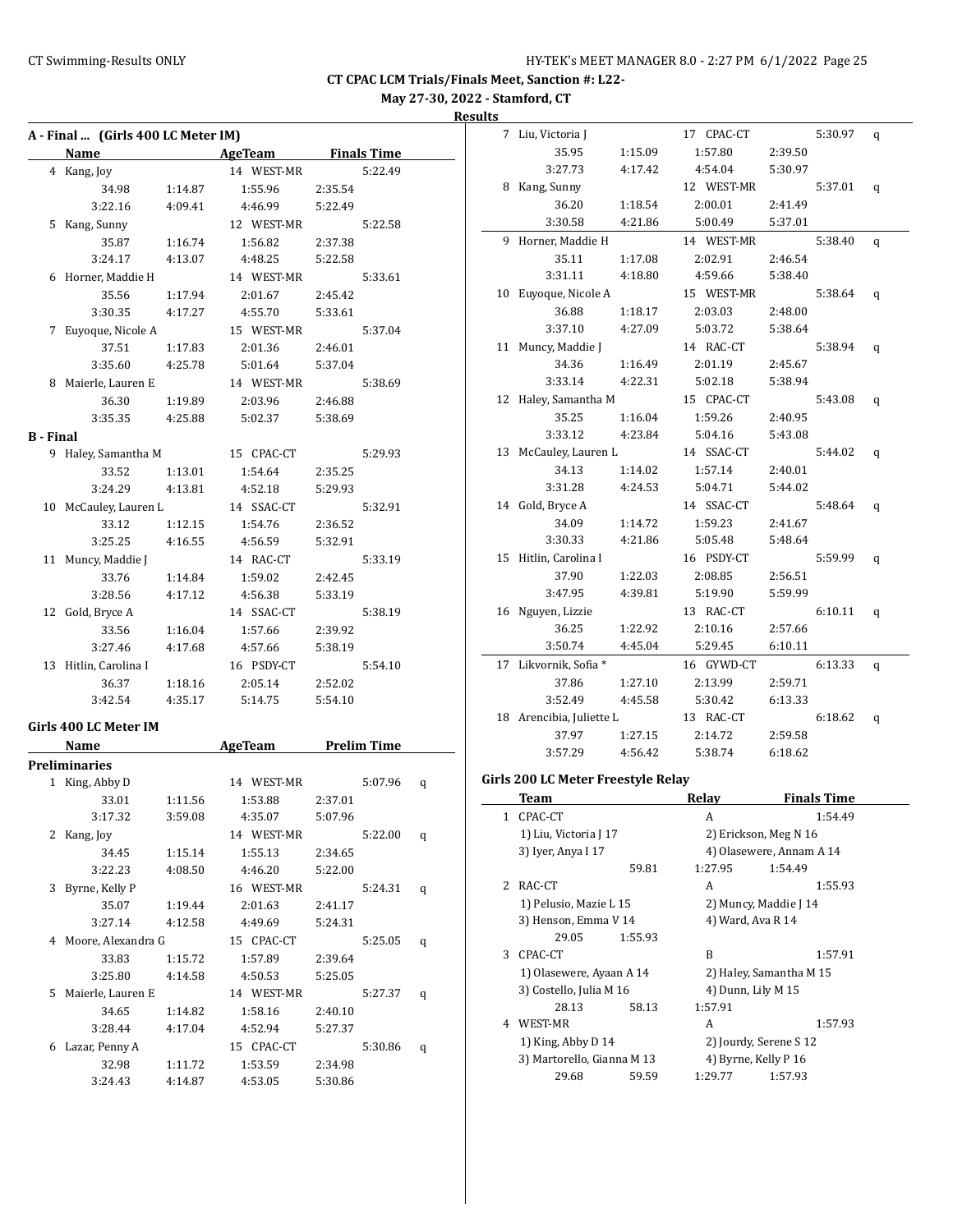**May 27-30, 2022 - Stamford, CT**

**Results**

 $\overline{a}$ 

 $\overline{a}$ 

 $\overline{\phantom{a}}$ 

|                | (Girls 200 LC Meter Freestyle Relay) |         |                                |                              |
|----------------|--------------------------------------|---------|--------------------------------|------------------------------|
|                | Team                                 |         | Relay                          | <b>Finals Time</b>           |
| 5.             | CPAC-CT                              |         | C.                             | 2:17.66                      |
|                | 1) Zemite, Beate 14                  |         |                                | 2) MacLochlainn, Alison M 13 |
|                | 3) Burnstine, Ava E 13               |         |                                | 4) Conroy, Rebecca K 14      |
|                | 34.81                                | 1:09.84 | 1:44.49                        | 2:17.66                      |
|                | Girls 400 LC Meter Freestyle Relay   |         |                                |                              |
|                | Team                                 |         | Relay                          | <b>Finals Time</b>           |
| $\mathbf{1}$   | CPAC-CT                              |         | A                              | 4:12.38                      |
|                | 1) Olasewere, Annam A 14             |         |                                | 2) Olasewere, Ayaan A 14     |
|                | 3) Dunn, Lily M 15                   |         | 4) Iyer, Anya I 17             |                              |
|                | 28.53                                | 59.18   | 1:29.75                        | 2:02.94                      |
|                | 2:33.69                              | 3:06.96 | 3:37.50                        | 4:12.38                      |
| $\overline{2}$ | CPAC-CT                              |         | R                              | 4:23.84                      |
|                | 1) Jalakas, Liisa H 15               |         |                                | 2) Ujkaj, Jasmina 15         |
|                | 3) Stehmann, Emma 14                 |         |                                | 4) McCormick, Claire E 13    |
|                | 31.07                                | 1:05.81 | 1:37.55                        | 2:13.57                      |
|                | 2:44.54                              | 3:18.98 | 3:49.79                        | 4:23.84                      |
| 3              | CPAC-CT                              |         | D                              | 4:40.19                      |
|                | 1) Christiansen, Siena S 13          |         |                                | 2) Lane, Caleigh G 12        |
|                | 3) Ableman, Chloe H 13               |         |                                | 4) Palmer, Katarina B 13     |
|                | 33.63                                |         |                                | 2:20.92                      |
|                | 2.52.24                              | 2.20.20 | $\Delta$ 0.0 $\Delta$ $\Delta$ | 44010                        |

2:52.24 3:29.30 4:02.44 4:40.19 4 CPAC-CT C 4:47.87

# 1) Haley, Samantha M 15 2) Burnstine, Ava E 13 3) Estay, Sarah 13 4) van der Weijden, Madeleine K 13 31.94 4:47.87

## **Girls 400 LC Meter Medley Relay**

 $\overline{\phantom{0}}$ 

| Team               |         | Relay                                                                                                                                                                             | <b>Finals Time</b>                                                 |
|--------------------|---------|-----------------------------------------------------------------------------------------------------------------------------------------------------------------------------------|--------------------------------------------------------------------|
| 1 RAC-CT           |         | A                                                                                                                                                                                 | 4:36.78                                                            |
|                    |         |                                                                                                                                                                                   |                                                                    |
|                    |         |                                                                                                                                                                                   | 4) Piacentino, Ashley S 17                                         |
| 33.16              | 1:07.47 | 1:46.21                                                                                                                                                                           |                                                                    |
|                    | 3:37.15 | 4:05.77                                                                                                                                                                           | 4:36.78                                                            |
| WEST-MR            |         | A                                                                                                                                                                                 | 4:43.29                                                            |
|                    |         |                                                                                                                                                                                   |                                                                    |
| 3) Kang, Joy 14    |         |                                                                                                                                                                                   | 4) Martorello, Gianna M 13                                         |
| 34.25              | 1:10.55 | 1:46.47                                                                                                                                                                           | 2:26.95                                                            |
| 3:00.83            | 3:38.72 | 4:09.57                                                                                                                                                                           | 4:43.29                                                            |
| CPAC-CT            |         | A                                                                                                                                                                                 | 4:43.39                                                            |
|                    |         |                                                                                                                                                                                   | 2) Stehmann, Emma 14                                               |
|                    |         |                                                                                                                                                                                   | 4) Olasewere, Annam A 14                                           |
| 35.69              | 1:14.95 |                                                                                                                                                                                   |                                                                    |
|                    | 2:35.95 | 3:07.42                                                                                                                                                                           | 4:43.39                                                            |
| CPAC-CT            |         | R                                                                                                                                                                                 | 4:49.82                                                            |
|                    |         |                                                                                                                                                                                   | 2) Olasewere, Ayaan A 14                                           |
| 3) Iyer, Anya I 17 |         |                                                                                                                                                                                   | 4) Edwards, Annie E 16                                             |
| 35.58              | 1:11.92 | 1:51.86                                                                                                                                                                           | 2:37.39                                                            |
| 3:09.20            |         | 4:16.29                                                                                                                                                                           | 4:49.82                                                            |
| WEST-MR            |         | B                                                                                                                                                                                 | 4:57.10                                                            |
| 1) Kang, Sunny 12  |         |                                                                                                                                                                                   |                                                                    |
|                    |         |                                                                                                                                                                                   | 4) Euyoque, Nicole A 15                                            |
| 36.97              | 1:14.67 | 1:53.31                                                                                                                                                                           | 2:38.02                                                            |
| 3:11.30            | 3:51.21 | 4:22.73                                                                                                                                                                           | 4:57.10                                                            |
|                    |         | 1) Deierlein, Brianna N 15<br>3) Archibald, Lily M 15<br>1) Byrne, Kelly P 16<br>1) Erickson, Meg N 16<br>3) Ward, Miller A 15<br>1) Liu, Victoria J 17<br>3) Horner, Maddie H 14 | 2) Muncy, Maddie J 14<br>2) King, Abby D 14<br>2) Wang, Cindy Y 16 |

| 6 | CPAC-CT                                                    |         | C                      |                        | 5:13.73 |  |
|---|------------------------------------------------------------|---------|------------------------|------------------------|---------|--|
|   | 1) Lyons, Lily A 14                                        |         |                        | 2) Ward, Shea J 14     |         |  |
|   | 3) Christiansen, Siena S 13                                |         |                        | 4) Ableman, Chloe H 13 |         |  |
|   | 37.75                                                      | 1:17.54 |                        |                        |         |  |
|   |                                                            | 2:51.59 | 3:25.75                | 5:13.73                |         |  |
|   | CPAC-CT                                                    |         | D                      |                        | 5:43.08 |  |
|   | 1) van der Weijden, Madeleine K 1: 2) Conroy, Rebecca K 14 |         |                        |                        |         |  |
|   | 3) Palmer, Katarina B 13                                   |         | 4) Burnstine, Ava E 13 |                        |         |  |
|   | 37.75                                                      | 1:19.24 | 2:06.04                | 2:59.56                |         |  |
|   | 3:39.07                                                    | 4:27.88 | 5:02.88                | 5:43.08                |         |  |
|   |                                                            |         |                        |                        |         |  |

## **Boys 10 & Under 50 LC Meter Freestyle**

|    | Name                     | AgeTeam |         | <b>Finals Time</b> |
|----|--------------------------|---------|---------|--------------------|
| 1  | Delev, Leo D             | 10      | SSAC-CT | 31.91              |
| 2  | Michaels, Brody A        | 9       | CPAC-CT | 34.45              |
| 3  | Stewart Lewis, Zachary A | 10      | WEST-MR | 35.02              |
| 4  | Kvirikashvili, Saba      | 9       | SSAC-CT | 35.24              |
| 5. | Farabee, Max C           | 10      | RAC-CT  | 35.85              |
| 6  | Conroy, Daniel J         | 10      | CPAC-CT | 36.15              |
| 7  | Lenich, William J        | 10      | CPAC-CT | 38.16              |
| 8  | Valenton, Jacob W        | 10      | SSAC-CT | 38.44              |
| 9  | Bambina, Mateo A         | 10      | CPAC-CT | 38.87              |
| 10 | Gallagher, Jedd A        | 10      | CPAC-CT | 39.05              |
| 11 | Valenton, David A        | 9       | SSAC-CT | 41.71              |
| 12 | Hines, Thatcher K        | 8       | CPAC-CT | 48.72              |
| 13 | Silverman, Ben E         |         | CPAC-CT | 1:09.55            |

#### **Boys 10 & Under 100 LC Meter Freestyle**

|    | Name                     |         |    | <b>AgeTeam</b> | <b>Finals Time</b> |
|----|--------------------------|---------|----|----------------|--------------------|
| 1  | Delev, Leo D             |         |    | 10 SSAC-CT     | 1:09.47            |
|    | 33.87                    | 1:09.47 |    |                |                    |
| 2  | Michaels, Brody A        |         | 9  | CPAC-CT        | 1:16.47            |
|    | 35.64                    | 1:16.47 |    |                |                    |
| 3  | Stewart Lewis, Zachary A |         |    | 10 WEST-MR     | 1:16.51            |
|    | 35.21                    | 1:16.51 |    |                |                    |
| 4  | Farabee, Max C           |         |    | 10 RAC-CT      | 1:18.17            |
|    | 37.05                    | 1:18.17 |    |                |                    |
| 5. | Kvirikashvili, Saba      |         | 9  | SSAC-CT        | 1:21.01            |
|    | 36.59                    | 1:21.01 |    |                |                    |
| 6  | King, Liam G             |         |    | 10 WEST-MR     | 1:23.16            |
|    | 39.74                    | 1:23.16 |    |                |                    |
| 7  | Valenton, Jacob W        |         | 10 | SSAC-CT        | 1:28.23            |
|    | 42.65                    | 1:28.23 |    |                |                    |
| 8  | Valenton, David A        |         | 9  | SSAC-CT        | 1:28.83            |
|    | 41.99                    | 1:28.83 |    |                |                    |
| 9  | Bambina, Mateo A         |         | 10 | CPAC-CT        | 1:29.34            |
|    | 43.52                    | 1:29.34 |    |                |                    |
| 10 | Gallagher, Jedd A        |         | 10 | CPAC-CT        | 1:29.87            |
| 11 | Bodey, Hudson G          |         | 10 | CPAC-CT        | 1:45.54            |
|    | 48.24                    | 1:45.54 |    |                |                    |

## **Boys 10 & Under 200 LC Meter Freestyle**

| Name                     |         | AgeTeam       |         | <b>Finals Time</b> |
|--------------------------|---------|---------------|---------|--------------------|
| Stewart Lewis, Zachary A |         | WEST-MR<br>10 |         | 2:45.73            |
| 37.25                    | 1:19.98 | 2:03.41       | 2:45.73 |                    |
| Michaels, Brody A        |         | CPAC-CT       |         | 2:49.10            |
| 37.85                    | 1:21.46 | 2:06.73       | 2:49.10 |                    |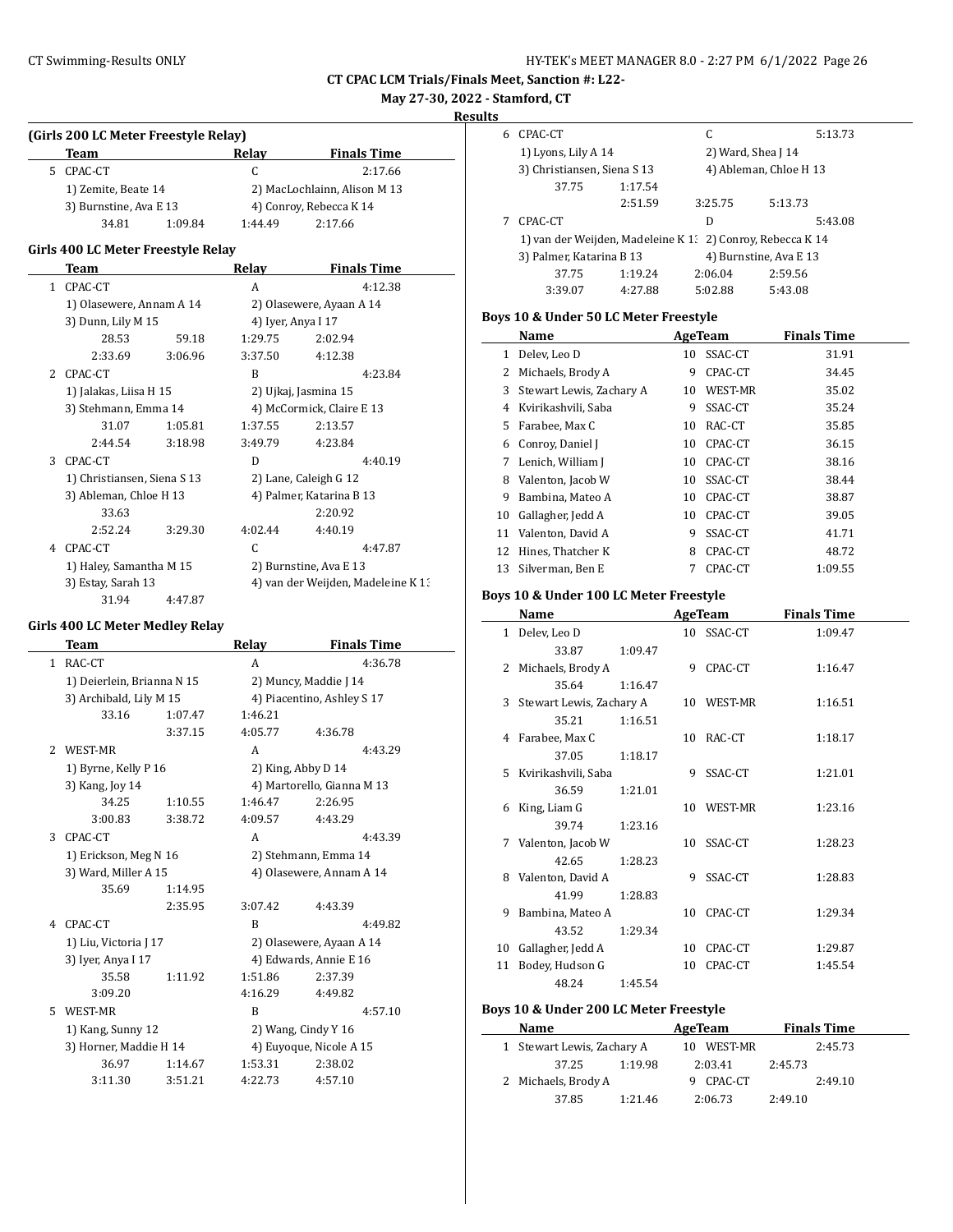# **May 27-30, 2022 - Stamford, CT**

**Results**

|    | (Boys 10 & Under 200 LC Meter Freestyle) |         |               |                    |  |  |  |  |  |
|----|------------------------------------------|---------|---------------|--------------------|--|--|--|--|--|
|    | Name                                     |         | AgeTeam       | <b>Finals Time</b> |  |  |  |  |  |
| 3  | Farabee, Max C                           |         | 10 RAC-CT     | 2:49.16            |  |  |  |  |  |
|    | 38.87                                    | 1:21.18 | 2:05.37       | 2:49.16            |  |  |  |  |  |
| 4  | King, Liam G                             |         | 10 WEST-MR    | 2:59.47            |  |  |  |  |  |
|    | 41.53                                    | 1:27.56 | 2:14.69       | 2:59.47            |  |  |  |  |  |
| 5. | Conroy, Daniel J                         |         | 10 CPAC-CT    | 3:05.57            |  |  |  |  |  |
|    | 41.44                                    | 1:30.12 | 2:18.86       | 3:05.57            |  |  |  |  |  |
| 6  | Valenton, Jacob W                        |         | 10 SSAC-CT    | 3:13.82            |  |  |  |  |  |
|    | 43.72                                    | 1:36.04 | 2:28.19       | 3:13.82            |  |  |  |  |  |
| 7  | Bambina, Mateo A                         |         | 10 CPAC-CT    | 3:17.33            |  |  |  |  |  |
|    | 44.66                                    | 1:35.24 | 2:27.95       | 3:17.33            |  |  |  |  |  |
| 8  | Sulkowski, Alan                          |         | CPAC-CT<br>q  | 3:25.37            |  |  |  |  |  |
|    | 45.04                                    | 1:36.42 | 2:30.57       | 3:25.37            |  |  |  |  |  |
| 9  | Gallagher, Jedd A                        |         | CPAC-CT<br>10 | 3:29.37            |  |  |  |  |  |
|    | 47.02                                    | 1:41.92 | 2:39.04       | 3:29.37            |  |  |  |  |  |
|    | Fang, Brady L                            |         | PSDY-CT<br>9  | DNF                |  |  |  |  |  |
|    | 54.11                                    |         | 2:13.62       |                    |  |  |  |  |  |

## **Boys 10 & Under 400 LC Meter Freestyle**

 $\overline{a}$ 

 $\overline{\phantom{a}}$ 

|              | Name                     |         | AgeTeam       |         | <b>Finals Time</b> |
|--------------|--------------------------|---------|---------------|---------|--------------------|
| $\mathbf{1}$ | Delev, Leo D             |         | 10 SSAC-CT    |         | 5:24.80            |
|              | 36.34                    | 1:17.14 | 1:59.38       | 2:41.19 |                    |
|              | 3:23.00                  | 4:05.08 | 4:45.88       | 5:24.80 |                    |
| 2            | Farabee, Max C           |         | RAC-CT<br>10. |         | 5:50.80            |
|              | 41.00                    | 1:23.28 | 2:08.65       | 2:53.91 |                    |
|              | 3:40.23                  | 4:24.11 | 5:07.34       | 5:50.80 |                    |
| 3            | Stewart Lewis, Zachary A |         | WEST-MR<br>10 |         | 5:57.62            |
|              | 37.46                    | 1:21.22 | 2:06.92       | 2:52.21 |                    |
|              | 3:38.41                  | 4:24.24 | 5:11.75       | 5:57.62 |                    |
| 4            | King, Liam G             |         | 10 WEST-MR    |         | 6:19.10            |
|              | 44.22                    | 1:33.81 | 2:23.06       | 3:12.37 |                    |
|              | 4:01.50                  | 4:50.21 | 5:38.34       | 6:19.10 |                    |
| 5.           | Conroy, Daniel J         |         | 10 CPAC-CT    |         | 6:19.25            |
|              | 40.97                    | 1:27.89 | 2:15.67       | 3:05.37 |                    |
|              | 3:55.28                  | 4:45.50 | 5:35.75       | 6:19.25 |                    |

#### **Boys 10 & Under 50 LC Meter Backstroke**

|    | Name                     | <b>AgeTeam</b> |         | <b>Finals Time</b> |
|----|--------------------------|----------------|---------|--------------------|
| 1  | Delev, Leo D             | 10             | SSAC-CT | 37.38              |
| 2  | King, Liam G             | 10             | WEST-MR | 40.97              |
| 3  | Kvirikashvili, Saba      | 9              | SSAC-CT | 41.01              |
| 4  | Stewart Lewis, Zachary A | 10             | WEST-MR | 42.36              |
| 5  | Michaels, Brody A        | 9              | CPAC-CT | 42.95              |
| 6  | Farabee, Max C           | 10             | RAC-CT  | 43.69              |
| 7  | Conroy, Daniel J         | 10             | CPAC-CT | 44.16              |
| 8  | Valenton, Jacob W        | 10             | SSAC-CT | 46.33              |
| 9  | Valenton, David A        | 9              | SSAC-CT | 46.54              |
| 10 | Sulkowski, Alan          | 9              | CPAC-CT | 49.73              |
| 11 | DiBattista, Drew W       | 9              | RAC-CT  | 51.58              |
| 12 | Fang, Brady L            | 9              | PSDY-CT | 51.84              |
| 13 | Gallagher, Jedd A        | 10             | CPAC-CT | 51.96              |
| 14 | Rogers, Hunter T         | 10             | PSDY-CT | 52.28              |
| 15 | Bambina, Mateo A         | 10             | CPAC-CT | 52.30              |
| 16 | Kennedy, Nolan D         | 9              | CPAC-CT | 52.44              |
| 17 | Hines, Thatcher K        | 8              | CPAC-CT | 54.29              |
| 18 | Kolacki, Austyn Q        | 9              | PSDY-CT | 56.35              |

| 19 | Bodey, Hudson G                         |         | 10 | CPAC-CT    | 56.63              |  |
|----|-----------------------------------------|---------|----|------------|--------------------|--|
| 20 | Silverman, Ben E                        |         | 7  | CPAC-CT    | 1:06.51            |  |
|    | Boys 10 & Under 100 LC Meter Backstroke |         |    |            |                    |  |
|    | Name                                    |         |    | AgeTeam    | <b>Finals Time</b> |  |
| 1  | Delev, Leo D                            |         |    | 10 SSAC-CT | 1:19.32            |  |
|    | 39.39                                   | 1:19.32 |    |            |                    |  |
|    | 2 Stewart Lewis, Zachary A              |         |    | 10 WEST-MR | 1:29.13            |  |
|    | 43.06                                   | 1:29.13 |    |            |                    |  |
| 3  | Kvirikashvili, Saba                     |         | 9  | SSAC-CT    | 1:30.45            |  |
| 4  | Farabee, Max C                          |         | 10 | RAC-CT     | 1:30.65            |  |
|    | 44.52                                   | 1:30.65 |    |            |                    |  |
| 5. | Michaels, Brody A                       |         | 9  | CPAC-CT    | 1:32.98            |  |
|    | 44.20                                   | 1:32.98 |    |            |                    |  |
| 6  | Valenton, Jacob W                       |         | 10 | SSAC-CT    | 1:41.12            |  |
| 7  | Gallagher, Jedd A                       |         | 10 | CPAC-CT    | 1:48.02            |  |
|    | 52.48                                   | 1:48.02 |    |            |                    |  |
| 8  | Bambina, Mateo A                        |         | 10 | CPAC-CT    | 1:50.04            |  |
|    | 53.57                                   | 1:50.04 |    |            |                    |  |
| 9  | Hines, Thatcher K                       |         | 8  | CPAC-CT    | 1:57.15            |  |
|    | 55.47                                   | 1:57.15 |    |            |                    |  |

#### **Boys 10 & Under 50 LC Meter Breaststroke**

|     | Name                     | <b>AgeTeam</b> |         | <b>Finals Time</b> |
|-----|--------------------------|----------------|---------|--------------------|
| 1   | Lenich, William J        | 10             | CPAC-CT | 44.95              |
| 2   | Farabee, Max C           | 10             | RAC-CT  | 52.20              |
| 3   | Stewart Lewis, Zachary A | 10             | WEST-MR | 52.50              |
| 4   | King, Liam G             | 10             | WEST-MR | 52.83              |
| 5   | Fang, Brady L            | 9              | PSDY-CT | 55.68              |
| 6   | Gallagher, Jedd A        | 10             | CPAC-CT | 56.33              |
| 7   | Elwart, Oliver J         | 10             | RAC-CT  | 57.44              |
| 8   | DiBattista, Drew W       | 9              | RAC-CT  | 58.50              |
| 9   | Picker, Owen M           | 9              | WEST-MR | 58.68              |
| 10  | Valenton, David A        | 9              | SSAC-CT | 59.03              |
| 11  | Sulkowski, Alan          | 9              | CPAC-CT | 59.46              |
| 12  | Wei, Lejen               | 9              | WEST-MR | 1:00.17            |
| 13  | Bambina, Mateo A         | 10             | CPAC-CT | 1:02.35            |
| 14  | Bodey, Hudson G          | 10             | CPAC-CT | 1:04.17            |
| 15  | Rogers, Hunter T         | 10             | PSDY-CT | 1:06.20            |
| 16  | Valenton, Jacob W        | 10             | SSAC-CT | 1:13.67            |
| 17  | Kennedy, Nolan D         | 9              | CPAC-CT | 1:20.59            |
| --- | Silverman, Ben E         | 7              | CPAC-CT | DQ                 |
| --- | Hines, Thatcher K        | 8              | CPAC-CT | DQ                 |

#### **Boys 10 & Under 100 LC Meter Breaststroke**

|   | Name                       |         | AgeTeam |         | <b>Finals Time</b> |  |
|---|----------------------------|---------|---------|---------|--------------------|--|
| 1 | Lenich, William J          |         | 10      | CPAC-CT | 1:45.10            |  |
|   | 49.07                      | 1:45.10 |         |         |                    |  |
|   | 2 Stewart Lewis, Zachary A |         | 10      | WEST-MR | 1:48.98            |  |
|   | 52.35                      | 1:48.98 |         |         |                    |  |
| 3 | Farabee, Max C             |         | 10      | RAC-CT  | 1:49.67            |  |
|   | 53.91                      | 1:49.67 |         |         |                    |  |
| 4 | Valenton, David A          |         | 9       | SSAC-CT | 2:06.32            |  |
|   | 1:01.21                    | 2:06.32 |         |         |                    |  |
|   |                            |         |         |         |                    |  |

# **Boys 10 & Under 50 LC Meter Butterfly**

| Name           | AgeTeam    | <b>Finals Time</b> |  |
|----------------|------------|--------------------|--|
| 1 Delev, Leo D | 10 SSAC-CT | 37.32              |  |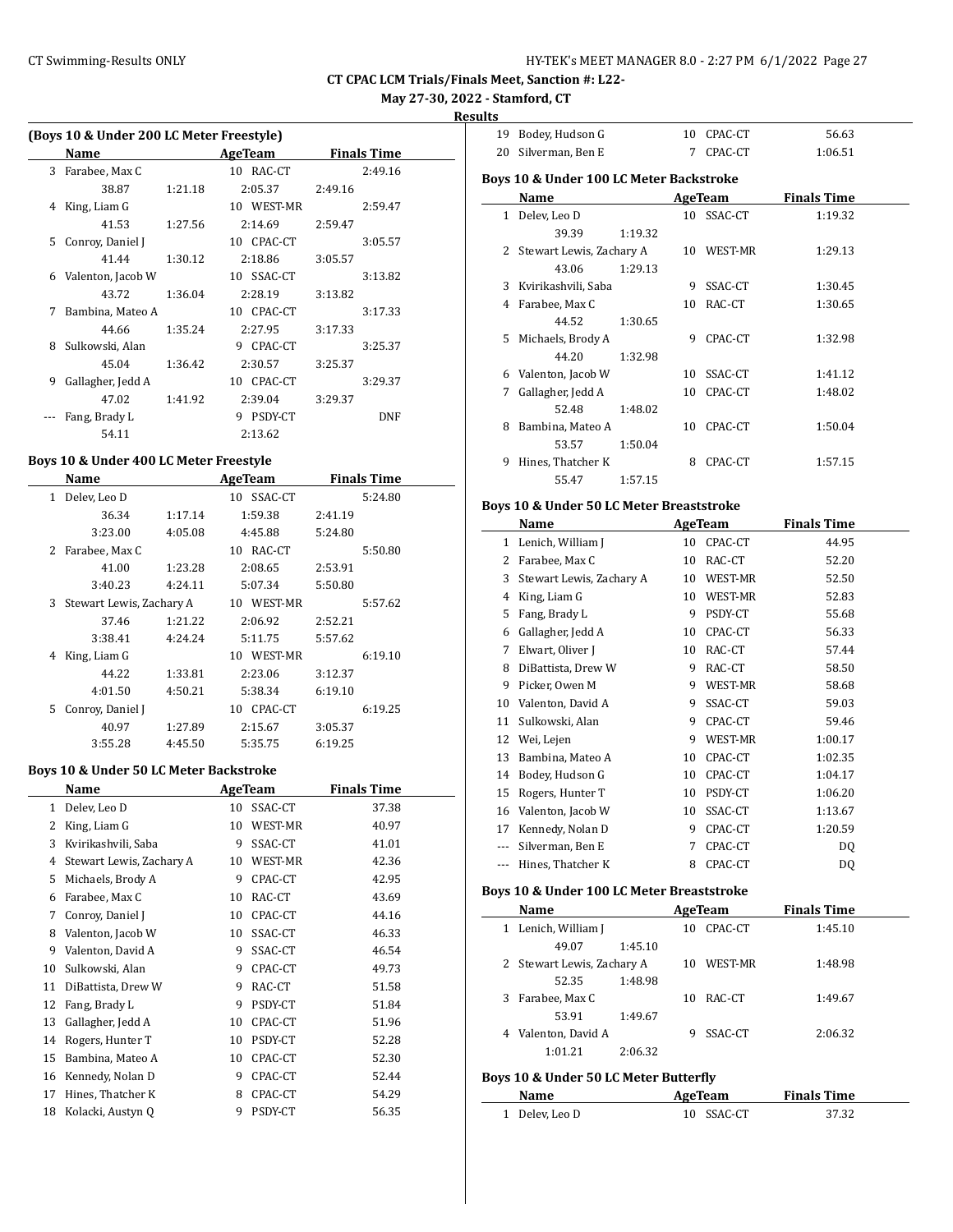**May 27-30, 2022 - Stamford, CT**

## **Results**

|          | Name                     | <b>AgeTeam</b> |         | <b>Finals Time</b> |  |
|----------|--------------------------|----------------|---------|--------------------|--|
| 2        | King, Liam G             | 10             | WEST-MR | 38.77              |  |
| 3        | Michaels, Brody A        | 9              | CPAC-CT | 39.02              |  |
| 4        | Stewart Lewis, Zachary A | 10             | WEST-MR | 40.39              |  |
| 5        | Farabee, Max C           | 10             | RAC-CT  | 42.89              |  |
| 6        | Kvirikashvili, Saba      | 9              | SSAC-CT | 43.01              |  |
| 7        | Conroy, Daniel J         | 10             | CPAC-CT | 45.78              |  |
| 8        | Picker, Owen M           | 9              | WEST-MR | 47.63              |  |
| 9        | Valenton, David A        | 9              | SSAC-CT | 48.20              |  |
| 10       | Bambina, Mateo A         | 10             | CPAC-CT | 53.09              |  |
| 11       | Hines, Thatcher K        | 8              | CPAC-CT | 1:02.75            |  |
| 12       | Kolacki, Austyn Q        | 9              | PSDY-CT | 1:03.86            |  |
| 13       | Bodey, Hudson G          | 10             | CPAC-CT | 1:04.74            |  |
| 14       | Elwart, Oliver J         | 10             | RAC-CT  | 1:05.57            |  |
| 15       | Fang, Brady L            | 9              | PSDY-CT | 1:07.89            |  |
| ---      | DiBattista, Drew W       | 9              | RAC-CT  | DQ                 |  |
| $\cdots$ | Sulkowski, Alan          | 9              | CPAC-CT | DQ                 |  |
| $---$    | Wei, Lejen               | 9              | WEST-MR | DQ                 |  |
|          | Rogers, Hunter T         | 10             | PSDY-CT | DQ                 |  |
|          | Silverman, Ben E         | 7              | CPAC-CT | DQ                 |  |
| $- - -$  | Kennedy, Nolan D         | 9              | CPAC-CT | DQ                 |  |
|          |                          |                |         |                    |  |

## **Boys 10 & Under 100 LC Meter Butterfly**

|      | Name                     |         |     | AgeTeam | <b>Finals Time</b> |
|------|--------------------------|---------|-----|---------|--------------------|
| 1    | Stewart Lewis, Zachary A |         | 10  | WEST-MR | 1:28.14            |
|      | 40.27                    | 1:28.14 |     |         |                    |
| $*2$ | Deley, Leo D             |         | 10  | SSAC-CT | 1:31.88            |
|      | 40.95                    | 1:31.88 |     |         |                    |
| *2   | King, Liam G             |         | 10. | WEST-MR | 1:31.88            |
|      | 42.65                    | 1:31.88 |     |         |                    |
| 4    | Farabee, Max C           |         | 10  | RAC-CT  | 1:36.04            |
|      | 45.12                    | 1:36.04 |     |         |                    |
| 5.   | Kvirikashvili, Saba      |         | 9   | SSAC-CT | 1:38.20            |
|      | 43.83                    | 1:38.20 |     |         |                    |
| 6    | Valenton, David A        |         | 9   | SSAC-CT | 1:54.07            |
|      | 54.07                    | 1:54.07 |     |         |                    |

## **Boys 10 & Under 200 LC Meter IM**

|    | Name                     |         | AgeTeam      | <b>Finals Time</b> |  |  |
|----|--------------------------|---------|--------------|--------------------|--|--|
| 1  | Delev, Leo D             |         | 10 SSAC-CT   | 2:59.49            |  |  |
|    | 41.92                    | 1:24.80 | 2:21.49      | 2:59.49            |  |  |
| 2  | Stewart Lewis, Zachary A |         | 10 WEST-MR   | 3:07.43            |  |  |
|    | 40.63                    | 1:28.08 | 2:24.98      | 3:07.43            |  |  |
| 3  | Michaels, Brody A        |         | CPAC-CT<br>9 | 3:14.98            |  |  |
|    | 41.29                    | 1:32.56 | 2:33.20      | 3:14.98            |  |  |
| 4  | King, Liam G             |         | 10 WEST-MR   | 3:16.97            |  |  |
|    | 43.19                    | 1:33.46 | 2:32.64      | 3:16.97            |  |  |
| 5. | Kvirikashvili, Saba      |         | 9 SSAC-CT    | 3:19.81            |  |  |
|    | 45.45                    | 1:34.31 | 2:33.61      | 3:19.81            |  |  |
| 6  | Conroy, Daniel J         |         | 10 CPAC-CT   | 3:29.40            |  |  |
|    |                          | 1:39.18 | 2:43.97      | 3:29.40            |  |  |
| 7  | Valenton, Jacob W        |         | 10 SSAC-CT   | 3:33.41            |  |  |
|    | 47.48                    | 1:44.39 | 2:47.02      | 3:33.41            |  |  |
|    | Picker, Owen M           |         | WEST-MR<br>9 | DO.                |  |  |
|    | 50.99                    | 1:41.40 | 2:49.34      | DQ                 |  |  |

| Boys 11-12 50 LC Meter Freestyle |                         |    |                |                    |  |  |  |
|----------------------------------|-------------------------|----|----------------|--------------------|--|--|--|
|                                  | Name                    |    | <b>AgeTeam</b> | <b>Finals Time</b> |  |  |  |
| 1                                | Wang, George            | 12 | SSAC-CT        | 27.22              |  |  |  |
| 2                                | Yepez, Emmanuel J       | 12 | <b>WEST-MR</b> | 27.84              |  |  |  |
| 3                                | Pogosian, Gregory       | 11 | SSAC-CT        | 28.01              |  |  |  |
| 4                                | Behrend, James C        | 12 | WEST-MR        | 30.29              |  |  |  |
| 5                                | Ozanne, James K         | 12 | CPAC-CT        | 30.43              |  |  |  |
| 6                                | Ho, Jasper              | 12 | SSAC-CT        | 30.71              |  |  |  |
| 7                                | Pangan, Noah C          | 12 | SSAC-CT        | 30.76              |  |  |  |
| 8                                | Flaherty, Kiernan D     | 12 | SSAC-CT        | 31.04              |  |  |  |
| 9                                | Osadchy, Anthony S      | 11 | SSAC-CT        | 31.79              |  |  |  |
| 10                               | Kozma, Jozsef           | 12 | SSAC-CT        | 32.43              |  |  |  |
| 11                               | Robredo, Martin         | 12 | GYWD-CT        | 32.46              |  |  |  |
| 12                               | Riebling, Griffin O     | 11 | RAC-CT         | 32.63              |  |  |  |
| 13                               | Reiff, Julian J         | 11 | SSAC-CT        | 32.89              |  |  |  |
| 14                               | Kvirikashvili, Luka     | 12 | SSAC-CT        | 33.04              |  |  |  |
| 15                               | Hassija, Shom R         | 12 | CPAC-CT        | 33.17              |  |  |  |
| 16                               | Bodey, Hunter L         | 12 | CPAC-CT        | 33.64              |  |  |  |
| 17                               | Sharpe, Sam O           | 12 | CPAC-CT        | 33.76              |  |  |  |
| 18                               | Mustafa, Agron R        | 11 | SSAC-CT        | 33.99              |  |  |  |
| 19                               | Prills, Christopher A   | 11 | RAC-CT         | 34.20              |  |  |  |
| 20                               | Cid, Andres             | 11 | RAC-CT         | 34.27              |  |  |  |
| 21                               | Curtis, Will H          | 12 | PSDY-CT        | 34.42              |  |  |  |
| 22                               | McCauley, Christopher A | 11 | SSAC-CT        | 35.17              |  |  |  |
| 23                               | Kelly, Mac M            | 11 | RAC-CT         | 35.51              |  |  |  |
| 24                               | Nguyen, Michael         | 12 | RAC-CT         | 35.96              |  |  |  |
| 25                               | Sorial, Ethan Q         | 11 | CPAC-CT        | 38.20              |  |  |  |
| 26                               | Goralnick, Max C        | 11 | RAC-CT         | 39.98              |  |  |  |
| 27                               | Vasilko, Nikolas A      | 11 | CPAC-CT        | 40.79              |  |  |  |
| 28                               | Kang, Ethan             | 12 | CPAC-CT        | 44.72              |  |  |  |
| 29                               | Puri, Aarav V           | 12 | RAC-CT         | 45.10              |  |  |  |
| 30                               | Hamlet, Michael R       | 12 | PSDY-CT        | 45.39              |  |  |  |
| 31                               | Martin, Cole M          | 11 | RAC-CT         | 45.45              |  |  |  |
| 32                               | Guiducci, Alex P        | 11 | RAC-CT         | 46.22              |  |  |  |
| 33                               | Thompson, Henry K       | 12 | RAC-CT         | 53.76              |  |  |  |

## **Boys 11-12 100 LC Meter Freestyle**

|    | Name                |         | <b>AgeTeam</b> | <b>Finals Time</b> |  |
|----|---------------------|---------|----------------|--------------------|--|
|    | 1 Wang, George      |         | 12 SSAC-CT     | 59.48              |  |
|    | 27.93               | 59.48   |                |                    |  |
|    | 2 Yepez, Emmanuel J |         | 12 WEST-MR     | 1:02.06            |  |
|    | 30.61               | 1:02.06 |                |                    |  |
|    | 3 Behrend, James C  |         | 12 WEST-MR     | 1:05.14            |  |
|    | 31.62               | 1:05.14 |                |                    |  |
| 4  | Ozanne, James K     |         | 12 CPAC-CT     | 1:06.82            |  |
|    | 31.55               | 1:06.82 |                |                    |  |
| 5. | Ho, Jasper          |         | 12 SSAC-CT     | 1:07.48            |  |
|    | 32.10               | 1:07.48 |                |                    |  |
| 6  | Osadchy, Anthony S  |         | 11 SSAC-CT     | 1:09.82            |  |
|    | 33.05               | 1:09.82 |                |                    |  |
| 7  | Kozma, Jozsef       |         | 12 SSAC-CT     | 1:11.52            |  |
|    | 33.63               | 1:11.52 |                |                    |  |
| 8  | Reiff, Julian J     |         | 11 SSAC-CT     | 1:12.30            |  |
|    | 34.23               | 1:12.30 |                |                    |  |
| 9  | Kvirikashvili, Luka |         | 12 SSAC-CT     | 1:12.77            |  |
|    | 34.20               | 1:12.77 |                |                    |  |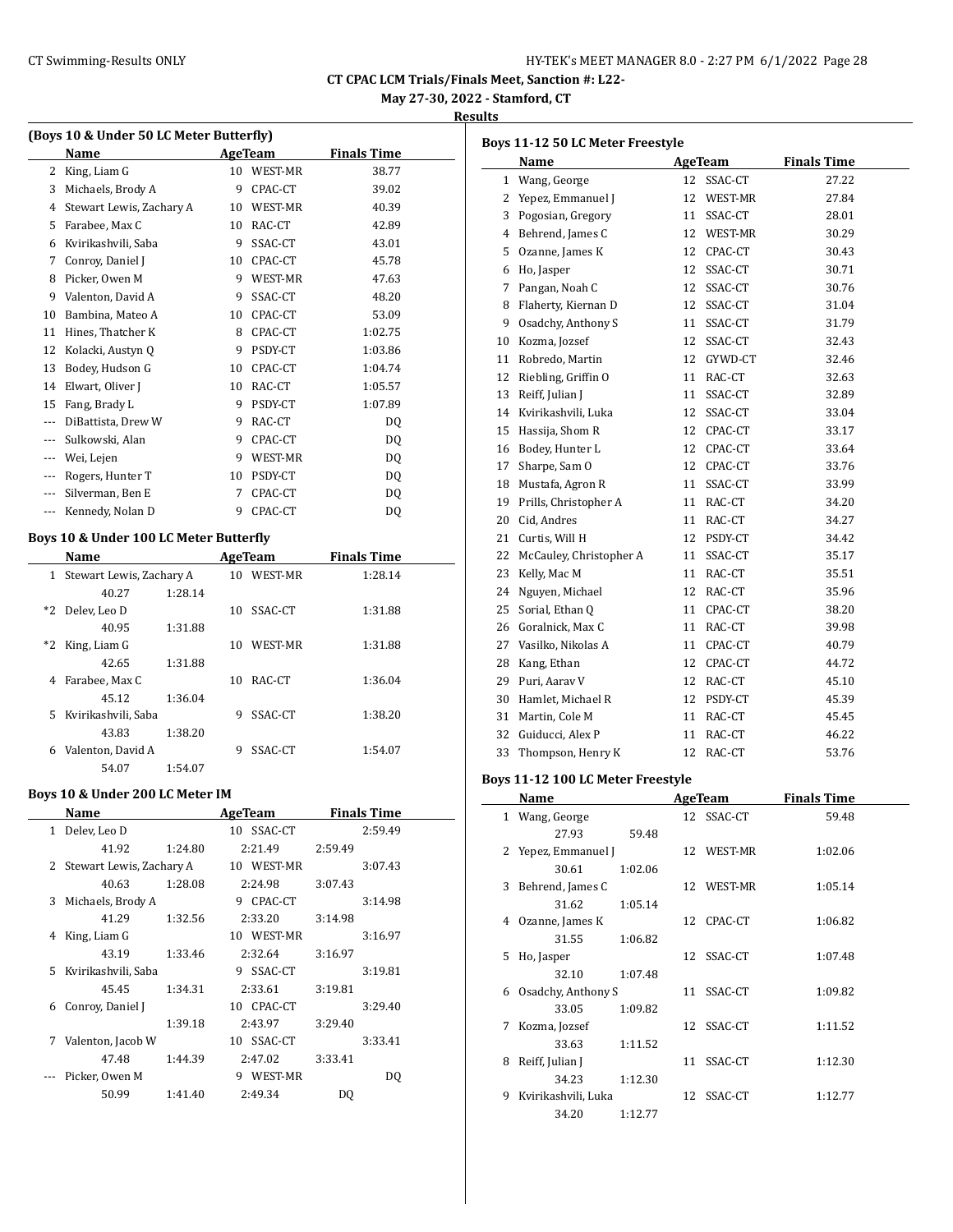**May 27-30, 2022 - Stamford, CT**

**Results**

| (Boys 11-12 100 LC Meter Freestyle) |         |  |            |                    |  |  |
|-------------------------------------|---------|--|------------|--------------------|--|--|
| Name                                |         |  | AgeTeam    | <b>Finals Time</b> |  |  |
| 10 Riebling, Griffin O              |         |  | 11 RAC-CT  | 1:13.76            |  |  |
| 34.51                               | 1:13.76 |  |            |                    |  |  |
| 11 Bodey, Hunter L                  |         |  | 12 CPAC-CT | 1:14.80            |  |  |
| 36.76                               | 1:14.80 |  |            |                    |  |  |
| 12 McCauley, Christopher A          |         |  | 11 SSAC-CT | 1:14.85            |  |  |
| 36.08                               | 1:14.85 |  |            |                    |  |  |
| 13 Mustafa, Agron R                 |         |  | 11 SSAC-CT | 1:14.88            |  |  |
| 35.30                               | 1:14.88 |  |            |                    |  |  |
| 14 Prills, Christopher A            |         |  | 11 RAC-CT  | 1:15.45            |  |  |
| 35.90                               | 1:15.45 |  |            |                    |  |  |
| 15 Nguyen, Michael                  |         |  | 12 RAC-CT  | 1:22.08            |  |  |
| 38.77                               | 1:22.08 |  |            |                    |  |  |
| 16 Baranowski, Robert P             |         |  | 11 RAC-CT  | 1:38.90            |  |  |
| 45.67                               | 1:38.90 |  |            |                    |  |  |
| 17 Kang, Ethan                      |         |  | 12 CPAC-CT | 1:43.59            |  |  |
| 49.40                               | 1:43.59 |  |            |                    |  |  |
| 18 Martin, Cole M                   |         |  | 11 RAC-CT  | 1:43.66            |  |  |
| 47.84                               | 1:43.66 |  |            |                    |  |  |
| 19 Puri, Aarav V                    |         |  | 12 RAC-CT  | 1:49.22            |  |  |
| 51.11                               | 1:49.22 |  |            |                    |  |  |
| 20 Thompson, Henry K                |         |  | 12 RAC-CT  | 1:56.79            |  |  |
| 57.21                               | 1:56.79 |  |            |                    |  |  |

## **Boys 11-12 200 LC Meter Freestyle**

|    | Name                      | <b>AgeTeam</b> | <b>Finals Time</b> |
|----|---------------------------|----------------|--------------------|
|    | 1 Wang, George            | 12 SSAC-CT     | 2:10.58            |
|    | 29.39<br>1:01.86          | 1:36.38        | 2:10.58            |
|    | 2 Pogosian, Gregory       | 11 SSAC-CT     | 2:18.38            |
|    | 31.46<br>1:06.36          | 1:43.77        | 2:18.38            |
|    | 3 Behrend, James C        | 12 WEST-MR     | 2:19.74            |
|    | 31.91<br>1:07.48          | 1:44.22        | 2:19.74            |
|    | 4 Yepez, Emmanuel J       | 12 WEST-MR     | 2:20.91            |
|    | 30.84<br>1:04.06          | 1:41.67        | 2:20.91            |
|    | 5 Flaherty, Kiernan D     | 12 SSAC-CT     | 2:26.82            |
|    | 33.97<br>1:11.24          | 1:49.55        | 2:26.82            |
|    | 6 Ho, Jasper              | 12 SSAC-CT     | 2:30.16            |
|    | 33.25<br>1:10.93          | 1:51.68        | 2:30.16            |
| 7  | Ozanne, James K           | 12 CPAC-CT     | 2:30.70            |
|    | 33.58<br>1:12.15          | 1:52.73        | 2:30.70            |
|    | 8 Kozma, Jozsef           | 12 SSAC-CT     | 2:36.92            |
|    | 35.02<br>1:15.45          | 1:57.58        | 2:36.92            |
|    | 9 McCauley, Christopher A | 11 SSAC-CT     | 2:37.53            |
|    | 37.84<br>1:18.39          | 1:59.43        | 2:37.53            |
|    | 10 Osadchy, Anthony S     | 11 SSAC-CT     | 2:37.95            |
|    | 34.30<br>1:14.22          | 1:57.27        | 2:37.95            |
|    | 11 Reiff, Julian J        | 11 SSAC-CT     | 2:38.92            |
|    | 1:16.50<br>35.78          | 1:58.39        | 2:38.92            |
|    | 12 Riebling, Griffin O    | 11 RAC-CT      | 2:40.79            |
|    | 35.50<br>1:17.79          | 2:00.69        | 2:40.79            |
|    | 13 Prills, Christopher A  | 11 RAC-CT      | 2:41.58            |
|    | 36.04<br>1:18.60          | 2:01.79        | 2:41.58            |
|    | 14 Cid, Andres            | 11 RAC-CT      | 2:45.24            |
|    | 36.77<br>1:19.95          | 2:03.34        | 2:45.24            |
| 15 | Sharpe, Sam O             | 12 CPAC-CT     | 2:46.32            |
|    | 35.31<br>1:18.33          | 2:03.00        | 2:46.32            |

| 16 | Curtis, Will H        |         | 12 PSDY-CT                 |         | 2:51.35 |
|----|-----------------------|---------|----------------------------|---------|---------|
|    | 39.38                 | 1:24.19 | 2:09.80                    | 2:51.35 |         |
| 17 | Nguyen, Michael       |         | 12 RAC-CT                  |         | 2:54.43 |
|    | 38.98                 | 1:23.43 | 2:10.23                    | 2:54.43 |         |
| 18 | Kelly, Mac M          |         | 11 RAC-CT                  |         | 3:01.97 |
|    | 40.24                 | 1:28.10 | 2:17.08                    | 3:01.97 |         |
| 19 | Sorial, Ethan Q       |         | 11 CPAC-CT                 |         | 3:03.18 |
|    | 40.27                 | 1:27.80 | 2:15.45                    | 3:03.18 |         |
| 20 | Goralnick, Max C      |         | 11 RAC-CT                  |         | 3:14.93 |
|    | 42.85                 | 1:33.02 | 2:24.71                    | 3:14.93 |         |
| 21 | Rosenfeld, Aaron B    |         | 12 RAC-CT                  |         | 3:18.89 |
|    | 46.21                 | 1:39.28 | 2:31.69                    | 3:18.89 |         |
|    | 22 Vasilko, Nikolas A |         | 11 CPAC-CT                 |         | 3:20.11 |
|    | 43.41                 | 1:36.67 | 2:31.06                    | 3:20.11 |         |
| 23 | Wilson, Harrison J    |         | 12 RAC-CT                  |         | 3:36.49 |
|    | 44.31                 | 1:38.55 | 2:39.12                    | 3:36.49 |         |
| 24 | Hamlet, Michael R     |         | PSDY-CT<br>12 <sup>1</sup> |         | 3:41.20 |
|    | 47.57                 | 1:46.05 | 2:46.54                    | 3:41.20 |         |

# **Boys 11-12 400 LC Meter Freestyle**

|   | <b>Name</b>             |         | AgeTeam    | <b>Finals Time</b> |  |
|---|-------------------------|---------|------------|--------------------|--|
|   | 1 Wang, George          |         | 12 SSAC-CT | 4:43.47            |  |
|   | 30.68                   | 1:05.16 | 1:41.10    | 2:17.42            |  |
|   | 2:53.98                 | 3:30.26 | 4:07.26    | 4:43.47            |  |
|   | 2 Behrend, James C      |         | 12 WEST-MR | 4:48.21            |  |
|   | 32.73                   | 1:07.91 | 1:45.06    | 2:21.72            |  |
|   | 2:58.57                 | 3:35.90 | 4:12.63    | 4:48.21            |  |
|   | 3 Yepez, Emmanuel J     |         | 12 WEST-MR | 5:09.52            |  |
|   | 33.14                   | 1:09.68 | 1:48.50    | 2:27.83            |  |
|   | 3:07.78                 | 3:50.40 | 4:31.43    | 5:09.52            |  |
|   | 4 Ozanne, James K       |         | 12 CPAC-CT | 5:36.23            |  |
|   | 35.83                   | 1:17.40 | 2:00.80    | 2:45.09            |  |
|   | 3:29.44                 | 4:13.24 | 4:56.55    | 5:36.23            |  |
|   | 5 Kozma, Jozsef         |         | 12 SSAC-CT | 5:39.26            |  |
|   | 34.90                   | 1:16.01 | 1:58.94    | 2:43.39            |  |
|   | 3:27.50                 | 4:13.33 | 4:57.54    | 5:39.26            |  |
| 6 | Riebling, Griffin O     |         | 11 RAC-CT  | 5:40.39            |  |
|   | 36.69                   | 1:19.79 | 2:04.43    | 2:48.75            |  |
|   | 3:33.52                 | 4:17.48 | 5:00.98    | 5:40.39            |  |
| 7 | McCauley, Christopher A |         | 11 SSAC-CT | 5:41.35            |  |
|   | 37.73                   | 1:19.91 | 2:03.82    | 2:48.39            |  |
|   | 3:32.44                 | 4:16.76 | 5:00.04    | 5:41.35            |  |
| 8 | Nguyen, Michael         |         | 12 RAC-CT  | 6:23.62            |  |
|   | 39.86                   | 1:24.48 | 6:23.62    |                    |  |

## **Boys 11-12 50 LC Meter Backstroke**

|    | Name                |    | AgeTeam    | <b>Finals Time</b> |
|----|---------------------|----|------------|--------------------|
| 1  | Wang, George        |    | 12 SSAC-CT | 31.92              |
|    | 2 Yepez, Emmanuel J |    | 12 WEST-MR | 33.31              |
| 3  | Behrend, James C    |    | 12 WEST-MR | 34.19              |
| 4  | Flaherty, Kiernan D |    | 12 SSAC-CT | 36.55              |
| 5. | Ozanne, James K     | 12 | CPAC-CT    | 38.23              |
| 6  | Riebling, Griffin O | 11 | RAC-CT     | 39.20              |
| 7  | Mustafa, Agron R    | 11 | SSAC-CT    | 39.73              |
| 8  | Nguyen, Michael     | 12 | RAC-CT     | 42.94              |
| 9  | Martin, Cole M      | 11 | RAC-CT     | 55.02              |
| 10 | Thompson, Henry K   | 12 | RAC-CT     | 59.37              |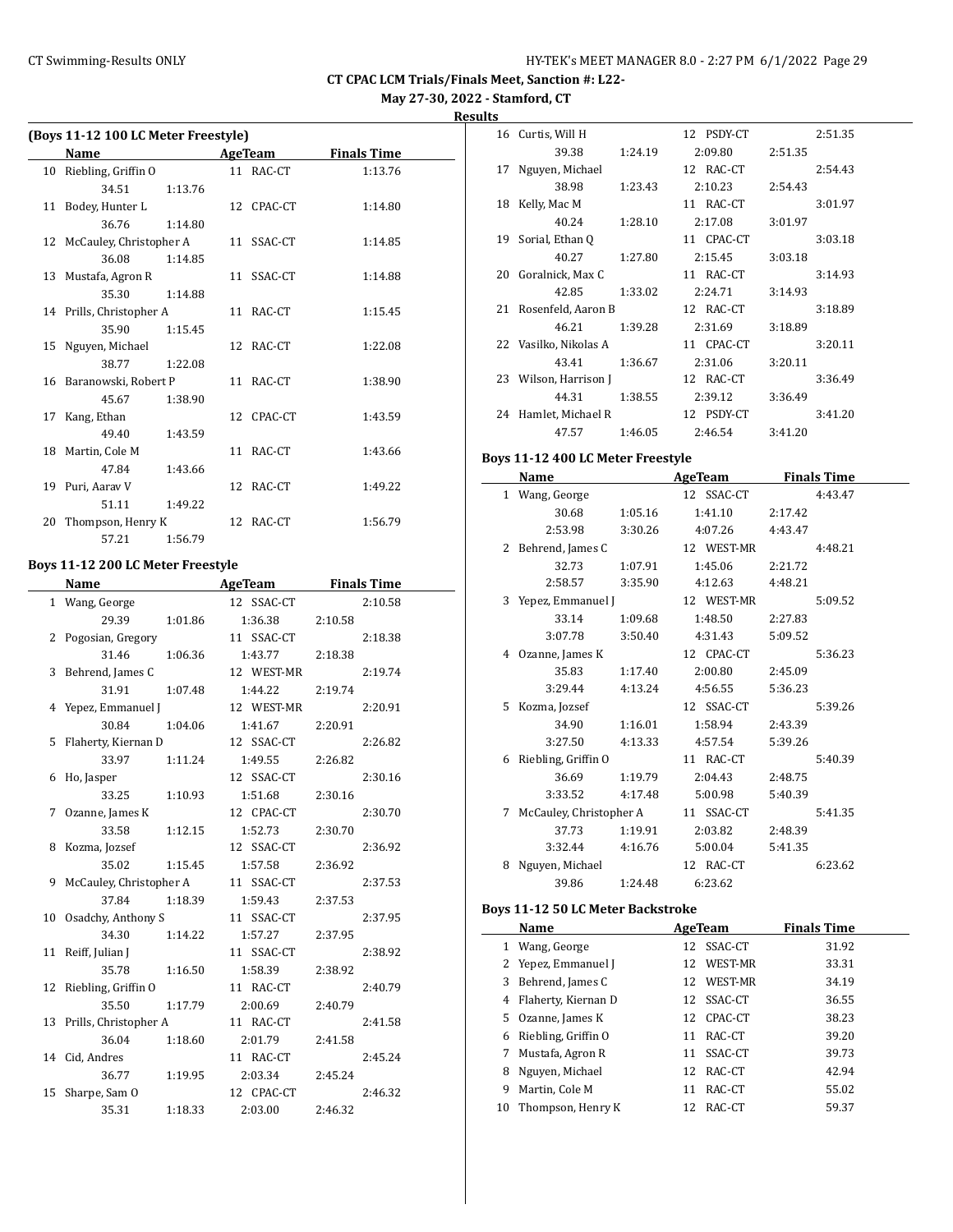**May 27-30, 2022 - Stamford, CT**

**Results**

|                | (Boys 11-12 50 LC Meter Backstroke)<br>Name |         |    | AgeTeam        | <b>Finals Time</b> |
|----------------|---------------------------------------------|---------|----|----------------|--------------------|
|                | 11 Puri, Aarav V                            |         |    | 12 RAC-CT      | 1:02.01            |
|                |                                             |         |    |                |                    |
|                | <b>Boys 11-12 100 LC Meter Backstroke</b>   |         |    |                |                    |
|                | Name                                        |         |    | <b>AgeTeam</b> | <b>Finals Time</b> |
|                | 1 Behrend, James C                          |         |    | 12 WEST-MR     | 1:13.60            |
|                | 35.84                                       | 1:13.60 |    |                |                    |
|                | 2 Pogosian, Gregory                         |         |    | 11 SSAC-CT     | 1:16.16            |
|                | 36.33                                       | 1:16.16 |    |                |                    |
|                | 3 Flaherty, Kiernan D                       |         |    | 12 SSAC-CT     | 1:18.94            |
|                | 38.79                                       | 1:18.94 |    |                |                    |
|                | 4 Ho, Jasper                                |         |    | 12 SSAC-CT     | 1:20.22            |
|                | 38.36                                       | 1:20.22 |    |                |                    |
| 5              | Reiff, Julian J                             |         |    | 11 SSAC-CT     | 1:23.39            |
|                | 40.23                                       | 1:23.39 |    |                |                    |
|                | 6 Riebling, Griffin O                       |         |    | 11 RAC-CT      | 1:24.81            |
|                | 40.28                                       | 1:24.81 |    |                |                    |
|                | 7 Kozma, Jozsef                             |         |    | 12 SSAC-CT     | 1:25.74            |
|                | 41.23                                       | 1:25.74 |    |                |                    |
|                | 8 Prills, Christopher A                     |         |    | 11 RAC-CT      | 1:26.04            |
|                | 41.64                                       | 1:26.04 |    |                |                    |
|                | 9 Mustafa, Agron R                          |         |    | 11 SSAC-CT     | 1:26.11            |
|                | 42.15                                       | 1:26.11 |    |                |                    |
|                | 10 Kvirikashvili, Luka                      |         |    | 12 SSAC-CT     | 1:26.90            |
|                | 40.31                                       | 1:26.90 |    |                |                    |
| 11             | Bodey, Hunter L                             |         |    | 12 CPAC-CT     | 1:27.24            |
|                | 43.97                                       | 1:27.24 |    |                |                    |
| 12             | McCauley, Christopher A                     |         |    | 11 SSAC-CT     | 1:27.90            |
|                | 42.97                                       | 1:27.90 |    |                |                    |
| 13             | Sharpe, Sam O                               |         |    | 12 CPAC-CT     | 1:28.74            |
|                | 43.67                                       | 1:28.74 |    |                |                    |
|                | 14 Cid, Andres                              |         |    | 11 RAC-CT      | 1:29.80            |
|                | 44.13                                       | 1:29.80 |    |                |                    |
|                | 15 Nguyen, Michael                          |         |    | 12 RAC-CT      | 1:31.95            |
|                | 16 Curtis, Will H                           |         |    | 12 PSDY-CT     | 1:41.45            |
|                | 50.34                                       | 1:41.45 |    |                |                    |
| 17             | Kelly, Mac M                                |         |    | 11 RAC-CT      | 1:42.16            |
|                | 49.03                                       | 1:42.16 |    |                |                    |
|                | 18 Goralnick, Max C                         |         |    | 11 RAC-CT      | 1:42.90            |
|                | 50.43                                       | 1:42.90 |    |                |                    |
|                | 19 Vasilko, Nikolas A                       |         |    | 11 CPAC-CT     | 1:45.66            |
|                | 51.02                                       | 1:45.66 |    |                |                    |
|                | 20 Kang, Ethan                              |         |    | 12 CPAC-CT     | 1:51.83            |
|                | 52.00                                       | 1:51.83 |    |                |                    |
|                | 21 Wilson, Harrison J                       |         |    | 12 RAC-CT      | 1:52.38            |
|                | 55.35                                       | 1:52.38 |    |                |                    |
| 22             | Hamlet, Michael R                           |         |    | 12 PSDY-CT     | 2:06.69            |
|                | 59.30                                       | 2:06.69 |    |                |                    |
| ---            | Sorial, Ethan Q                             |         | 11 | CPAC-CT        | DQ                 |
|                | 49.31                                       | DQ      |    |                |                    |
| $\overline{a}$ | Rosenfeld, Aaron B                          |         |    | 12 RAC-CT      | DQ                 |
|                | 1:00.98                                     | DQ      |    |                |                    |
|                |                                             |         |    |                |                    |

**Name AgeTeam Finals Time** 1 Pangan, Noah C 12 SSAC-CT 39.27

|    | 2 Ozanne, James K   | 12  | CPAC-CT    | 39.92   |
|----|---------------------|-----|------------|---------|
| 3  | Yepez, Emmanuel J   |     | 12 WEST-MR | 41.60   |
| 4  | Flaherty, Kiernan D |     | 12 SSAC-CT | 42.40   |
| 5. | Kvirikashvili, Luka |     | 12 SSAC-CT | 43.42   |
| 6  | Nguyen, Michael     |     | 12 RAC-CT  | 44.00   |
| 7  | Mustafa, Agron R    | 11  | SSAC-CT    | 50.10   |
| 8  | Puri, Aarav V       |     | 12 RAC-CT  | 57.90   |
| 9  | Thompson, Henry K   |     | 12 RAC-CT  | 1:07.39 |
|    | Martin, Cole M      | 11  | RAC-CT     | DO.     |
|    | Kang, Ethan         | 12. | CPAC-CT    | DO      |
|    |                     |     |            |         |

## **Boys 11-12 100 LC Meter Breaststroke**

|     | <b>Name</b>             |         |    | <b>AgeTeam</b> | <b>Finals Time</b> |  |
|-----|-------------------------|---------|----|----------------|--------------------|--|
| 1   | Pogosian, Gregory       |         | 11 | SSAC-CT        | 1:21.27            |  |
|     | 37.56                   | 1:21.27 |    |                |                    |  |
| 2   | Yepez, Emmanuel J       |         |    | 12 WEST-MR     | 1:27.70            |  |
|     | 41.94                   | 1:27.70 |    |                |                    |  |
| 3   | Ozanne, James K         |         |    | 12 CPAC-CT     | 1:30.66            |  |
|     | 41.96                   | 1:30.66 |    |                |                    |  |
| 4   | Pangan, Noah C          |         | 12 | SSAC-CT        | 1:31.29            |  |
|     | 42.47                   | 1:31.29 |    |                |                    |  |
| 5   | Ho, Jasper              |         | 12 | SSAC-CT        | 1:32.33            |  |
|     | 44.10                   | 1:32.33 |    |                |                    |  |
| 6   | Behrend, James C        |         |    | 12 WEST-MR     | 1:32.40            |  |
|     | 44.93                   | 1:32.40 |    |                |                    |  |
| 7   | Nguyen, Michael         |         | 12 | RAC-CT         | 1:36.09            |  |
|     | 44.51                   | 1:36.09 |    |                |                    |  |
| 8   | Reiff, Julian J         |         | 11 | SSAC-CT        | 1:39.07            |  |
|     | 45.99                   | 1:39.07 |    |                |                    |  |
| 9   | Cid, Andres             |         | 11 | RAC-CT         | 1:39.12            |  |
|     | 48.74                   | 1:39.12 |    |                |                    |  |
| 10  | Hassija, Shom R         |         | 12 | CPAC-CT        | 1:39.91            |  |
|     | 46.73                   | 1:39.91 |    |                |                    |  |
| 11  | Kozma, Jozsef           |         | 12 | SSAC-CT        | 1:40.76            |  |
|     | 49.13                   | 1:40.76 |    |                |                    |  |
| 12  | Sharpe, Sam O           |         | 12 | CPAC-CT        | 1:41.48            |  |
|     | 49.89                   | 1:41.48 |    |                |                    |  |
| 13  | Sorial, Ethan Q         |         | 11 | CPAC-CT        | 1:43.80            |  |
|     | 49.43                   | 1:43.80 |    |                |                    |  |
| 14  | Bodey, Hunter L         |         | 12 | CPAC-CT        | 1:43.85            |  |
|     | 49.52                   | 1:43.85 |    |                |                    |  |
| 15  | McCauley, Christopher A |         |    | 11 SSAC-CT     | 1:44.96            |  |
|     | 49.52                   | 1:44.96 |    |                |                    |  |
| 16  | Mustafa, Agron R        |         | 11 | SSAC-CT        | 1:45.87            |  |
|     | 49.85                   | 1:45.87 |    |                |                    |  |
| 17  | Prills, Christopher A   |         | 11 | RAC-CT         | 1:49.15            |  |
|     | 52.41                   | 1:49.15 |    |                |                    |  |
| 18  | Kelly, Mac M            |         |    | 11 RAC-CT      | 1:54.19            |  |
|     | 54.01                   | 1:54.19 |    |                |                    |  |
| 19  | Goralnick, Max C        |         | 11 | RAC-CT         | 2:07.67            |  |
|     | 59.89                   | 2:07.67 |    |                |                    |  |
| 20  | Hamlet, Michael R       |         |    | 12 PSDY-CT     | 2:12.15            |  |
|     | 1:00.97                 | 2:12.15 |    |                |                    |  |
| --- | Guiducci, Alex P        |         | 11 | RAC-CT         | DQ                 |  |
|     | 1:11.09                 | DQ      |    |                |                    |  |
| --- | Thompson, Henry K       |         |    | 12 RAC-CT      | DQ                 |  |
|     | 1:13.05                 | DQ      |    |                |                    |  |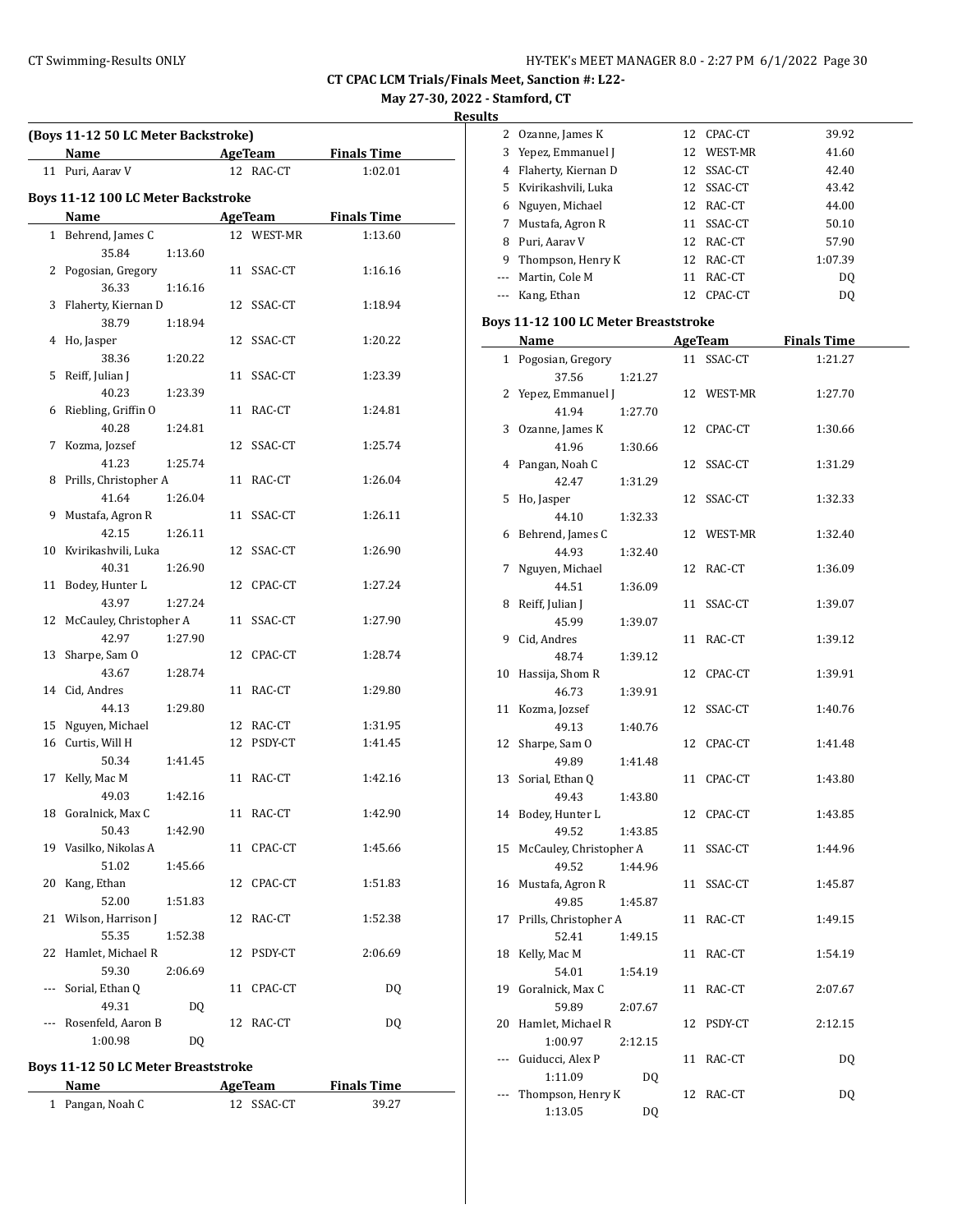**May 27-30, 2022 - Stamford, CT**

**Results**

|  | (Boys 11-12 100 LC Meter Breaststroke) |  |
|--|----------------------------------------|--|
|--|----------------------------------------|--|

| <b>Name</b>                | AgeTeam       | <b>Finals Time</b> |
|----------------------------|---------------|--------------------|
| Curtis, Will H<br>$\cdots$ | 12 PSDY-CT    | DO.                |
| 48.97                      | DO            |                    |
| --- Vasilko, Nikolas A     | CPAC-CT<br>11 | DO.                |
| 54.87                      | DO            |                    |
| --- Martin, Cole M         | RAC-CT<br>11  | DO.                |
| 1:15.92                    | DΟ            |                    |

#### **Boys 11-12 50 LC Meter Butterfly**

|    | Name                  |    | <b>AgeTeam</b> | <b>Finals Time</b> |
|----|-----------------------|----|----------------|--------------------|
| 1  | Wang, George          | 12 | SSAC-CT        | 29.47              |
| 2  | Pogosian, Gregory     | 11 | SSAC-CT        | 30.38              |
| 3  | Yepez, Emmanuel J     | 12 | WEST-MR        | 31.21              |
| 4  | Flaherty, Kiernan D   | 12 | SSAC-CT        | 33.89              |
| 5  | Behrend, James C      | 12 | WEST-MR        | 34.83              |
| 6  | Mustafa, Agron R      | 11 | SSAC-CT        | 35.05              |
| 7  | Ho, Jasper            | 12 | SSAC-CT        | 35.07              |
| 8  | Osadchy, Anthony S    | 11 | SSAC-CT        | 35.19              |
| 9  | Riebling, Griffin O   | 11 | RAC-CT         | 35.62              |
| 10 | Reiff, Julian J       | 11 | SSAC-CT        | 36.63              |
| 11 | Kvirikashvili, Luka   | 12 | SSAC-CT        | 36.75              |
| 12 | Ozanne, James K       | 12 | CPAC-CT        | 38.26              |
| 13 | Pangan, Noah C        | 12 | SSAC-CT        | 38.28              |
| 14 | Cid, Andres           | 11 | RAC-CT         | 39.31              |
| 15 | Prills, Christopher A | 11 | RAC-CT         | 39.49              |
| 16 | Bodey, Hunter L       | 12 | CPAC-CT        | 39.68              |
| 17 | Kelly, Mac M          | 11 | RAC-CT         | 41.45              |
| 18 | Nguyen, Michael       | 12 | RAC-CT         | 43.45              |
| 19 | Curtis, Will H        | 12 | PSDY-CT        | 43.91              |
| 20 | Wilson, Harrison J    | 12 | RAC-CT         | 47.71              |
| 21 | Goralnick, Max C      | 11 | RAC-CT         | 50.66              |
| 22 | Rosenfeld, Aaron B    | 12 | RAC-CT         | 57.62              |

## **Boys 11-12 100 LC Meter Butterfly**

|    | Name                  |         | <b>AgeTeam</b> | <b>Finals Time</b> |
|----|-----------------------|---------|----------------|--------------------|
|    | 1 Wang, George        |         | 12 SSAC-CT     | 1:05.37            |
|    | 30.70                 | 1:05.37 |                |                    |
|    | 2 Yepez, Emmanuel J   |         | 12 WEST-MR     | 1:07.97            |
|    | 31.89                 | 1:07.97 |                |                    |
|    | 3 Pogosian, Gregory   |         | 11 SSAC-CT     | 1:08.40            |
|    | 32.15                 | 1:08.40 |                |                    |
|    | 4 Behrend, James C    |         | 12 WEST-MR     | 1:14.52            |
|    | 34.98                 | 1:14.52 |                |                    |
|    | 5 Flaherty, Kiernan D |         | 12 SSAC-CT     | 1:16.94            |
|    | 36.84                 | 1:16.94 |                |                    |
| 6  | Ho, Jasper            |         | 12 SSAC-CT     | 1:20.03            |
|    | 36.97                 | 1:20.03 |                |                    |
| 7  | Osadchy, Anthony S    |         | 11 SSAC-CT     | 1:21.09            |
|    | 37.70                 | 1:21.09 |                |                    |
| 8  | Riebling, Griffin O   |         | 11 RAC-CT      | 1:23.91            |
|    | 37.32                 | 1:23.91 |                |                    |
| 9  | Kozma, Jozsef         |         | 12 SSAC-CT     | 1:26.12            |
|    | 38.16                 | 1:26.12 |                |                    |
| 10 | Kvirikashvili, Luka   |         | 12 SSAC-CT     | 1:27.48            |
|    | 38.04                 | 1:27.48 |                |                    |

| 11 | Reiff, Julian J          |         |    | 11 SSAC-CT | 1:27.63 |
|----|--------------------------|---------|----|------------|---------|
|    | 41.35                    | 1:27.63 |    |            |         |
|    | 12 Cid, Andres           |         |    | 11 RAC-CT  | 1:28.29 |
|    | 39.12                    | 1:28.29 |    |            |         |
|    | 13 Prills, Christopher A |         |    | 11 RAC-CT  | 1:32.45 |
|    | 42.29                    | 1:32.45 |    |            |         |
|    | Goralnick, Max C         |         | 11 | RAC-CT     | DNF     |
|    | 51.36                    |         |    |            |         |

#### **Boys 11-12 200 LC Meter IM**

|                  | Name                              | AgeTeam        | <b>Finals Time</b> |
|------------------|-----------------------------------|----------------|--------------------|
|                  | 1 Wang, George                    | 12 SSAC-CT     | 2:31.77            |
|                  | 32.27<br>1:09.85                  | 1:58.83        | 2:31.77            |
|                  | 2 Yepez, Emmanuel J               | 12 WEST-MR     | 2:36.90            |
|                  | 31.91<br>1:12.91                  | 2:01.46        | 2:36.90            |
| 3                | Behrend, James C                  | 12 WEST-MR     | 2:37.19            |
|                  | 1:15.28<br>35.27                  | 2:02.99        | 2:37.19            |
| 4                | Osadchy, Anthony S                | 11 SSAC-CT     | 2:47.94            |
|                  | 37.84<br>1:19.06                  | 2:09.85        | 2:47.94            |
| 5                | Ho, Jasper                        | 12 SSAC-CT     | 2:47.96            |
|                  | 38.83<br>1:22.41                  | 2:14.24        | 2:47.96            |
| 6                | Ozanne, James K                   | 12 CPAC-CT     | 2:55.26            |
|                  | 41.98<br>1:28.42                  | 2:18.28        | 2:55.26            |
| 7                | Kozma, Jozsef                     | 12 SSAC-CT     | 2:58.34            |
|                  | 38.63<br>1:24.91                  | 2:18.66        | 2:58.34            |
| 8                | Kvirikashvili, Luka               | 12 SSAC-CT     | 2:59.28            |
|                  | 38.77<br>1:25.19                  | 2:17.80        | 2:59.28            |
| 9                | Reiff, Julian J                   | 11 SSAC-CT     | 3:00.71            |
|                  | 38.21<br>1:26.43                  | 2:19.73        | 3:00.71            |
| 10               | Riebling, Griffin O               | 11 RAC-CT      | 3:04.72            |
|                  | 37.02<br>1:25.60                  | 2:24.68        | 3:04.72            |
| 11               | Prills, Christopher A             | 11 RAC-CT      | 3:08.26            |
|                  | 41.30<br>1:29.34                  | 2:28.52        | 3:08.26            |
|                  | 12 McCauley, Christopher A        | 11 SSAC-CT     | 3:14.57            |
|                  | 50.72<br>1:34.42                  | 2:32.58        | 3:14.57            |
| 13               | Nguyen, Michael                   | 12 RAC-CT      | 3:15.37            |
|                  | 46.24<br>1:36.26                  | 2:30.66        | 3:15.37            |
|                  | Baranowski, Robert P              | 11 RAC-CT      | DQ                 |
|                  | 59.38<br>2:00.47                  | 3:06.95        | DQ                 |
|                  | <b>Boys 50 LC Meter Freestyle</b> |                |                    |
|                  | Name                              | <b>AgeTeam</b> | <b>Finals Time</b> |
| A - Final        |                                   |                |                    |
| 1                | Rogers, Sean M                    | 18 CPAC-CT     | 24.16              |
|                  | 2 Ponce, David A                  | 18<br>SSAC-CT  | 24.70              |
|                  | 3 Peters, Henry C                 | 16<br>SSAC-CT  | 24.90              |
|                  | 4 Mottolese, Peter C              | 16 CPAC-CT     | 24.95              |
| 5                | Rzezwicki, Gabriel                | 17 WEST-MR     | 25.27              |
| 6                | McFarlane, Matthias J             | 14 SSAC-CT     | 25.64              |
| 7                | Haley, Jack T                     | 15 CPAC-CT     | 25.69              |
| 8                | Schuhmacher, William B            | SSAC-CT<br>14  | 26.91              |
| <b>B</b> - Final |                                   |                |                    |
| 9                | Sichtnik, Daniel*                 | 15<br>GYWD-CT  | 26.77              |
| 10               | Li, Shaun X                       | 15<br>RAC-CT   | 27.05              |
| 11               | Todorovic, Marko A                | 18<br>CPAC-CT  | 27.10              |
| 12               | Elliott, Chase J                  | 13<br>CPAC-CT  | 27.38              |
| 13               | Rigby, Dylan T                    | 13<br>WEST-MR  | 27.77              |
|                  |                                   |                |                    |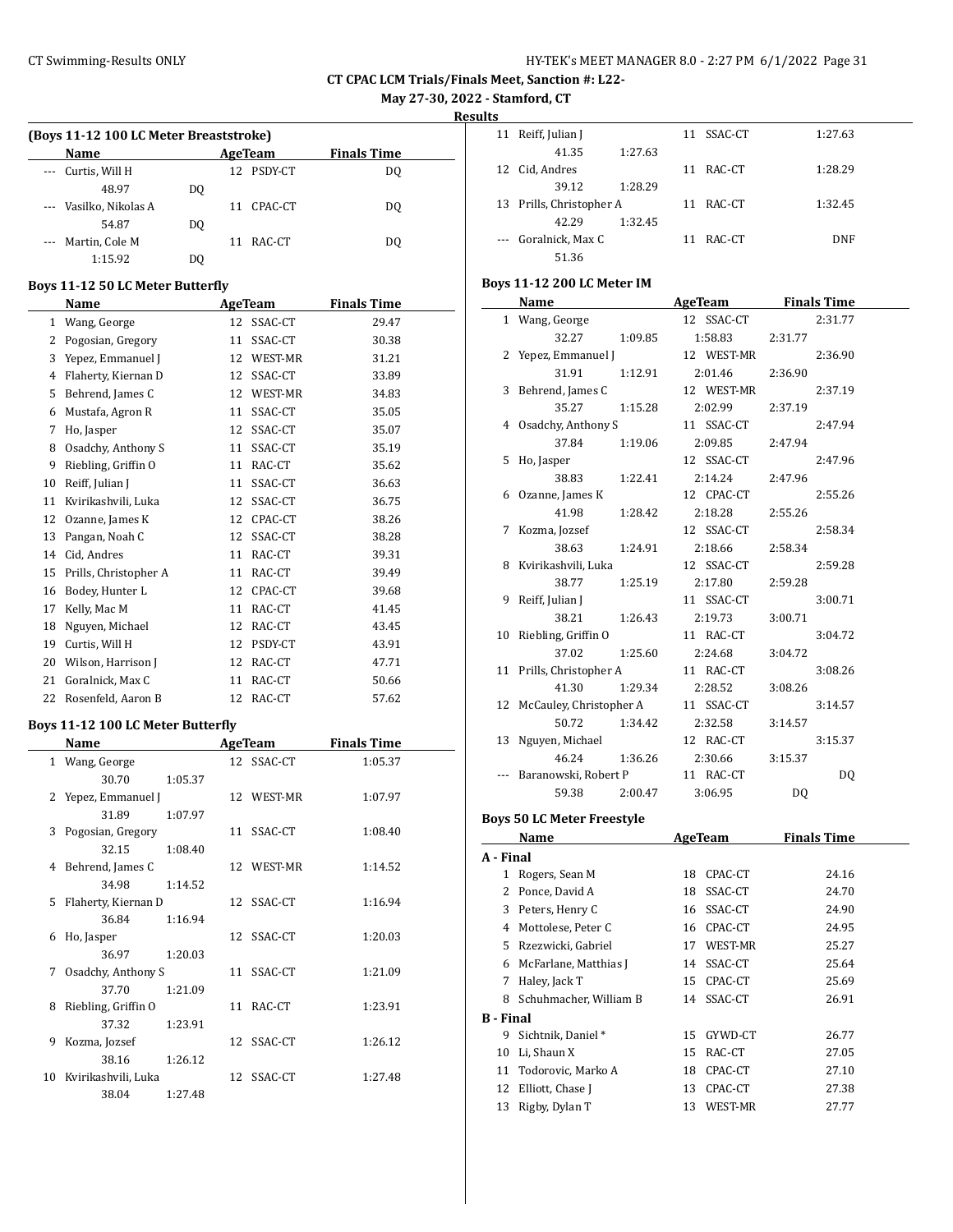**May 27-30, 2022 - Stamford, CT**

**Results**

| B - Final  (Boys 50 LC Meter Freestyle) |                                   |    |            |                    |   |
|-----------------------------------------|-----------------------------------|----|------------|--------------------|---|
|                                         | Name                              |    | AgeTeam    | <b>Finals Time</b> |   |
| 14                                      | Euyoque, Kevin D                  | 17 | WEST-MR    | 27.89              |   |
| 15                                      | Dauterman, Henry G                |    | 14 RAC-CT  | 28.43              |   |
| ---                                     | Michailoff, Matt                  |    | 15 WEST-MR | DQ                 |   |
| C - Final                               |                                   |    |            |                    |   |
| 17                                      | Rathgeber, Fabio J                |    | 13 CPAC-CT | 28.75              |   |
| 18                                      | Polese, Aidan                     |    | 13 RAC-CT  | 28.88              |   |
|                                         | 19 Woody, George D                |    | 14 SSAC-CT | 29.79              |   |
|                                         | 20 Valenton, Peter M              |    | 13 SSAC-CT | 29.92              |   |
|                                         | 21 Ovsag, Luke S                  |    | 14 SSAC-CT | 30.15              |   |
|                                         | 22 McKenna, Sean A                |    | 14 SSAC-CT | 30.37              |   |
| 23                                      | Ortiz, Sam                        | 13 | CPAC-CT    | 31.33              |   |
|                                         |                                   |    |            |                    |   |
|                                         | <b>Boys 50 LC Meter Freestyle</b> |    |            |                    |   |
|                                         | Name                              |    | AgeTeam    | <b>Prelim Time</b> |   |
|                                         | Preliminaries                     |    |            |                    |   |
| 1                                       | Ponce, David A                    | 18 | SSAC-CT    | 24.76              | q |
| 2                                       | Wu, Ben X                         | 16 | SSAC-CT    | 24.90              | q |
| 3                                       | Peters, Henry C                   |    | 16 SSAC-CT | 25.31              | q |
| 4                                       | Rzezwicki, Gabriel                |    | 17 WEST-MR | 25.36              | q |
| 5                                       | Rogers, Sean M                    |    | 18 CPAC-CT | 25.42              | q |
|                                         | 6 Clancy, Jack B                  |    | 16 RAC-CT  | 25.62              | q |
| 7                                       | Haley, Jack T                     |    | 15 CPAC-CT | 26.04              | q |
| 8                                       | Mottolese, Peter C                |    | 16 CPAC-CT | 26.18              | q |
| 9                                       | Gorzula, Alexander J              |    | 17 WEST-MR | 26.30              | q |
| 10                                      | Boukarroum, Jude                  |    | 16 RAC-CT  | 26.38              | q |
| 11                                      | Dupont, Thomas C                  |    | 18 CPAC-CT | 26.41              | q |
| 12                                      | McFarlane, Matthias J             |    | 14 SSAC-CT | 26.46              | q |
| 13                                      | Schuhmacher, William B            |    | 14 SSAC-CT | 26.90              | q |
|                                         | 14 Li, Shaun X                    |    | 15 RAC-CT  | 26.99              | q |
| 15                                      | Roberts, Ryan T                   |    | 18 CPAC-CT | 27.03              | q |
|                                         | 16 Chalnick, Zachary O            |    | 17 SSAC-CT | 27.07              | q |
| 17                                      | Fine, Evan A                      |    | 16 CPAC-CT | 27.12              | q |
| 18                                      | Huang, Eric                       |    | 15 SSAC-CT | 27.28              | q |
| 19                                      | DeCasseres, Elijah L              |    | 17 WEST-MR | 27.32              | q |
| 20                                      | Elliott, Chase J                  |    | 13 CPAC-CT | 27.34              | q |
| 21                                      | Todorovic, Marko A                |    | 18 CPAC-CT | 27.40              | q |
| 22                                      | Kopczewski, Nicholas              |    | 15 CPAC-CT | 27.80              | q |
| *23                                     | Jang, Hudson I                    | 15 | CPAC-CT    | 27.83              | q |
| *23                                     | Euyoque, Kevin D                  | 17 | WEST-MR    | 27.83              | q |
| 25                                      | Rigby, Dylan T                    | 13 | WEST-MR    | 27.85              | q |
| 26                                      | Sichtnik, Daniel*                 | 15 | GYWD-CT    | 27.90              | q |
| 27                                      | Dauterman, Henry G                | 14 | RAC-CT     | 28.53              | q |
| 28                                      | Michailoff, Matt                  | 15 | WEST-MR    | 28.55              | q |
| 29                                      | Packard, Jonathan S               | 13 | GYWD-CT    | 28.58              | q |
| 30                                      | Hagen, Ryder G                    | 16 | CPAC-CT    | 28.60              | q |
| 31                                      | Rathgeber, Fabio J                | 13 | CPAC-CT    | 28.92              | q |
| 32                                      | Wong, Andrew                      | 13 | SSAC-CT    | 28.96              | q |
| 33                                      | Banyas, Nick J                    | 14 | CPAC-CT    | 29.07              |   |
| 34                                      | Della Pietra, Nico M              | 14 | GYWD-CT    | 29.10              |   |
| 35                                      | Telesco, Michael X                | 13 | SSAC-CT    | 29.13              |   |
| 36                                      | Babashak, Danny C                 | 15 | CPAC-CT    | 29.21              |   |
| 37                                      | Smith, Jack M                     | 13 |            |                    |   |
|                                         | Polese, Aidan                     |    | CPAC-CT    | 29.25              |   |
| 38                                      |                                   | 13 | RAC-CT     | 29.49              |   |

| LS. |                        |    |         |       |
|-----|------------------------|----|---------|-------|
| 39  | Murphy, Maddox K       | 15 | WEST-MR | 29.54 |
| 40  | Ladyzhensky, Michael   | 15 | CPAC-CT | 29.88 |
| 41  | Valenton, Peter M      | 13 | SSAC-CT | 29.93 |
| 42  | Goldberg, Zachary M    | 15 | CPAC-CT | 29.99 |
| 43  | Woody, George D        | 14 | SSAC-CT | 30.05 |
| 44  | Michaels, Christian R  | 14 | CPAC-CT | 30.08 |
| 45  | Moles, William P       | 16 | CPAC-CT | 30.09 |
| 46  | Hendrickson, Charlie T | 13 | CPAC-CT | 30.26 |
| 47  | Goertel, Thomas D      | 14 | CPAC-CT | 30.27 |
| 48  | Landers, John A        | 13 | CPAC-CT | 30.55 |
| 49  | Buerstetta, Mason Q    | 16 | CPAC-CT | 30.60 |
| 50  | McKenna, Sean A        | 14 | SSAC-CT | 30.72 |
| 51  | Ovsag, Luke S          | 14 | SSAC-CT | 30.80 |
| 52  | Monohan, Ryan J        | 14 | CPAC-CT | 30.82 |
| 53  | Ortiz, Sam             | 13 | CPAC-CT | 30.87 |
| 54  | Paulson, Dane M        | 13 | CPAC-CT | 30.92 |
| 55  | Farabee, Daniel J      | 13 | RAC-CT  | 30.96 |
| 56  | Robredo, Martin        | 12 | GYWD-CT | 31.94 |
| 57  | McCracken, Killian C   | 13 | SSAC-CT | 31.99 |
| 58  | Price, Sawyer J        | 16 | CPAC-CT | 32.04 |
| 59  | Luecke, Scott J        | 13 | CPAC-CT | 32.45 |
| 60  | Westcott, Teddy L      | 13 | RAC-CT  | 32.89 |
| 61  | Rudolph, Nathan Y      | 13 | CPAC-CT | 33.91 |
| 62  | Radis, Antonios        | 13 | SSAC-CT | 36.96 |
|     |                        |    |         |       |

## **Boys 100 LC Meter Freestyle**

|                  | Name                     |       | <b>AgeTeam</b> | <b>Finals Time</b> |
|------------------|--------------------------|-------|----------------|--------------------|
| A - Final        |                          |       |                |                    |
| $\mathbf{1}$     | Rogers, Sean M           |       | 18 CPAC-CT     | 52.88              |
|                  | 25.26                    | 52.88 |                |                    |
|                  | 2 Peters, Henry C        |       | 16 SSAC-CT     | 54.28              |
|                  | 25.87                    | 54.28 |                |                    |
|                  | 3 Ponce, David A         |       | 18 SSAC-CT     | 54.65              |
|                  | 25.85                    | 54.65 |                |                    |
|                  | 4 Mostofi, Michael V     |       | 17 CPAC-CT     | 54.69              |
|                  | 26.04                    | 54.69 |                |                    |
| 5.               | Mottolese, Peter C       |       | 16 CPAC-CT     | 54.71              |
|                  | 26.47                    | 54.71 |                |                    |
|                  | 6 Bucaria, Aiden         |       | 16 GYWD-CT     | 54.80              |
|                  | 26.65                    | 54.80 |                |                    |
|                  | 7 McFarlane, Matthias J  |       | 14 SSAC-CT     | 55.71              |
|                  | 26.47                    | 55.71 |                |                    |
|                  | 8 Haley, Jack T          |       | 15 CPAC-CT     | 56.01              |
|                  | 27.17                    | 56.01 |                |                    |
| <b>B</b> - Final |                          |       |                |                    |
|                  | 9 Kwee, Matthew K        |       | 20 SSAC-CT     | 56.79              |
|                  | 26.96                    | 56.79 |                |                    |
|                  | 10 Ruiz Garcia, Kaiser J |       | 15 RAC-CT      | 56.93              |
|                  | 27.56                    | 56.93 |                |                    |
|                  | 12 Li, Shaun X           |       | 15 RAC-CT      | 57.77              |
|                  | 27.77                    | 57.77 |                |                    |
|                  | 13 Michalik, Peter W     |       | 17 CPAC-CT     | 57.86              |
|                  | 28.20                    | 57.86 |                |                    |
|                  | 14 DeCasseres, Elijah L  |       | 17 WEST-MR     | 58.53              |
|                  | 28.29                    | 58.53 |                |                    |
| 15               | Rzezwicki, Gabriel       |       | 17 WEST-MR     | 59.29              |
|                  | 27.95                    | 59.29 |                |                    |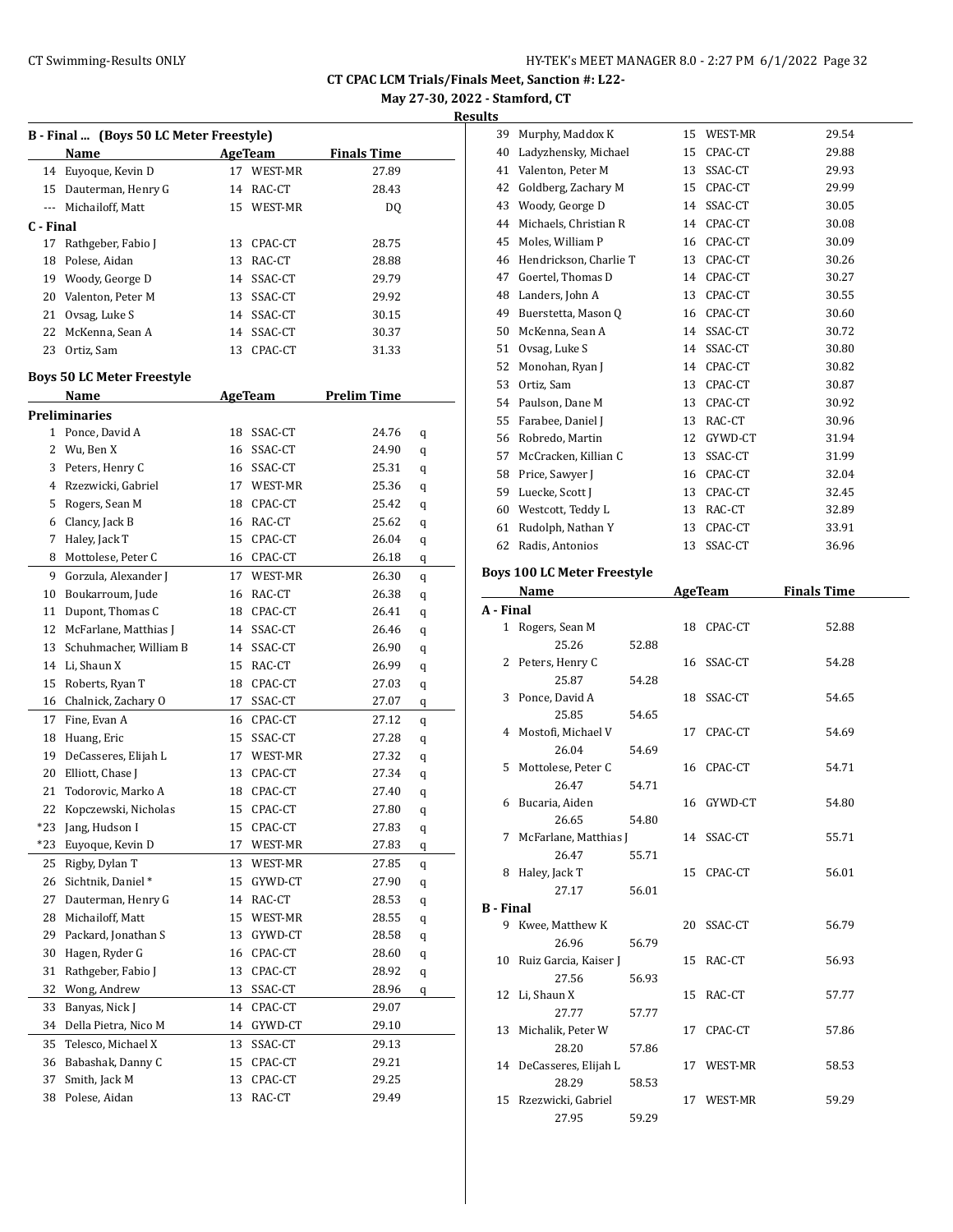# **May 27-30, 2022 - Stamford, CT Results**

|           | B - Final  (Boys 100 LC Meter Freestyle) |         |    |                |                    |   |
|-----------|------------------------------------------|---------|----|----------------|--------------------|---|
|           | Name                                     |         |    | AgeTeam        | <b>Finals Time</b> |   |
|           | 16 Dupont, Thomas C                      |         |    | 18 CPAC-CT     | 1:00.46            |   |
|           | 28.25                                    | 1:00.46 |    |                |                    |   |
| C - Final |                                          |         |    |                |                    |   |
|           | 17 Geh, Michael Y                        |         |    | 14 RAC-CT      | 57.58              |   |
|           | 28.18                                    | 57.58   |    |                |                    |   |
|           | 18 Jang, Hudson I                        |         |    | 15 CPAC-CT     | 57.80              |   |
|           | 27.79                                    | 57.80   |    |                |                    |   |
|           | 19 Fine, Evan A                          |         |    | 16 CPAC-CT     | 58.21              |   |
|           | 28.06                                    | 58.21   |    |                |                    |   |
|           | 20 Sichtnik, Daniel*                     |         |    | 15 GYWD-CT     | 59.34              |   |
|           | 28.90                                    | 59.34   |    |                |                    |   |
|           | 21 Huang, Eric                           |         |    | 15 SSAC-CT     | 59.70              |   |
|           | 28.45                                    | 59.70   |    |                |                    |   |
|           | 22 Ceken, Berke M                        |         |    | 15 SSAC-CT     | 59.98              |   |
|           | 28.61                                    | 59.98   |    |                |                    |   |
|           | 23 Rigby, Dylan T                        |         |    | 13 WEST-MR     | 1:00.82            |   |
|           | 28.70                                    | 1:00.82 |    |                |                    |   |
|           | 24 Chalnick, Zachary O                   |         |    | 17 SSAC-CT     | 1:00.93            |   |
|           | 28.72                                    | 1:00.93 |    |                |                    |   |
| D - Final |                                          |         |    |                |                    |   |
|           | 25 Smith, Jack M                         |         |    | 13 CPAC-CT     | 1:00.70            |   |
|           | 29.34                                    | 1:00.70 |    |                |                    |   |
|           | 26 Bucaria, Colin R                      |         |    | 13 GYWD-CT     | 1:00.83            |   |
|           | 29.22                                    | 1:00.83 |    |                |                    |   |
|           |                                          |         |    |                |                    |   |
|           | 27 Della Pietra, Nico M                  |         |    | 14 GYWD-CT     | 1:01.93            |   |
|           | 30.05                                    | 1:01.93 |    |                |                    |   |
|           | 28 Sulkowski, Oskar                      |         |    | 14 CPAC-CT     | 1:01.98            |   |
|           | 30.80                                    | 1:01.98 |    |                |                    |   |
|           | 29 Dauterman, Henry G                    |         |    | 14 RAC-CT      | 1:02.20            |   |
|           | 29.81                                    | 1:02.20 |    |                |                    |   |
|           | 30 Polese, Aidan                         |         |    | 13 RAC-CT      | 1:02.25            |   |
|           | 30.19                                    | 1:02.25 |    |                |                    |   |
|           | 31 Carre, Ryan P                         |         |    | 14 CPAC-CT     | 1:03.12            |   |
|           | 30.36                                    | 1:03.12 |    |                |                    |   |
|           | 32 Woody, George D                       |         |    | 14 SSAC-CT     | 1:05.17            |   |
|           | 31.26                                    | 1:05.17 |    |                |                    |   |
|           | <b>Boys 100 LC Meter Freestyle</b>       |         |    |                |                    |   |
|           | Name                                     |         |    | <b>AgeTeam</b> | <b>Prelim Time</b> |   |
|           | <b>Preliminaries</b>                     |         |    |                |                    |   |
|           | 1 Wu, Ben X                              |         |    | 16 SSAC-CT     | 53.79              |   |
|           | 25.91                                    | 53.79   |    |                |                    | q |
| 2         |                                          |         |    | SSAC-CT        |                    |   |
|           | Peters, Henry C                          |         | 16 |                | 54.85              | q |
|           | 26.24                                    | 54.85   |    |                |                    |   |
| 3         | Ponce, David A                           |         | 18 | SSAC-CT        | 55.14              | q |
|           | 26.34                                    | 55.14   |    |                |                    |   |
|           | 4 Rogers, Sean M                         |         | 18 | CPAC-CT        | 55.50              | q |
|           | 26.95                                    | 55.50   |    |                |                    |   |
| 5         | Hazlett, Alexander S                     |         | 18 | GYWD-CT        | 55.68              | q |
|           | 26.75                                    | 55.68   |    |                |                    |   |
| 6         | Bucaria, Aiden                           |         | 16 | GYWD-CT        | 55.75              | q |
|           | 26.93                                    | 55.75   |    |                |                    |   |
| 7         | Haley, Jack T                            |         | 15 | CPAC-CT        | 56.27              | q |

27.20 56.27

| 8  | Mostofi, Michael V       |         |    | 17 CPAC-CT | 56.55   | q |
|----|--------------------------|---------|----|------------|---------|---|
|    | 26.85                    | 56.55   |    |            |         |   |
| 9  | Mottolese, Peter C       |         |    | 16 CPAC-CT | 56.70   | q |
|    | 27.35                    | 56.70   |    |            |         |   |
| 10 | McFarlane, Matthias J    |         |    | 14 SSAC-CT | 57.21   | q |
|    | 27.10                    | 57.21   |    |            |         |   |
|    | 11 Boukarroum, Jude      |         |    | 16 RAC-CT  | 57.40   | q |
|    | 27.32                    | 57.40   |    |            |         |   |
|    | 12 Ruiz Garcia, Kaiser J |         |    | 15 RAC-CT  | 57.50   |   |
|    | 27.50                    | 57.50   |    |            |         | q |
|    |                          |         |    |            |         |   |
|    | 13 Rzezwicki, Gabriel    |         |    | 17 WEST-MR | 57.56   | q |
|    | 27.77                    | 57.56   |    |            |         |   |
|    | 14 Kwee, Matthew K       |         |    | 20 SSAC-CT | 57.82   | q |
|    | 28.01                    | 57.82   |    |            |         |   |
| 15 | Li, Shaun X              |         |    | 15 RAC-CT  | 58.35   | q |
|    | 28.15                    | 58.35   |    |            |         |   |
| 16 | Sharpe, Alexander J      |         |    | 14 CPAC-CT | 58.38   | q |
|    | 27.95                    | 58.38   |    |            |         |   |
| 17 | Michalik, Peter W        |         |    | 17 CPAC-CT | 58.40   | q |
|    | 28.48                    | 58.40   |    |            |         |   |
| 18 | Dupont, Thomas C         |         |    | 18 CPAC-CT | 58.52   | q |
|    | 27.87                    | 58.52   |    |            |         |   |
| 19 | Katra, Marko             |         |    | 15 RAC-CT  | 58.80   | q |
|    | 28.40                    | 58.80   |    |            |         |   |
|    | 20 DeCasseres, Elijah L  |         |    | 17 WEST-MR | 58.84   | q |
|    | 28.63                    | 58.84   |    |            |         |   |
| 21 | Fine, Evan A             |         |    | 16 CPAC-CT | 58.88   | q |
|    | 28.20                    | 58.88   |    |            |         |   |
|    | 22 Belmont, Evan F       |         | 17 | CPAC-CT    | 58.93   | q |
|    | 29.39                    | 58.93   |    |            |         |   |
| 23 | Geh, Michael Y           |         |    | 14 RAC-CT  | 59.09   | q |
|    | 28.70                    | 59.09   |    |            |         |   |
| 24 | Huang, Eric              |         | 15 | SSAC-CT    | 59.47   | q |
|    | 28.35                    | 59.47   |    |            |         |   |
| 25 | Jang, Hudson I           |         |    | 15 CPAC-CT | 59.53   | q |
|    | 26 O'Malley, Kai A       |         |    | 17 RAC-CT  | 59.77   |   |
|    | 28.69                    |         |    |            |         | q |
|    | 27 Chalnick, Zachary O   | 59.77   | 17 | SSAC-CT    | 59.88   |   |
|    | 28.31                    |         |    |            |         | q |
|    |                          | 59.88   |    | 15 SSAC-CT |         |   |
|    | 28 Ceken, Berke M        |         |    |            | 59.89   | q |
|    | 28.63                    | 59.89   |    |            |         |   |
| 29 | Sichtnik, Daniel*        |         |    | 15 GYWD-CT | 59.99   | q |
|    | 28.66                    | 59.99   |    |            |         |   |
| 30 | Jacob, Justin J          |         |    | 18 CPAC-CT | 1:00.17 | q |
|    | 28.54                    | 1:00.17 |    |            |         |   |
| 31 | Iyer, Hirsh E            |         |    | 14 CPAC-CT | 1:00.40 | q |
|    | 29.56                    | 1:00.40 |    |            |         |   |
| 32 | Hake, Matt S             |         | 18 | CPAC-CT    | 1:00.86 | q |
|    | 28.24                    | 1:00.86 |    |            |         |   |
| 33 | Rigby, Dylan T           |         | 13 | WEST-MR    | 1:00.89 |   |
|    | 28.49                    | 1:00.89 |    |            |         |   |
| 34 | Bucaria, Colin R         |         | 13 | GYWD-CT    | 1:01.13 |   |
|    | 29.65                    | 1:01.13 |    |            |         |   |
| 35 | Foley, Owen F            |         | 18 | RAC-CT     | 1:01.55 |   |
|    | 29.29                    | 1:01.55 |    |            |         |   |
|    |                          |         |    |            |         |   |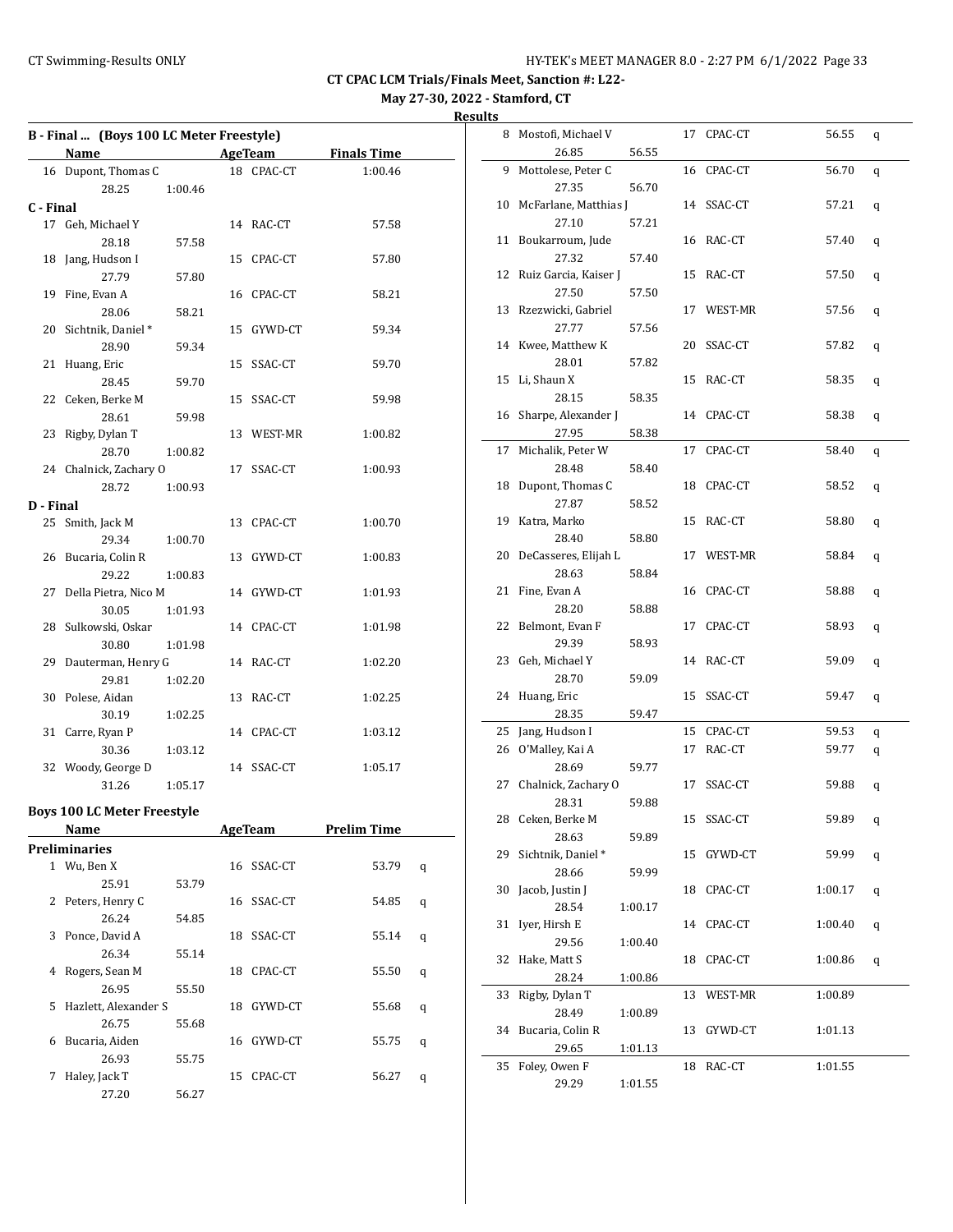÷,

 $\overline{\phantom{0}}$ 

**CT CPAC LCM Trials/Finals Meet, Sanction #: L22-**

**May 27-30, 2022 - Stamford, CT Results**

|       | Name                    |         | <b>AgeTeam</b> | <b>Prelim Time</b> |
|-------|-------------------------|---------|----------------|--------------------|
|       | 36 Smith, Jack M        |         | 13 CPAC-CT     | 1:02.02            |
|       | 27.90                   | 1:02.02 |                |                    |
| 37    | Stehmann, Eric          |         | 18 CPAC-CT     | 1:02.07            |
|       | 28.93                   | 1:02.07 |                |                    |
|       | 38 Sulkowski, Oskar     |         | 14 CPAC-CT     | 1:02.26            |
|       | 31.00                   | 1:02.26 |                |                    |
|       | 39 Polese, Aidan        |         | 13 RAC-CT      | 1:02.40            |
|       | 30.39                   | 1:02.40 |                |                    |
|       | 40 Dauterman, Henry G   |         | 14 RAC-CT      | 1:02.87            |
|       | 29.76                   | 1:02.87 |                |                    |
|       | 41 Velishka, Reese H    |         | 16 CPAC-CT     | 1:02.88            |
|       | 29.84                   | 1:02.88 |                |                    |
|       | 42 Della Pietra, Nico M |         | 14 GYWD-CT     | 1:03.16            |
|       | 30.24                   | 1:03.16 |                |                    |
|       | 43 Sedlock, Charlie J   |         | 14 CPAC-CT     | 1:03.20            |
|       | 30.08                   | 1:03.20 |                |                    |
|       | 44 Moles, William P     |         | 16 CPAC-CT     | 1:03.40            |
|       | 30.36                   | 1:03.40 |                |                    |
| 45    | Carre, Ryan P           |         | 14 CPAC-CT     | 1:03.54            |
|       | 30.53                   | 1:03.54 |                |                    |
| 46    | Hagen, Ryder G          |         | 16 CPAC-CT     | 1:03.68            |
|       | 31.34                   | 1:03.68 |                |                    |
|       | 47 Woody, George D      |         | 14 SSAC-CT     | 1:04.20            |
|       |                         |         |                |                    |
|       | 31.07                   | 1:04.20 |                |                    |
| *48   | Banyas, Nick J          |         | 14 CPAC-CT     | 1:04.28            |
|       | 30.60                   | 1:04.28 |                |                    |
| *48   | Rathgeber, Fabio J      |         | 13 CPAC-CT     | 1:04.28            |
|       | 30.42                   | 1:04.28 |                |                    |
|       | 50 McCracken, Callum C  |         | 15 SSAC-CT     | 1:04.36            |
|       | 30.82                   | 1:04.36 |                |                    |
|       | 51 Wong, Andrew         |         | 13 SSAC-CT     | 1:05.08            |
|       | 31.81                   | 1:05.08 |                |                    |
|       | 52 Simmons, Bryce R     |         | 14 RAC-CT      | 1:05.21            |
|       | 31.69                   | 1:05.21 |                |                    |
|       | 53 Telesco, Michael X   |         | 13 SSAC-CT     | 1:05.30            |
|       | 31.57                   | 1:05.30 |                |                    |
| 54    | He, Aaron Y             |         | 14 WEST-MR     | 1:05.69            |
|       | 32.75                   | 1:05.69 |                |                    |
|       | 55 Ladyzhensky, Michael |         | 15 CPAC-CT     | 1:05.75            |
|       | 32.29                   | 1:05.75 |                |                    |
|       | 56 Zalewski, Mateusz    |         | 15 CPAC-CT     | 1:05.98            |
|       | 31.46                   | 1:05.98 |                |                    |
| 57    | Ovsag, Luke S           |         | 14 SSAC-CT     | 1:06.88            |
|       | 32.40                   | 1:06.88 |                |                    |
|       | 58 Kennedy, Anden B     |         | 13 CPAC-CT     | 1:07.28            |
|       | 31.82                   | 1:07.28 |                |                    |
| 59    | Michaels, Christian R   |         | 14 CPAC-CT     | 1:07.39            |
|       | 31.81                   | 1:07.39 |                |                    |
|       | 60 Wise, Henry          |         | 13 GYWD-CT     | 1:07.44            |
|       | 31.58                   | 1:07.44 |                |                    |
|       | *61 Valenton, Peter M   |         | 13 SSAC-CT     | 1:07.46            |
|       | 32.10                   | 1:07.46 |                |                    |
| $*61$ | Hendrickson, Charlie T  |         | 13 CPAC-CT     | 1:07.46            |
|       | 31.58                   | 1:07.46 |                |                    |
|       |                         |         |                |                    |

| uits      |                                          |            |         |                    |  |
|-----------|------------------------------------------|------------|---------|--------------------|--|
|           | 63 Perkins, Xavier H                     | 14 CPAC-CT |         | 1:07.78            |  |
|           | 32.68<br>1:07.78                         |            |         |                    |  |
|           | 64 Buerstetta, Mason Q                   | 16 CPAC-CT |         | 1:08.00            |  |
|           | 32.51<br>1:08.00                         |            |         |                    |  |
| 65        | Murphy, Maddox K                         | 15 WEST-MR |         | 1:08.59            |  |
|           | 31.36<br>1:08.59                         |            |         |                    |  |
|           | 66 Ortiz, Sam                            | 13 CPAC-CT |         | 1:08.94            |  |
|           | 32.19<br>1:08.94                         |            |         |                    |  |
|           | 67 Mussolini, Nicholas M                 | 13 CPAC-CT |         | 1:09.03            |  |
|           | 33.68<br>1:09.03                         |            |         |                    |  |
|           | 68 Luecke, Scott J                       | 13 CPAC-CT |         | 1:09.27            |  |
|           | 33.18<br>1:09.27                         |            |         |                    |  |
|           | 69 Paulson, Dane M                       | 13 CPAC-CT |         | 1:09.31            |  |
|           | 33.66<br>1:09.31                         |            |         |                    |  |
|           | 70 Landers, John A                       | 13 CPAC-CT |         | 1:09.33            |  |
|           | 32.28<br>1:09.33                         |            |         |                    |  |
|           | 71 Monohan, Ryan J                       | 14 CPAC-CT |         | 1:09.46            |  |
|           | 31.73<br>1:09.46                         |            |         |                    |  |
|           | 72 Gagliardi, Roman R                    | 13 PSDY-CT |         | 1:09.52            |  |
|           | 33.59<br>1:09.52                         |            |         |                    |  |
|           | 73 Price, Sawyer J                       | 16 CPAC-CT |         | 1:10.48            |  |
|           | 33.25<br>1:10.48                         |            |         |                    |  |
|           | 74 Kirby, Scott P                        | 13 CPAC-CT |         | 1:10.68            |  |
|           | 33.83<br>1:10.68                         |            |         |                    |  |
|           | 75 McKenna, Sean A                       | 14 SSAC-CT |         | 1:10.74            |  |
|           | 33.35<br>1:10.74                         |            |         |                    |  |
|           | 76 Westcott, Teddy L                     | 13 RAC-CT  |         | 1:11.72            |  |
|           | 34.16<br>1:11.72<br>77 Goralnick, Liam J | 13 RAC-CT  |         |                    |  |
|           |                                          |            |         | 1:11.97            |  |
|           | 34.20<br>1:11.97<br>78 Farabee, Daniel J | 13 RAC-CT  |         | 1:12.65            |  |
|           | 33.54<br>1:12.65                         |            |         |                    |  |
|           | 79 Hagen, Finn C                         | 14 CPAC-CT |         | 1:17.75            |  |
|           | 37.37<br>1:17.75                         |            |         |                    |  |
|           | 80 Miller, Jackson I                     | 13 CPAC-CT |         | 1:18.01            |  |
|           | 35.85<br>1:18.01                         |            |         |                    |  |
|           | 81 Radis, Antonios                       | 13 SSAC-CT |         | 1:21.08            |  |
|           | 38.90<br>1:21.08                         |            |         |                    |  |
|           | 82 McCarthy, Brendan M                   | 13 CPAC-CT |         | 1:22.40            |  |
|           | 39.55 1:22.40                            |            |         |                    |  |
|           |                                          |            |         |                    |  |
|           | <b>Boys 200 LC Meter Freestyle</b>       |            |         |                    |  |
|           | Name                                     | AgeTeam    |         | <b>Finals Time</b> |  |
| A - Final |                                          |            |         |                    |  |
|           | 1 Clancy, Jack B                         | 16 RAC-CT  |         | 1:55.73            |  |
|           | 27.34<br>56.22                           | 1:26.21    | 1:55.73 |                    |  |
| 2         | Todorovic, Marko A                       | 18 CPAC-CT |         | 1:59.98            |  |
|           | 28.43<br>58.76                           | 1:29.27    | 1:59.98 |                    |  |
|           | 3 Haley, Jack T                          | 15 CPAC-CT |         | 2:00.73            |  |
|           | 28.66<br>59.39                           | 1:30.63    | 2:00.73 |                    |  |
| 4         | Mottolese, Peter C                       | 16 CPAC-CT |         | 2:00.95            |  |
|           | 28.29<br>58.84                           | 1:30.36    | 2:00.95 |                    |  |
| 5         | Mostofi, Michael V                       | 17 CPAC-CT |         | 2:01.94            |  |
|           | 28.87<br>59.84                           | 1:30.81    | 2:01.94 |                    |  |
|           | 6 Wu, Ben X                              | 16 SSAC-CT |         | 2:02.69            |  |
|           | 27.98<br>58.23                           | 1:30.22    | 2:02.69 |                    |  |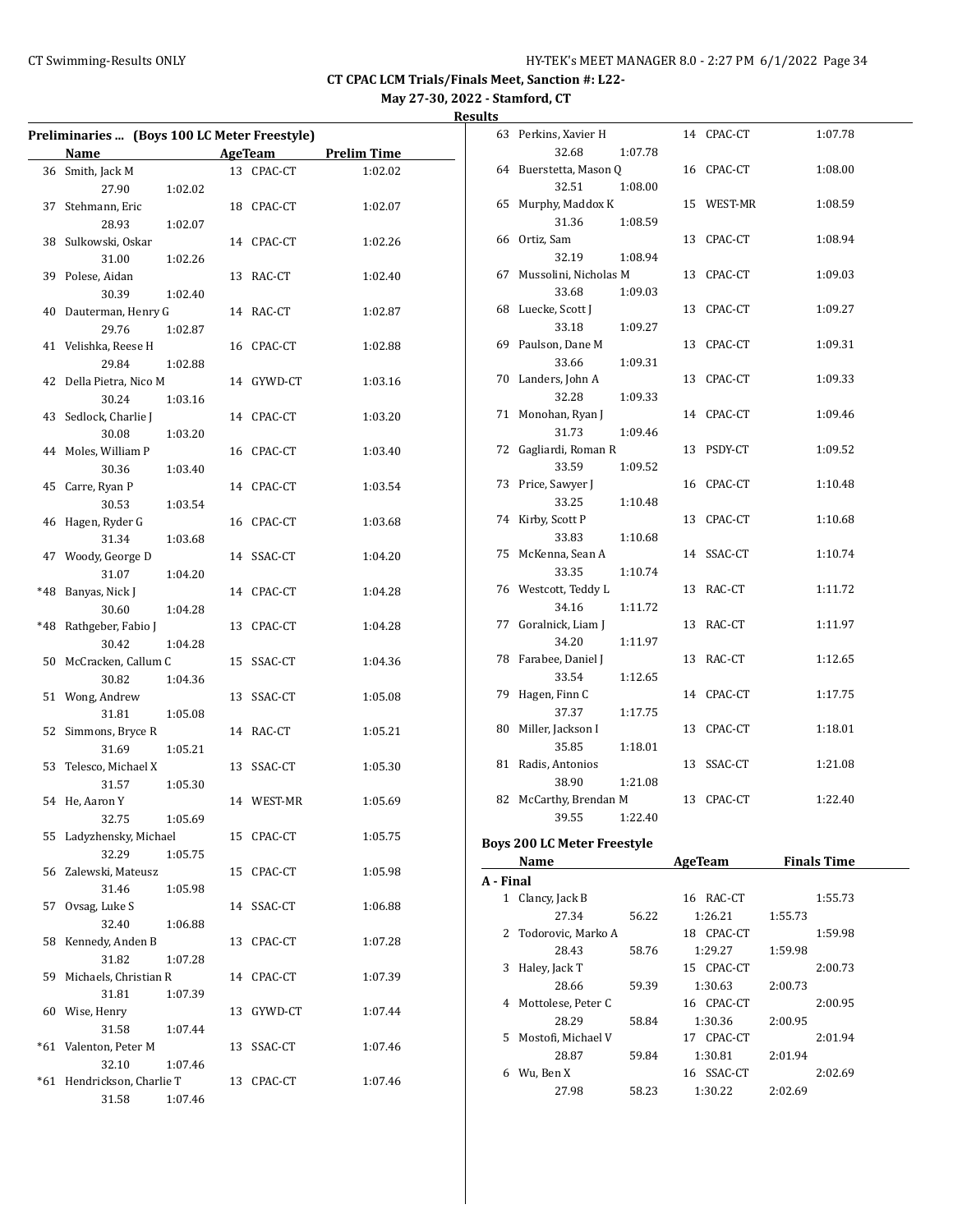**May 27-30, 2022 - Stamford, CT**

| A - Final  (Boys 200 LC Meter Freestyle) |                                    |            |                    |  |  |  |
|------------------------------------------|------------------------------------|------------|--------------------|--|--|--|
|                                          | Name AgeTeam                       |            | <b>Finals Time</b> |  |  |  |
|                                          | 7 Weiner, Matthew M                | 16 RAC-CT  | 2:02.79            |  |  |  |
|                                          | 27.93<br>58.50                     | 1:30.95    | 2:02.79            |  |  |  |
|                                          | 8 Gorzula, Alexander J             | 17 WEST-MR | 2:04.15            |  |  |  |
|                                          | 29.34<br>1:00.72                   | 1:32.30    | 2:04.15            |  |  |  |
| <b>B</b> - Final                         |                                    |            |                    |  |  |  |
| 9                                        | McFarlane, Matthias J              | 14 SSAC-CT | 2:05.33            |  |  |  |
|                                          | 27.97<br>59.61                     | 1:32.76    | 2:05.33            |  |  |  |
| 10                                       | Ruiz Garcia, Kaiser J              | 15 RAC-CT  | 2:05.92            |  |  |  |
|                                          | 29.26<br>1:01.39                   | 1:34.49    | 2:05.92            |  |  |  |
|                                          | 11 DeCasseres, Elijah L            | 17 WEST-MR | 2:06.13            |  |  |  |
|                                          | 29.21<br>1:00.91                   | 1:33.71    | 2:06.13            |  |  |  |
| 12                                       | Drienik, Alex                      | 16 CPAC-CT | 2:09.62            |  |  |  |
|                                          | 30.44<br>1:02.79                   | 1:36.86    | 2:09.62            |  |  |  |
| 13                                       | Packard, Jonathan S                | 13 GYWD-CT | 2:11.20            |  |  |  |
|                                          | 30.31<br>1:03.51                   | 1:37.93    | 2:11.20            |  |  |  |
|                                          | 14 Fine, Evan A                    | 16 CPAC-CT | 2:13.38            |  |  |  |
|                                          | 30.23<br>1:04.03                   | 1:39.19    | 2:13.38            |  |  |  |
| 15                                       | Elliott, Chase J                   | 13 CPAC-CT | 2:17.06            |  |  |  |
|                                          | 31.56<br>1:06.93                   | 1:43.44    | 2:17.06            |  |  |  |
|                                          | 16 Sharpe, Alexander J             | 14 CPAC-CT | 2:20.61            |  |  |  |
|                                          | 30.96<br>1:05.78                   | 1:43.66    | 2:20.61            |  |  |  |
| C - Final                                |                                    |            |                    |  |  |  |
|                                          | 17 Jang, Hudson I                  | 15 CPAC-CT | 2:13.48            |  |  |  |
|                                          | 30.63<br>1:05.82                   | 1:40.64    | 2:13.48            |  |  |  |
|                                          | 18 Carre, Ryan P                   | 14 CPAC-CT | 2:19.18            |  |  |  |
|                                          | 32.61<br>1:08.29                   | 1:44.05    | 2:19.18            |  |  |  |
|                                          |                                    |            |                    |  |  |  |
| 19                                       | Rathgeber, Fabio J<br>36.12        | 13 CPAC-CT | 2:31.16            |  |  |  |
|                                          | 1:14.75                            | 1:53.62    | 2:31.16            |  |  |  |
| 20                                       | Michaels, Christian R              | 14 CPAC-CT | 2:39.71            |  |  |  |
|                                          | 35.93<br>1:18.18                   | 1:59.51    | 2:39.71            |  |  |  |
|                                          | 21 Westcott, Teddy L               | 13 RAC-CT  | 2:43.92            |  |  |  |
|                                          | 38.06<br>1:20.35                   | 2:03.40    | 2:43.92            |  |  |  |
|                                          | <b>Boys 200 LC Meter Freestyle</b> |            |                    |  |  |  |
|                                          | Name                               | AgeTeam    | <b>Prelim Time</b> |  |  |  |
|                                          | <b>Preliminaries</b>               |            |                    |  |  |  |
|                                          | 1 Clancy, Jack B                   | 16 RAC-CT  | 1:59.94<br>q       |  |  |  |
|                                          | 28.36<br>58.48                     | 1:29.74    | 1:59.94            |  |  |  |
| 2                                        | Lenoce, Parker R                   | 17 CPAC-CT | 2:00.67<br>q       |  |  |  |
|                                          | 28.65<br>59.64                     | 1:30.22    | 2:00.67            |  |  |  |
| 3                                        | Haley, Jack T                      | 15 CPAC-CT | 2:03.38<br>q       |  |  |  |
|                                          | 29.31<br>1:00.87                   | 1:32.69    | 2:03.38            |  |  |  |
| 4                                        | Wu, Ben X                          | 16 SSAC-CT | 2:03.80<br>q       |  |  |  |
|                                          | 28.81<br>1:00.31                   | 1:32.20    | 2:03.80            |  |  |  |
| 5                                        | Todorovic, Marko A                 | 18 CPAC-CT | 2:04.10<br>q       |  |  |  |
|                                          | 28.92<br>59.97                     | 1:32.01    | 2:04.10            |  |  |  |
| 6                                        | Weiner, Matthew M                  | 16 RAC-CT  | 2:04.33<br>q       |  |  |  |
|                                          | 29.15<br>1:00.22                   | 1:32.18    | 2:04.33            |  |  |  |
| 7                                        | Mostofi, Michael V                 | 17 CPAC-CT | 2:04.61            |  |  |  |
|                                          | 28.75<br>1:00.51                   | 1:32.82    | q<br>2:04.61       |  |  |  |
| 8                                        | Mottolese, Peter C                 | 16 CPAC-CT | 2:05.56            |  |  |  |
|                                          | 29.48<br>1:00.53                   | 1:33.02    | q<br>2:05.56       |  |  |  |
| 9                                        | Gorzula, Alexander J               | 17 WEST-MR | 2:06.74            |  |  |  |
|                                          | 29.19<br>1:00.14                   | 1:33.66    | q<br>2:06.74       |  |  |  |
|                                          |                                    |            |                    |  |  |  |

| 10        | Ruiz Garcia, Kaiser J              |         | 15 RAC-CT  |         | 2:06.76            | q |
|-----------|------------------------------------|---------|------------|---------|--------------------|---|
|           | 30.01                              | 1:02.19 | 1:35.50    | 2:06.76 |                    |   |
| 11        | DeCasseres, Elijah L               |         | 17 WEST-MR |         | 2:08.20            | q |
|           | 29.59                              | 1:01.85 | 1:34.92    | 2:08.20 |                    |   |
| 12        | Kwee, Matthew K                    |         | 20 SSAC-CT |         | 2:09.63            | q |
|           | 28.24                              | 1:00.94 | 1:36.01    | 2:09.63 |                    |   |
|           | 13 Tharrington, Owen G             |         | 14 CPAC-CT |         | 2:09.67            | q |
|           | 29.79                              | 1:01.91 | 1:35.27    | 2:09.67 |                    |   |
| 14        | Euyoque, Kevin D                   |         | 17 WEST-MR |         | 2:09.69            | q |
|           | 30.44                              | 1:03.15 | 1:36.99    | 2:09.69 |                    |   |
|           | 15 Roberts, Ryan T                 |         | 18 CPAC-CT |         | 2:09.73            | q |
|           | 30.11                              | 1:03.08 | 1:36.31    | 2:09.73 |                    |   |
|           | 16 McFarlane, Matthias J           |         | 14 SSAC-CT |         | 2:09.86            | q |
|           | 28.45                              | 1:01.36 | 1:35.90    | 2:09.86 |                    |   |
|           | 17 Packard, Jonathan S             |         | 13 GYWD-CT |         | 2:10.99            | q |
|           | 30.48                              | 1:03.49 | 1:37.76    | 2:10.99 |                    |   |
| 18        | Drienik, Alex                      |         | 16 CPAC-CT |         | 2:12.57            | q |
|           | 30.81                              | 1:03.75 | 1:38.17    | 2:12.57 |                    |   |
| 19        | Fine, Evan A                       |         | 16 CPAC-CT |         | 2:13.98            | q |
|           | 30.76                              | 1:03.95 | 1:39.57    | 2:13.98 |                    |   |
| 20        | Sharpe, Alexander J                |         | 14 CPAC-CT |         | 2:18.25            | q |
|           | 29.79                              | 1:03.90 | 1:41.56    | 2:18.25 |                    |   |
| 21        | Elliott, Chase J                   |         | 13 CPAC-CT |         | 2:18.42            | q |
|           | 32.35                              | 1:07.78 | 1:43.77    | 2:18.42 |                    |   |
| 22        | Jang, Hudson I                     |         | 15 CPAC-CT |         | 2:18.70            | q |
|           | 31.17                              | 1:06.87 | 1:43.53    | 2:18.70 |                    |   |
|           | 23 Carre, Ryan P                   |         | 14 CPAC-CT |         | 2:18.94            | q |
|           | 32.46                              | 1:07.86 | 1:43.73    | 2:18.94 |                    |   |
|           | 24 Foley, Owen F                   |         |            |         | 2:19.45            | q |
|           |                                    |         |            |         |                    |   |
|           |                                    |         | 18 RAC-CT  |         |                    |   |
|           | 31.34                              | 1:06.76 | 1:43.45    | 2:19.45 |                    |   |
| 25        | Dauterman, Henry G                 |         | 14 RAC-CT  |         | 2:23.40            | q |
|           | 32.40                              | 1:09.47 | 1:47.88    | 2:23.40 |                    |   |
| 26        | Sulkowski, Oskar                   |         | 14 CPAC-CT |         | 2:26.66            | q |
|           | 31.76                              | 1:07.90 | 1:47.75    | 2:26.66 |                    |   |
| 27        | Rathgeber, Fabio J                 |         | 13 CPAC-CT |         | 2:28.18            | q |
|           | 34.97                              | 1:12.59 | 1:50.76    | 2:28.18 |                    |   |
| 28        | Kirby, Scott P                     |         | 13 CPAC-CT |         | 2:32.15            | q |
|           | 34.93                              | 1:14.25 | 1:54.00    | 2:32.15 |                    |   |
| 29        | Michaels, Christian R              |         | 14 CPAC-CT |         | 2:35.56            | q |
|           | 35.50                              | 1:15.19 | 1:57.27    | 2:35.56 |                    |   |
|           | 30 Monohan, Ryan J                 |         | 14 CPAC-CT |         | 2:39.60            | q |
|           | 34.96                              | 1:15.12 | 1:57.52    | 2:39.60 |                    |   |
| 31        | Farabee, Daniel J                  |         | 13 RAC-CT  |         | 2:41.62            | q |
|           | 36.03                              | 1:16.35 | 1:59.00    | 2:41.62 |                    |   |
|           | 32 Westcott, Teddy L               |         | 13 RAC-CT  |         | 2:46.25            | q |
|           | 38.00                              | 1:20.96 | 2:04.00    | 2:46.25 |                    |   |
|           | <b>Boys 400 LC Meter Freestyle</b> |         |            |         |                    |   |
|           | Name                               |         | AgeTeam    |         | <b>Finals Time</b> |   |
| A - Final |                                    |         |            |         |                    |   |
|           | 1 Lenoce, Parker R                 |         | 17 CPAC-CT |         | 4:15.34            |   |
|           | 29.72                              | 1:01.97 | 1:34.25    | 2:07.13 |                    |   |
|           | 2:39.54                            | 3:11.77 | 3:43.90    | 4:15.34 |                    |   |
| 2         | Todorovic, Marko A                 |         | 18 CPAC-CT |         | 4:16.52            |   |
|           | 29.85                              | 1:02.26 | 1:34.97    | 2:07.66 |                    |   |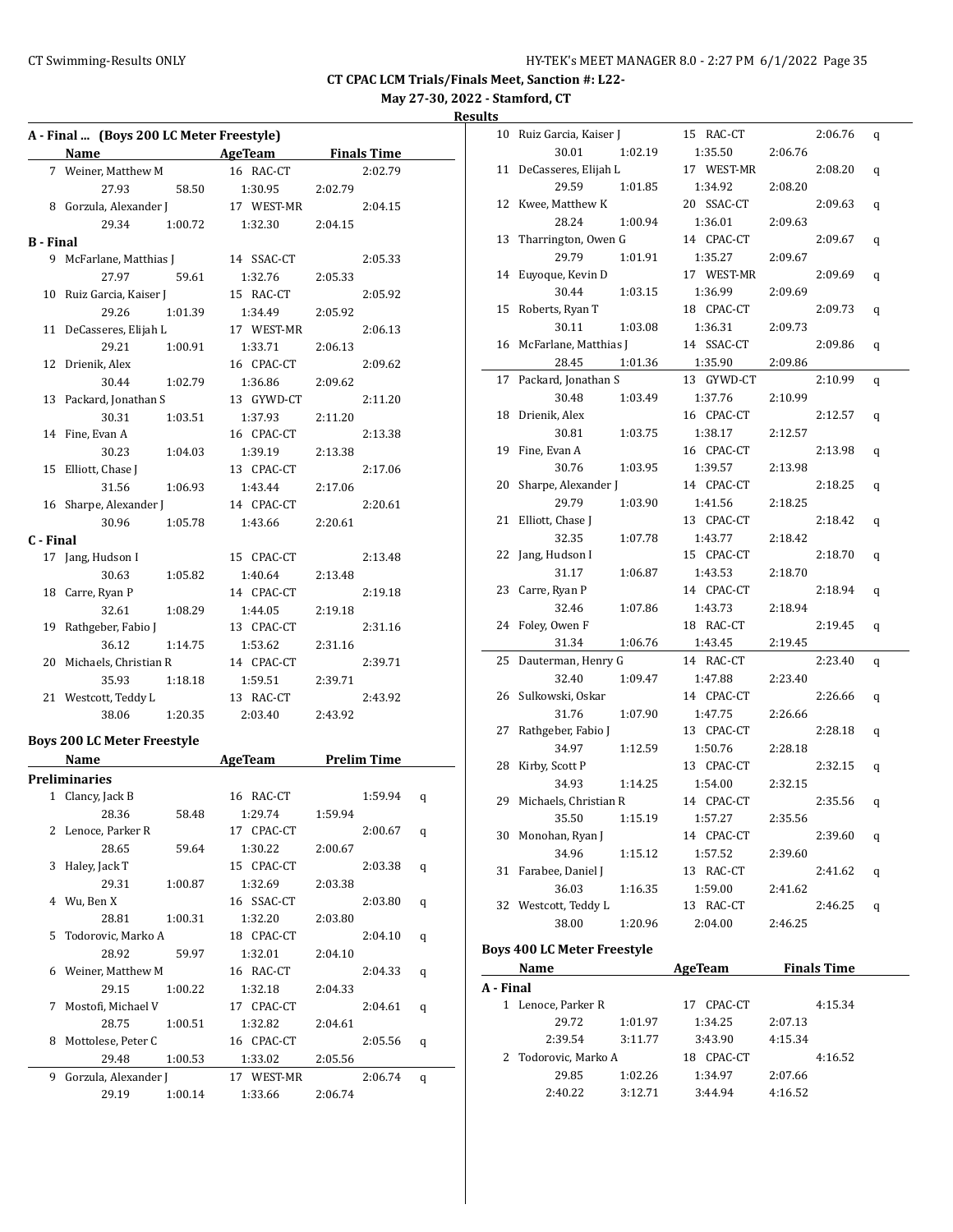**May 27-30, 2022 - Stamford, CT**

| A - Final  (Boys 400 LC Meter Freestyle) |                           |                    |                    |                    |                    |
|------------------------------------------|---------------------------|--------------------|--------------------|--------------------|--------------------|
|                                          | <b>Name</b>               |                    | AgeTeam            |                    | <b>Finals Time</b> |
| 3                                        | Gorzula, Alexander J      |                    | 17 WEST-MR         |                    | 4:17.61            |
|                                          | 30.21                     | 1:02.28            | 1:35.02            | 2:07.57            |                    |
|                                          | 2:40.47                   | 3:13.45            | 3:46.49            | 4:17.61            |                    |
|                                          | 4 Haley, Jack T           |                    | 15 CPAC-CT         |                    | 4:22.07            |
|                                          | 29.66                     | 1:02.16            | 1:35.62            | 2:09.32            |                    |
|                                          | 2:43.09                   | 3:17.00            | 3:49.96            | 4:22.07            |                    |
|                                          | 5 DeCasseres, Elijah L    |                    | 17 WEST-MR         |                    | 4:26.88            |
|                                          | 29.90                     | 1:02.79            | 1:36.19            | 2:10.11            |                    |
|                                          | 2:44.34                   | 3:18.97            | 3:53.44            | 4:26.88            |                    |
|                                          | 6 Ruiz Garcia, Kaiser J   |                    | 15 RAC-CT          |                    | 4:28.20            |
|                                          | 30.14                     | 1:03.54            | 1:37.46            | 2:11.76            |                    |
|                                          | 2:45.93                   | 3:20.82            | 3:55.28            | 4:28.20            |                    |
|                                          | 7 Drienik, Alex           |                    | 16 CPAC-CT         |                    | 4:30.44            |
|                                          | 30.89                     | 1:03.95            | 1:38.56            | 2:13.26            |                    |
|                                          | 2:48.38                   | 3:23.20            | 3:57.91            | 4:30.44            |                    |
|                                          | 8 Packard, Jonathan S     |                    | 13 GYWD-CT         |                    | 4:30.58            |
|                                          | 30.65                     | 1:04.33            | 1:39.24            | 2:13.94            |                    |
|                                          | 2:48.78                   | 3:23.47            | 3:57.88            | 4:30.58            |                    |
| <b>B</b> - Final                         |                           |                    |                    |                    |                    |
|                                          | 9 Tharrington, Owen G     |                    | 14 CPAC-CT         |                    | 4:20.78            |
|                                          | 29.54                     | 1:01.36            | 1:34.59            | 2:08.00            |                    |
|                                          | 2:41.27                   | 3:15.12            | 3:48.46            | 4:20.78            |                    |
|                                          | 10 Jones, Chas S<br>29.91 |                    | 16 CPAC-CT         |                    | 4:30.36            |
|                                          | 2:47.76                   | 1:03.16<br>3:22.82 | 1:37.67<br>3:57.64 | 2:12.71<br>4:30.36 |                    |
|                                          | 11 Peters, Henry C        |                    | 16 SSAC-CT         |                    | 4:30.61            |
|                                          | 29.24                     | 1:01.63            | 1:35.93            | 2:10.80            |                    |
|                                          | 2:46.41                   | 3:22.68            | 3:58.28            | 4:30.61            |                    |
|                                          | 12 Rzezwicki, Gabriel     |                    | 17 WEST-MR         |                    | 4:38.04            |
|                                          | 31.66                     | 1:04.63            | 1:39.48            | 2:14.84            |                    |
|                                          | 2:50.94                   | 3:27.26            | 4:03.44            | 4:38.04            |                    |
|                                          | 13 Smith, Jack M          |                    | 13 CPAC-CT         |                    | 4:42.54            |
|                                          | 31.96                     | 1:07.52            | 1:43.60            | 2:20.11            |                    |
|                                          | 2:56.95                   | 3:33.70            | 4:10.46            | 4:42.54            |                    |
|                                          | 14 Yin, Derek             |                    | 15 RAC-CT          |                    | 4:42.65            |
|                                          | 31.14                     | 1:05.64            | 1:41.10            | 2:17.70            |                    |
|                                          | 2:54.49                   | 3:31.35            | 4:08.05            | 4:42.65            |                    |
|                                          | 15 Foley, Owen F          |                    | 18 RAC-CT          |                    | 4:45.14            |
|                                          | 31.15                     | 1:06.48            | 1:42.51            | 2:19.58            |                    |
|                                          | 2:56.12                   | 3:33.18            | 4:09.91            | 4:45.14            |                    |
|                                          | 16 McCracken, Callum C    |                    | 15 SSAC-CT         |                    | 4:52.23            |
|                                          | 31.56                     | 1:06.70            | 1:43.00            | 2:20.23            |                    |
|                                          | 2:57.88                   | 3:36.27            | 4:14.75            | 4:52.23            |                    |
| C - Final                                |                           |                    |                    |                    |                    |
|                                          | 17 Iyer, Hirsh E          |                    | 14 CPAC-CT         |                    | 4:36.94            |
|                                          | 32.43                     | 1:06.29            | 1:41.39            | 2:16.70            |                    |
|                                          | 2:51.98                   | 3:27.40            | 4:02.90            | 4:36.94            |                    |
|                                          | 18 Elliott, Chase J       |                    | 13 CPAC-CT         |                    | 4:44.23            |
|                                          | 31.66                     | 1:06.57            | 1:43.21            | 2:19.73            |                    |
|                                          | 2:56.38                   | 3:32.76            | 4:09.37            | 4:44.23            |                    |
|                                          | 19 Wise, Henry            |                    | 13 GYWD-CT         |                    | 4:56.73            |
|                                          | 31.65                     | 1:07.49            | 1:45.16            | 2:23.23            |                    |
|                                          | 3:02.15                   | 3:40.98            | 4:19.38            | 4:56.73            |                    |

|   | 20 Robredo, Martin                 |         | 12 GYWD-CT |         | 5:09.63            |   |
|---|------------------------------------|---------|------------|---------|--------------------|---|
|   | 34.34                              | 1:14.58 | 1:53.84    | 2:33.64 |                    |   |
|   | 3:13.43                            | 3:53.65 | 4:33.23    | 5:09.63 |                    |   |
|   | 21 Dauterman, Henry G              |         | 14 RAC-CT  |         | 5:12.42            |   |
|   | 31.35                              | 1:06.94 | 1:45.48    | 2:25.45 |                    |   |
|   | 3:06.64                            | 3:49.34 | 4:32.93    | 5:12.42 |                    |   |
|   | 22 Weber, Max F                    |         | 12 RAC-CT  |         | 5:13.28            |   |
|   | 34.64                              | 1:13.51 | 1:53.46    | 2:33.44 |                    |   |
|   | 3:14.30                            | 3:55.32 | 4:35.61    | 5:13.28 |                    |   |
|   |                                    |         |            |         |                    |   |
|   | <b>Boys 400 LC Meter Freestyle</b> |         |            |         |                    |   |
|   | Name                               |         | AgeTeam    |         | <b>Prelim Time</b> |   |
|   | <b>Preliminaries</b>               |         |            |         |                    |   |
|   | 1 Clancy, Jack B                   |         | 16 RAC-CT  |         | 4:04.70            | q |
|   | 27.26                              | 56.55   | 1:27.50    | 1:58.71 |                    |   |
|   | 2:30.11                            | 3:02.15 | 3:34.00    | 4:04.70 |                    |   |
|   | 2 Lenoce, Parker R                 |         | 17 CPAC-CT |         | 4:19.40            | q |
|   | 30.06                              | 1:02.30 | 1:35.29    | 2:08.57 |                    |   |
|   | 2:42.29                            | 3:14.92 | 3:48.41    | 4:19.40 |                    |   |
|   | 3 Gorzula, Alexander J             |         | 17 WEST-MR |         | 4:20.01            | q |
|   | 29.52                              | 1:01.86 | 1:35.52    | 2:09.24 |                    |   |
|   | 2:43.18                            | 3:16.07 | 3:49.20    | 4:20.01 |                    |   |
|   | 4 Todorovic, Marko A               |         | 18 CPAC-CT |         | 4:21.54            | q |
|   | 29.71                              | 1:01.56 | 1:34.56    | 2:07.93 |                    |   |
|   | 2:41.49                            | 3:15.37 | 3:48.96    | 4:21.54 |                    |   |
| 5 | Haley, Jack T                      |         | 15 CPAC-CT |         | 4:26.86            | q |
|   | 30.14                              | 1:03.37 | 1:37.21    | 2:11.83 |                    |   |
|   | 2:46.16                            | 3:20.81 | 3:54.75    | 4:26.86 |                    |   |
|   | 6 Bucaria, Aiden                   |         | 16 GYWD-CT |         | 4:27.40            | q |
|   | 30.23                              | 1:04.19 | 1:38.90    | 2:13.72 |                    |   |
|   | 2:48.30                            | 3:23.34 | 3:55.84    | 4:27.40 |                    |   |
| 7 | Oppenheim, Nate                    |         | 16 RAC-CT  |         | 4:28.01            | q |
|   | 28.90                              | 1:01.15 | 1:35.24    | 2:09.66 |                    |   |
|   | 2:44.45                            | 3:19.04 | 3:53.82    | 4:28.01 |                    |   |
| 8 | Packard, Jonathan S                |         | 13 GYWD-CT |         | 4:30.09            | q |
|   | 30.64                              | 1:04.64 | 1:39.24    | 2:14.03 |                    |   |
|   | 2:48.75                            | 3:23.76 | 3:57.46    | 4:30.09 |                    |   |
| 9 | DeCasseres, Elijah L               |         | 17 WEST-MR |         | 4:30.96            | q |
|   | 30.50                              | 1:03.99 | 1:38.28    | 2:12.74 |                    |   |
|   | 2:47.38                            | 3:22.36 | 3:57.25    | 4:30.96 |                    |   |
|   | 10 Drienik, Alex                   |         | 16 CPAC-CT |         | 4:31.87            | q |
|   | 31.36                              | 1:05.11 | 1:39.87    | 2:14.93 |                    |   |
|   | 2:49.74                            | 3:24.10 | 3:58.35    | 4:31.87 |                    |   |
|   | 11 Ruiz Garcia, Kaiser J           |         | 15 RAC-CT  |         | 4:32.39            | q |
|   | 30.31                              | 1:03.58 | 1:37.65    | 2:12.43 |                    |   |
|   | 2:47.39                            | 3:22.71 | 3:58.03    | 4:32.39 |                    |   |
|   | 12 Peters, Henry C                 |         | 16 SSAC-CT |         | 4:34.31            | q |
|   | 29.11                              | 1:01.91 | 1:36.67    | 2:12.17 |                    |   |
|   | 2:48.10                            | 3:24.31 | 4:00.43    | 4:34.31 |                    |   |
|   | 13 Jones, Chas S                   |         | 16 CPAC-CT |         | 4:36.51            | q |
|   | 29.80                              | 1:03.86 | 1:39.06    | 2:14.87 |                    |   |
|   | 2:50.79                            | 3:27.09 | 4:02.30    | 4:36.51 |                    |   |
|   | 14 Khilko, Alex                    |         | 17 PSDY-CT |         | 4:37.09            | q |
|   | 30.43                              | 1:04.59 | 1:40.05    | 2:15.81 |                    |   |
|   | 2:52.03                            | 3:28.14 | 4:03.22    | 4:37.09 |                    |   |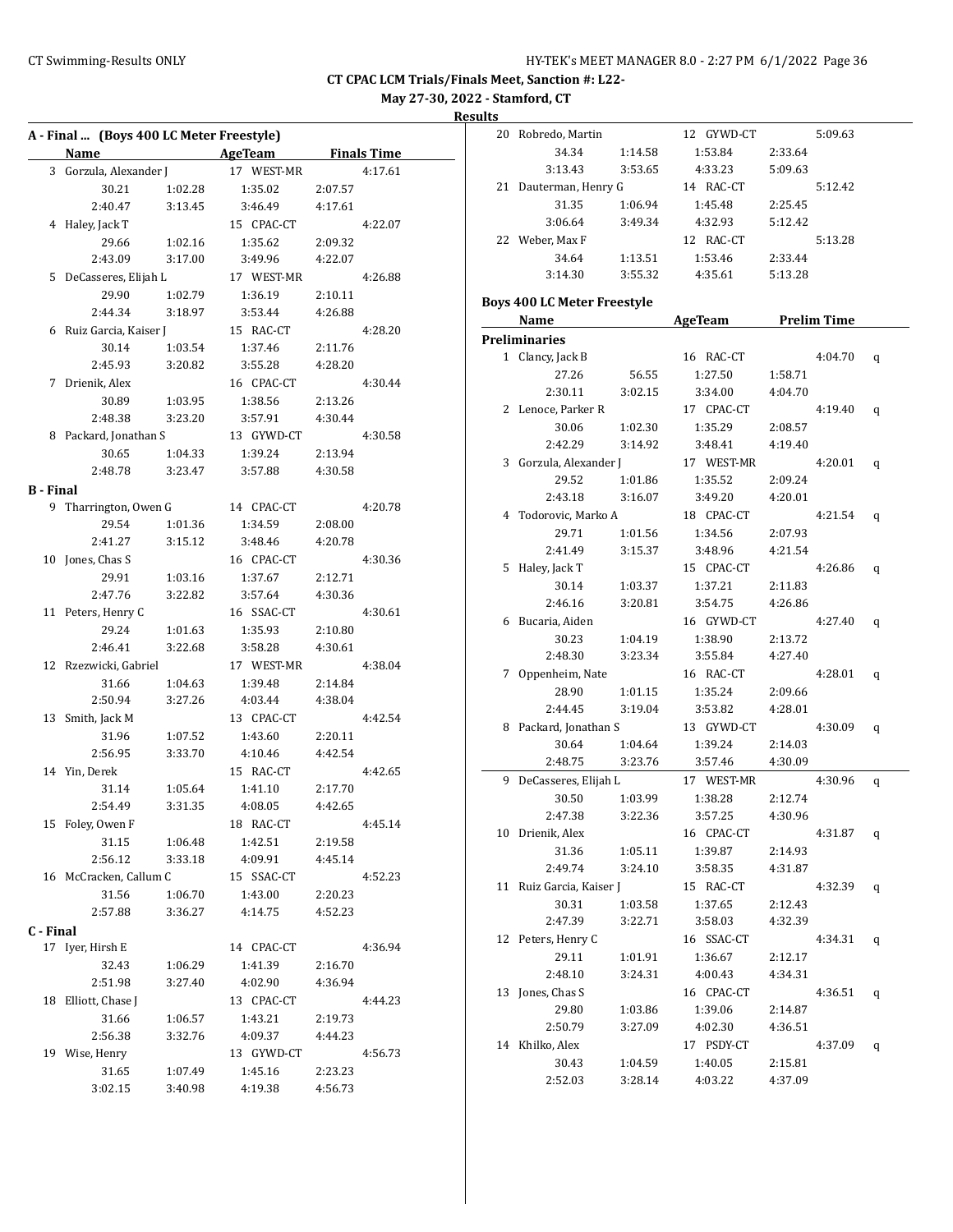**May 27-30, 2022 - Stamford, CT**

**Results**

| Preliminaries  (Boys 400 LC Meter Freestyle) |                        |         |            |         |                    |   |
|----------------------------------------------|------------------------|---------|------------|---------|--------------------|---|
|                                              | Name                   |         | AgeTeam    |         | <b>Prelim Time</b> |   |
| 15                                           | Mottolese, Peter C     |         | 16 CPAC-CT |         | 4:37.78            | q |
|                                              | 31.30                  | 1:05.59 | 1:41.21    | 2:16.54 |                    |   |
|                                              | 2:53.09                | 3:26.32 | 4:03.55    | 4:37.78 |                    |   |
|                                              | 16 Rzezwicki, Gabriel  |         | 17 WEST-MR |         | 4:38.67            | q |
|                                              | 30.52                  | 1:05.33 | 1:41.02    | 2:17.09 |                    |   |
|                                              | 2:53.18                | 3:29.33 | 4:04.63    | 4:38.67 |                    |   |
| 17                                           | Tharrington, Owen G    |         | 14 CPAC-CT |         | 4:44.00            | q |
|                                              | 30.17                  | 1:03.59 | 1:39.23    | 2:15.86 |                    |   |
|                                              | 2:52.96                | 3:29.90 | 4:07.24    | 4:44.00 |                    |   |
| 18                                           | Smith, Jack M          |         | 13 CPAC-CT |         | 4:47.32            | q |
|                                              | 33.04                  | 1:09.44 | 1:47.23    | 2:24.01 |                    |   |
|                                              | 3:00.50                | 3:37.76 | 4:14.35    | 4:47.32 |                    |   |
| 19                                           | Trepp, Colten M        |         | 15 SSAC-CT |         | 4:48.94            | q |
|                                              | 30.34                  | 1:04.91 | 1:41.19    | 2:18.39 |                    |   |
|                                              | 2:56.09                | 3:33.95 | 4:11.64    | 4:48.94 |                    |   |
| 20                                           | Foley, Owen F          |         | 18 RAC-CT  |         | 4:50.85            | q |
|                                              | 31.96                  | 1:07.10 | 1:44.04    | 2:21.59 |                    |   |
|                                              | 2:58.77                | 3:36.75 | 4:14.11    | 4:50.85 |                    |   |
|                                              | 21 Yin, Derek          |         | 15 RAC-CT  |         | 4:51.53            | q |
|                                              | 32.26                  | 1:07.40 | 1:44.54    | 2:22.25 |                    |   |
|                                              | 2:59.96                | 3:38.29 | 4:15.91    | 4:51.53 |                    |   |
|                                              | 22 McCracken, Callum C |         | 15 SSAC-CT |         | 4:55.18            | q |
|                                              | 32.45                  | 1:08.34 | 1:45.93    | 2:24.40 |                    |   |
|                                              | 3:03.36                | 3:41.50 | 4:18.76    | 4:55.18 |                    |   |
| 23                                           | Babashak, Danny C      |         | 15 CPAC-CT |         | 4:57.44            | q |
|                                              | 32.49                  | 1:08.26 | 1:46.10    | 2:24.54 |                    |   |
|                                              | 3:03.39                | 3:42.30 | 4:20.54    | 4:57.44 |                    |   |
|                                              | 24 Wise, Henry         |         | 13 GYWD-CT |         | 5:00.73            | q |
|                                              | 32.71                  | 1:10.20 | 1:48.88    | 2:27.48 |                    |   |
|                                              | 3:06.13                | 3:44.89 | 4:23.83    | 5:00.73 |                    |   |
| 25                                           | Sharpe, Alexander J    |         | 14 CPAC-CT |         | 5:01.11            |   |
|                                              | 31.80                  | 1:08.83 | 1:47.48    | 2:26.15 |                    |   |
|                                              | 3:06.54                | 3:44.21 | 4:23.51    | 5:01.11 |                    |   |
|                                              | 26 Dauterman, Henry G  |         | 14 RAC-CT  |         | 5:01.28            |   |
|                                              | 32.59                  | 1:10.03 | 1:49.37    | 2:29.46 |                    |   |
|                                              | 3:08.22                | 3:48.07 | 4:27.17    | 5:01.28 |                    |   |
| 27                                           | Hagen, Ryder G         |         | 16 CPAC-CT |         | 5:04.10            |   |
|                                              | 33.35                  | 1:11.53 | 1:51.04    | 2:30.51 |                    |   |
|                                              | 3:09.61                | 3:48.97 | 4:27.50    | 5:04.10 |                    |   |
| 28                                           | Elliott, Chase J       |         | 13 CPAC-CT |         | 5:04.25            |   |
|                                              | 35.39                  | 1:14.02 | 1:53.49    | 2:32.76 |                    |   |
|                                              | 3:12.13                | 3:51.09 | 4:29.13    | 5:04.25 |                    |   |
|                                              | 29 Iyer, Hirsh E       |         | 14 CPAC-CT |         | 5:04.34            |   |
|                                              | 36.46                  | 1:14.16 | 1:53.32    | 2:32.79 |                    |   |
|                                              | 3:12.06                | 3:51.13 | 4:29.64    | 5:04.34 |                    |   |
| 30                                           | Ladyzhensky, Michael   |         | 15 CPAC-CT |         | 5:06.57            |   |
|                                              | 34.37                  | 1:11.68 | 1:50.56    | 2:30.02 |                    |   |
|                                              | 3:09.14                | 3:48.58 | 4:28.41    | 5:06.57 |                    |   |
|                                              | 31 Weber, Max F        |         | 12 RAC-CT  |         | 5:09.38            |   |
|                                              | 33.68                  | 1:11.83 | 1:51.46    | 2:31.33 |                    |   |
|                                              | 3:11.54                | 3:51.74 | 4:32.01    | 5:09.38 |                    |   |
|                                              |                        |         |            |         |                    |   |

| 32 | Robredo, Martin                    |         | 12 GYWD-CT     |         | 5:12.07            |
|----|------------------------------------|---------|----------------|---------|--------------------|
|    | 34.91                              | 1:15.36 | 1:56.33        | 2:36.85 |                    |
|    | 3:15.89                            | 3:56.07 | 4:36.30        | 5:12.07 |                    |
| 33 | Moles, William P                   |         | 16 CPAC-CT     |         | 5:12.49            |
|    | 33.25                              | 1:10.31 | 1:49.46        | 2:29.69 |                    |
|    | 3:10.25                            | 3:51.26 | 4:32.70        | 5:12.49 |                    |
|    | 34 Goertel, Thomas D               |         | 14 CPAC-CT     |         | 5:16.30            |
|    | 35.37                              | 1:15.04 | 1:56.06        | 2:36.26 |                    |
|    | 3:16.76                            | 3:56.77 | 4:37.78        | 5:16.30 |                    |
| 35 | Zalewski, Mateusz                  |         | 15 CPAC-CT     |         | 5:19.23            |
|    | 33.50                              | 1:11.49 | 1:52.52        | 2:34.13 |                    |
|    | 3:16.59                            | 3:58.85 | 4:40.33        | 5:19.23 |                    |
| 36 | Paulson, Dane M                    |         | 13 CPAC-CT     |         | 5:22.12            |
|    | 37.70                              | 1:18.66 | 2:00.65        | 2:42.28 |                    |
|    | 3:22.99                            | 4:01.70 | 4:41.96        | 5:22.12 |                    |
|    | 37 Goralnick, Liam J               |         | 13 RAC-CT      |         | 5:22.71            |
|    | 36.68                              | 1:17.46 | 1:59.65        | 2:41.42 |                    |
|    | 3:22.93                            | 4:04.18 | 4:45.23        | 5:22.71 |                    |
| 38 | Landers, John A                    |         | 13 CPAC-CT     |         | 5:28.63            |
|    | 35.25                              | 1:17.44 | 2:00.79        | 2:43.85 |                    |
|    | 3:26.56                            | 4:09.06 | 4:49.95        | 5:28.63 |                    |
|    | 39 Valenton, Peter M               |         | 13 SSAC-CT     |         | 5:29.19            |
|    | 35.32                              | 1:16.66 | 2:00.01        | 2:42.83 |                    |
|    | 3:25.61                            | 4:07.95 | 4:50.43        | 5:29.19 |                    |
| 40 | Mussolini, Nicholas M              |         | 13 CPAC-CT     |         | 5:30.71            |
|    |                                    | 1:18.88 | 2:00.58        | 2:42.90 |                    |
|    | 3:24.96                            | 4:06.92 | 5:30.71        |         |                    |
| 41 | Luecke, Scott J                    |         | 13 CPAC-CT     |         | 5:31.49            |
|    | 35.87                              | 1:16.30 | 1:58.83        | 2:41.89 |                    |
|    | 3:25.55                            | 4:08.91 | 4:52.24        | 5:31.49 |                    |
| 42 | Farabee, Daniel J                  |         | 13 RAC-CT      |         | 5:40.06            |
|    | 36.55                              | 1:18.48 | 2:02.33        | 2:46.73 |                    |
|    | 3:30.57                            | 4:15.29 | 4:59.85        | 5:40.06 |                    |
| 43 | Miller, Jackson I                  |         | 13 CPAC-CT     |         | 6:04.29            |
|    | 37.88                              | 1:22.64 | 2:09.36        | 2:57.14 |                    |
|    | 3:44.69                            | 4:32.58 | 5:19.38        | 6:04.29 |                    |
|    | <b>Boys 800 LC Meter Freestyle</b> |         |                |         |                    |
|    | Name                               |         | <b>AgeTeam</b> |         | <b>Finals Time</b> |
|    | 1 Clancy, Jack B                   |         | 16 RAC-CT      |         | 8:32.47            |
|    | 27.95                              | 58.90   | 1:30.68        | 2:03.05 |                    |
|    | 2:35.88                            | 3:08.95 | 3:42.04        | 4:15.10 |                    |

4:48.05 5:20.93 5:53.30 6:26.13 6:58.64 7:30.61 8:02.44 8:32.47 2 Gorzula, Alexander J 17 WEST-MR 8:59.49 29.64 1:02.19 1:35.97 2:10.32 2:44.71 3:18.87 3:53.33 4:27.89 5:02.63 5:37.64 6:12.24 6:46.61 7:20.37 7:54.78 8:28.24 8:59.49 3 Todorovic, Marko A 18 CPAC-CT 9:00.90 30.15 1:03.67 1:38.06 2:12.22 2:46.84 3:21.43 3:56.25 4:30.95 5:05.80 5:40.44 6:15.34 6:49.55 7:23.52 7:57.09 8:29.48 9:00.90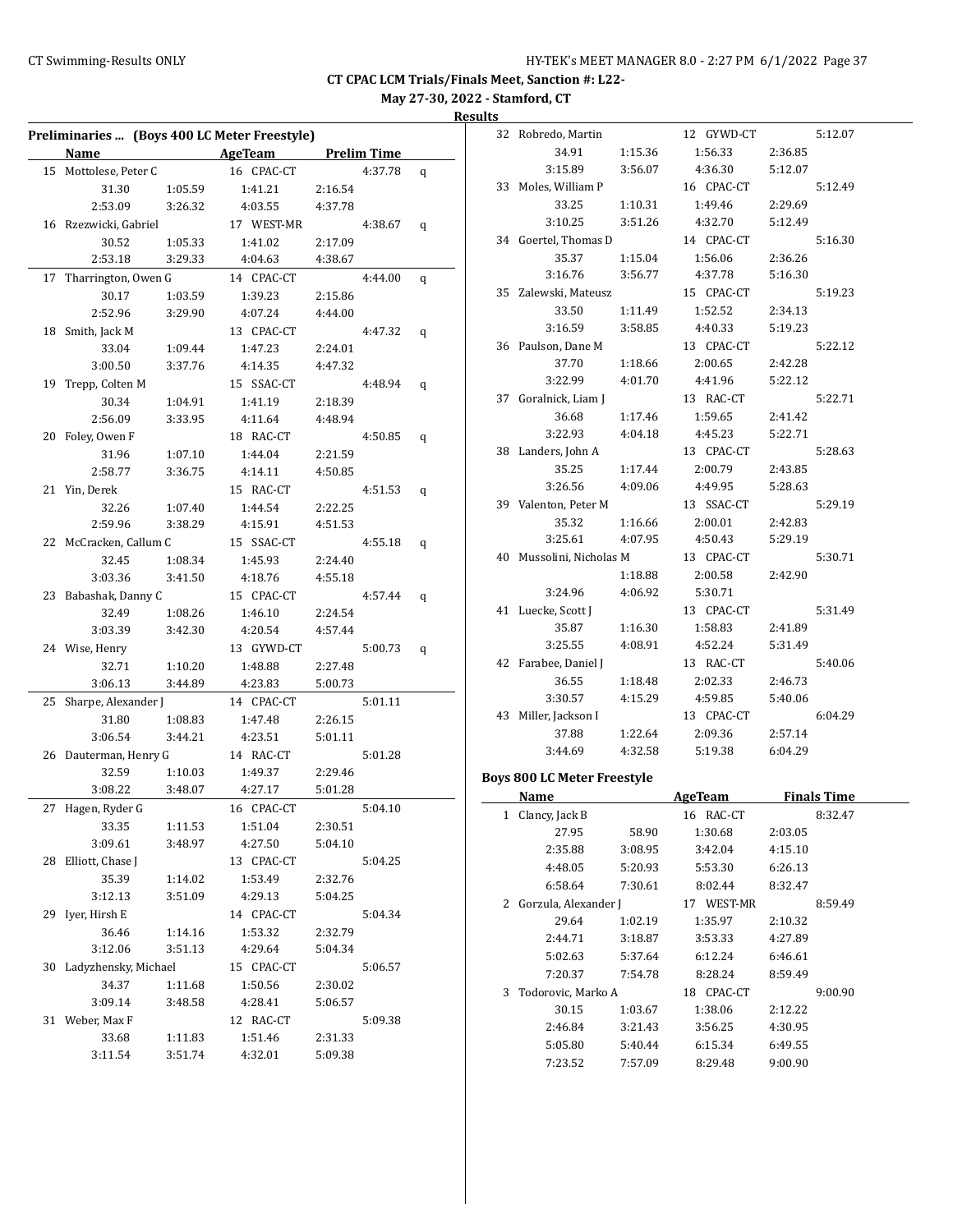**May 27-30, 2022 - Stamford, CT**

|                | (Boys 800 LC Meter Freestyle)<br>Name |                    | <b>AgeTeam</b>     |                    | <b>Finals Time</b> |
|----------------|---------------------------------------|--------------------|--------------------|--------------------|--------------------|
| $\overline{4}$ | Packard, Jonathan S                   |                    | 13 GYWD-CT         |                    | 9:12.73            |
|                | 31.01                                 | 1:04.25            | 1:38.67            | 2:12.99            |                    |
|                | 2:47.94                               | 3:22.62            | 3:58.23            | 4:32.93            |                    |
|                | 5:08.15                               | 5:44.03            | 6:19.50            | 6:54.76            |                    |
|                | 7:29.95                               | 8:05.30            | 8:39.15            | 9:12.73            |                    |
| 5              | Drienik, Alex                         |                    | 16 CPAC-CT         |                    | 9:23.01            |
|                | 31.58                                 | 1:05.49            | 1:40.66            | 2:16.25            |                    |
|                | 2:51.87                               | 3:27.69            | 4:03.46            | 4:38.72            |                    |
|                | 5:14.43                               | 5:50.45            | 6:25.84            | 7:01.83            |                    |
|                | 7:37.83                               | 8:12.96            | 8:48.29            | 9:23.01            |                    |
| 6              | Khilko, Alex                          |                    | 17 PSDY-CT         |                    | 9:50.20            |
|                | 31.30                                 | 1:06.61            | 1:44.25            | 2:21.39            |                    |
|                | 2:59.00                               | 3:36.51            | 4:15.14            | 4:53.17            |                    |
|                | 5:32.21                               | 6:10.02            | 6:48.37            | 7:25.57            |                    |
|                | 8:03.25                               | 8:40.05            | 9:16.60            | 9:50.20            |                    |
| 7              | Wise, Henry                           |                    | 13 GYWD-CT         |                    | 10:06.37           |
|                | 32.14                                 | 1:09.30            | 1:47.84            | 2:26.21            |                    |
|                | 3:05.34                               | 3:43.61            | 4:22.69            | 5:01.47            |                    |
|                | 5:40.34                               | 6:19.42            | 6:57.93            | 7:36.27            |                    |
|                | 8:14.45                               | 8:52.54            | 9:30.26            | 10:06.37           |                    |
| 8              | Sedlock, Charlie J                    |                    | 14 CPAC-CT         |                    | 10:10.83           |
|                | 34.00                                 | 1:11.69            | 1:50.82            | 2:29.04            |                    |
|                | 3:07.71                               | 3:45.76            | 4:24.42            | 5:03.01            |                    |
|                | 5:41.95                               | 6:20.76            | 6:59.44            | 7:38.12            |                    |
|                | 8:16.76                               | 8:55.42            | 9:34.26            | 10:10.83           |                    |
| 9              | Weber, Stefan S                       |                    | 14 RAC-CT          |                    | 10:26.82           |
|                | 33.45                                 | 1:12.01            | 1:51.93            | 2:32.09            |                    |
|                | 3:05.47                               | 3:51.81            | 4:32.23            | 5:11.26            |                    |
|                | 5:51.49                               | 6:32.05            | 7:12.60            | 7:52.49            |                    |
|                | 8:32.21                               | 9:11.42            | 9:50.14            | 10:26.82           |                    |
| 10             | Zalewski, Mateusz                     |                    | 15 CPAC-CT         |                    | 11:11.87           |
|                | 35.97                                 | 1:18.04            | 2:00.68            | 2:43.61            |                    |
|                | 3:26.58                               | 4:09.99            | 4:53.02            | 5:35.90            |                    |
|                | 6:19.93                               | 7:03.74            | 7:46.44            | 8:29.20            |                    |
|                | 9:11.51                               | 9:54.02            | 10:35.74           | 11:11.87           |                    |
| 11             | Kennedy, Anden B                      |                    | 13 CPAC-CT         |                    | 11:12.41           |
|                | 35.35                                 | 1:16.14            | 1:57.14            | 2:39.43            |                    |
|                | 3:21.93                               | 4:04.98            | 4:48.00            | 5:31.15            |                    |
|                | 6:14.27                               | 6:57.25            | 7:40.53            | 8:23.09            |                    |
| 12             | 9:06.41                               | 9:48.89            | 10:26.20           | 11:12.41           |                    |
|                | Landers, John A<br>35.69              |                    | 13 CPAC-CT         |                    | 11:27.61           |
|                | 3:27.85                               | 1:17.58<br>4:11.21 | 2:01.26<br>4:55.00 | 2:43.96<br>5:38.55 |                    |
|                | 6:22.50                               | 7:05.98            | 7:49.50            | 8:33.18            |                    |
|                | 9:17.10                               | 10:01.36           | 10:44.94           | 11:27.61           |                    |
| 13             | Goralnick, Liam J                     |                    | 13 RAC-CT          |                    | 11:31.35           |
|                | 39.51                                 | 1:22.47            | 2:07.29            | 2:52.52            |                    |
|                | 3:37.00                               | 4:21.45            | 5:05.71            | 5:50.26            |                    |
|                | 6:34.72                               | 7:18.68            | 8:02.39            | 8:45.17            |                    |
|                | 9:28.35                               | 10:10.88           | 10:52.52           | 11:31.35           |                    |
| 14             | Miller, Jackson I                     |                    | 13 CPAC-CT         |                    | 12:41.76           |
|                | 39.50                                 | 1:26.23            | 2:15.01            | 3:04.22            |                    |
|                | 3:52.47                               | 4:41.71            | 5:30.48            | 6:19.06            |                    |
|                | 7:07.89                               | 7:56.31            | 8:44.93            | 9:33.07            |                    |
|                | 10:20.79                              | 11:08.37           | 11:54.97           | 12:41.76           |                    |

|                  | <b>Boys 50 LC Meter Backstroke</b>  |    |                |                     |   |
|------------------|-------------------------------------|----|----------------|---------------------|---|
|                  | Name                                |    | AgeTeam        | <b>Finals Time</b>  |   |
| A - Final        |                                     |    |                |                     |   |
|                  | 1 Ruiz Garcia, Kaiser J             | 15 | RAC-CT         | 29.44               |   |
|                  | 2 Hagen, Ryder G                    | 16 | CPAC-CT        | 30.71               |   |
|                  | 3 Velishka, Reese H                 |    | 16 CPAC-CT     | 31.35               |   |
|                  | 4 Rigby, Dylan T                    |    | 13 WEST-MR     | 31.71               |   |
|                  | 5 Sulkowski, Oskar                  | 14 | CPAC-CT        | 31.85               |   |
|                  | 6 Fine, Evan A                      | 16 | CPAC-CT        | 33.00               |   |
|                  | 7 Simmons, Bryce R                  | 14 | RAC-CT         | 35.61               |   |
| <b>B</b> - Final |                                     |    |                |                     |   |
|                  | 9 Ortiz, Sam                        | 13 | CPAC-CT        | 39.51               |   |
|                  | <b>Boys 50 LC Meter Backstroke</b>  |    |                |                     |   |
|                  | Name                                |    | <b>AgeTeam</b> | <b>Prelim Time</b>  |   |
|                  | <b>Preliminaries</b>                |    |                |                     |   |
|                  | 1 Dupont, Thomas C                  |    | 18 CPAC-CT     | 29.54               | q |
|                  | 2 Ruiz Garcia, Kaiser J             | 15 | RAC-CT         | 29.78               | q |
|                  | 3 Yin, Derek                        | 15 | RAC-CT         | 30.86               | q |
|                  | 4 Hagen, Ryder G                    | 16 | CPAC-CT        | 30.89               | q |
|                  | 5 Rigby, Dylan T                    |    | 13 WEST-MR     | 31.82               | q |
|                  | 6 Velishka, Reese H                 | 16 | CPAC-CT        | 32.02               | q |
|                  | 7 Sulkowski, Oskar                  | 14 | CPAC-CT        | 32.88               |   |
|                  | 8 Ladyzhensky, Michael              | 15 | CPAC-CT        | 33.21               | q |
|                  |                                     |    |                |                     | q |
|                  | 9 Landers, John A                   | 13 | CPAC-CT        | 34.01               | q |
|                  | 10 Buerstetta, Mason Q              | 16 | CPAC-CT        | 34.89               | q |
|                  | 11 Fine, Evan A                     | 16 | CPAC-CT        | 35.13               | q |
|                  | 12 Simmons, Bryce R                 |    | 14 RAC-CT      | 35.34               | q |
|                  | 13 Zalewski, Mateusz                | 15 | CPAC-CT        | 35.51               | q |
|                  | 14 Monohan, Ryan J                  | 14 | CPAC-CT        | 36.60               | q |
| 15               | Price, Sawyer J                     | 16 | CPAC-CT        | 37.00               | q |
|                  | 16 Kirby, Scott P                   | 13 | CPAC-CT        | 37.53               | q |
| 17               | Hendrickson, Charlie T              | 13 | CPAC-CT        | 37.90               | q |
|                  | 18 Luecke, Scott J                  | 13 | CPAC-CT        | 37.96               | q |
| 19               | Ortiz, Sam                          | 13 | CPAC-CT        | 39.38               | q |
| 20               | Paulson, Dane M                     | 13 | CPAC-CT        | 39.51               | q |
| 21               | Miller, Jackson I                   | 13 | CPAC-CT        | 40.74               | q |
| 22               | Hagen, Finn C                       | 14 | CPAC-CT        | 40.83               | q |
| 23               | McCarthy, Brendan M                 | 13 | CPAC-CT        | 43.95               | q |
|                  | <b>Boys 100 LC Meter Backstroke</b> |    |                |                     |   |
|                  | Name                                |    |                | AgeTeam Finals Time |   |
| A - Final        |                                     |    |                |                     |   |
|                  | 1 Rogers, Sean M                    |    | 18 CPAC-CT     | 58.52               |   |
|                  | 28.63<br>58.52                      |    |                |                     |   |
|                  | 2 Ponce, David A                    |    | 18 SSAC-CT     | 59.13               |   |
|                  | 28.53<br>59.13                      |    |                |                     |   |
|                  | 3 Tharrington, Owen G               |    | 14 CPAC-CT     | 59.86               |   |
|                  | 29.21                               |    |                |                     |   |
|                  | 59.86                               |    |                |                     |   |
|                  | 4 Lee, Aidan J                      |    | 16 WEST-MR     | 59.88               |   |
|                  | 29.17<br>59.88                      |    |                |                     |   |
|                  | 5 Flaherty, Liam G                  | 17 | SSAC-CT        | 1:02.02             |   |
|                  | 30.00<br>1:02.02                    |    |                |                     |   |
|                  | 6 Ruiz Garcia, Kaiser J             |    | 15 RAC-CT      | 1:03.05             |   |
|                  | 30.37<br>1:03.05                    |    |                |                     |   |
|                  |                                     |    |                |                     |   |
|                  |                                     |    |                |                     |   |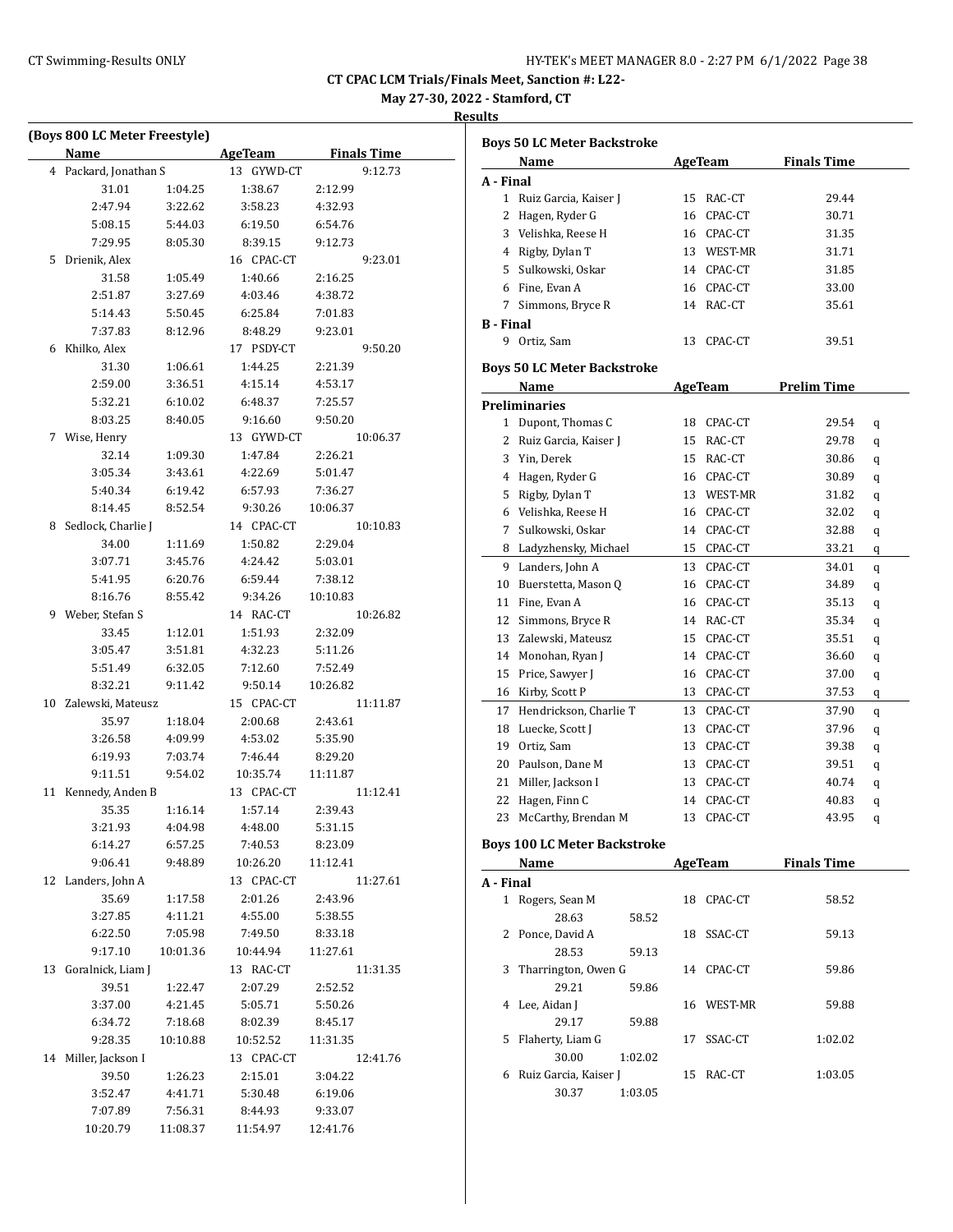**May 27-30, 2022 - Stamford, CT**

| A - Final  (Boys 100 LC Meter Backstroke) |                       |         |    |            |                    |
|-------------------------------------------|-----------------------|---------|----|------------|--------------------|
|                                           | Name                  |         |    | AgeTeam    | <b>Finals Time</b> |
|                                           | 7 Jones, Chas S       |         |    | 16 CPAC-CT | 1:03.82            |
|                                           | 31.05                 | 1:03.82 |    |            |                    |
|                                           | 8 Daniel, William G   |         | 17 | CPAC-CT    | 1:04.42            |
|                                           | 31.31                 | 1:04.42 |    |            |                    |
| <b>B</b> - Final                          |                       |         |    |            |                    |
|                                           | 9 Clancy, Jack B      |         |    | 16 RAC-CT  | 1:03.22            |
|                                           | 30.80                 | 1:03.22 |    |            |                    |
| 10                                        | Jang, Hudson I        |         | 15 | CPAC-CT    | 1:03.75            |
|                                           | 31.22                 | 1:03.75 |    |            |                    |
| 11                                        | Haley, Jack T         |         | 15 | CPAC-CT    | 1:03.99            |
|                                           | 31.31                 | 1:03.99 |    |            |                    |
| 12                                        | Jacob, Justin J       |         | 18 | CPAC-CT    | 1:04.45            |
|                                           | 30.54                 | 1:04.45 |    |            |                    |
| 13                                        | Weiner, Matthew M     |         |    | 16 RAC-CT  | 1:05.10            |
|                                           | 31.23                 | 1:05.10 |    |            |                    |
| 14                                        | DeCasseres, Elijah L  |         |    | 17 WEST-MR | 1:05.85            |
|                                           | 31.75                 | 1:05.85 |    |            |                    |
|                                           | 15 Lee, Kieran T      |         |    | 14 WEST-MR | 1:06.86            |
|                                           | 32.64                 | 1:06.86 |    |            |                    |
|                                           | 16 Dupont, Thomas C   |         |    | 18 CPAC-CT | 1:12.59            |
|                                           | 33.47                 | 1:12.59 |    |            |                    |
| C - Final                                 |                       |         |    |            |                    |
| 17                                        | Elliott, Chase J      |         |    | 13 CPAC-CT | 1:07.15            |
|                                           | 32.82                 | 1:07.15 |    |            |                    |
| 18                                        | Drienik, Alex         |         | 16 | CPAC-CT    | 1:07.33            |
|                                           | 33.39                 | 1:07.33 |    |            |                    |
| 19                                        | Iyer, Hirsh E         |         | 14 | CPAC-CT    | 1:07.56            |
|                                           | 34.11                 | 1:07.56 |    |            |                    |
| 20                                        | McCracken, Callum C   |         | 15 | SSAC-CT    | 1:08.61            |
|                                           | 33.32                 | 1:08.61 |    |            |                    |
| 21                                        | Sharpe, Alexander J   |         |    | 14 CPAC-CT | 1:08.74            |
|                                           | 33.38                 | 1:08.74 |    |            |                    |
| 22                                        | Rigby, Dylan T        |         |    | 13 WEST-MR | 1:09.30            |
|                                           | 32.92                 | 1:09.30 |    |            |                    |
| 23                                        | Sulkowski, Oskar      |         | 14 | CPAC-CT    | 1:10.04            |
|                                           | 34.90                 | 1:10.04 |    |            |                    |
| 24                                        | Rathgeber, Fabio J    |         | 13 | CPAC-CT    | 1:10.65            |
|                                           | 34.04                 | 1:10.65 |    |            |                    |
| D - Final                                 |                       |         |    |            |                    |
|                                           | 25 Carre, Ryan P      |         |    | 14 CPAC-CT | 1:11.12            |
|                                           | 34.70                 | 1:11.12 |    |            |                    |
| 26                                        | Telesco, Michael X    |         | 13 | SSAC-CT    | 1:12.07            |
|                                           | 35.10                 | 1:12.07 |    |            |                    |
| 27                                        | Ovsag, Luke S         |         | 14 | SSAC-CT    | 1:13.54            |
|                                           | 35.41                 | 1:13.54 |    |            |                    |
| 28                                        | Michaels, Christian R |         | 14 | CPAC-CT    | 1:15.36            |
|                                           | 36.46                 | 1:15.36 |    |            |                    |
| 29                                        | Monohan, Ryan J       |         | 14 | CPAC-CT    | 1:15.94            |
|                                           | 36.62                 | 1:15.94 |    |            |                    |
|                                           | 30 Westcott, Teddy L  |         | 13 | RAC-CT     | 1:21.15            |
|                                           | 39.77                 | 1:21.15 |    |            |                    |

|    | <b>Boys 100 LC Meter Backstroke</b> |         |    |            |                    |   |
|----|-------------------------------------|---------|----|------------|--------------------|---|
|    | Name                                |         |    | AgeTeam    | <b>Prelim Time</b> |   |
|    | Preliminaries                       |         |    |            |                    |   |
|    | 1 Ponce, David A                    |         |    | 18 SSAC-CT | 59.52              | q |
|    | 29.13                               | 59.52   |    |            |                    |   |
| 2  | Lee, Aidan J                        |         |    | 16 WEST-MR | 1:00.31            | q |
|    | 29.69                               | 1:00.31 |    |            |                    |   |
| 3  | Rogers, Sean M                      |         |    | 18 CPAC-CT | 1:00.47            | q |
|    | 29.59                               | 1:00.47 |    |            |                    |   |
| 4  | Lenoce, Parker R                    |         | 17 | CPAC-CT    | 1:01.17            | q |
|    | 29.57                               | 1:01.17 |    |            |                    |   |
| 5  | Tharrington, Owen G                 |         |    | 14 CPAC-CT | 1:02.02            | q |
|    | 30.55                               | 1:02.02 |    |            |                    |   |
| 6  | Ruiz Garcia, Kaiser J               |         | 15 | RAC-CT     | 1:03.21            | q |
|    | 30.55                               | 1:03.21 |    |            |                    |   |
| 7  | Flaherty, Liam G                    |         | 17 | SSAC-CT    | 1:03.57            | q |
|    | 30.68                               | 1:03.57 |    |            |                    |   |
| 8  | Jones, Chas S                       |         | 16 | CPAC-CT    | 1:04.22            | q |
|    | 31.09                               | 1:04.22 |    |            |                    |   |
| 9  | Daniel, William G                   |         | 17 | CPAC-CT    | 1:04.61            | q |
|    | 31.94                               | 1:04.61 |    |            |                    |   |
| 10 | Jang, Hudson I                      |         |    | 15 CPAC-CT | 1:04.66            | q |
|    | 31.38                               | 1:04.66 |    |            |                    |   |
| 11 | Clancy, Jack B                      |         |    | 16 RAC-CT  | 1:05.11            | q |
|    | 31.19                               | 1:05.11 |    |            |                    |   |
| 12 | Haley, Jack T                       |         | 15 | CPAC-CT    | 1:05.45            | q |
|    | 31.52                               | 1:05.45 |    |            |                    |   |
| 13 | Jacob, Justin J                     |         | 18 | CPAC-CT    | 1:05.61            | q |
|    | 31.08                               | 1:05.61 |    |            |                    |   |
| 14 | Dupont, Thomas C                    |         | 18 | CPAC-CT    | 1:05.86            | q |
|    | 30.92                               | 1:05.86 |    |            |                    |   |
| 15 | Weiner, Matthew M                   |         |    | 16 RAC-CT  | 1:06.33            | q |
|    | 31.90                               | 1:06.33 |    |            |                    |   |
| 16 | Kwee, Matthew K                     |         | 20 | SSAC-CT    | 1:06.48            | q |
|    | 32.17                               | 1:06.48 |    |            |                    |   |
| 17 | Lee, Kieran T                       |         |    | 14 WEST-MR | 1:06.86            | q |
|    | 32.32                               | 1:06.86 |    |            |                    |   |
|    | 18 DeCasseres, Elijah L             |         |    | 17 WEST-MR | 1:07.24            | q |
|    | 32.94                               | 1:07.24 |    |            |                    |   |
|    | 19 McCracken, Callum C              |         |    | 15 SSAC-CT | 1:08.45            | q |
|    | 33.24                               | 1:08.45 |    |            |                    |   |
| 20 | Roberts, Ryan T                     |         |    | 18 CPAC-CT | 1:08.62            | q |
|    | 32.92                               | 1:08.62 |    |            |                    |   |
| 21 | Euyoque, Kevin D                    |         |    | 17 WEST-MR | 1:08.72            | q |
|    | 33.67                               | 1:08.72 |    |            |                    |   |
| 22 | Elliott, Chase J                    |         | 13 | CPAC-CT    | 1:09.04            | q |
|    | 34.26                               | 1:09.04 |    |            |                    |   |
| 23 | Rigby, Dylan T                      |         |    | 13 WEST-MR | 1:09.14            | q |
|    | 32.70                               | 1:09.14 |    |            |                    |   |
| 24 | Sharpe, Alexander J                 |         |    | 14 CPAC-CT | 1:09.48            | q |
|    | 32.88                               | 1:09.48 |    |            |                    |   |
| 25 | Sulkowski, Oskar                    |         | 14 | CPAC-CT    | 1:09.75            | q |
|    | 33.97                               | 1:09.75 |    |            |                    |   |
| 26 | Drienik, Alex                       |         | 16 | CPAC-CT    | 1:09.81            | q |
|    | 33.77                               | 1:09.81 |    |            |                    |   |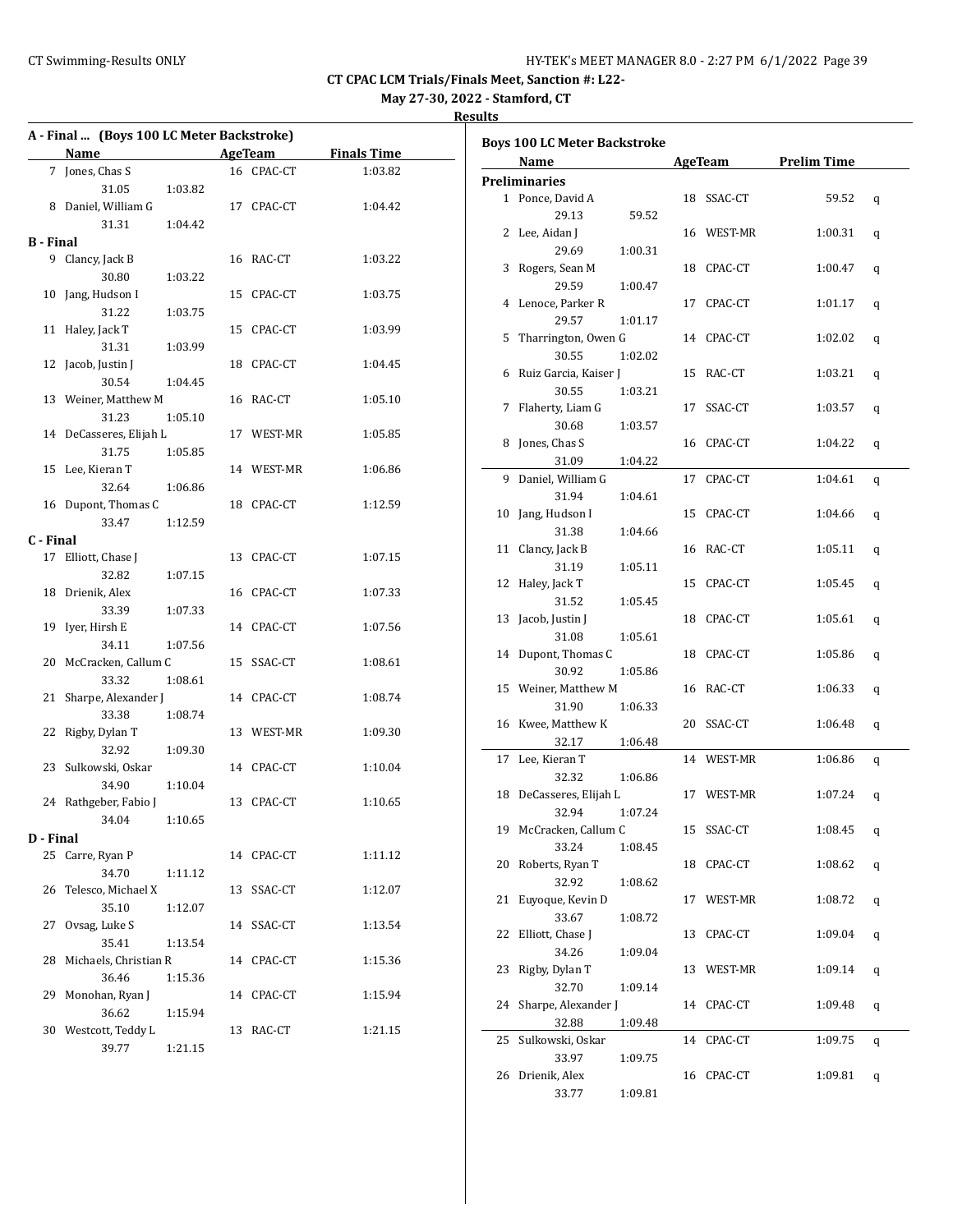**May 27-30, 2022 - Stamford, CT**

**Results**

|                  | Preliminaries  (Boys 100 LC Meter Backstroke) |         |                |         |                    |   |
|------------------|-----------------------------------------------|---------|----------------|---------|--------------------|---|
|                  | Name                                          |         | <u>AgeTeam</u> |         | <b>Prelim Time</b> |   |
|                  | 27 Rathgeber, Fabio J                         |         | 13 CPAC-CT     |         | 1:09.90            | q |
|                  | 34.11                                         | 1:09.90 |                |         |                    |   |
|                  | 28 Iver, Hirsh E                              |         | 14 CPAC-CT     |         | 1:09.95            | q |
|                  | 35.29                                         | 1:09.95 |                |         |                    |   |
|                  | 29 Carre, Ryan P                              |         | 14 CPAC-CT     |         | 1:10.78            | q |
|                  | 34.65                                         | 1:10.78 |                |         |                    |   |
| 30               | Telesco, Michael X                            |         | 13 SSAC-CT     |         | 1:13.55            | q |
|                  | 35.82                                         | 1:13.55 |                |         |                    |   |
|                  | 31 Michaels, Christian R                      |         | 14 CPAC-CT     |         | 1:15.37            | q |
|                  | 36.12                                         | 1:15.37 |                |         |                    |   |
|                  | 32 Ovsag, Luke S                              |         | 14 SSAC-CT     |         | 1:16.29            | q |
|                  | 35.99                                         | 1:16.29 |                |         |                    |   |
| 33               | Buerstetta, Mason Q                           |         | 16 CPAC-CT     |         | 1:16.40            |   |
|                  | 37.19                                         | 1:16.40 |                |         |                    |   |
|                  | 34 Perkins, Xavier H                          |         | 14 CPAC-CT     |         | 1:16.55            |   |
|                  | 38.07                                         | 1:16.55 |                |         |                    |   |
|                  | 35 Monohan, Ryan J                            |         | 14 CPAC-CT     |         | 1:17.29            |   |
|                  | 36.34                                         | 1:17.29 |                |         |                    |   |
|                  | 36 Banyas, Nick J                             |         | 14 CPAC-CT     |         | 1:18.14            |   |
|                  | 36.84                                         | 1:18.14 |                |         |                    |   |
| 37               | Kirby, Scott P                                |         | 13 CPAC-CT     |         | 1:19.34            |   |
|                  | 38.49                                         | 1:19.34 |                |         |                    |   |
|                  | 38 Dauterman, Henry G                         |         | 14 RAC-CT      |         | 1:21.99            |   |
|                  | 39.85                                         | 1:21.99 |                |         |                    |   |
|                  | 39 Buerstetta, Wynton J                       |         | 13 CPAC-CT     |         | 1:22.33            |   |
|                  | 39.70                                         | 1:22.33 |                |         |                    |   |
|                  | 40 Westcott, Teddy L                          |         | 13 RAC-CT      |         | 1:22.98            |   |
|                  | 41.35                                         | 1:22.98 |                |         |                    |   |
|                  | 41 Ortiz, Sam                                 |         | 13 CPAC-CT     |         | 1:27.39            |   |
|                  | 41.79                                         | 1:27.39 |                |         |                    |   |
|                  | 42 Farabee, Daniel J                          |         | 13 RAC-CT      |         | 1:31.17            |   |
|                  | <b>Boys 200 LC Meter Backstroke</b>           |         |                |         |                    |   |
|                  | Name                                          |         | AgeTeam        |         | <b>Finals Time</b> |   |
| A - Final        |                                               |         |                |         |                    |   |
|                  | 1 Tharrington, Owen G                         |         | 14 CPAC-CT     |         | 2:10.29            |   |
|                  | 31.20                                         | 1:04.70 | 1:37.87        | 2:10.29 |                    |   |
|                  | 2 Daniel, William G                           |         | 17 CPAC-CT     |         | 2:11.64            |   |
|                  | 31.06                                         | 1:04.15 | 1:38.48        | 2:11.64 |                    |   |
|                  | 3 Lee, Aidan J                                |         | 16 WEST-MR     |         | 2:13.65            |   |
|                  | 31.24                                         | 1:05.03 | 1:40.13        | 2:13.65 |                    |   |
|                  | 4 Ponce, David A                              |         | 18 SSAC-CT     |         | 2:14.57            |   |
|                  | 31.10                                         | 1:04.86 | 1:39.92        | 2:14.57 |                    |   |
|                  | 5 Clancy, Jack B                              |         | 16 RAC-CT      |         | 2:16.33            |   |
|                  | 31.54                                         | 1:06.31 | 1:41.42        | 2:16.33 |                    |   |
|                  | 6 Flaherty, Liam G                            |         | 17 SSAC-CT     |         | 2:16.65            |   |
|                  | 31.24                                         | 1:05.74 | 1:41.60        | 2:16.65 |                    |   |
|                  | 7 Jones, Chas S                               |         | 16 CPAC-CT     |         | 2:17.15            |   |
|                  | 31.23                                         | 1:05.74 | 1:42.29        | 2:17.15 |                    |   |
|                  | 8 Ruiz Garcia, Kaiser J                       |         | 15 RAC-CT      |         | 2:18.88            |   |
|                  | 31.48                                         | 1:06.90 | 1:43.43        | 2:18.88 |                    |   |
| <b>B</b> - Final |                                               |         |                |         |                    |   |
|                  | 9 Jang, Hudson I                              |         | 15 CPAC-CT     |         | 2:19.64            |   |
|                  | 32.97                                         | 1:08.48 | 1:44.61        | 2:19.64 |                    |   |
|                  |                                               |         |                |         |                    |   |

|           | 10 Lee, Kieran T                    |         | 14 WEST-MR            |         | 2:20.05            |   |
|-----------|-------------------------------------|---------|-----------------------|---------|--------------------|---|
|           | 33.28                               | 1:08.11 | 1:44.62               | 2:20.05 |                    |   |
|           | 11 Peters, Henry C                  |         | 16 SSAC-CT            |         | 2:22.25            |   |
|           | 32.78                               | 1:08.46 | 1:46.17               | 2:22.25 |                    |   |
|           | 12 Kwee, Matthew K                  |         | 20 SSAC-CT            |         | 2:23.02            |   |
|           | 32.61                               | 1:09.23 | 1:47.28               | 2:23.02 |                    |   |
|           | 13 Huang, Eric                      |         | 15 SSAC-CT            |         | 2:23.36            |   |
|           | 32.97                               | 1:09.71 | 1:46.95               | 2:23.36 |                    |   |
|           | 14 DeCasseres, Elijah L             |         | 17 WEST-MR            |         | 2:24.33            |   |
|           | 33.67                               | 1:09.61 | 1:47.30               | 2:24.33 |                    |   |
|           | 15 Michalik, Peter W                |         | 17 CPAC-CT            |         | 2:25.71            |   |
|           | 34.19                               | 1:11.32 | 1:48.74               | 2:25.71 |                    |   |
|           | 16 Polese, Aidan                    |         | 13 RAC-CT             |         | 2:28.72            |   |
|           | 36.26 1:13.60                       |         | 1:51.50               | 2:28.72 |                    |   |
| C - Final |                                     |         |                       |         |                    |   |
|           | 17 Hagen, Ryder G                   |         | 16 CPAC-CT            |         | 2:24.49            |   |
|           | 34.71                               | 1:11.49 | 1:49.12               | 2:24.49 |                    |   |
|           | 18 Rzezwicki, Gabriel               |         | 17 WEST-MR            |         | 2:26.38            |   |
|           | 35.26                               | 1:12.48 | 1:50.04               | 2:26.38 |                    |   |
|           | 19 McCracken, Callum C              |         | 15 SSAC-CT            |         | 2:27.77            |   |
|           | 34.92                               | 1:11.62 | 1:50.09               | 2:27.77 |                    |   |
|           | 20 Chalnick, Zachary O              |         | 17 SSAC-CT            |         | 2:28.35            |   |
|           | 34.49                               | 1:11.96 | 1:51.16               | 2:28.35 |                    |   |
|           | 21 McFarlane, Matthias J            |         | 14 SSAC-CT            |         | 2:31.01            |   |
|           | 34.45                               | 1:12.73 | 1:52.27               | 2:31.01 |                    |   |
|           | 22 Rathgeber, Fabio J               |         | 13 CPAC-CT            |         | 2:31.04            |   |
|           | 36.14                               | 1:14.34 | 1:52.78               | 2:31.04 |                    |   |
|           | 23 Rigby, Dylan T                   |         | 13 WEST-MR            |         | 2:35.48            |   |
|           | 34.11                               | 1:13.75 | 1:55.30               | 2:35.48 |                    |   |
|           |                                     |         |                       |         |                    |   |
|           |                                     |         |                       |         |                    |   |
|           | 24 Woody, George D                  |         | 14 SSAC-CT            |         | 2:41.00            |   |
|           | 37.42                               | 1:18.67 | 2:00.87               | 2:41.00 |                    |   |
| D - Final |                                     |         |                       |         |                    |   |
|           | 25 Valenton, Peter M                |         | 13 SSAC-CT            |         | 2:50.84            |   |
|           | 39.40                               | 1:22.96 | 2:07.45               | 2:50.84 |                    |   |
|           | 26 Farabee, Daniel J                |         | 13 RAC-CT             |         | 3:11.39            |   |
|           | 44.19                               | 1:34.00 | 2:23.96               | 3:11.39 |                    |   |
|           | --- Monohan, Ryan J                 |         | 14 CPAC-CT            |         | DQ                 |   |
|           | 38.56                               | 1:20.46 | 2:02.27               | DQ      |                    |   |
|           | <b>Boys 200 LC Meter Backstroke</b> |         |                       |         |                    |   |
|           | <u>Name</u>                         |         | <b>AgeTeam</b>        |         | <b>Prelim Time</b> |   |
|           | <b>Preliminaries</b>                |         |                       |         |                    |   |
|           | 1 Lee, Aidan J                      |         | 16 WEST-MR            |         | 2:14.00            | q |
|           | 31.74                               | 1:05.66 | 1:40.59               | 2:14.00 |                    |   |
| 2         |                                     |         | 14 CPAC-CT            |         | 2:14.07            |   |
|           | Tharrington, Owen G<br>31.77        | 1:05.38 |                       | 2:14.07 |                    | q |
| 3         | Jones, Chas S                       |         | 1:40.03<br>16 CPAC-CT |         | 2:14.30            |   |
|           | 31.86                               | 1:05.92 | 1:41.02               | 2:14.30 |                    | q |
| 4         | Ponce, David A                      |         | 18 SSAC-CT            |         | 2:16.53            |   |
|           | 31.87                               |         | 1:41.82               |         |                    | q |
| 5         | Clancy, Jack B                      | 1:06.43 | 16 RAC-CT             | 2:16.53 | 2:19.46            |   |
|           | 32.03                               | 1:07.22 |                       |         |                    | q |
| 6         |                                     |         | 1:43.53               | 2:19.46 |                    |   |
|           | Ruiz Garcia, Kaiser J               |         | 15 RAC-CT             |         | 2:20.18            | q |
|           | 32.05                               | 1:08.13 | 1:45.04               | 2:20.18 |                    |   |
| 7         | Daniel, William G<br>33.25          | 1:08.62 | 17 CPAC-CT<br>1:45.38 | 2:21.02 | 2:21.02            | q |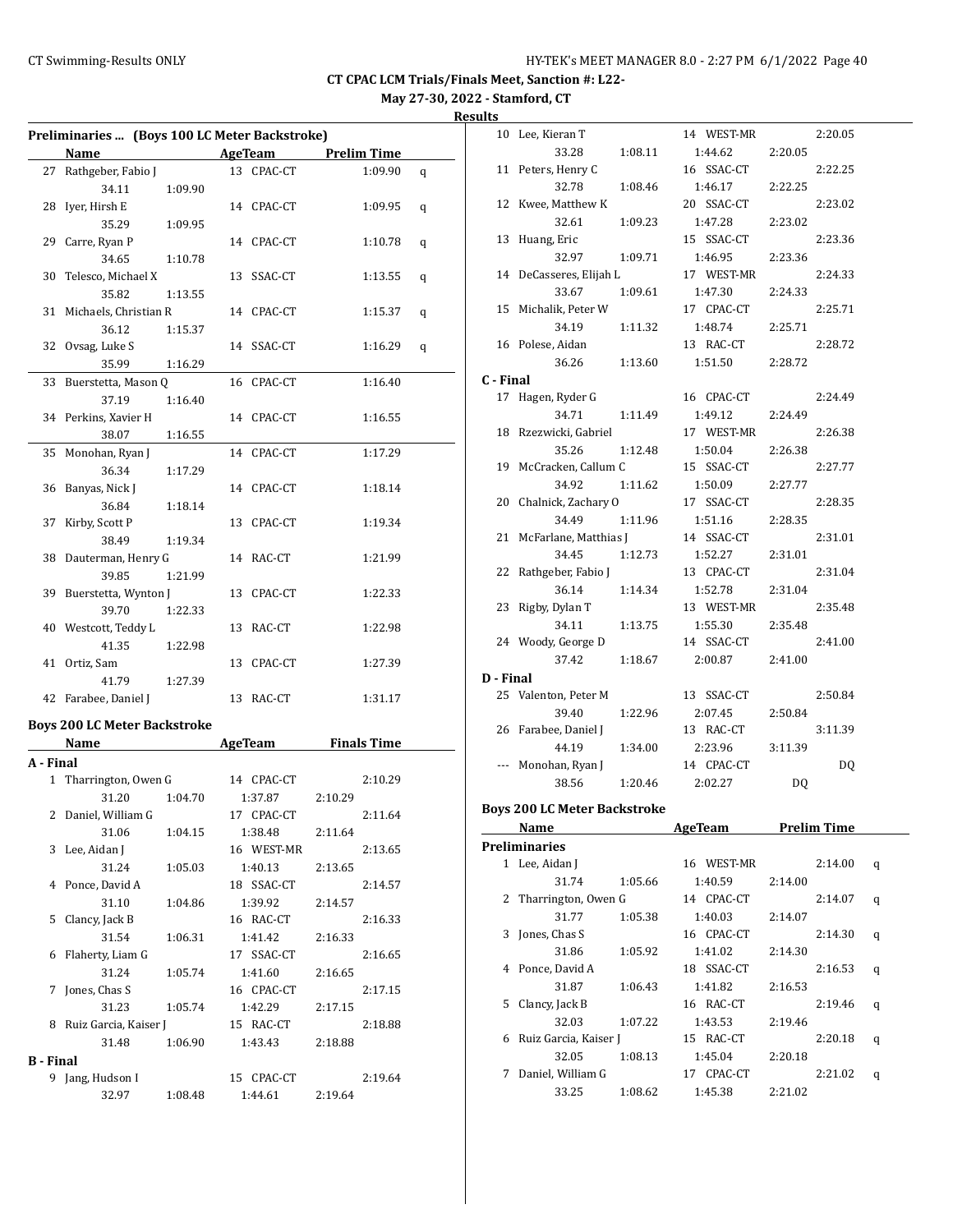# **May 27-30, 2022 - Stamford, CT**

| Results |  |
|---------|--|
|         |  |

| AgeTeam<br><b>Prelim Time</b><br>the contract of the contract of the<br>8 Flaherty, Liam G<br>17 SSAC-CT<br>2:21.28<br>q<br>32.15<br>1:07.52<br>1:44.42<br>2:21.28<br>Peters, Henry C<br>16 SSAC-CT<br>9<br>2:22.74<br>q<br>32.92<br>1:45.90<br>1:08.55<br>2:22.74<br>Jang, Hudson I<br>15 CPAC-CT<br>2:23.43<br>10<br>q<br>33.90<br>1:11.08<br>1:47.62<br>2:23.43<br>11<br>Bucaria, Aiden<br>16 GYWD-CT<br>2:23.54<br>q<br>34.38<br>1:11.19<br>1:48.63<br>2:23.54<br>12 Lee, Kieran T<br>14 WEST-MR<br>2:23.60<br>q<br>33.99<br>1:10.74<br>1:47.87<br>2:23.60<br>13<br>Geh, Michael Y<br>14 RAC-CT<br>2:23.67<br>q<br>34.45<br>1:11.19<br>1:48.35<br>2:23.67<br>DeCasseres, Elijah L<br>17 WEST-MR<br>2:24.22<br>14<br>q<br>34.98<br>1:48.03<br>1:11.48<br>2:24.22<br>Jacob, Justin J<br>18 CPAC-CT<br>15<br>2:24.71<br>q<br>33.33<br>1:09.57<br>1:46.83<br>2:24.71<br>Kwee, Matthew K<br>20 SSAC-CT<br>16<br>2:24.91<br>q<br>32.66<br>1:09.47<br>2:24.91<br>1:47.98<br>Polese, Aidan<br>13 RAC-CT<br>2:25.40<br>17<br>q<br>35.20<br>1:49.37<br>2:25.40<br>1:11.72<br>Huang, Eric<br>18<br>15 SSAC-CT<br>2:25.55<br>q<br>33.39<br>1:47.62<br>1:09.56<br>2:25.55<br>17 CPAC-CT<br>Michalik, Peter W<br>2:26.86<br>19<br>q<br>33.64<br>1:10.45<br>1:48.82<br>2:26.86<br>Hagen, Ryder G<br>16 CPAC-CT<br>20<br>2:27.24<br>q<br>35.21<br>1:50.74<br>1:12.54<br>2:27.24<br>21<br>Rzezwicki, Gabriel<br>17 WEST-MR<br>2:28.15<br>q<br>34.37<br>1:11.89<br>1:50.53<br>2:28.15<br>Chalnick, Zachary O<br>17 SSAC-CT<br>22<br>2:29.29<br>q<br>34.14<br>1:11.91<br>1:51.21<br>2:29.29<br>15 SSAC-CT<br>McCracken, Callum C<br>23<br>2:29.42<br>q<br>36.43<br>1:52.84<br>1:14.22<br>2:29.42<br>16 CPAC-CT<br>24<br>Velishka, Reese H<br>2:29.71<br>q<br>36.76<br>1:15.78<br>1:54.43<br>2:29.71<br>McFarlane, Matthias J<br>14 SSAC-CT<br>25<br>2:29.90<br>q<br>34.65<br>1:51.62<br>1:12.46<br>2:29.90<br>13 CPAC-CT<br>26 Rathgeber, Fabio J<br>2:30.71<br>q<br>36.35 1:14.18<br>1:52.78<br>2:30.71<br>Elliott, Chase J<br>27<br>13 CPAC-CT<br>2:31.25<br>q<br>35.47<br>1:53.86<br>1:14.31<br>2:31.25<br>Rigby, Dylan T<br>28<br>13 WEST-MR<br>2:31.89<br>q<br>33.88<br>1:52.55<br>1:12.73<br>2:31.89<br>Iyer, Hirsh E<br>14 CPAC-CT<br>29<br>2:32.54<br>q<br>38.19<br>1:56.72<br>1:17.52<br>2:32.54<br>Sharpe, Alexander J<br>14 CPAC-CT<br>30<br>2:32.82<br>q<br>35.65<br>1:53.40<br>1:13.83<br>2:32.82<br>Ladyzhensky, Michael<br>15 CPAC-CT<br>31<br>2:34.83<br>q<br>37.15<br>1:55.75<br>1:15.84<br>2:34.83<br>17 RAC-CT<br>O'Malley, Kai A<br>32<br>2:35.80<br>q<br>36.23<br>1:16.23<br>1:56.29<br>2:35.80<br>Carre, Ryan P<br>14 CPAC-CT<br>2:36.29<br>33 | Preliminaries  (Boys 200 LC Meter Backstroke) |         |         |         |  |
|-------------------------------------------------------------------------------------------------------------------------------------------------------------------------------------------------------------------------------------------------------------------------------------------------------------------------------------------------------------------------------------------------------------------------------------------------------------------------------------------------------------------------------------------------------------------------------------------------------------------------------------------------------------------------------------------------------------------------------------------------------------------------------------------------------------------------------------------------------------------------------------------------------------------------------------------------------------------------------------------------------------------------------------------------------------------------------------------------------------------------------------------------------------------------------------------------------------------------------------------------------------------------------------------------------------------------------------------------------------------------------------------------------------------------------------------------------------------------------------------------------------------------------------------------------------------------------------------------------------------------------------------------------------------------------------------------------------------------------------------------------------------------------------------------------------------------------------------------------------------------------------------------------------------------------------------------------------------------------------------------------------------------------------------------------------------------------------------------------------------------------------------------------------------------------------------------------------------------------------------------------------------------------------------------------------------------------------------------------------------------------------------------------------------------------------------------------------------------------------------------------------------------------------------------------------------------------------------------------------------------------------------------------|-----------------------------------------------|---------|---------|---------|--|
|                                                                                                                                                                                                                                                                                                                                                                                                                                                                                                                                                                                                                                                                                                                                                                                                                                                                                                                                                                                                                                                                                                                                                                                                                                                                                                                                                                                                                                                                                                                                                                                                                                                                                                                                                                                                                                                                                                                                                                                                                                                                                                                                                                                                                                                                                                                                                                                                                                                                                                                                                                                                                                                       | <b>Name</b>                                   |         |         |         |  |
|                                                                                                                                                                                                                                                                                                                                                                                                                                                                                                                                                                                                                                                                                                                                                                                                                                                                                                                                                                                                                                                                                                                                                                                                                                                                                                                                                                                                                                                                                                                                                                                                                                                                                                                                                                                                                                                                                                                                                                                                                                                                                                                                                                                                                                                                                                                                                                                                                                                                                                                                                                                                                                                       |                                               |         |         |         |  |
|                                                                                                                                                                                                                                                                                                                                                                                                                                                                                                                                                                                                                                                                                                                                                                                                                                                                                                                                                                                                                                                                                                                                                                                                                                                                                                                                                                                                                                                                                                                                                                                                                                                                                                                                                                                                                                                                                                                                                                                                                                                                                                                                                                                                                                                                                                                                                                                                                                                                                                                                                                                                                                                       |                                               |         |         |         |  |
|                                                                                                                                                                                                                                                                                                                                                                                                                                                                                                                                                                                                                                                                                                                                                                                                                                                                                                                                                                                                                                                                                                                                                                                                                                                                                                                                                                                                                                                                                                                                                                                                                                                                                                                                                                                                                                                                                                                                                                                                                                                                                                                                                                                                                                                                                                                                                                                                                                                                                                                                                                                                                                                       |                                               |         |         |         |  |
|                                                                                                                                                                                                                                                                                                                                                                                                                                                                                                                                                                                                                                                                                                                                                                                                                                                                                                                                                                                                                                                                                                                                                                                                                                                                                                                                                                                                                                                                                                                                                                                                                                                                                                                                                                                                                                                                                                                                                                                                                                                                                                                                                                                                                                                                                                                                                                                                                                                                                                                                                                                                                                                       |                                               |         |         |         |  |
|                                                                                                                                                                                                                                                                                                                                                                                                                                                                                                                                                                                                                                                                                                                                                                                                                                                                                                                                                                                                                                                                                                                                                                                                                                                                                                                                                                                                                                                                                                                                                                                                                                                                                                                                                                                                                                                                                                                                                                                                                                                                                                                                                                                                                                                                                                                                                                                                                                                                                                                                                                                                                                                       |                                               |         |         |         |  |
|                                                                                                                                                                                                                                                                                                                                                                                                                                                                                                                                                                                                                                                                                                                                                                                                                                                                                                                                                                                                                                                                                                                                                                                                                                                                                                                                                                                                                                                                                                                                                                                                                                                                                                                                                                                                                                                                                                                                                                                                                                                                                                                                                                                                                                                                                                                                                                                                                                                                                                                                                                                                                                                       |                                               |         |         |         |  |
|                                                                                                                                                                                                                                                                                                                                                                                                                                                                                                                                                                                                                                                                                                                                                                                                                                                                                                                                                                                                                                                                                                                                                                                                                                                                                                                                                                                                                                                                                                                                                                                                                                                                                                                                                                                                                                                                                                                                                                                                                                                                                                                                                                                                                                                                                                                                                                                                                                                                                                                                                                                                                                                       |                                               |         |         |         |  |
|                                                                                                                                                                                                                                                                                                                                                                                                                                                                                                                                                                                                                                                                                                                                                                                                                                                                                                                                                                                                                                                                                                                                                                                                                                                                                                                                                                                                                                                                                                                                                                                                                                                                                                                                                                                                                                                                                                                                                                                                                                                                                                                                                                                                                                                                                                                                                                                                                                                                                                                                                                                                                                                       |                                               |         |         |         |  |
|                                                                                                                                                                                                                                                                                                                                                                                                                                                                                                                                                                                                                                                                                                                                                                                                                                                                                                                                                                                                                                                                                                                                                                                                                                                                                                                                                                                                                                                                                                                                                                                                                                                                                                                                                                                                                                                                                                                                                                                                                                                                                                                                                                                                                                                                                                                                                                                                                                                                                                                                                                                                                                                       |                                               |         |         |         |  |
|                                                                                                                                                                                                                                                                                                                                                                                                                                                                                                                                                                                                                                                                                                                                                                                                                                                                                                                                                                                                                                                                                                                                                                                                                                                                                                                                                                                                                                                                                                                                                                                                                                                                                                                                                                                                                                                                                                                                                                                                                                                                                                                                                                                                                                                                                                                                                                                                                                                                                                                                                                                                                                                       |                                               |         |         |         |  |
|                                                                                                                                                                                                                                                                                                                                                                                                                                                                                                                                                                                                                                                                                                                                                                                                                                                                                                                                                                                                                                                                                                                                                                                                                                                                                                                                                                                                                                                                                                                                                                                                                                                                                                                                                                                                                                                                                                                                                                                                                                                                                                                                                                                                                                                                                                                                                                                                                                                                                                                                                                                                                                                       |                                               |         |         |         |  |
|                                                                                                                                                                                                                                                                                                                                                                                                                                                                                                                                                                                                                                                                                                                                                                                                                                                                                                                                                                                                                                                                                                                                                                                                                                                                                                                                                                                                                                                                                                                                                                                                                                                                                                                                                                                                                                                                                                                                                                                                                                                                                                                                                                                                                                                                                                                                                                                                                                                                                                                                                                                                                                                       |                                               |         |         |         |  |
|                                                                                                                                                                                                                                                                                                                                                                                                                                                                                                                                                                                                                                                                                                                                                                                                                                                                                                                                                                                                                                                                                                                                                                                                                                                                                                                                                                                                                                                                                                                                                                                                                                                                                                                                                                                                                                                                                                                                                                                                                                                                                                                                                                                                                                                                                                                                                                                                                                                                                                                                                                                                                                                       |                                               |         |         |         |  |
|                                                                                                                                                                                                                                                                                                                                                                                                                                                                                                                                                                                                                                                                                                                                                                                                                                                                                                                                                                                                                                                                                                                                                                                                                                                                                                                                                                                                                                                                                                                                                                                                                                                                                                                                                                                                                                                                                                                                                                                                                                                                                                                                                                                                                                                                                                                                                                                                                                                                                                                                                                                                                                                       |                                               |         |         |         |  |
|                                                                                                                                                                                                                                                                                                                                                                                                                                                                                                                                                                                                                                                                                                                                                                                                                                                                                                                                                                                                                                                                                                                                                                                                                                                                                                                                                                                                                                                                                                                                                                                                                                                                                                                                                                                                                                                                                                                                                                                                                                                                                                                                                                                                                                                                                                                                                                                                                                                                                                                                                                                                                                                       |                                               |         |         |         |  |
|                                                                                                                                                                                                                                                                                                                                                                                                                                                                                                                                                                                                                                                                                                                                                                                                                                                                                                                                                                                                                                                                                                                                                                                                                                                                                                                                                                                                                                                                                                                                                                                                                                                                                                                                                                                                                                                                                                                                                                                                                                                                                                                                                                                                                                                                                                                                                                                                                                                                                                                                                                                                                                                       |                                               |         |         |         |  |
|                                                                                                                                                                                                                                                                                                                                                                                                                                                                                                                                                                                                                                                                                                                                                                                                                                                                                                                                                                                                                                                                                                                                                                                                                                                                                                                                                                                                                                                                                                                                                                                                                                                                                                                                                                                                                                                                                                                                                                                                                                                                                                                                                                                                                                                                                                                                                                                                                                                                                                                                                                                                                                                       |                                               |         |         |         |  |
|                                                                                                                                                                                                                                                                                                                                                                                                                                                                                                                                                                                                                                                                                                                                                                                                                                                                                                                                                                                                                                                                                                                                                                                                                                                                                                                                                                                                                                                                                                                                                                                                                                                                                                                                                                                                                                                                                                                                                                                                                                                                                                                                                                                                                                                                                                                                                                                                                                                                                                                                                                                                                                                       |                                               |         |         |         |  |
|                                                                                                                                                                                                                                                                                                                                                                                                                                                                                                                                                                                                                                                                                                                                                                                                                                                                                                                                                                                                                                                                                                                                                                                                                                                                                                                                                                                                                                                                                                                                                                                                                                                                                                                                                                                                                                                                                                                                                                                                                                                                                                                                                                                                                                                                                                                                                                                                                                                                                                                                                                                                                                                       |                                               |         |         |         |  |
|                                                                                                                                                                                                                                                                                                                                                                                                                                                                                                                                                                                                                                                                                                                                                                                                                                                                                                                                                                                                                                                                                                                                                                                                                                                                                                                                                                                                                                                                                                                                                                                                                                                                                                                                                                                                                                                                                                                                                                                                                                                                                                                                                                                                                                                                                                                                                                                                                                                                                                                                                                                                                                                       |                                               |         |         |         |  |
|                                                                                                                                                                                                                                                                                                                                                                                                                                                                                                                                                                                                                                                                                                                                                                                                                                                                                                                                                                                                                                                                                                                                                                                                                                                                                                                                                                                                                                                                                                                                                                                                                                                                                                                                                                                                                                                                                                                                                                                                                                                                                                                                                                                                                                                                                                                                                                                                                                                                                                                                                                                                                                                       |                                               |         |         |         |  |
|                                                                                                                                                                                                                                                                                                                                                                                                                                                                                                                                                                                                                                                                                                                                                                                                                                                                                                                                                                                                                                                                                                                                                                                                                                                                                                                                                                                                                                                                                                                                                                                                                                                                                                                                                                                                                                                                                                                                                                                                                                                                                                                                                                                                                                                                                                                                                                                                                                                                                                                                                                                                                                                       |                                               |         |         |         |  |
|                                                                                                                                                                                                                                                                                                                                                                                                                                                                                                                                                                                                                                                                                                                                                                                                                                                                                                                                                                                                                                                                                                                                                                                                                                                                                                                                                                                                                                                                                                                                                                                                                                                                                                                                                                                                                                                                                                                                                                                                                                                                                                                                                                                                                                                                                                                                                                                                                                                                                                                                                                                                                                                       |                                               |         |         |         |  |
|                                                                                                                                                                                                                                                                                                                                                                                                                                                                                                                                                                                                                                                                                                                                                                                                                                                                                                                                                                                                                                                                                                                                                                                                                                                                                                                                                                                                                                                                                                                                                                                                                                                                                                                                                                                                                                                                                                                                                                                                                                                                                                                                                                                                                                                                                                                                                                                                                                                                                                                                                                                                                                                       |                                               |         |         |         |  |
|                                                                                                                                                                                                                                                                                                                                                                                                                                                                                                                                                                                                                                                                                                                                                                                                                                                                                                                                                                                                                                                                                                                                                                                                                                                                                                                                                                                                                                                                                                                                                                                                                                                                                                                                                                                                                                                                                                                                                                                                                                                                                                                                                                                                                                                                                                                                                                                                                                                                                                                                                                                                                                                       |                                               |         |         |         |  |
|                                                                                                                                                                                                                                                                                                                                                                                                                                                                                                                                                                                                                                                                                                                                                                                                                                                                                                                                                                                                                                                                                                                                                                                                                                                                                                                                                                                                                                                                                                                                                                                                                                                                                                                                                                                                                                                                                                                                                                                                                                                                                                                                                                                                                                                                                                                                                                                                                                                                                                                                                                                                                                                       |                                               |         |         |         |  |
|                                                                                                                                                                                                                                                                                                                                                                                                                                                                                                                                                                                                                                                                                                                                                                                                                                                                                                                                                                                                                                                                                                                                                                                                                                                                                                                                                                                                                                                                                                                                                                                                                                                                                                                                                                                                                                                                                                                                                                                                                                                                                                                                                                                                                                                                                                                                                                                                                                                                                                                                                                                                                                                       |                                               |         |         |         |  |
|                                                                                                                                                                                                                                                                                                                                                                                                                                                                                                                                                                                                                                                                                                                                                                                                                                                                                                                                                                                                                                                                                                                                                                                                                                                                                                                                                                                                                                                                                                                                                                                                                                                                                                                                                                                                                                                                                                                                                                                                                                                                                                                                                                                                                                                                                                                                                                                                                                                                                                                                                                                                                                                       |                                               |         |         |         |  |
|                                                                                                                                                                                                                                                                                                                                                                                                                                                                                                                                                                                                                                                                                                                                                                                                                                                                                                                                                                                                                                                                                                                                                                                                                                                                                                                                                                                                                                                                                                                                                                                                                                                                                                                                                                                                                                                                                                                                                                                                                                                                                                                                                                                                                                                                                                                                                                                                                                                                                                                                                                                                                                                       |                                               |         |         |         |  |
|                                                                                                                                                                                                                                                                                                                                                                                                                                                                                                                                                                                                                                                                                                                                                                                                                                                                                                                                                                                                                                                                                                                                                                                                                                                                                                                                                                                                                                                                                                                                                                                                                                                                                                                                                                                                                                                                                                                                                                                                                                                                                                                                                                                                                                                                                                                                                                                                                                                                                                                                                                                                                                                       |                                               |         |         |         |  |
|                                                                                                                                                                                                                                                                                                                                                                                                                                                                                                                                                                                                                                                                                                                                                                                                                                                                                                                                                                                                                                                                                                                                                                                                                                                                                                                                                                                                                                                                                                                                                                                                                                                                                                                                                                                                                                                                                                                                                                                                                                                                                                                                                                                                                                                                                                                                                                                                                                                                                                                                                                                                                                                       |                                               |         |         |         |  |
|                                                                                                                                                                                                                                                                                                                                                                                                                                                                                                                                                                                                                                                                                                                                                                                                                                                                                                                                                                                                                                                                                                                                                                                                                                                                                                                                                                                                                                                                                                                                                                                                                                                                                                                                                                                                                                                                                                                                                                                                                                                                                                                                                                                                                                                                                                                                                                                                                                                                                                                                                                                                                                                       |                                               |         |         |         |  |
|                                                                                                                                                                                                                                                                                                                                                                                                                                                                                                                                                                                                                                                                                                                                                                                                                                                                                                                                                                                                                                                                                                                                                                                                                                                                                                                                                                                                                                                                                                                                                                                                                                                                                                                                                                                                                                                                                                                                                                                                                                                                                                                                                                                                                                                                                                                                                                                                                                                                                                                                                                                                                                                       |                                               |         |         |         |  |
|                                                                                                                                                                                                                                                                                                                                                                                                                                                                                                                                                                                                                                                                                                                                                                                                                                                                                                                                                                                                                                                                                                                                                                                                                                                                                                                                                                                                                                                                                                                                                                                                                                                                                                                                                                                                                                                                                                                                                                                                                                                                                                                                                                                                                                                                                                                                                                                                                                                                                                                                                                                                                                                       |                                               |         |         |         |  |
|                                                                                                                                                                                                                                                                                                                                                                                                                                                                                                                                                                                                                                                                                                                                                                                                                                                                                                                                                                                                                                                                                                                                                                                                                                                                                                                                                                                                                                                                                                                                                                                                                                                                                                                                                                                                                                                                                                                                                                                                                                                                                                                                                                                                                                                                                                                                                                                                                                                                                                                                                                                                                                                       |                                               |         |         |         |  |
|                                                                                                                                                                                                                                                                                                                                                                                                                                                                                                                                                                                                                                                                                                                                                                                                                                                                                                                                                                                                                                                                                                                                                                                                                                                                                                                                                                                                                                                                                                                                                                                                                                                                                                                                                                                                                                                                                                                                                                                                                                                                                                                                                                                                                                                                                                                                                                                                                                                                                                                                                                                                                                                       |                                               |         |         |         |  |
|                                                                                                                                                                                                                                                                                                                                                                                                                                                                                                                                                                                                                                                                                                                                                                                                                                                                                                                                                                                                                                                                                                                                                                                                                                                                                                                                                                                                                                                                                                                                                                                                                                                                                                                                                                                                                                                                                                                                                                                                                                                                                                                                                                                                                                                                                                                                                                                                                                                                                                                                                                                                                                                       |                                               |         |         |         |  |
|                                                                                                                                                                                                                                                                                                                                                                                                                                                                                                                                                                                                                                                                                                                                                                                                                                                                                                                                                                                                                                                                                                                                                                                                                                                                                                                                                                                                                                                                                                                                                                                                                                                                                                                                                                                                                                                                                                                                                                                                                                                                                                                                                                                                                                                                                                                                                                                                                                                                                                                                                                                                                                                       |                                               |         |         |         |  |
|                                                                                                                                                                                                                                                                                                                                                                                                                                                                                                                                                                                                                                                                                                                                                                                                                                                                                                                                                                                                                                                                                                                                                                                                                                                                                                                                                                                                                                                                                                                                                                                                                                                                                                                                                                                                                                                                                                                                                                                                                                                                                                                                                                                                                                                                                                                                                                                                                                                                                                                                                                                                                                                       |                                               |         |         |         |  |
|                                                                                                                                                                                                                                                                                                                                                                                                                                                                                                                                                                                                                                                                                                                                                                                                                                                                                                                                                                                                                                                                                                                                                                                                                                                                                                                                                                                                                                                                                                                                                                                                                                                                                                                                                                                                                                                                                                                                                                                                                                                                                                                                                                                                                                                                                                                                                                                                                                                                                                                                                                                                                                                       |                                               |         |         |         |  |
|                                                                                                                                                                                                                                                                                                                                                                                                                                                                                                                                                                                                                                                                                                                                                                                                                                                                                                                                                                                                                                                                                                                                                                                                                                                                                                                                                                                                                                                                                                                                                                                                                                                                                                                                                                                                                                                                                                                                                                                                                                                                                                                                                                                                                                                                                                                                                                                                                                                                                                                                                                                                                                                       |                                               |         |         |         |  |
|                                                                                                                                                                                                                                                                                                                                                                                                                                                                                                                                                                                                                                                                                                                                                                                                                                                                                                                                                                                                                                                                                                                                                                                                                                                                                                                                                                                                                                                                                                                                                                                                                                                                                                                                                                                                                                                                                                                                                                                                                                                                                                                                                                                                                                                                                                                                                                                                                                                                                                                                                                                                                                                       |                                               |         |         |         |  |
|                                                                                                                                                                                                                                                                                                                                                                                                                                                                                                                                                                                                                                                                                                                                                                                                                                                                                                                                                                                                                                                                                                                                                                                                                                                                                                                                                                                                                                                                                                                                                                                                                                                                                                                                                                                                                                                                                                                                                                                                                                                                                                                                                                                                                                                                                                                                                                                                                                                                                                                                                                                                                                                       |                                               |         |         |         |  |
|                                                                                                                                                                                                                                                                                                                                                                                                                                                                                                                                                                                                                                                                                                                                                                                                                                                                                                                                                                                                                                                                                                                                                                                                                                                                                                                                                                                                                                                                                                                                                                                                                                                                                                                                                                                                                                                                                                                                                                                                                                                                                                                                                                                                                                                                                                                                                                                                                                                                                                                                                                                                                                                       |                                               |         |         |         |  |
|                                                                                                                                                                                                                                                                                                                                                                                                                                                                                                                                                                                                                                                                                                                                                                                                                                                                                                                                                                                                                                                                                                                                                                                                                                                                                                                                                                                                                                                                                                                                                                                                                                                                                                                                                                                                                                                                                                                                                                                                                                                                                                                                                                                                                                                                                                                                                                                                                                                                                                                                                                                                                                                       |                                               |         |         |         |  |
|                                                                                                                                                                                                                                                                                                                                                                                                                                                                                                                                                                                                                                                                                                                                                                                                                                                                                                                                                                                                                                                                                                                                                                                                                                                                                                                                                                                                                                                                                                                                                                                                                                                                                                                                                                                                                                                                                                                                                                                                                                                                                                                                                                                                                                                                                                                                                                                                                                                                                                                                                                                                                                                       |                                               |         |         |         |  |
|                                                                                                                                                                                                                                                                                                                                                                                                                                                                                                                                                                                                                                                                                                                                                                                                                                                                                                                                                                                                                                                                                                                                                                                                                                                                                                                                                                                                                                                                                                                                                                                                                                                                                                                                                                                                                                                                                                                                                                                                                                                                                                                                                                                                                                                                                                                                                                                                                                                                                                                                                                                                                                                       |                                               |         |         |         |  |
|                                                                                                                                                                                                                                                                                                                                                                                                                                                                                                                                                                                                                                                                                                                                                                                                                                                                                                                                                                                                                                                                                                                                                                                                                                                                                                                                                                                                                                                                                                                                                                                                                                                                                                                                                                                                                                                                                                                                                                                                                                                                                                                                                                                                                                                                                                                                                                                                                                                                                                                                                                                                                                                       |                                               |         |         |         |  |
|                                                                                                                                                                                                                                                                                                                                                                                                                                                                                                                                                                                                                                                                                                                                                                                                                                                                                                                                                                                                                                                                                                                                                                                                                                                                                                                                                                                                                                                                                                                                                                                                                                                                                                                                                                                                                                                                                                                                                                                                                                                                                                                                                                                                                                                                                                                                                                                                                                                                                                                                                                                                                                                       |                                               |         |         |         |  |
|                                                                                                                                                                                                                                                                                                                                                                                                                                                                                                                                                                                                                                                                                                                                                                                                                                                                                                                                                                                                                                                                                                                                                                                                                                                                                                                                                                                                                                                                                                                                                                                                                                                                                                                                                                                                                                                                                                                                                                                                                                                                                                                                                                                                                                                                                                                                                                                                                                                                                                                                                                                                                                                       |                                               |         |         |         |  |
|                                                                                                                                                                                                                                                                                                                                                                                                                                                                                                                                                                                                                                                                                                                                                                                                                                                                                                                                                                                                                                                                                                                                                                                                                                                                                                                                                                                                                                                                                                                                                                                                                                                                                                                                                                                                                                                                                                                                                                                                                                                                                                                                                                                                                                                                                                                                                                                                                                                                                                                                                                                                                                                       |                                               |         |         |         |  |
|                                                                                                                                                                                                                                                                                                                                                                                                                                                                                                                                                                                                                                                                                                                                                                                                                                                                                                                                                                                                                                                                                                                                                                                                                                                                                                                                                                                                                                                                                                                                                                                                                                                                                                                                                                                                                                                                                                                                                                                                                                                                                                                                                                                                                                                                                                                                                                                                                                                                                                                                                                                                                                                       | 36.70                                         | 1:15.86 | 1:56.35 | 2:36.29 |  |

| ults      |                                      |               |                    |  |
|-----------|--------------------------------------|---------------|--------------------|--|
|           | 34 Woody, George D                   | 14 SSAC-CT    | 2:38.29            |  |
|           | 37.72<br>1:18.50                     | 1:59.43       | 2:38.29            |  |
| 35        | Belmont, Evan F                      | 17 CPAC-CT    | 2:38.92            |  |
|           | 37.14<br>1:18.07                     | 2:00.47       | 2:38.92            |  |
|           | 36 Sulkowski, Oskar                  | 14 CPAC-CT    | 2:40.07            |  |
|           | 38.58<br>1:19.68                     | 2:00.79       | 2:40.07            |  |
| 37        | Simmons, Bryce R                     | 14 RAC-CT     | 2:40.33            |  |
|           | 38.71<br>1:19.83                     | 2:01.38       | 2:40.33            |  |
|           | 38 Wise, Henry                       | 13 GYWD-CT    | 2:41.16            |  |
|           | 37.63<br>1:18.26                     | 2:00.25       | 2:41.16            |  |
|           | 39 Wong, Andrew                      | 13 SSAC-CT    | 2:43.47            |  |
|           | 37.97<br>1:19.58                     | 2:02.73       | 2:43.47            |  |
|           | 40 Bucaria, Colin R                  | 13 GYWD-CT    | 2:43.72            |  |
|           | 39.02<br>1:19.64                     | 2:02.17       | 2:43.72            |  |
|           | 41 Landers, John A                   | 13 CPAC-CT    | 2:44.12            |  |
|           | 38.13<br>1:20.55                     | 2:03.46       | 2:44.12            |  |
|           | 42 Sedlock, Charlie J                | 14 CPAC-CT    | 2:44.15            |  |
|           | 39.52<br>1:21.05                     | 2:03.04       | 2:44.15            |  |
|           | 43 Michaels, Christian R             | 14 CPAC-CT    | 2:45.72            |  |
|           | 39.48<br>1:22.69                     | 2:05.73       | 2:45.72            |  |
|           | 44 Monohan, Ryan J                   | 14 CPAC-CT    | 2:46.27            |  |
|           | 40.33<br>1:22.66                     | 2:05.20       | 2:46.27            |  |
| 45        | Price, Sawyer J                      | 16 CPAC-CT    | 2:50.05            |  |
|           | 40.25<br>1:22.74                     | 2:07.01       | 2:50.05            |  |
|           | 46 He, Aaron Y                       | 14 WEST-MR    | 2:52.14            |  |
|           | 41.72<br>1:25.88                     | 2:09.81       | 2:52.14            |  |
|           | 47 Valenton, Peter M                 | 13 SSAC-CT    | 2:52.84            |  |
|           | 39.81<br>1:24.30                     | 2:10.15       | 2:52.84            |  |
|           | 48 Banyas, Nick J                    | 14 CPAC-CT    | 2:54.38            |  |
|           | 40.81<br>1:24.15                     | 2:10.72       | 2:54.38            |  |
|           | 49 Luecke, Scott J                   | 13 CPAC-CT    | 2:54.86            |  |
|           | 42.05<br>1:27.89                     | 2:13.87       | 2:54.86            |  |
|           | 50 Paulson, Dane M                   | 13 CPAC-CT    | 2:55.96            |  |
|           | 44.27<br>1:29.72                     | 2:14.96       | 2:55.96            |  |
|           | 51 Hendrickson, Charlie T            | 13 CPAC-CT    | 2:58.90            |  |
|           | 43.31<br>1:29.15                     | 2:14.73       | 2:58.90            |  |
|           | 52 Mussolini, Nicholas M             | 13 CPAC-CT    | 3:04.50            |  |
|           | 53 Hagen, Finn C                     | 14 CPAC-CT    | 3:07.20            |  |
|           | 43.20<br>1:30.94                     | 2:20.17       | 3:07.20            |  |
|           | 54 Dauterman, Henry G                | 14 RAC-CT     | 3:07.23            |  |
|           | 43.85<br>1:30.55                     | 2:19.33       | 3:07.23            |  |
| 55        | Miller, Jackson I                    | 13 CPAC-CT    | 3:11.49            |  |
|           | 44.04<br>1:33.24                     | 2:23.20       | 3:11.49            |  |
|           | 56 Farabee, Daniel J                 | 13 RAC-CT     | 3:12.67            |  |
|           | 44.69<br>1:34.64                     | 2:24.60       | 3:12.67            |  |
| 57        | McCarthy, Brendan M                  | 13 CPAC-CT    | 3:26.84            |  |
|           | 50.26<br>1:42.50                     | 2:35.19       | 3:26.84            |  |
|           | --- Kennedy, Anden B                 | 13 CPAC-CT    | DQ                 |  |
|           | 40.27<br>1:24.31                     | 2:08.29       | DQ                 |  |
|           | <b>Boys 50 LC Meter Breaststroke</b> |               |                    |  |
|           | Name                                 | AgeTeam       | <b>Finals Time</b> |  |
| A - Final |                                      |               |                    |  |
|           | 1 Rogers, Sean M                     | CPAC-CT<br>18 | 31.44              |  |
|           |                                      |               |                    |  |

2 Dupont, Thomas C 18 CPAC-CT 32.35 3 Sichtnik, Daniel \* 15 GYWD-CT 33.77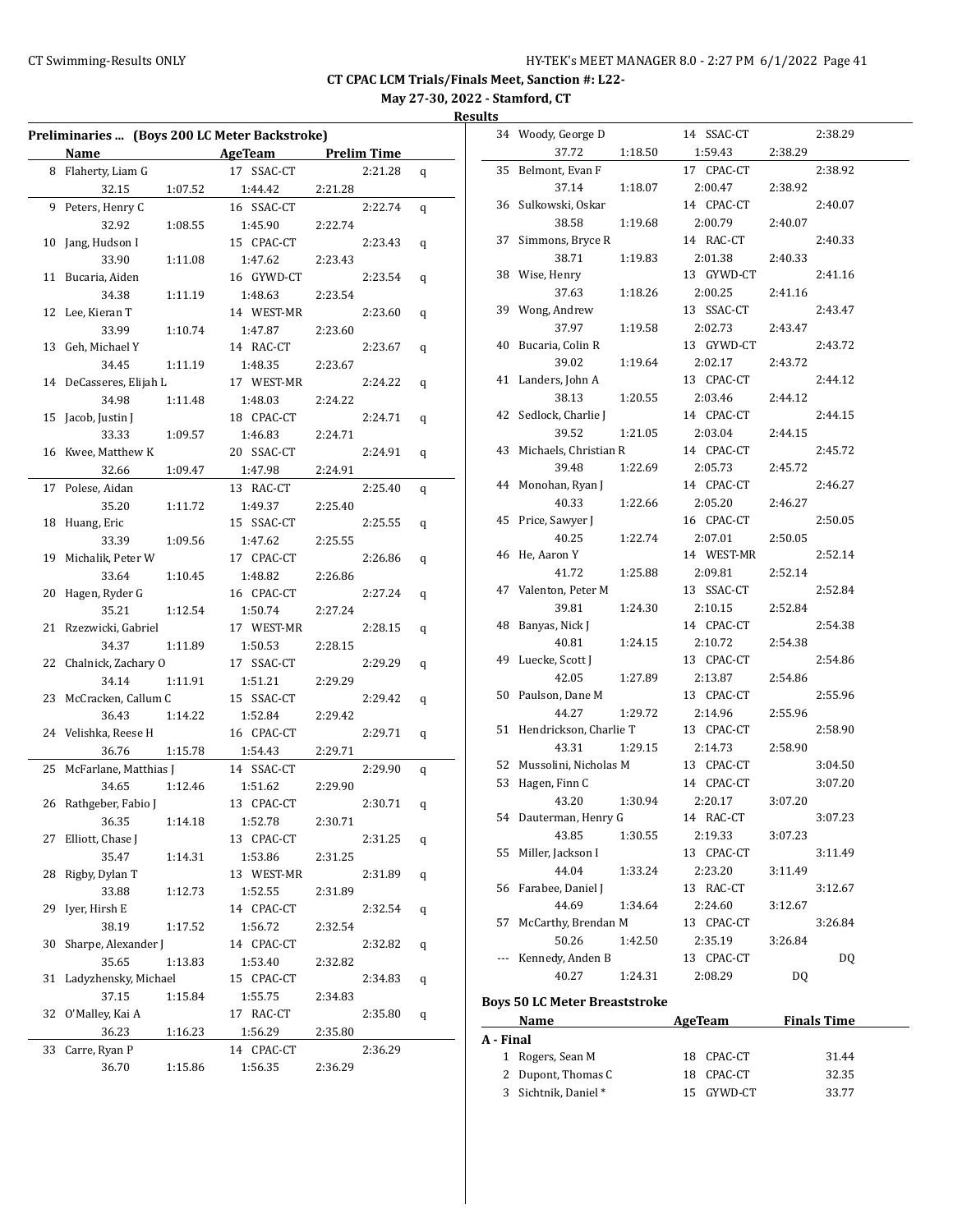**May 27-30, 2022 - Stamford, CT**

|    | A - Final  (Boys 50 LC Meter Breaststroke) |         |    |                |                    |   |
|----|--------------------------------------------|---------|----|----------------|--------------------|---|
|    | Name                                       |         |    | <b>AgeTeam</b> | <b>Finals Time</b> |   |
|    | 4 Fine, Evan A                             |         |    | 16 CPAC-CT     | 35.12              |   |
|    | 5 Monohan, Ryan J                          |         |    | 14 CPAC-CT     | 42.46              |   |
|    | 6 Ortiz, Sam                               |         |    | 13 CPAC-CT     | 43.32              |   |
|    |                                            |         |    |                |                    |   |
|    | <b>Boys 50 LC Meter Breaststroke</b>       |         |    |                |                    |   |
|    | Name                                       |         |    | AgeTeam        | <b>Prelim Time</b> |   |
|    | <b>Preliminaries</b>                       |         |    |                |                    |   |
|    | 1 Rogers, Sean M                           |         |    | 18 CPAC-CT     | 31.54              | q |
|    | 2 Dupont, Thomas C                         |         |    | 18 CPAC-CT     | 31.76              | q |
|    | 3 Hazlett, Alexander S                     |         |    | 18 GYWD-CT     | 31.80              | q |
|    | 4 Roberts, Ryan T                          |         |    | 18 CPAC-CT     | 33.16              | q |
|    | 5 Sichtnik, Daniel*                        |         |    | 15 GYWD-CT     | 33.95              | q |
|    | 6 Fine, Evan A                             |         |    | 16 CPAC-CT     | 34.94              | q |
|    | 7 Buerstetta, Mason Q                      |         |    | 16 CPAC-CT     | 36.89              | q |
|    | 8 Monohan, Ryan J                          |         |    | 14 CPAC-CT     | 41.24              | q |
|    | 9 Buerstetta, Wynton J                     |         |    | 13 CPAC-CT     | 43.04              | q |
|    | 10 Ortiz, Sam                              |         |    | 13 CPAC-CT     | 44.23              | q |
|    | <b>Boys 100 LC Meter Breaststroke</b>      |         |    |                |                    |   |
|    | Name                                       |         |    | AgeTeam        | <b>Finals Time</b> |   |
|    | A - Final                                  |         |    |                |                    |   |
|    | 1 Mostofi, Michael V                       |         | 17 | CPAC-CT        | 1:08.01            |   |
|    | 31.27                                      | 1:08.01 |    |                |                    |   |
|    | 2 McFarlane, Matthias J                    |         |    | 14 SSAC-CT     | 1:08.55            |   |
|    | 32.07                                      | 1:08.55 |    |                |                    |   |
|    | Flaherty, Liam G<br>3                      |         | 17 | SSAC-CT        | 1:09.32            |   |
|    | 32.64                                      | 1:09.32 |    |                |                    |   |
|    | 4 Lee, Aidan J                             |         |    | 16 WEST-MR     | 1:09.71            |   |
|    | 33.02                                      | 1:09.71 |    |                |                    |   |
|    | 5<br>Ponce, David A                        |         |    | 18 SSAC-CT     | 1:09.83            |   |
|    | 32.93                                      | 1:09.83 |    |                |                    |   |
|    | Rogers, Sean M<br>6                        |         |    | 18 CPAC-CT     | 1:09.89            |   |
|    | 32.12                                      | 1:09.89 |    |                |                    |   |
|    | Wu. Ben X<br>7                             |         |    | 16 SSAC-CT     | 1:11.19            |   |
|    | 33.52                                      | 1:11.19 |    |                |                    |   |
|    | 8 Kwee, Matthew K                          |         |    | 20 SSAC-CT     | 1:13.10            |   |
|    | 34.47                                      |         |    |                |                    |   |
|    | <b>B</b> - Final                           | 1:13.10 |    |                |                    |   |
|    | 9 Daniel, William G                        |         |    |                | 1:08.79            |   |
|    | 32.69                                      | 1:08.79 |    | 17 CPAC-CT     |                    |   |
|    | Gorzula, Alexander J                       |         |    |                |                    |   |
| 10 | 34.37                                      |         |    | 17 WEST-MR     | 1:12.44            |   |
|    | Sichtnik, Daniel*                          | 1:12.44 |    |                |                    |   |
| 11 |                                            |         |    | 15 GYWD-CT     | 1:13.79            |   |
|    | 36.30                                      | 1:13.79 |    |                |                    |   |
|    | 12 Li, Shaun X                             |         |    | 15 RAC-CT      | 1:14.41            |   |
|    | 34.28                                      | 1:14.41 |    |                |                    |   |
| 13 | Schuhmacher, William B                     |         |    | 14 SSAC-CT     | 1:14.50            |   |
|    | 34.14                                      | 1:14.50 |    |                |                    |   |
| 14 | Geh, Michael Y                             |         |    | 14 RAC-CT      | 1:14.57            |   |
|    | 36.28                                      | 1:14.57 |    |                |                    |   |
| 15 | Lee, Kieran T                              |         |    | 14 WEST-MR     | 1:15.37            |   |
|    | 36.39                                      | 1:15.37 |    |                |                    |   |
| 16 | Trepp, Colten M                            |         | 15 | SSAC-CT        | 1:18.87            |   |
|    | 36.52                                      | 1:18.87 |    |                |                    |   |

|           | C - Final                             |         |    |            |         |   |
|-----------|---------------------------------------|---------|----|------------|---------|---|
|           | 17 Weber, Stefan S                    |         |    | 14 RAC-CT  | 1:16.19 |   |
|           | 36.81                                 | 1:16.19 |    |            |         |   |
|           | 18 Ceken, Berke M                     |         |    | 15 SSAC-CT | 1:16.96 |   |
|           | 36.50                                 | 1:16.96 |    |            |         |   |
|           | 19 Huang, Eric                        |         |    | 15 SSAC-CT | 1:17.85 |   |
|           | 37.56                                 | 1:17.85 |    |            |         |   |
|           | 20 Simmons, Bryce R                   |         |    | 14 RAC-CT  | 1:17.88 |   |
|           | 37.09                                 | 1:17.88 |    |            |         |   |
|           | 21 Fine, Evan A                       |         |    | 16 CPAC-CT | 1:20.32 |   |
|           |                                       |         |    |            |         |   |
|           | 38.50                                 | 1:20.32 |    |            |         |   |
|           | 22 Smith, Jack M                      |         |    | 13 CPAC-CT | 1:21.16 |   |
|           | 39.26                                 | 1:21.16 |    |            |         |   |
|           | 23 Bucaria, Colin R                   |         |    | 13 GYWD-CT | 1:22.03 |   |
|           | 40.19                                 | 1:22.03 |    |            |         |   |
|           | 24 Ovsag, Luke S                      |         |    | 14 SSAC-CT | 1:26.47 |   |
|           | 40.70                                 | 1:26.47 |    |            |         |   |
| D - Final |                                       |         |    |            |         |   |
|           | 25 Della Pietra, Nico M               |         |    | 14 GYWD-CT | 1:22.06 |   |
|           | 39.49                                 | 1:22.06 |    |            |         |   |
|           | 26 Elliott, Chase J                   |         |    | 13 CPAC-CT | 1:22.52 |   |
|           | 39.51                                 | 1:22.52 |    |            |         |   |
|           | 27 Dauterman, Henry G                 |         |    | 14 RAC-CT  | 1:25.23 |   |
|           | 39.30                                 | 1:25.23 |    |            |         |   |
|           | 28 Sharpe, Alexander J                |         |    | 14 CPAC-CT | 1:26.12 |   |
|           | 39.80                                 | 1:26.12 |    |            |         |   |
|           | 29 Goertel, Thomas D                  |         |    | 14 CPAC-CT | 1:27.53 |   |
|           | 41.16                                 | 1:27.53 |    |            |         |   |
|           | 30 McKenna, Sean A                    |         |    | 14 SSAC-CT | 1:30.57 |   |
|           |                                       |         |    |            |         |   |
|           | 41.95                                 | 1:30.57 |    |            |         |   |
|           |                                       |         |    | 12 RAC-CT  |         |   |
|           | 31 Weber, Max F<br>45.94              | 1:37.37 |    |            | 1:37.37 |   |
|           | 32 Ortiz, Sam                         |         |    | 13 CPAC-CT | 1:38.63 |   |
|           | 46.74                                 | 1:38.63 |    |            |         |   |
|           |                                       |         |    |            |         |   |
|           | <b>Boys 100 LC Meter Breaststroke</b> |         |    |            |         |   |
|           | Name AgeTeam Prelim Time              |         |    |            |         |   |
|           | <b>Preliminaries</b>                  |         |    |            |         |   |
|           | 1 McFarlane, Matthias J               |         |    | 14 SSAC-CT | 1:09.24 | q |
|           | 32.69                                 | 1:09.24 |    |            |         |   |
| 2         | Lee, Aidan J                          |         |    | 16 WEST-MR | 1:10.75 | q |
|           | 34.04                                 | 1:10.75 |    |            |         |   |
| 3         | Ponce, David A                        |         | 18 | SSAC-CT    | 1:11.02 | q |
|           | 32.82                                 | 1:11.02 |    |            |         |   |
| 4         | Mostofi, Michael V                    |         | 17 | CPAC-CT    | 1:12.06 | q |
|           | 33.49                                 | 1:12.06 |    |            |         |   |
| 5         | Wu, Ben X                             |         |    | 16 SSAC-CT | 1:12.20 | q |
|           | 33.75                                 | 1:12.20 |    |            |         |   |
| 6         | Dupont, Thomas C                      |         | 18 | CPAC-CT    | 1:12.40 | q |
|           | 33.34                                 | 1:12.40 |    |            |         |   |
| 7         |                                       |         | 18 |            | 1:12.77 |   |
|           | Rogers, Sean M<br>34.78               | 1:12.77 |    | CPAC-CT    |         | q |
| 8         |                                       |         | 17 |            |         |   |
|           | Flaherty, Liam G                      |         |    | SSAC-CT    | 1:13.04 | q |
| 9         | 35.15                                 | 1:13.04 |    |            |         |   |
|           | Kwee, Matthew K<br>34.28              | 1:13.05 | 20 | SSAC-CT    | 1:13.05 | q |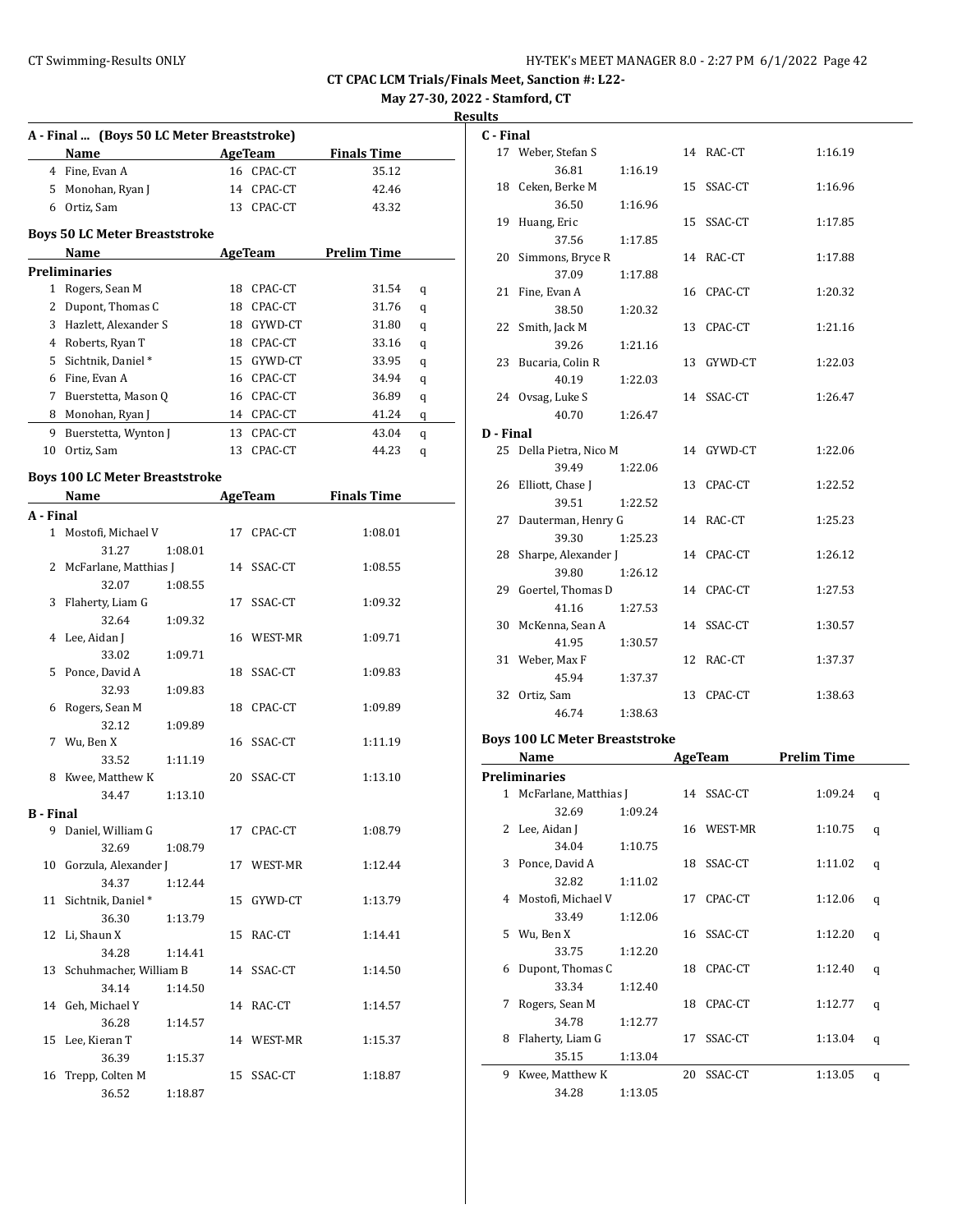**May 27-30, 2022 - Stamford, CT**

| Results |  |
|---------|--|
|         |  |

| Preliminaries  (Boys 100 LC Meter Breaststroke) |                    |   |
|-------------------------------------------------|--------------------|---|
| AgeTeam<br>Name                                 | <b>Prelim Time</b> |   |
| 10 Daniel, William G<br>17 CPAC-CT              | 1:13.17            | q |
| 34.11<br>1:13.17                                |                    |   |
| 11 Gorzula, Alexander J<br>17 WEST-MR           | 1:13.74            | q |
| 35.67<br>1:13.74                                |                    |   |
| Boukarroum, Jude<br>12<br>16 RAC-CT             | 1:14.53            | q |
| 35.02<br>1:14.53                                |                    |   |
| 13 Geh, Michael Y<br>14 RAC-CT                  | 1:15.00            | q |
| 36.09<br>1:15.00                                |                    |   |
| 14 Li, Shaun X<br>15 RAC-CT                     | 1:15.21            | q |
| 35.18<br>1:15.21                                |                    |   |
| Sichtnik, Daniel*<br>15<br>15 GYWD-CT           | 1:15.79            | q |
| 36.31<br>1:15.79                                |                    |   |
| 16 Lee, Kieran T<br>14 WEST-MR                  | 1:15.87            | q |
| 35.66<br>1:15.87                                |                    |   |
| Schuhmacher, William B<br>14 SSAC-CT<br>17      | 1:16.38            | q |
| 35.64<br>1:16.38                                |                    |   |
| Khilko, Alex<br>17 PSDY-CT<br>18                | 1:16.57            | q |
| 35.85<br>1:16.57                                |                    |   |
| Katra, Marko<br>15 RAC-CT<br>19                 | 1:16.58            | q |
| 35.72<br>1:16.58                                |                    |   |
| 20<br>Peters, Henry C<br>16 SSAC-CT             | 1:17.18            | q |
| 34.94<br>1:17.18                                |                    |   |
| Trepp, Colten M<br>21<br>15 SSAC-CT             | 1:17.87            | q |
| 36.62<br>1:17.87                                |                    |   |
| 22<br>Huang, Eric<br>15 SSAC-CT                 | 1:17.94            | q |
| 36.14<br>1:17.94                                |                    |   |
| 23 Weber, Stefan S<br>14 RAC-CT                 | 1:18.23            | q |
| 37.76<br>1:18.23                                |                    |   |
| 24 Simmons, Bryce R<br>14 RAC-CT                | 1:18.37            | q |
| 37.18<br>1:18.37                                |                    |   |
| 25<br>Ceken, Berke M<br>15 SSAC-CT              | 1:19.62            | q |
| 37.74<br>1:19.62                                |                    |   |
| 16 CPAC-CT<br>26<br>Fine, Evan A                | 1:19.81            | q |
| 37.37<br>1:19.81                                |                    |   |
| Bucaria, Colin R<br>27<br>13 GYWD-CT            | 1:20.57            | q |
| 37.46<br>1:20.57                                |                    |   |
| Smith, Jack M<br>28<br>13 CPAC-CT               | 1:20.74            | q |
| 38.71<br>1:20.74                                |                    |   |
| 29 Moles, William P<br>16 CPAC-CT               | 1:20.97            | q |
| 37.81<br>1:20.97                                |                    |   |
| Buerstetta, Mason Q<br>16 CPAC-CT<br>30         | 1:21.94            | q |
| 38.77<br>1:21.94                                |                    |   |
| Ovsag, Luke S<br>14 SSAC-CT<br>31               | 1:22.14            | q |
| 39.78<br>1:22.14                                |                    |   |
| Della Pietra, Nico M<br>32<br>14 GYWD-CT        | 1:22.60            | q |
| 40.08<br>1:22.60                                |                    |   |
| Wong, Andrew<br>33<br>13 SSAC-CT                | 1:23.63            |   |
| 38.49<br>1:23.63                                |                    |   |
| Dauterman, Henry G<br>14 RAC-CT<br>34           | 1:23.67            |   |
| 38.89<br>1:23.67                                |                    |   |
| Goldberg, Zachary M<br>CPAC-CT<br>35<br>15      | 1:23.70            |   |
| 40.89<br>1:23.70                                |                    |   |

|    | 36 Rathgeber, Fabio J    |         |    | 13 CPAC-CT | 1:23.87 |
|----|--------------------------|---------|----|------------|---------|
|    | 39.82                    | 1:23.87 |    |            |         |
| 37 | Moore, Jack W            |         |    | 19 CPAC-CT | 1:24.01 |
|    | 39.51                    | 1:24.01 |    |            |         |
| 38 | Sharpe, Alexander J      |         |    | 14 CPAC-CT | 1:24.21 |
|    | 38.86                    | 1:24.21 |    |            |         |
| 39 | Iyer, Hirsh E            |         |    | 14 CPAC-CT | 1:24.60 |
|    | 40.46                    | 1:24.60 |    |            |         |
| 40 | Elliott, Chase J         |         | 13 | CPAC-CT    | 1:24.82 |
|    | 40.13                    | 1:24.82 |    |            |         |
|    | 41 Velishka, Reese H     |         |    | 16 CPAC-CT | 1:26.26 |
|    | 40.80                    | 1:26.26 |    |            |         |
| 42 | Paulson, Dane M          |         | 13 | CPAC-CT    | 1:26.32 |
|    | 41.21                    | 1:26.32 |    |            |         |
| 43 | Babashak, Danny C        |         | 15 | CPAC-CT    | 1:26.41 |
|    | 40.90                    | 1:26.41 |    |            |         |
|    | 44 Goertel, Thomas D     |         |    | 14 CPAC-CT | 1:27.44 |
|    | 40.69                    | 1:27.44 |    |            |         |
| 45 | Price, Sawyer J          |         |    | 16 CPAC-CT | 1:30.12 |
|    | 42.30                    | 1:30.12 |    |            |         |
| 46 | Monohan, Ryan J          |         |    | 14 CPAC-CT | 1:30.25 |
|    | 42.38                    | 1:30.25 |    |            |         |
| 47 | McKenna, Sean A          |         |    | 14 SSAC-CT | 1:31.69 |
|    | 41.80                    | 1:31.69 |    |            |         |
|    | 48 Michaels, Christian R |         |    | 14 CPAC-CT | 1:33.05 |
|    | 44.85                    | 1:33.05 |    |            |         |
| 49 | Hendrickson, Charlie T   |         |    | 13 CPAC-CT | 1:33.11 |
|    | 43.92                    | 1:33.11 |    |            |         |
| 50 | Kirby, Scott P           |         | 13 | CPAC-CT    | 1:34.06 |
|    | 44.33                    | 1:34.06 |    |            |         |
|    | 51 Weber, Max F          |         | 12 | RAC-CT     | 1:35.87 |
|    | 45.81                    | 1:35.87 |    |            |         |
| 52 | Farabee, Daniel J        |         | 13 | RAC-CT     | 1:36.40 |
|    | 44.41                    | 1:36.40 |    |            |         |
|    | 53 Ortiz, Sam            |         | 13 | CPAC-CT    | 1:37.63 |
|    | 45.50                    | 1:37.63 |    |            |         |
|    | 54 Valenton, Peter M     |         | 13 | SSAC-CT    | 1:37.81 |
|    | 46.40                    | 1:37.81 |    |            |         |
| 55 | Gagliardi, Roman R       |         | 13 | PSDY-CT    | 1:38.69 |
|    | 47.57                    | 1:38.69 |    |            |         |
|    | 56 Goralnick, Liam J     |         | 13 | RAC-CT     | 1:47.17 |
|    | 50.13                    | 1:47.17 |    |            |         |
| 57 | Westcott, Teddy L        |         | 13 | RAC-CT     | 1:48.39 |
|    | 51.44                    | 1:48.39 |    |            |         |
| 58 | Hagen, Finn C            |         | 14 | CPAC-CT    | 1:48.55 |
|    | 49.66                    | 1:48.55 |    |            |         |
| 59 | McCarthy, Brendan M      |         | 13 | CPAC-CT    | 1:50.44 |
|    | 52.23                    | 1:50.44 |    |            |         |

## **Boys 200 LC Meter Breaststroke**

|           | <b>Name</b>          |         | AgeTeam    |         | <b>Finals Time</b> |  |
|-----------|----------------------|---------|------------|---------|--------------------|--|
| A - Final |                      |         |            |         |                    |  |
|           | 1 Sichtnik, Daniel * |         | 15 GYWD-CT |         | 2:34.22            |  |
|           | 36.88                | 1:17.10 | 1:56.54    | 2:34.22 |                    |  |
|           | 2 Jones, Chas S      |         | 16 CPAC-CT |         | 2:35.94            |  |
|           | 34.53                | 1:14.14 | 1:55.94    | 2:35.94 |                    |  |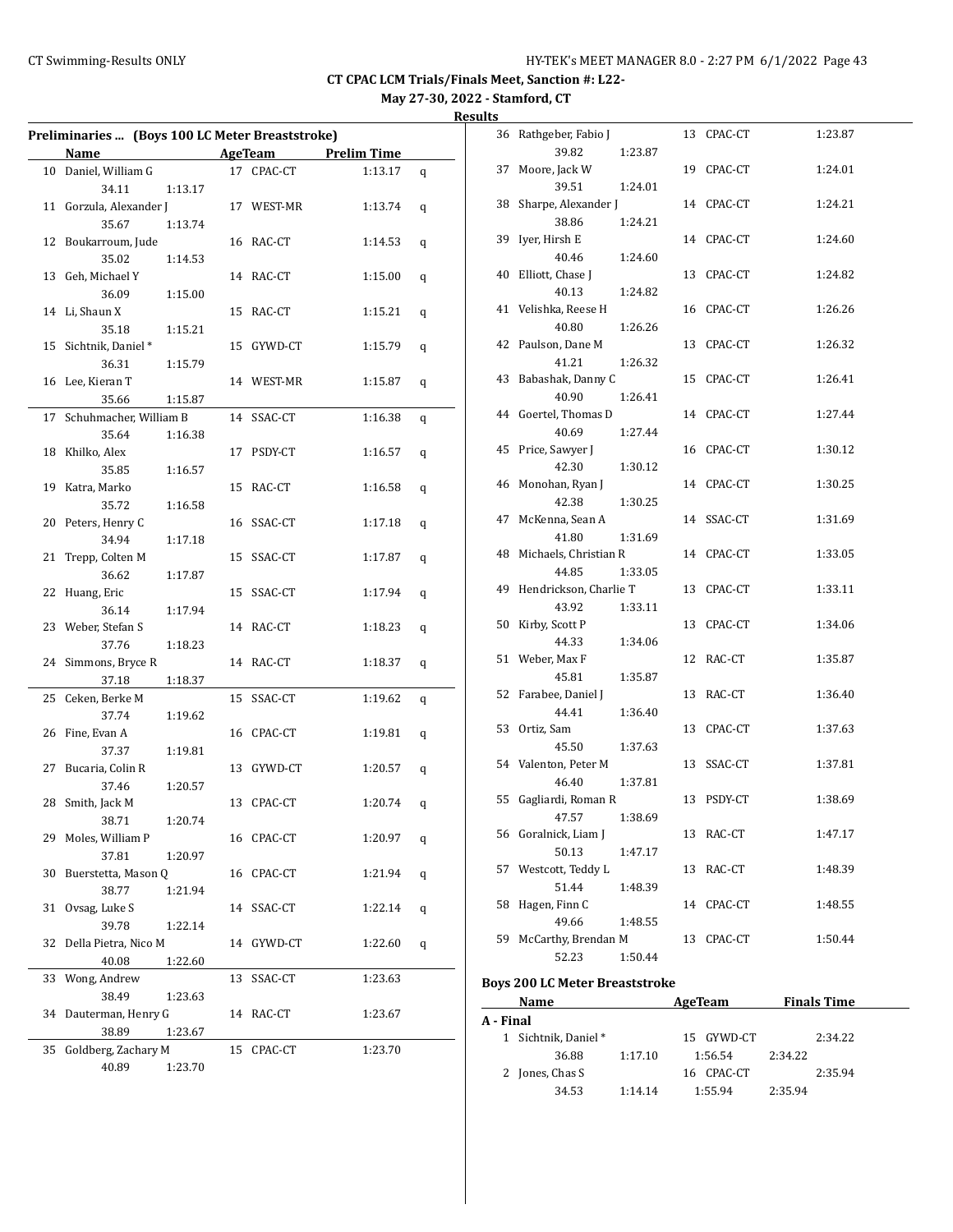**May 27-30, 2022 - Stamford, CT**

|                  | A - Final  (Boys 200 LC Meter Breaststroke) |         |                                       |         |                    |   |
|------------------|---------------------------------------------|---------|---------------------------------------|---------|--------------------|---|
|                  | Name                                        |         | AgeTeam                               |         | <b>Finals Time</b> |   |
|                  | 3 McFarlane, Matthias J                     |         | 14 SSAC-CT                            |         | 2:42.85            |   |
|                  | 35.70                                       | 1:16.24 | 1:59.24                               | 2:42.85 |                    |   |
|                  | 4 Li, Shaun X                               |         | 15 RAC-CT                             |         | 2:43.12            |   |
|                  | 36.36                                       | 1:18.29 | 1:59.63                               | 2:43.12 |                    |   |
| 5                | Drienik, Alex                               |         | 16 CPAC-CT                            |         | 2:45.04            |   |
|                  | 37.16                                       |         | 2:01.62                               |         |                    |   |
|                  | 6 Peters, Henry C                           | 1:18.57 | 16 SSAC-CT                            | 2:45.04 | 2:45.41            |   |
|                  |                                             |         |                                       |         |                    |   |
|                  | 36.36<br>7 Schuhmacher, William B           | 1:18.64 | 2:02.21                               | 2:45.41 |                    |   |
|                  |                                             |         | 14 SSAC-CT                            |         | 2:49.03            |   |
|                  | 36.86                                       | 1:18.43 | 2:01.76                               | 2:49.03 |                    |   |
|                  | 8 Euyoque, Kevin D                          |         | 17 WEST-MR                            |         | 2:53.54            |   |
|                  | 39.61                                       | 1:23.63 | 2:08.58                               | 2:53.54 |                    |   |
| <b>B</b> - Final |                                             |         |                                       |         |                    |   |
|                  | 9 Ovsag, Luke S                             |         | 14 SSAC-CT                            |         | 2:56.38            |   |
|                  | 41.06                                       | 1:25.41 | 2:12.27                               | 2:56.38 |                    |   |
|                  | 10 Paulson, Dane M                          |         | 13 CPAC-CT                            |         | 2:59.46            |   |
|                  | 41.45                                       | 1:27.38 | 2:13.25                               | 2:59.46 |                    |   |
|                  | 11 Valenton, Peter M                        |         | 13 SSAC-CT                            |         | 3:25.81            |   |
|                  | 46.55                                       | 1:39.34 | 2:33.42                               | 3:25.81 |                    |   |
|                  | <b>Boys 200 LC Meter Breaststroke</b>       |         |                                       |         |                    |   |
|                  | Name                                        |         | <b>Example 21 AgeTeam</b> Prelim Time |         |                    |   |
|                  | <b>Preliminaries</b>                        |         |                                       |         |                    |   |
|                  | 1 Gorzula, Alexander J                      |         | 17 WEST-MR                            |         | 2:39.63            |   |
|                  |                                             |         |                                       |         |                    | q |
|                  | 35.77<br>2 Flaherty, Liam G                 | 1:16.61 | 1:58.34<br>17 SSAC-CT                 | 2:39.63 | 2:39.95            |   |
|                  |                                             |         |                                       |         |                    | q |
|                  | 35.00                                       | 1:15.23 | 1:57.75                               | 2:39.95 |                    |   |
| 3                | Jones, Chas S                               |         | 16 CPAC-CT                            |         | 2:40.33            | q |
|                  | 35.46                                       | 1:16.17 | 1:58.47                               | 2:40.33 |                    |   |
|                  | 4 Tharrington, Owen G                       |         | 14 CPAC-CT                            |         | 2:42.70            | q |
|                  | 36.92                                       | 1:18.02 | 2:00.25                               | 2:42.70 |                    |   |
| 5                | Dupont, Thomas C                            |         | 18 CPAC-CT                            |         | 2:43.15            | q |
|                  | 35.76                                       | 1:17.92 | 2:01.93                               | 2:43.15 |                    |   |
|                  | 6 McFarlane, Matthias J                     |         | 14 SSAC-CT                            |         | 2:43.35            | q |
|                  | 35.03                                       | 1:16.07 | 1:59.55                               | 2:43.35 |                    |   |
| 7                | Drienik, Alex                               |         | 16 CPAC-CT                            |         | 2:43.78            | q |
|                  | 37.07                                       | 1:18.89 | 2:01.24                               | 2:43.78 |                    |   |
|                  | 8 Li, Shaun X                               |         | 15 RAC-CT                             |         | 2:44.47            | q |
|                  | 36.93                                       | 1:18.02 | 2:00.81                               | 2:44.47 |                    |   |
| 9                | Sichtnik, Daniel*                           |         | 15 GYWD-CT                            |         | 2:44.49            | q |
|                  | 40.30                                       | 1:23.05 | 2:06.48                               | 2:44.49 |                    |   |
|                  | 10 Peters, Henry C                          |         | 16 SSAC-CT                            |         | 2:48.33            | q |
|                  | 36.74                                       | 1:19.11 | 2:04.15                               | 2:48.33 |                    |   |
| 11               | Lenoce, Parker R                            |         | 17 CPAC-CT                            |         | 2:52.37            | q |
|                  | 39.95                                       | 1:23.97 | 2:08.06                               | 2:52.37 |                    |   |
|                  | 12 Schuhmacher, William B                   |         | 14 SSAC-CT                            |         | 2:53.34            | q |
|                  | 37.25                                       | 1:21.28 | 2:07.51                               | 2:53.34 |                    |   |
| 13               | Mottolese, Peter C                          |         | 16 CPAC-CT                            |         | 2:53.43            | q |
|                  | 38.64                                       | 1:22.64 | 2:08.29                               | 2:53.43 |                    |   |
|                  | 14 Moles, William P                         |         | 16 CPAC-CT                            |         | 2:53.75            | q |
|                  | 37.97                                       | 1:21.63 | 2:07.36                               | 2:53.75 |                    |   |
| 15               | Smith, Jack M                               |         | 13 CPAC-CT                            |         | 2:54.22            | q |
|                  | 39.22                                       | 1:24.26 | 2:11.43                               | 2:54.22 |                    |   |
|                  |                                             |         |                                       |         |                    |   |

|           | 16 Euyoque, Kevin D               | 17 WEST-MR    | 2:55.00             | q |
|-----------|-----------------------------------|---------------|---------------------|---|
|           | 40.27<br>1:24.79                  | 2:09.97       | 2:55.00             |   |
| 17        | Ovsag, Luke S                     | 14 SSAC-CT    | 2:55.25             | q |
|           | 40.75<br>1:24.64                  | 2:11.03       | 2:55.25             |   |
|           | 18 Moore, Jack W                  | 19 CPAC-CT    | 2:56.43             | q |
|           | 40.40<br>1:27.02                  | 2:12.41       | 2:56.43             |   |
|           | 19 Buerstetta, Mason Q            | 16 CPAC-CT    | 2:58.28             | q |
|           | 40.15<br>1:25.11                  | 2:11.65       | 2:58.28             |   |
|           | 20 Fine, Evan A                   | 16 CPAC-CT    | 2:59.36             | q |
|           | 39.48<br>1:24.43                  | 2:11.57       | 2:59.36             |   |
|           | 21 Della Pietra, Nico M           | 14 GYWD-CT    | 3:01.62             | q |
|           | 41.26<br>1:28.00                  | 2:15.46       | 3:01.62             |   |
|           | 22 Goldberg, Zachary M            | 15 CPAC-CT    | 3:02.96             | q |
|           | 41.48<br>1:28.50                  | 2:15.32       | 3:02.96             |   |
| 23        | McCracken, Callum C               | 15 SSAC-CT    | 3:04.78             | q |
|           | 40.75<br>1:27.23                  | 2:16.42       | 3:04.78             |   |
|           | 24 Paulson, Dane M                | 13 CPAC-CT    | 3:06.04             | q |
|           | 45.14<br>1:35.46                  | 2:20.76       | 3:06.04             |   |
|           | 25 Wong, Andrew                   | 13 SSAC-CT    | 3:06.58             | q |
|           | 42.60<br>1:29.50                  | 2:18.34       | 3:06.58             |   |
|           | 26 Dauterman, Henry G             | 14 RAC-CT     | 3:10.31             | q |
|           | 41.24<br>1:29.29                  | 2:19.55       | 3:10.31             |   |
|           | 27 McCracken, Killian C           | 13 SSAC-CT    | 3:14.34             | q |
|           | 44.41<br>1:34.10                  | 2:24.99       | 3:14.34             |   |
|           | 28 Monohan, Ryan J                | 14 CPAC-CT    | 3:20.46             | q |
|           | 46.86<br>1:36.96                  | 2:29.57       | 3:20.46             |   |
|           | 29 Foley, Owen F                  | 18 RAC-CT     | 3:20.70             | q |
|           | 43.78<br>1:36.06                  | 2:29.70       | 3:20.70             |   |
| 30        | Farabee, Daniel J                 | 13 RAC-CT     | 3:28.31             | q |
|           | 46.15<br>1:39.33                  | 2:35.16       | 3:28.31             |   |
|           | 31 Valenton, Peter M              | 13 SSAC-CT    | 3:32.54             | q |
|           |                                   |               |                     |   |
|           | 47.88<br>1:42.94                  | 2:38.88       | 3:32.54             |   |
|           | 32 Radis, Antonios                | 13 SSAC-CT    | 3:47.72             | q |
|           | 53.53<br>1:51.47                  | 2:50.56       | 3:47.72             |   |
|           |                                   |               |                     |   |
|           | <b>Boys 50 LC Meter Butterfly</b> |               |                     |   |
|           | Name                              |               | AgeTeam Finals Time |   |
| A - Final |                                   |               |                     |   |
|           | 1 Roberts, Ryan T                 | 18 CPAC-CT    | 28.59               |   |
|           | <b>Boys 50 LC Meter Butterfly</b> |               |                     |   |
|           | <b>Name</b>                       | AgeTeam       | <b>Prelim Time</b>  |   |
|           | <b>Preliminaries</b>              |               |                     |   |
|           | 1 Roberts, Ryan T                 | CPAC-CT<br>18 | 27.65               | q |
| 2         | Dupont, Thomas C                  | 18<br>CPAC-CT | 28.07               | q |
| 3         | Moore, Jack W                     | CPAC-CT<br>19 | 28.49               | q |
|           | 4 Jang, Hudson I                  | 15<br>CPAC-CT | 28.55               | q |
| 5         | Hagen, Ryder G                    | CPAC-CT<br>16 | 29.51               | q |
| 6         | Fine, Evan A                      | CPAC-CT<br>16 | 31.51               | q |
| 7         | Ladyzhensky, Michael              | 15<br>CPAC-CT | 31.59               | q |
| 8         | Price, Sawyer J                   | 16<br>CPAC-CT | 32.80               | q |
| 9         | Buerstetta, Mason Q               | CPAC-CT<br>16 | 33.16               | q |
| 10        | Goldberg, Zachary M               | 15<br>CPAC-CT | 33.31               | q |
| 11        | Banyas, Nick J                    | 14<br>CPAC-CT | 33.90               | q |
| 12        | Landers, John A                   | 13<br>CPAC-CT | 34.32               | q |
| 13        | Luecke, Scott J                   | CPAC-CT<br>13 | 35.12               | q |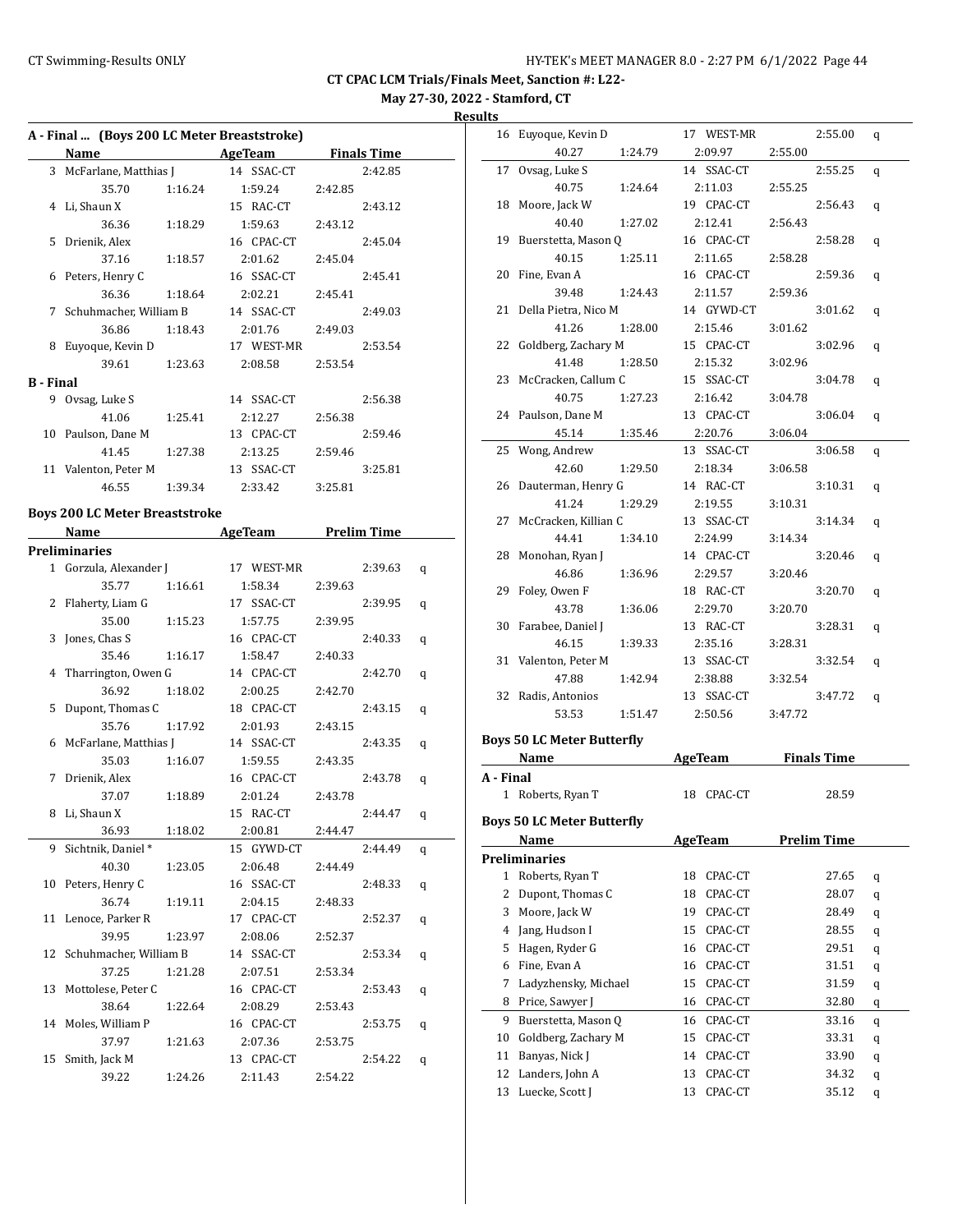**May 27-30, 2022 - Stamford, CT**

**Results**<br> **Property**<br> **Property**<br> **Property** 

|                  | Preliminaries  (Boys 50 LC Meter Butterfly) |    |            |                    |   |
|------------------|---------------------------------------------|----|------------|--------------------|---|
|                  | Name                                        |    | AgeTeam    | <b>Prelim Time</b> |   |
|                  | 14 Robredo, Martin                          | 12 | GYWD-CT    | 35.53              | q |
|                  | 15 Paulson, Dane M                          | 13 | CPAC-CT    | 35.98              | q |
|                  | 16 Hendrickson, Charlie T                   |    | 13 CPAC-CT | 35.99              | q |
|                  | 17 Westcott, Teddy L                        |    | 13 RAC-CT  | 36.52              | q |
|                  | 18 Rudolph, Nathan Y                        |    | 13 CPAC-CT | 36.61              | q |
|                  | 19 Ortiz, Sam                               |    | 13 CPAC-CT | 38.23              | q |
| 20               | Monohan, Ryan J                             |    | 14 CPAC-CT | 38.98              |   |
|                  | 21 Farabee, Daniel J                        |    | 13 RAC-CT  | 39.75              | q |
|                  |                                             |    |            |                    | q |
|                  | <b>Boys 100 LC Meter Butterfly</b>          |    |            |                    |   |
|                  | Name                                        |    | AgeTeam    | <b>Finals Time</b> |   |
| A - Final        |                                             |    |            |                    |   |
| $\mathbf{1}$     | Wu, Ben X                                   |    | 16 SSAC-CT | 56.22              |   |
|                  | 26.70<br>56.22                              |    |            |                    |   |
| 2                | Rogers, Sean M                              |    | 18 CPAC-CT | 56.30              |   |
|                  | 25.98<br>56.30                              |    |            |                    |   |
| 3                | Mottolese, Peter C                          |    | 16 CPAC-CT | 57.84              |   |
|                  | 27.03<br>57.84                              |    |            |                    |   |
| 4                | Flaherty, Liam G                            | 17 | SSAC-CT    | 59.29              |   |
|                  | 27.95<br>59.29                              |    |            |                    |   |
| 5                | Lee, Aidan J                                |    | 16 WEST-MR | 59.33              |   |
|                  | 28.08<br>59.33                              |    |            |                    |   |
| 6                | Daniel, William G                           | 17 | CPAC-CT    | 59.97              |   |
|                  | 27.79<br>59.97                              |    |            |                    |   |
| 7                | Roberts, Ryan T                             | 18 | CPAC-CT    | 1:00.45            |   |
|                  | 28.42<br>1:00.45                            |    |            |                    |   |
|                  | Kwee, Matthew K                             | 20 | SSAC-CT    | DQ                 |   |
| <b>B</b> - Final |                                             |    |            |                    |   |
| 9                | Tharrington, Owen G                         |    | 14 CPAC-CT | 59.27              |   |
|                  | 28.20<br>59.27                              |    |            |                    |   |
| 10               | Haley, Jack T                               | 15 | CPAC-CT    | 1:01.34            |   |
|                  | 29.04<br>1:01.34                            |    |            |                    |   |
| 11               | Huang, Eric                                 | 15 | SSAC-CT    | 1:01.86            |   |
|                  | 28.99<br>1:01.86                            |    |            |                    |   |
| 12               | Trepp, Colten M                             | 15 | SSAC-CT    | 1:02.39            |   |
|                  | 29.06<br>1:02.39                            |    |            |                    |   |
|                  | 13 Ruiz Garcia, Kaiser J                    |    | 15 RAC-CT  | 1:02.49            |   |
|                  | 14 Rzezwicki, Gabriel                       |    | 17 WEST-MR | 1:02.63            |   |
|                  | 29.11<br>1:02.63                            |    |            |                    |   |
| 15               | McFarlane, Matthias J                       |    | 14 SSAC-CT | 1:03.50            |   |
|                  | 28.71<br>1:03.50                            |    |            |                    |   |
|                  | 16 DeCasseres, Elijah L                     |    | 17 WEST-MR | 1:04.12            |   |
|                  | 29.73<br>1:04.12                            |    |            |                    |   |
| C - Final        |                                             |    |            |                    |   |
|                  | 17 Yin, Derek                               | 15 | RAC-CT     | 1:03.79            |   |
|                  | 30.18<br>1:03.79                            |    |            |                    |   |
| 18               | Li, Shaun X                                 | 15 | RAC-CT     | 1:04.28            |   |
|                  | 30.00<br>1:04.28                            |    |            |                    |   |
| 19               | Iyer, Hirsh E                               |    | 14 CPAC-CT | 1:05.89            |   |
|                  | 31.34<br>1:05.89                            |    |            |                    |   |
|                  | 20 Ceken, Berke M                           |    | 15 SSAC-CT | 1:06.02            |   |
| 21               | Schuhmacher, William B                      |    | 14 SSAC-CT | 1:06.36            |   |
|                  | 30.13<br>1:06.36                            |    |            |                    |   |

|           | 22 Elliott, Chase J                |         |    | 13 CPAC-CT | 1:06.79             |   |
|-----------|------------------------------------|---------|----|------------|---------------------|---|
|           | 31.48                              | 1:06.79 |    |            |                     |   |
|           | 23 Packard, Jonathan S             |         |    | 13 GYWD-CT | 1:07.31             |   |
|           | 31.70                              | 1:07.31 |    |            |                     |   |
|           | 24 Sharpe, Alexander J             |         |    | 14 CPAC-CT | 1:08.98             |   |
|           | 31.62                              | 1:08.98 |    |            |                     |   |
| D - Final |                                    |         |    |            |                     |   |
|           | 25 Carre, Ryan P                   |         |    | 14 CPAC-CT | 1:08.34             |   |
|           | 31.97                              | 1:08.34 |    |            |                     |   |
|           | 26 Della Pietra, Nico M            |         |    | 14 GYWD-CT | 1:08.88             |   |
|           | 31.99                              | 1:08.88 |    |            |                     |   |
|           | 27 Bucaria, Colin R                |         |    | 13 GYWD-CT | 1:10.17             |   |
|           | 32.87                              | 1:10.17 |    |            |                     |   |
|           | 28 Polese, Aidan                   |         |    | 13 RAC-CT  | 1:10.74             |   |
|           | 33.94                              | 1:10.74 |    |            |                     |   |
|           | 29 Rigby, Dylan T                  |         |    | 13 WEST-MR | 1:11.20             |   |
|           | 32.54                              | 1:11.20 |    |            |                     |   |
|           | 30 Weber, Max F                    |         |    | 12 RAC-CT  | 1:13.25             |   |
|           | 34.83                              | 1:13.25 |    |            |                     |   |
|           | 31 Lee, Kieran T                   |         |    | 14 WEST-MR | 1:14.27             |   |
|           | 33.95                              | 1:14.27 |    |            |                     |   |
|           | 32 Ovsag, Luke S                   |         |    | 14 SSAC-CT | 1:14.48             |   |
|           | 35.65                              | 1:14.48 |    |            |                     |   |
|           | <b>Boys 100 LC Meter Butterfly</b> |         |    |            |                     |   |
|           | Name                               |         |    |            | AgeTeam Prelim Time |   |
|           | <b>Preliminaries</b>               |         |    |            |                     |   |
|           | 1 Wu, Ben X                        |         |    | 16 SSAC-CT | 56.27               | q |
|           |                                    |         |    |            |                     |   |
|           |                                    |         |    |            |                     |   |
|           | 26.53                              | 56.27   |    |            |                     |   |
|           | 2 Rogers, Sean M                   |         |    | 18 CPAC-CT | 59.04               | q |
|           | 27.54                              | 59.04   |    |            |                     |   |
|           | 3 Clancy, Jack B                   |         |    | 16 RAC-CT  | 59.41               | q |
|           | 27.95                              | 59.41   |    |            |                     |   |
|           | 4 Ponce, David A                   |         |    | 18 SSAC-CT | 1:00.23             | q |
|           | 27.91                              | 1:00.23 |    |            |                     |   |
|           | 5 Mottolese, Peter C               |         |    | 16 CPAC-CT | 1:00.29             | q |
|           | 28.23                              | 1:00.29 |    |            |                     |   |
|           | 6 Lee, Aidan J                     |         |    | 16 WEST-MR | 1:00.32             | q |
|           | 28.68                              | 1:00.32 |    |            |                     |   |
| 7         | Roberts, Ryan T                    |         |    | 18 CPAC-CT | 1:00.47             | q |
|           | 28.43                              | 1:00.47 |    |            |                     |   |
|           | 8 Kwee, Matthew K                  |         |    | 20 SSAC-CT | 1:00.61             | q |
|           | 28.26                              | 1:00.61 |    |            |                     |   |
| 9.        | Flaherty, Liam G                   |         | 17 | SSAC-CT    | 1:00.75             | q |
|           | 28.17                              | 1:00.75 |    |            |                     |   |
| 10        | Daniel, William G                  |         | 17 | CPAC-CT    | 1:01.08             | q |
|           | 28.29                              | 1:01.08 |    |            |                     |   |
| 11        | Tharrington, Owen G<br>28.70       |         |    | 14 CPAC-CT | 1:02.19             | q |
|           |                                    | 1:02.19 |    |            |                     |   |
| 12        | Moore, Jack W                      |         | 19 | CPAC-CT    | 1:02.25             | q |
| *13       | 29.57                              | 1:02.25 | 15 |            |                     |   |
|           | Haley, Jack T<br>29.57             |         |    | CPAC-CT    | 1:02.81             | q |
| *13       |                                    | 1:02.81 | 15 |            |                     |   |
|           | Trepp, Colten M<br>29.76           | 1:02.81 |    | SSAC-CT    | 1:02.81             | q |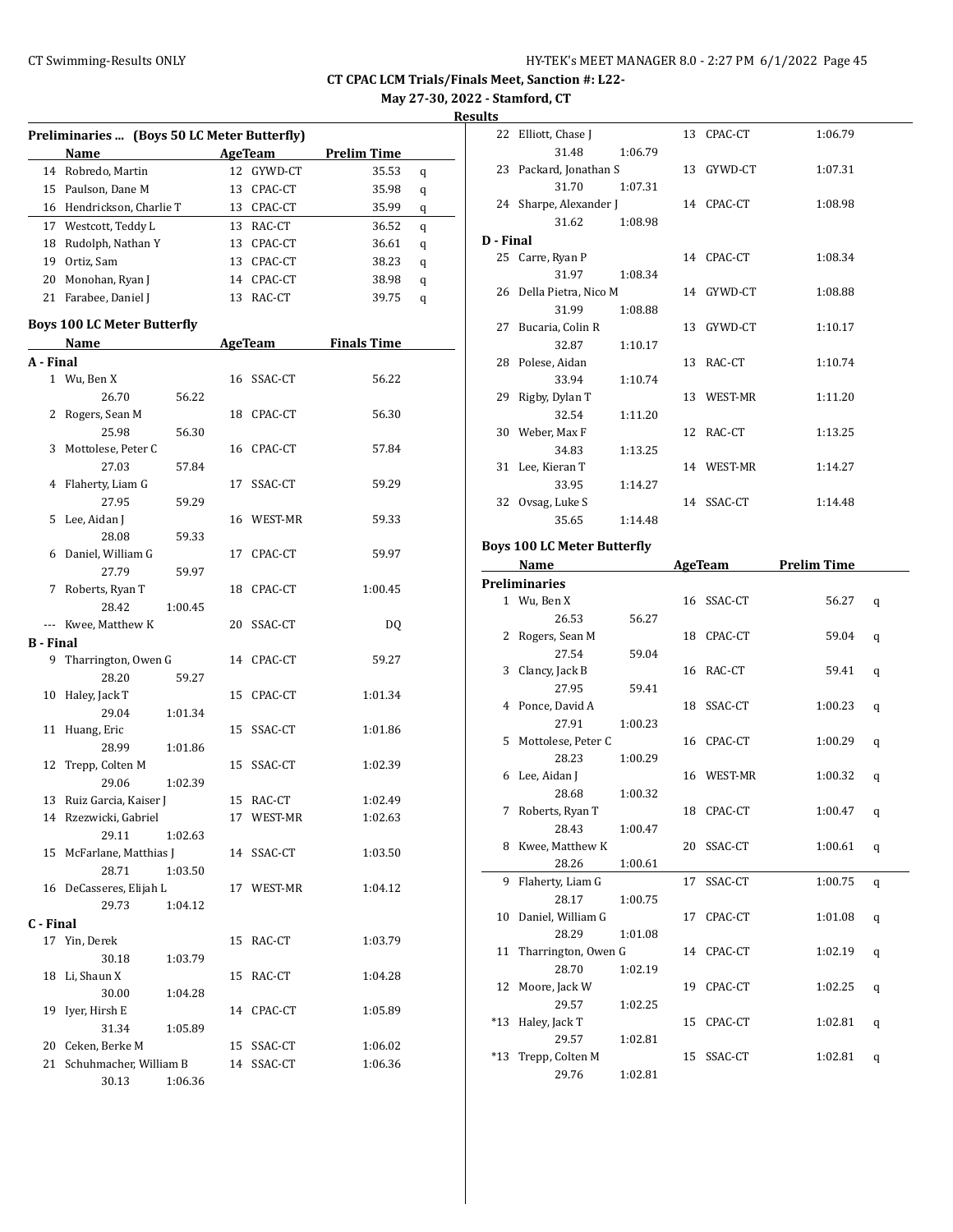**May 27-30, 2022 - Stamford, CT**

| Results |  |
|---------|--|
|         |  |

| Preliminaries  (Boys 100 LC Meter Butterfly) |                          |         |    |            |                    |   |
|----------------------------------------------|--------------------------|---------|----|------------|--------------------|---|
|                                              | Name                     |         |    | AgeTeam    | <b>Prelim Time</b> |   |
|                                              | 15 Ruiz Garcia, Kaiser J |         |    | 15 RAC-CT  | 1:02.83            | q |
|                                              | 29.23                    | 1:02.83 |    |            |                    |   |
| 16                                           | Huang, Eric              |         |    | 15 SSAC-CT | 1:03.12            | q |
|                                              | 29.34                    | 1:03.12 |    |            |                    |   |
| 17                                           | DeCasseres, Elijah L     |         |    | 17 WEST-MR | 1:03.85            | q |
|                                              | 29.64                    | 1:03.85 |    |            |                    |   |
| 18                                           | Jacob, Justin J          |         |    | 18 CPAC-CT | 1:04.05            | q |
|                                              | 29.64                    | 1:04.05 |    |            |                    |   |
|                                              | 19 McFarlane, Matthias J |         |    | 14 SSAC-CT | 1:04.18            | q |
|                                              | 29.81                    | 1:04.18 |    |            |                    |   |
|                                              | 20 Rzezwicki, Gabriel    |         |    | 17 WEST-MR | 1:04.53            | q |
|                                              | 29.43                    | 1:04.53 |    |            |                    |   |
|                                              | 21 Yin, Derek            |         |    | 15 RAC-CT  | 1:04.55            | q |
|                                              | 29.88                    | 1:04.55 |    |            |                    |   |
|                                              | 22 Li, Shaun X           |         |    | 15 RAC-CT  | 1:05.09            | q |
|                                              | 30.26                    | 1:05.09 |    |            |                    |   |
| 23                                           | Geh, Michael Y           |         |    | 14 RAC-CT  | 1:05.95            | q |
|                                              | 31.49                    | 1:05.95 |    |            |                    |   |
| 24                                           | Katra, Marko             |         |    | 15 RAC-CT  | 1:06.51            | q |
|                                              | 30.60                    | 1:06.51 |    |            |                    |   |
| 25                                           | Schuhmacher, William B   |         |    | 14 SSAC-CT | 1:07.26            | q |
|                                              | 30.43                    | 1:07.26 |    |            |                    |   |
|                                              | 26 Ceken, Berke M        |         |    | 15 SSAC-CT | 1:07.27            | q |
|                                              | 30.63                    | 1:07.27 |    |            |                    |   |
|                                              | 27 Packard, Jonathan S   |         |    | 13 GYWD-CT | 1:08.36            | q |
|                                              | 32.42                    | 1:08.36 |    |            |                    |   |
| 28                                           | Sharpe, Alexander J      |         |    | 14 CPAC-CT | 1:08.71            | q |
|                                              | 31.22                    | 1:08.71 |    |            |                    |   |
| 29                                           | Elliott, Chase J         |         |    | 13 CPAC-CT | 1:09.24            | q |
|                                              | 32.85                    | 1:09.24 |    |            |                    |   |
| 30                                           | Iyer, Hirsh E            |         |    | 14 CPAC-CT | 1:09.25            | q |
|                                              | 32.37                    | 1:09.25 |    |            |                    |   |
| 31                                           | Babashak, Danny C        |         |    | 15 CPAC-CT | 1:09.45            | q |
|                                              | 32.07                    | 1:09.45 |    |            |                    |   |
| 32                                           | Kopczewski, Nicholas     |         |    | 15 CPAC-CT | 1:09.92            | q |
|                                              | 31.71                    | 1:09.92 |    |            |                    |   |
| 33                                           | Sichtnik, Daniel*        |         |    | 15 GYWD-CT | 1:10.59            |   |
|                                              | 32.34                    | 1:10.59 |    |            |                    |   |
|                                              | 34 Carre, Ryan P         |         |    | 14 CPAC-CT | 1:10.63            |   |
|                                              | 32.73                    | 1:10.63 |    |            |                    |   |
| 35                                           | Della Pietra, Nico M     |         |    | 14 GYWD-CT | 1:10.91            |   |
|                                              | 32.81                    | 1:10.91 |    |            |                    |   |
| 36                                           | Rigby, Dylan T           |         |    | 13 WEST-MR | 1:11.75            |   |
|                                              | 33.13                    | 1:11.75 |    |            |                    |   |
| 37                                           | Velishka, Reese H        |         |    | 16 CPAC-CT | 1:11.77            |   |
|                                              | 33.02                    | 1:11.77 |    |            |                    |   |
|                                              | 38 Wong, Andrew          |         | 13 | SSAC-CT    | 1:12.28            |   |
|                                              | 32.93                    | 1:12.28 |    |            |                    |   |
| 39                                           | Polese, Aidan            |         | 13 | RAC-CT     | 1:12.35            |   |
|                                              | 34.63                    | 1:12.35 |    |            |                    |   |
| 40                                           | Bucaria, Colin R         |         | 13 | GYWD-CT    | 1:12.38            |   |
|                                              | 34.30                    | 1:12.38 |    |            |                    |   |

|           | 41 Hagen, Ryder G                  | 16 CPAC-CT | 1:12.99            |
|-----------|------------------------------------|------------|--------------------|
|           | 33.36<br>1:12.99                   |            |                    |
|           | 42 Weber, Max F                    | 12 RAC-CT  | 1:13.46            |
|           | 34.08<br>1:13.46                   |            |                    |
|           | 43 Michaels, Christian R           | 14 CPAC-CT | 1:14.00            |
|           | 33.51<br>1:14.00                   |            |                    |
|           | 44 Lee, Kieran T                   | 14 WEST-MR | 1:14.21            |
|           | 33.23<br>1:14.21                   |            |                    |
|           | 45 Ovsag, Luke S                   | 14 SSAC-CT | 1:14.61            |
|           | 34.83<br>1:14.61                   |            |                    |
|           | 46 Buerstetta, Mason Q             | 16 CPAC-CT | 1:15.43            |
|           | 34.69<br>1:15.43                   |            |                    |
|           | 47 Sulkowski, Oskar                | 14 CPAC-CT | 1:15.53            |
|           | 32.81<br>1:15.53                   |            |                    |
|           | 48 Smith, Jack M                   | 13 CPAC-CT | 1:15.77            |
|           | 34.93<br>1:15.77                   |            |                    |
|           | 49 Price, Sawyer J                 | 16 CPAC-CT | 1:15.86            |
|           | 35.57<br>1:15.86                   |            |                    |
|           | 50 Goertel, Thomas D               | 14 CPAC-CT | 1:15.91            |
|           | 34.84<br>1:15.91                   |            |                    |
|           |                                    | 14 RAC-CT  |                    |
|           | 51 Simmons, Bryce R                |            | 1:15.99            |
|           | 1:15.99<br>35.31                   |            |                    |
|           | 52 Valenton, Peter M               | 13 SSAC-CT | 1:17.04            |
|           | 35.31<br>1:17.04                   |            |                    |
|           | 53 Goldberg, Zachary M             | 15 CPAC-CT | 1:17.24            |
|           | 37.40<br>1:17.24                   |            |                    |
|           | 54 Weber, Stefan S                 | 14 RAC-CT  | 1:18.09            |
|           | 35.61<br>1:18.09                   |            |                    |
|           | 55 Hendrickson, Charlie T          | 13 CPAC-CT | 1:18.62            |
|           | 36.10<br>1:18.62<br>56 Wise, Henry |            |                    |
|           |                                    | 13 GYWD-CT | 1:19.39            |
|           | 34.14<br>1:19.39                   |            |                    |
|           | 57 Rathgeber, Fabio J              | 13 CPAC-CT | 1:19.61            |
|           | 37.14<br>1:19.61                   |            |                    |
|           | 58 Luecke, Scott J                 | 13 CPAC-CT | 1:20.64            |
|           | 36.65<br>1:20.64                   |            |                    |
|           | 59 Westcott, Teddy L               | 13 RAC-CT  | 1:21.89            |
|           | 37.96<br>1:21.89                   |            |                    |
|           | 60 Gagliardi, Roman R              | 13 PSDY-CT | 1:22.72            |
|           | 37.90<br>1:22.72                   |            |                    |
|           | 61 Landers, John A                 | 13 CPAC-CT | 1:23.26            |
|           | 36.46<br>1:23.26                   |            |                    |
|           | 62 Goralnick, Liam J               | 13 RAC-CT  | 1:26.27            |
|           |                                    |            |                    |
|           | <b>Boys 200 LC Meter Butterfly</b> |            |                    |
|           | Name                               |            |                    |
| A - Final |                                    | AgeTeam    | <b>Finals Time</b> |
|           | 1 Tharrington, Owen G              | 14 CPAC-CT | 2:15.22            |
|           | 29.91<br>1:03.75                   | 1:39.19    | 2:15.22            |
| 2         | Haley, Jack T                      | 15 CPAC-CT | 2:15.58            |
|           | 29.86<br>1:03.77                   | 1:38.97    | 2:15.58            |
|           | 3 Todorovic, Marko A               | 18 CPAC-CT | 2:15.99            |
|           | 30.90<br>1:04.94                   | 1:40.19    | 2:15.99            |
| 4         | Euyoque, Kevin D                   | 17 WEST-MR | 2:18.94            |
|           | 31.39<br>1:06.45                   | 1:42.35    | 2:18.94            |
|           | 5 Michailoff, Matt                 | 15 WEST-MR | 2:54.89            |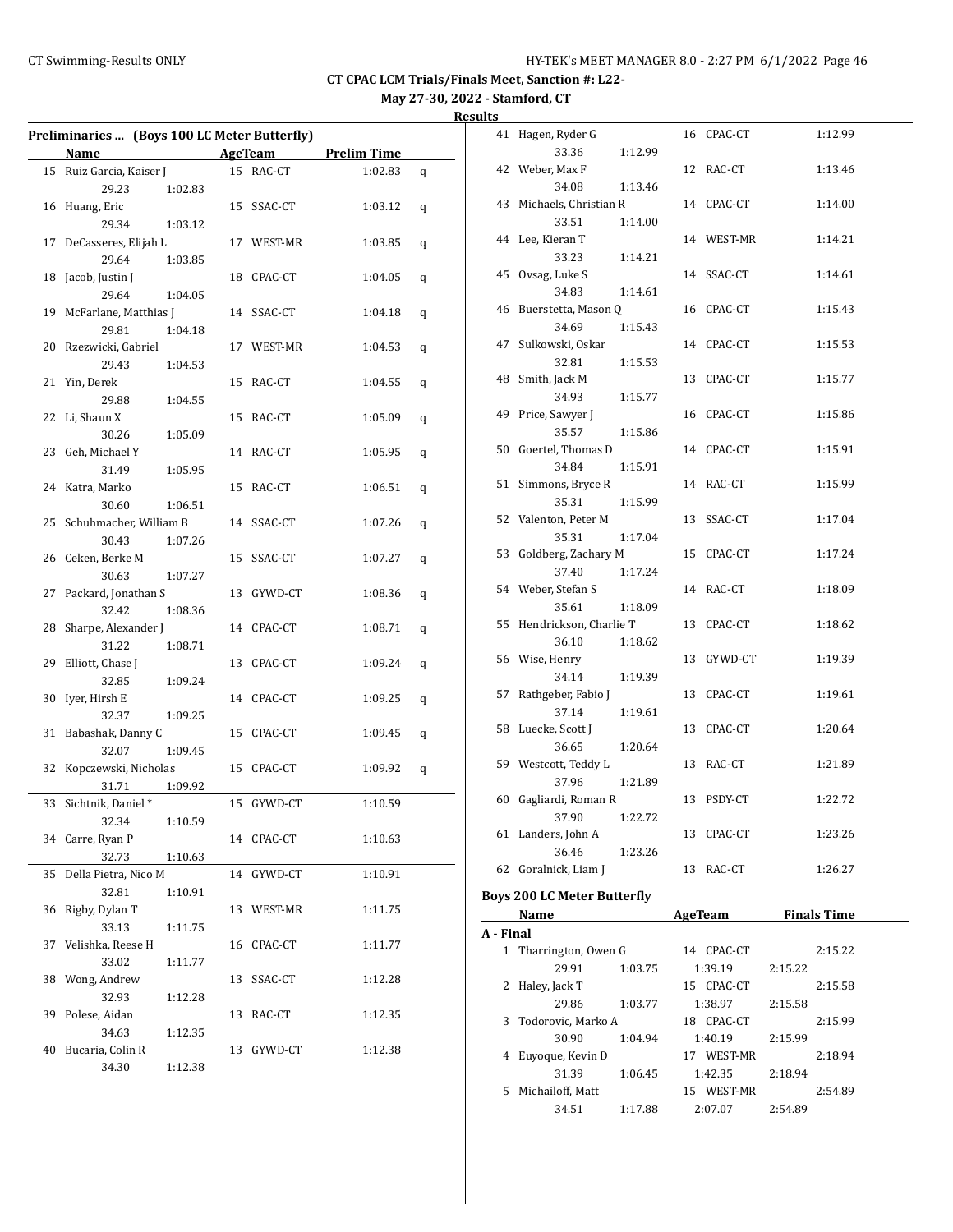**May 27-30, 2022 - Stamford, CT**

**Results** 8 Daniel, William G 17 CPAC-CT 2:21.95

|           | Boys 200 LC Meter Butterfly |         |            |                    |   |
|-----------|-----------------------------|---------|------------|--------------------|---|
|           | Name                        |         | AgeTeam    | <b>Prelim Time</b> |   |
|           | Preliminaries               |         |            |                    |   |
|           | 1 Clancy, Jack B            |         | 16 RAC-CT  | 2:13.86            | q |
|           | 28.66                       | 1:02.36 | 1:37.69    | 2:13.86            |   |
| 2         | Lenoce, Parker R            |         | 17 CPAC-CT | 2:14.45            | q |
|           | 30.75                       | 1:05.34 | 1:40.21    | 2:14.45            |   |
| 3         | Wu, Ben X                   |         | 16 SSAC-CT | 2:16.02            | q |
|           | 29.96                       | 1:04.40 | 1:40.44    | 2:16.02            |   |
| 4         | Todorovic, Marko A          |         | 18 CPAC-CT | 2:19.40            | q |
|           | 31.10                       | 1:06.37 | 1:42.61    | 2:19.40            |   |
| 5         | Euyoque, Kevin D            |         | 17 WEST-MR | 2:21.72            | q |
|           | 32.22                       | 1:08.05 | 1:44.91    | 2:21.72            |   |
| 6         | Flaherty, Liam G            |         | 17 SSAC-CT | 2:22.56            | q |
|           | 30.92                       | 1:07.49 | 1:45.04    | 2:22.56            |   |
| 7         | Boukarroum, Jude            |         | 16 RAC-CT  | 2:22.65            | q |
|           | 30.71                       | 1:05.33 | 1:42.79    | 2:22.65            |   |
| 8         | Tharrington, Owen G         |         | 14 CPAC-CT | 2:23.06            | q |
|           | 30.43                       | 1:06.41 | 1:44.86    | 2:23.06            |   |
| 9         | DeCasseres, Elijah L        |         | 17 WEST-MR | 2:24.52            | q |
|           | 31.61                       | 1:08.28 | 1:45.90    | 2:24.52            |   |
| 10        | Daniel, William G           |         | 17 CPAC-CT | 2:24.88            | q |
|           | 30.83                       | 1:06.33 | 1:44.72    | 2:24.88            |   |
| 11        | Haley, Jack T               |         | 15 CPAC-CT | 2:25.85            | q |
|           | 30.84                       | 1:08.72 | 1:47.40    | 2:25.85            |   |
| 12        | Oppenheim, Nate             |         | 16 RAC-CT  | 2:26.70            | q |
|           | 30.16                       | 1:06.55 | 1:45.19    | 2:26.70            |   |
| 13        | Packard, Jonathan S         |         | 13 GYWD-CT | 2:28.54            | q |
|           | 33.76                       | 1:12.02 | 1:50.81    | 2:28.54            |   |
|           | 14 Babashak, Danny C        |         | 15 CPAC-CT | 2:35.57            | q |
|           | 34.44                       | 1:13.08 | 1:53.52    | 2:35.57            |   |
| 15        | Huang, Eric                 |         | 15 SSAC-CT | 2:35.81            | q |
|           | 32.94                       | 1:09.97 | 1:53.03    | 2:35.81            |   |
| 16        | Polese, Aidan               |         | 13 RAC-CT  | 2:41.92            | q |
|           | 36.28                       | 1:18.11 | 2:00.10    | 2:41.92            |   |
| 17        | Michailoff, Matt            |         | 15 WEST-MR | 2:58.24            | q |
|           | 38.23                       | 1:23.73 | 2:10.12    | 2:58.24            |   |
|           |                             |         |            |                    |   |
|           | <b>Boys 200 LC Meter IM</b> |         |            |                    |   |
|           | Name                        |         | AgeTeam    | <b>Finals Time</b> |   |
| A - Final |                             |         |            |                    |   |
|           | 1 Wu, Ben X                 |         | 16 SSAC-CT | 2:12.13            |   |
|           | 27.42                       | 1:01.22 | 1:40.76    | 2:12.13            |   |
| 2         | Lee, Aidan J                |         | 16 WEST-MR | 2:12.79            |   |
|           | 29.39                       | 1:02.60 | 1:41.56    | 2:12.79            |   |
| 3         | Flaherty, Liam G            |         | 17 SSAC-CT | 2:12.83            |   |
|           | 27.93                       | 1:02.34 | 1:41.54    | 2:12.83            |   |
| 4         | Tharrington, Owen G         |         | 14 CPAC-CT | 2:15.44            |   |
|           | 28.66                       | 1:02.68 | 1:43.69    | 2:15.44            |   |
| 5         | Mostofi, Michael V          |         | 17 CPAC-CT | 2:16.14            |   |
|           | 28.08                       | 1:03.99 | 1:44.93    | 2:16.14            |   |
| 6         | Jones, Chas S               |         | 16 CPAC-CT | 2:17.22            |   |
|           | 30.16                       | 1:06.16 | 1:45.19    | 2:17.22            |   |
| 7         | Peters, Henry C             |         | 16 SSAC-CT | 2:18.85            |   |
|           |                             | 1:04.93 | 1:46.87    | 2:18.85            |   |

|                  | 29.30                               | 1:07.56 | 1:49.63             | 2:21.95 |         |   |
|------------------|-------------------------------------|---------|---------------------|---------|---------|---|
| <b>B</b> - Final |                                     |         |                     |         |         |   |
| 9                | Todorovic, Marko A                  |         | 18 CPAC-CT          |         | 2:18.14 |   |
|                  | 28.94                               | 1:04.57 | 1:46.79             | 2:18.14 |         |   |
|                  | 10 Gorzula, Alexander J             |         | 17 WEST-MR          |         | 2:19.37 |   |
|                  | 30.17                               | 1:06.22 | 1:48.48             | 2:19.37 |         |   |
|                  | 12 Drienik, Alex                    |         | 16 CPAC-CT          |         | 2:23.43 |   |
|                  | 31.06                               | 1:08.22 | 1:49.74             | 2:23.43 |         |   |
|                  | 13 Sichtnik, Daniel*                |         | 15 GYWD-CT          |         | 2:26.67 |   |
|                  | 33.09                               | 1:12.84 | 1:55.49             | 2:26.67 |         |   |
|                  | 14 Jang, Hudson I                   |         | 15 CPAC-CT          |         | 2:27.01 |   |
|                  | 31.22                               | 1:08.98 | 1:53.99             | 2:27.01 |         |   |
|                  | 15 Lee, Kieran T                    |         | 14 WEST-MR          |         | 2:27.25 |   |
|                  | 33.86                               | 1:10.69 | 1:53.03             | 2:27.25 |         |   |
|                  | 16 Ruiz Garcia, Kaiser J            |         | 15 RAC-CT           |         | 2:27.33 |   |
|                  | 30.77                               | 1:09.51 | 1:55.14             | 2:27.33 |         |   |
|                  |                                     |         |                     |         |         |   |
| C - Final        |                                     |         |                     |         |         |   |
|                  | 17 Packard, Jonathan S              |         | 13 GYWD-CT          |         | 2:28.70 |   |
|                  | 31.83                               | 1:10.71 | 1:57.09             | 2:28.70 |         |   |
|                  | 18 Elliott, Chase J                 |         | 13 CPAC-CT          |         | 2:28.76 |   |
|                  | 31.50                               | 1:10.24 | 1:56.27             | 2:28.76 |         |   |
|                  | 19 Iyer, Hirsh E                    |         | 14 CPAC-CT          |         | 2:36.34 |   |
|                  | 33.70                               | 1:15.93 | 2:02.50             | 2:36.34 |         |   |
|                  | 20 Sulkowski, Oskar                 |         | 14 CPAC-CT          |         | 2:38.66 |   |
|                  | 34.09                               | 1:15.46 | 2:05.96             | 2:38.66 |         |   |
|                  | 21 Ovsag, Luke S                    |         | 14 SSAC-CT          |         | 2:40.72 |   |
|                  | 36.39                               | 1:20.01 | 2:04.29             | 2:40.72 |         |   |
|                  | 22 Rathgeber, Fabio J               |         | 13 CPAC-CT          |         | 2:40.77 |   |
|                  | 35.66                               | 1:16.60 | 2:03.66             | 2:40.77 |         |   |
|                  | 23 Perkins, Xavier H                |         | 14 CPAC-CT          |         | 2:46.11 |   |
|                  | 35.05                               | 1:18.61 | 2:09.00             | 2:46.11 |         |   |
|                  | 24 McCracken, Killian C             |         | 13 SSAC-CT          |         | 2:46.80 |   |
|                  | 37.02                               | 1:23.19 | 2:11.68             | 2:46.80 |         |   |
| D - Final        |                                     |         |                     |         |         |   |
|                  | 25 Michaels, Christian R 14 CPAC-CT |         |                     |         | 2:51.01 |   |
|                  | 36.51                               |         | 1:20.19 2:12.49     | 2:51.01 |         |   |
|                  | <b>Boys 200 LC Meter IM</b>         |         |                     |         |         |   |
|                  | Name                                |         | AgeTeam Prelim Time |         |         |   |
|                  |                                     |         |                     |         |         |   |
|                  | <b>Preliminaries</b>                |         |                     |         |         |   |
|                  | 1 Lee, Aidan J                      |         | 16 WEST-MR          |         | 2:13.08 | q |
|                  | 28.94                               | 1:01.83 | 1:41.00             | 2:13.08 |         |   |
| 2                | Wu, Ben X                           |         | 16 SSAC-CT          |         | 2:14.96 | q |
|                  | 27.94                               | 1:02.00 | 1:42.43             | 2:14.96 |         |   |
| 3                | Jones, Chas S                       |         | 16 CPAC-CT          |         | 2:17.05 | q |
|                  | 30.07                               | 1:05.66 | 1:45.24             | 2:17.05 |         |   |
| 4                | Flaherty, Liam G                    |         | 17 SSAC-CT          |         | 2:17.17 | q |
|                  | 28.93                               | 1:03.43 | 1:45.17             | 2:17.17 |         |   |
| 5                | Mostofi, Michael V                  |         | 17 CPAC-CT          |         | 2:17.96 | q |
|                  | 28.43                               | 1:04.89 | 1:46.03             | 2:17.96 |         |   |
| 6                | Hazlett, Alexander S                |         | 18 GYWD-CT          |         | 2:18.17 | q |
|                  | 28.40                               | 1:04.76 | 1:44.77             | 2:18.17 |         |   |
| 7                | Peters, Henry C                     |         | 16 SSAC-CT          |         | 2:21.16 | q |
|                  |                                     |         |                     |         |         |   |
|                  | 29.94                               | 1:05.88 | 1:48.22             | 2:21.16 |         |   |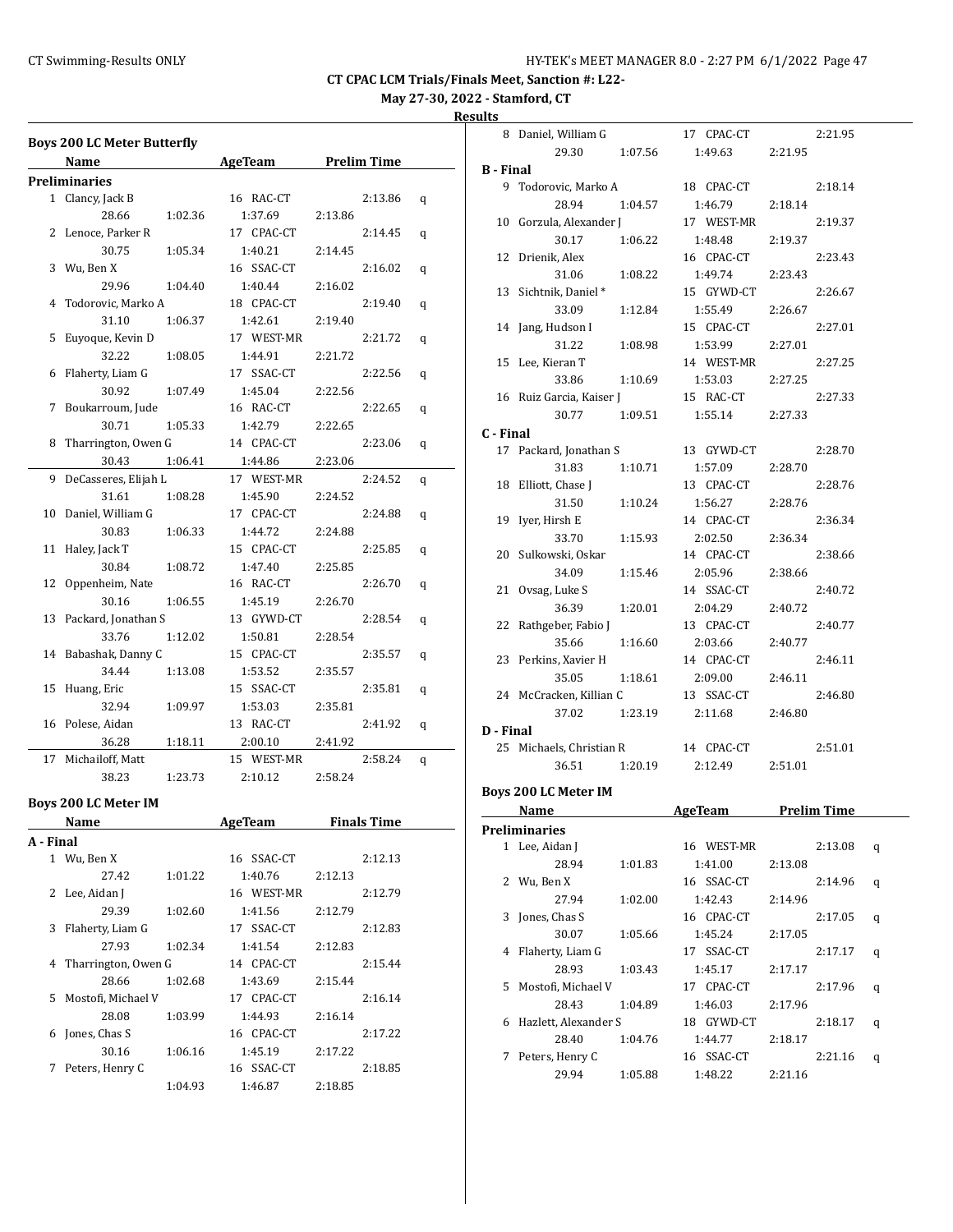**May 27-30, 2022 - Stamford, CT**

| Preliminaries  (Boys 200 LC Meter IM) |                             |         |                                      |         |                    |   |
|---------------------------------------|-----------------------------|---------|--------------------------------------|---------|--------------------|---|
|                                       | <b>Name</b>                 |         | <b>Example 2 AgeTeam</b>             |         | <b>Prelim Time</b> |   |
|                                       | 8 Tharrington, Owen G       |         | 14 CPAC-CT                           |         | 2:21.95            | q |
|                                       | 30.59                       | 1:07.00 | 1:49.55                              | 2:21.95 |                    |   |
| 9                                     | Daniel, William G           |         | 17 CPAC-CT                           |         | 2:22.55            | q |
|                                       | 29.83                       | 1:06.42 | 1:49.85                              | 2:22.55 |                    |   |
|                                       | 10 Gorzula, Alexander J     |         | 17 WEST-MR                           |         | 2:24.28            | q |
|                                       | 30.44                       | 1:08.13 | 1:50.28                              | 2:24.28 |                    |   |
| 11                                    | Euyoque, Kevin D            |         | 17 WEST-MR                           |         | 2:24.87            | q |
|                                       | 31.00                       | 1:09.15 | 1:52.57                              | 2:24.87 |                    |   |
| 12                                    | Todorovic, Marko A          |         | 18 CPAC-CT                           |         | 2:25.18            | q |
|                                       | 29.94                       | 1:06.77 | 1:51.45                              | 2:25.18 |                    |   |
| 13                                    | Ruiz Garcia, Kaiser J       |         | 15 RAC-CT                            |         | 2:25.57            | q |
|                                       | 30.41                       | 1:09.85 | 1:53.40                              | 2:25.57 |                    |   |
| 14                                    | Drienik, Alex               |         | 16 CPAC-CT                           |         | 2:28.07            | q |
|                                       | 33.14                       | 1:10.98 | 1:53.78                              | 2:28.07 |                    |   |
| 15                                    | Sichtnik, Daniel*           |         | 15 GYWD-CT                           |         | 2:28.54            | q |
|                                       | 33.20                       | 1:11.94 | 1:55.59                              | 2:28.54 |                    |   |
| 16                                    | Lee, Kieran T               |         | 14 WEST-MR                           |         | 2:28.68            | q |
|                                       | 34.43                       | 1:12.98 | 1:54.73                              | 2:28.68 |                    |   |
| 17                                    | Jang, Hudson I              |         | 15 CPAC-CT                           |         | 2:31.31            | q |
|                                       | 30.88                       | 1:09.64 | 1:55.75                              | 2:31.31 |                    |   |
| 18                                    | Hake, Matt S                |         | 18 CPAC-CT                           |         | 2:32.79            | q |
|                                       | 30.17                       | 1:12.28 | 1:55.48                              | 2:32.79 |                    |   |
| 19                                    | Fine, Evan A                |         | 16 CPAC-CT                           |         | 2:33.45            | q |
|                                       | 32.86                       | 1:12.37 | 1:58.98                              | 2:33.45 |                    |   |
| 20                                    | Packard, Jonathan S         |         | 13 GYWD-CT                           |         | 2:34.15            | q |
|                                       | 33.79                       | 1:13.11 | 2:00.81                              | 2:34.15 |                    |   |
| 21                                    | Elliott, Chase J            |         | 13 CPAC-CT                           |         | 2:35.27            | q |
|                                       | 32.58                       | 1:14.31 | 2:00.75                              | 2:35.27 |                    |   |
| 22                                    | Rathgeber, Fabio J          |         | 13 CPAC-CT                           |         | 2:39.79            | q |
|                                       | 36.50                       | 1:17.11 | 2:03.76                              | 2:39.79 |                    |   |
| 23                                    | Iyer, Hirsh E               |         | 14 CPAC-CT                           |         | 2:40.72            | q |
|                                       | 33.90                       | 1:16.99 | 2:03.37                              | 2:40.72 |                    |   |
| 24                                    | Buerstetta, Mason Q         |         | 16 CPAC-CT                           |         | 2:41.83            | q |
|                                       | 35.45                       | 1:18.25 | 2:03.56                              | 2:41.83 |                    |   |
|                                       | 25 Ovsag, Luke S            |         | 14 SSAC-CT                           |         | 2:43.85            | q |
|                                       | 36.87                       | 1:18.69 | 2:06.68                              | 2:43.85 |                    |   |
| 26                                    | Perkins, Xavier H           |         | 14 CPAC-CT                           |         | 2:44.73            | q |
|                                       | 35.31                       | 1:18.64 | 2:08.47                              | 2:44.73 |                    |   |
|                                       | 27 Sulkowski, Oskar         |         | 14 CPAC-CT                           |         | 2:46.74            |   |
|                                       | 34.46                       | 1:16.99 | 2:08.09                              | 2:46.74 |                    | q |
| 28                                    | McCracken, Killian C        |         | 13 SSAC-CT                           |         | 2:46.80            |   |
|                                       | 36.09                       | 1:20.91 | 2:09.40                              | 2:46.80 |                    | q |
|                                       | 29 Michaels, Christian R    |         | 14 CPAC-CT                           |         | 2:52.61            |   |
|                                       | 34.58                       | 1:20.12 | 2:14.01                              | 2:52.61 |                    | q |
|                                       | --- Farabee, Daniel J       |         | 13 RAC-CT                            |         | DQ                 |   |
|                                       |                             |         |                                      |         |                    |   |
|                                       |                             | 1:34.87 | 2:27.55                              | DQ      |                    |   |
|                                       | <b>Boys 400 LC Meter IM</b> |         |                                      |         |                    |   |
|                                       | Name                        |         | <b>Example 2 AgeTeam</b> Finals Time |         |                    |   |
| A - Final                             |                             |         |                                      |         |                    |   |
|                                       | 1 Lee, Aidan J              |         | 16 WEST-MR                           |         | 4:41.89            |   |
|                                       | 30.30                       | 1:04.97 | 1:41.31                              | 2:16.79 |                    |   |
|                                       | 2:56.64                     | 3:36.87 | 4:10.09                              | 4:41.89 |                    |   |
|                                       |                             |         |                                      |         |                    |   |
|                                       |                             |         |                                      |         |                    |   |

|                  | 2 Flaherty, Liam G          |                    | 17 SSAC-CT                            |                    | 4:43.44 |   |
|------------------|-----------------------------|--------------------|---------------------------------------|--------------------|---------|---|
|                  | 28.69                       | 1:02.68            | 1:39.57                               | 2:17.12            |         |   |
|                  | 2:57.11                     | 3:38.67            | 4:11.29                               | 4:43.44            |         |   |
|                  | 3 Tharrington, Owen G       |                    | 14 CPAC-CT                            |                    | 4:49.71 |   |
|                  |                             |                    |                                       |                    |         |   |
|                  | 30.72                       | 1:05.20            | 1:40.73                               | 2:16.85            |         |   |
|                  | 2:59.44                     | 3:42.42            | 4:16.67                               | 4:49.71            |         |   |
|                  | 4 Wu, Ben X                 |                    | 16 SSAC-CT                            |                    | 4:51.56 |   |
|                  | 28.83                       | 1:03.05            | 1:40.75                               | 2:18.46            |         |   |
|                  | 3:00.30                     | 3:43.44            | 4:18.21                               | 4:51.56            |         |   |
|                  | 5 Jones, Chas S             |                    | 16 CPAC-CT                            |                    | 4:51.68 |   |
|                  | 30.17                       | 1:07.49            | 1:43.94                               | 2:23.14            |         |   |
|                  | 3:03.20                     | 3:45.10            | 4:19.75                               | 4:51.68            |         |   |
|                  | 6 Li, Shaun X               |                    | 15 RAC-CT                             |                    | 5:01.01 |   |
|                  | 31.40                       | 1:07.07            | 1:47.18                               | 2:25.22            |         |   |
|                  | 3:07.11                     | 3:50.20            | 4:25.93                               | 5:01.01            |         |   |
|                  | 7 Gorzula, Alexander J      |                    | 17 WEST-MR                            |                    | 5:08.14 |   |
|                  | 31.87                       | 1:09.16            | 1:50.90                               | 2:31.13            |         |   |
|                  | 3:14.63                     | 3:59.36            | 4:34.15                               | 5:08.14            |         |   |
|                  | 8 Todorovic, Marko A        |                    | 18 CPAC-CT                            |                    | 5:10.38 |   |
|                  | 31.87                       | 1:08.68            | 1:49.53                               | 2:29.78            |         |   |
|                  | 3:15.83                     | 4:03.09            | 4:37.26                               | 5:10.38            |         |   |
|                  |                             |                    |                                       |                    |         |   |
| <b>B</b> - Final |                             |                    |                                       |                    |         |   |
|                  | 9 Haley, Jack T             |                    | 15 CPAC-CT                            |                    | 4:55.98 |   |
|                  | 30.21                       | 1:05.08            | 1:42.21                               | 2:20.16            |         |   |
|                  | 3:04.10                     | 3:49.05            | 4:22.86                               | 4:55.98            |         |   |
|                  | 10 Drienik, Alex            |                    | 16 CPAC-CT                            |                    | 5:07.58 |   |
|                  | 33.55                       | 1:12.51            | 1:53.29                               | 2:32.55            |         |   |
|                  | 3:16.46                     | 3:59.00            | 4:35.21                               | 5:07.58            |         |   |
|                  | 11 Khilko, Alex             |                    | 17 PSDY-CT                            |                    | 5:07.60 |   |
|                  | 31.63                       | 1:10.01            | 1:50.72                               | 2:31.27            |         |   |
|                  | 3:15.06                     | 3:59.70            | 4:35.07                               | 5:07.60            |         |   |
|                  | 12 Weber, Stefan S          |                    | 14 RAC-CT                             |                    | 5:46.30 |   |
|                  | 38.23                       | 1:24.46            | 2:11.26                               | 2:55.81            |         |   |
|                  | 3:41.81                     | 4:28.51            | 5:07.20                               | 5:46.30            |         |   |
|                  | 13 Gagliardi, Roman R       |                    | 13 PSDY-CT                            |                    | 6:02.94 |   |
|                  | 36.92                       | 1:23.26            | 2:09.11                               | 2:54.67            |         |   |
|                  | 3:50.26                     | 4:45.43            | 5:24.39                               | 6:02.94            |         |   |
|                  | 14 Westcott, Teddy L        |                    | 13 RAC-CT                             |                    | 6:22.35 |   |
|                  | 38.61                       | 1:26.83            | 2:14.22                               | 3:01.16            |         |   |
|                  | 3:59.46                     | 4:59.74            | 5:41.60                               | 6:22.35            |         |   |
|                  |                             |                    |                                       |                    |         |   |
|                  | <b>Boys 400 LC Meter IM</b> |                    |                                       |                    |         |   |
|                  | Name                        |                    | <b>Example 21 AgeTeam</b> Prelim Time |                    |         |   |
|                  | <b>Preliminaries</b>        |                    |                                       |                    |         |   |
|                  | 1 Lee, Aidan J              |                    | 16 WEST-MR                            |                    | 4:45.87 | q |
|                  | 30.31                       | 1:04.94            | 1:41.58                               | 2:16.71            |         |   |
|                  | 2:58.57                     | 3:39.57            | 4:13.51                               | 4:45.87            |         |   |
|                  | 2 Flaherty, Liam G          |                    | 17 SSAC-CT                            |                    | 4:48.45 |   |
|                  | 29.43                       |                    | 1:41.45                               |                    |         | q |
|                  |                             | 1:03.51<br>3:43.70 |                                       | 2:18.80<br>4:48.45 |         |   |
|                  | 3:00.71                     |                    | 4:16.16                               |                    |         |   |
|                  | 3 Jones, Chas S             |                    | 16 CPAC-CT                            |                    | 4:51.49 | q |
|                  | 30.29                       | 1:06.48            | 1:42.79                               | 2:18.70            |         |   |
|                  | 3:00.20                     | 3:43.37            | 4:17.99                               | 4:51.49            |         |   |
|                  | 4 Gorzula, Alexander J      |                    | 17 WEST-MR                            |                    | 4:56.31 | q |
|                  | 30.78                       | 1:06.18            | 1:45.60                               | 2:24.96            |         |   |
|                  | 3:07.73                     | 3:51.65            | 4:24.53                               | 4:56.31            |         |   |
|                  |                             |                    |                                       |                    |         |   |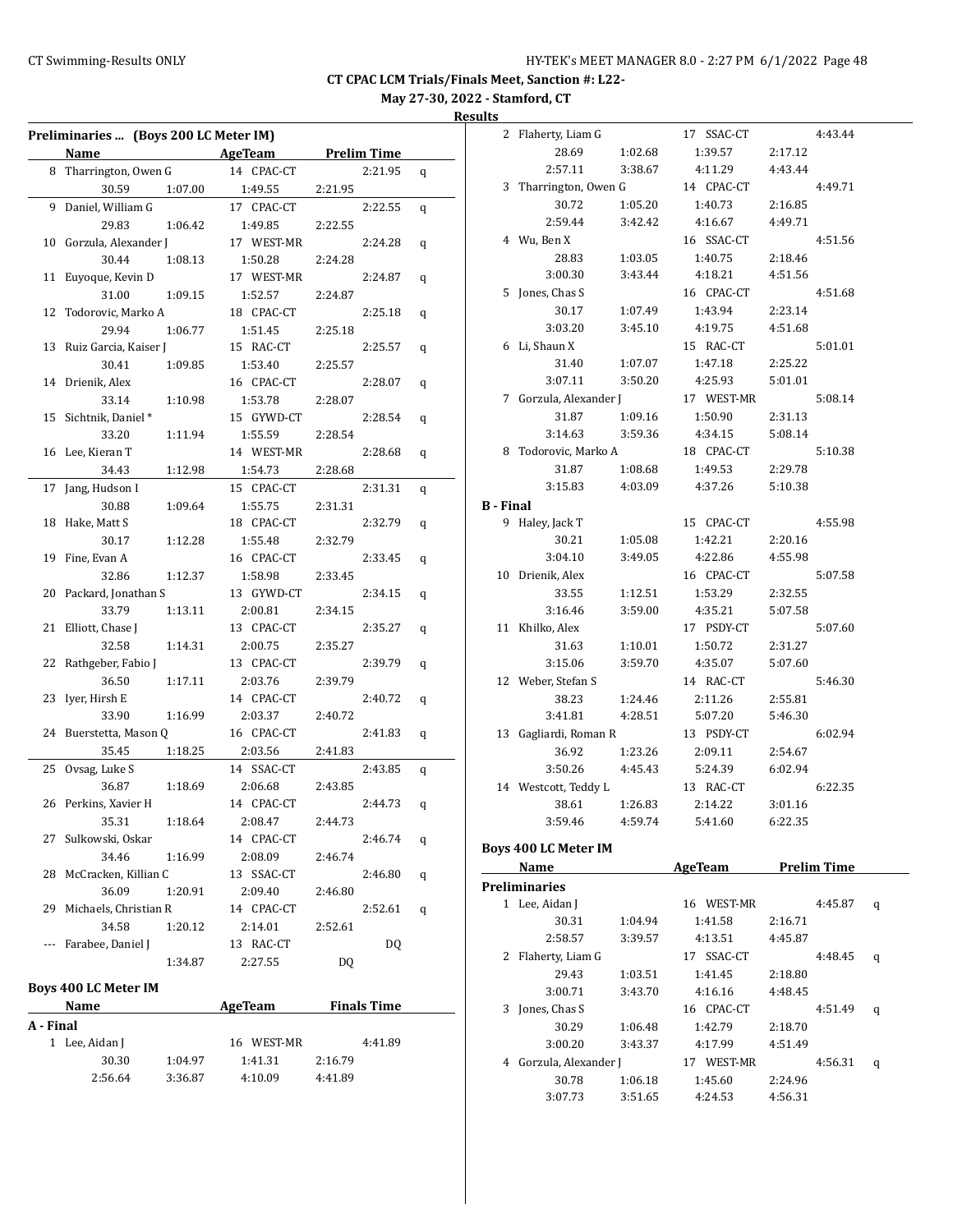# **May 27-30, 2022 - Stamford, CT**

| Results |
|---------|
|---------|

|    | Preliminaries  (Boys 400 LC Meter IM) |         |            |         |                    |   |  |
|----|---------------------------------------|---------|------------|---------|--------------------|---|--|
|    | Name                                  |         | AgeTeam    |         | <b>Prelim Time</b> |   |  |
|    | 5 Wu, Ben X                           |         | 16 SSAC-CT |         | 4:56.54            | q |  |
|    | 30.09                                 | 1:05.91 | 1:45.22    | 2:24.35 |                    |   |  |
|    | 3:06.50                               | 3:49.21 | 4:25.38    | 4:56.54 |                    |   |  |
|    | 6 Oppenheim, Nate                     |         | 16 RAC-CT  |         | 4:59.01            | q |  |
|    | 29.27                                 | 1:05.08 | 1:45.54    | 2:25.31 |                    |   |  |
|    | 3:08.37                               | 3:50.64 | 4:25.29    | 4:59.01 |                    |   |  |
|    | 7 Tharrington, Owen G                 |         | 14 CPAC-CT |         | 5:01.59            | q |  |
|    | 30.22                                 | 1:05.42 | 1:44.22    | 2:24.14 |                    |   |  |
|    | 3:07.85                               | 3:52.91 | 4:27.84    | 5:01.59 |                    |   |  |
| 8  | Li, Shaun X                           |         | 15 RAC-CT  |         | 5:03.86            | q |  |
|    | 31.97                                 | 1:08.78 | 1:48.50    | 2:27.88 |                    |   |  |
|    | 3:08.85                               | 3:52.21 | 4:28.23    | 5:03.86 |                    |   |  |
| 9  | Todorovic, Marko A                    |         | 18 CPAC-CT |         | 5:05.08            | q |  |
|    | 31.03                                 | 1:05.62 | 1:44.68    | 2:23.88 |                    |   |  |
|    | 3:08.78                               | 3:56.83 | 4:30.86    | 5:05.08 |                    |   |  |
|    | 10 Drienik, Alex                      |         | 16 CPAC-CT |         | 5:06.02            | q |  |
|    | 32.65                                 | 1:11.67 | 1:50.56    | 2:29.44 |                    |   |  |
|    | 3:12.29                               | 3:55.74 | 4:31.90    | 5:06.02 |                    |   |  |
|    | 11 Khilko, Alex                       |         | 17 PSDY-CT |         | 5:13.88            | q |  |
|    | 31.34                                 | 1:09.17 | 1:51.16    | 2:32.06 |                    |   |  |
|    | 3:15.41                               | 4:01.42 | 4:38.55    | 5:13.88 |                    |   |  |
|    | 12 Lee, Kieran T                      |         | 14 WEST-MR |         | 5:13.99            | q |  |
|    | 34.26                                 | 1:16.64 | 1:55.68    | 2:33.10 |                    |   |  |
|    | 3:17.32                               | 4:02.15 | 4:38.53    | 5:13.99 |                    |   |  |
|    | 13 Packard, Jonathan S                |         | 13 GYWD-CT |         | 5:19.40            | q |  |
|    | 33.08                                 | 1:12.74 | 1:53.61    | 2:34.45 |                    |   |  |
|    | 3:22.49                               | 4:12.13 | 4:45.83    | 5:19.40 |                    |   |  |
|    | 14 Haley, Jack T                      |         | 15 CPAC-CT |         | 5:22.91            | q |  |
|    | 31.81                                 | 1:08.50 | 1:52.69    | 2:36.81 |                    |   |  |
|    | 3:22.29                               | 4:09.58 | 4:46.17    | 5:22.91 |                    |   |  |
| 15 | Katra, Marko                          |         | 15 RAC-CT  |         | 5:31.79            | q |  |
|    | 32.73                                 | 1:11.25 | 1:54.31    | 2:36.95 |                    |   |  |
|    | 3:24.86                               | 4:15.27 | 4:52.97    | 5:31.79 |                    |   |  |
|    | 16 Della Pietra, Nico M               |         | 14 GYWD-CT |         | 5:34.40            | q |  |
|    | 35.05                                 | 1:16.50 | 2:00.32    | 2:45.77 |                    |   |  |
|    | 3:31.44                               | 4:19.93 | 4:58.81    | 5:34.40 |                    |   |  |
|    | 17 Weber, Stefan S                    |         | 14 RAC-CT  |         | 5:36.14            | q |  |
|    | 35.97                                 | 1:22.75 | 2:05.96    | 2:48.74 |                    |   |  |
|    | 3:33.74                               | 4:19.17 | 4:58.87    | 5:36.14 |                    |   |  |
|    | 18 Ovsag, Luke S                      |         | 14 SSAC-CT |         | 5:44.29            | q |  |
|    | 37.30                                 | 1:20.59 | 2:03.25    | 2:49.18 |                    |   |  |
|    | 3:36.29                               | 4:25.90 | 5:04.93    | 5:44.29 |                    |   |  |
|    | 19 He, Aaron Y                        |         | 14 WEST-MR |         | 5:53.09            | q |  |
|    | 40.18                                 | 1:24.82 | 2:08.42    | 2:52.56 |                    |   |  |
|    | 3:43.03                               | 4:34.96 | 5:14.91    | 5:53.09 |                    |   |  |
|    | 20 Gagliardi, Roman R                 |         | 13 PSDY-CT |         | 6:04.35            | q |  |
|    | 37.78                                 | 1:22.98 | 2:09.89    | 2:55.65 |                    |   |  |
|    | 3:50.58                               | 4:45.93 | 5:25.40    | 6:04.35 |                    |   |  |
|    | 21 Westcott, Teddy L                  |         | 13 RAC-CT  |         | 6:24.96            | q |  |
|    | 38.87                                 | 1:25.30 | 2:14.25    | 3:01.58 |                    |   |  |
|    | 4:01.64                               | 5:02.67 | 5:43.55    | 6:24.96 |                    |   |  |
| 22 | Valenton, Peter M                     |         | 13 SSAC-CT |         | 6:26.58            | q |  |
|    | 37.80                                 | 1:24.92 | 2:16.04    | 3:07.03 |                    |   |  |
|    | 4:03.44                               | 5:01.39 | 5:44.91    | 6:26.58 |                    |   |  |

| นเเร |                                          |         |                        |                           |                    |   |
|------|------------------------------------------|---------|------------------------|---------------------------|--------------------|---|
|      | 23 Goralnick, Liam J                     |         | 13 RAC-CT              |                           | 6:37.92            | q |
|      | 43.50                                    | 1:38.19 | 2:28.15                | 3:17.72                   |                    |   |
|      | 4:14.51                                  | 5:13.73 | 5:57.61                | 6:37.92                   |                    |   |
|      |                                          |         |                        |                           |                    |   |
|      | <b>Boys 200 LC Meter Freestyle Relay</b> |         |                        |                           |                    |   |
|      | Team                                     |         | Relay                  |                           | <b>Finals Time</b> |   |
|      | 1 CPAC-CT                                |         | A                      |                           | 1:39.60            |   |
|      | 1) Rogers, Sean M 18                     |         |                        | 2) Tharrington, Owen G 14 |                    |   |
|      | 3) Mottolese, Peter C 16                 |         |                        | 4) Dupont, Thomas C 18    |                    |   |
|      | 24.25                                    | 49.06   | 1:39.60                |                           |                    |   |
|      | 2 CPAC-CT                                |         | B                      |                           | 1:43.55            |   |
|      | 1) Mostofi, Michael V 17                 |         | 2) Jones, Chas S 16    |                           |                    |   |
|      | 3) Daniel, William G 17                  |         | 4) Haley, Jack T 15    |                           |                    |   |
|      | 26.15                                    | 51.93   | 1:18.16                | 1:43.55                   |                    |   |
|      | 3 CPAC-CT                                |         | C.                     |                           | 1:47.81            |   |
|      | 1) Fine, Evan A 16                       |         | 2) Drienik, Alex 16    |                           |                    |   |
|      | 3) Jang, Hudson I 15                     |         | 4) Moore, Jack W 19    |                           |                    |   |
|      | 26.88                                    | 53.82   | 1:20.73                | 1:47.81                   |                    |   |
|      | 4 CPAC-CT                                |         | D                      |                           | 1:50.25            |   |
|      | 1) Sharpe, Alexander J 14                |         | 2) Iyer, Hirsh E 14    |                           |                    |   |
|      | 3) Goertel, Thomas D 14                  |         | 4) Elliott, Chase J 13 |                           |                    |   |
|      | 27.00                                    | 54.15   | 1:23.08                | 1:50.25                   |                    |   |
|      | <b>Boys 400 LC Meter Freestyle Relay</b> |         |                        |                           |                    |   |
|      | Team                                     |         | Relay                  |                           | <b>Finals Time</b> |   |
|      | 1 CPAC-CT                                |         | A                      |                           | 3:36.21            |   |
|      | 1) Lenoce, Parker R 17                   |         |                        | 2) Mottolese, Peter C 16  |                    |   |
|      | 3) Mostofi, Michael V 17                 |         |                        | 4) Rogers, Sean M 18      |                    |   |
|      | 25.88                                    | 53.95   | 1:19.67                | 1:48.13                   |                    |   |
|      |                                          | 2:42.64 | 3:36.21                |                           |                    |   |
|      | 2 CPAC-CT                                |         | B                      |                           | 3:51.94            |   |
|      | 1) Tharrington, Owen G 14                |         | 2) Haley, Jack T 15    |                           |                    |   |
|      | 3) Drienik, Alex 16                      |         | 4) Jones, Chas S 16    |                           |                    |   |
|      | 27.10                                    | 55.85   | 1:22.42                | 1:51.08                   |                    |   |
|      | 2:20.61                                  | 2:53.30 | 3:20.95                | 3:51.94                   |                    |   |
|      | 3 CPAC-CT                                |         | C                      |                           | 4:43.62            |   |
|      | 1) Elliott, Chase J 13                   |         |                        | 2) Rathgeber, Fabio J 13  |                    |   |
|      | 3) Ortiz, Sam 13                         |         |                        | 4) Paulson, Dane M 13     |                    |   |
|      | 28.28                                    | 59.59   |                        | 1:16.96                   |                    |   |
|      |                                          | 2:05.36 | 4:43.62                |                           |                    |   |
|      | <b>Boys 400 LC Meter Medley Relay</b>    |         |                        |                           |                    |   |
|      | <b>Team</b>                              |         | Relay                  |                           | <b>Finals Time</b> |   |
|      | 1 CPAC-CT                                |         | A                      |                           | 4:06.85            |   |
|      | 1) Daniel, William G 17                  |         |                        | 2) Mostofi, Michael V 17  |                    |   |
|      | 3) Haley, Jack T 15                      |         |                        | 4) Lenoce, Parker R 17    |                    |   |
|      | 29.76                                    | 1:01.51 | 1:36.83                | 2:12.57                   |                    |   |
|      | 2:40.29                                  | 3:12.42 | 3:38.56                | 4:06.85                   |                    |   |
|      | 2 CPAC-CT                                |         | B                      |                           | 4:07.59            |   |
|      | 1) Tharrington, Owen G 14                |         |                        | 2) Rogers, Sean M 18      |                    |   |
|      | 3) Mottolese, Peter C 16                 |         |                        | 4) Todorovic, Marko A 18  |                    |   |
|      | 29.15                                    | 59.96   | 1:35.83                | 2:13.35                   |                    |   |
|      | 2:39.83                                  | 3:11.22 | 4:07.59                |                           |                    |   |
| 3    | RAC-CT                                   |         | A                      |                           | 4:29.46            |   |
|      | 1) Yin, Derek 15                         |         | 2) Li, Shaun X 15      |                           |                    |   |
|      | 3) Polese, Aidan 13                      |         |                        | 4) Geh, Michael Y 14      |                    |   |
|      | 31.37                                    | 1:04.21 | 1:40.52                | 2:21.28                   |                    |   |
|      |                                          | 3:31.88 |                        | 4:29.46                   |                    |   |
|      | 2:53.74                                  |         | 3:59.60                |                           |                    |   |